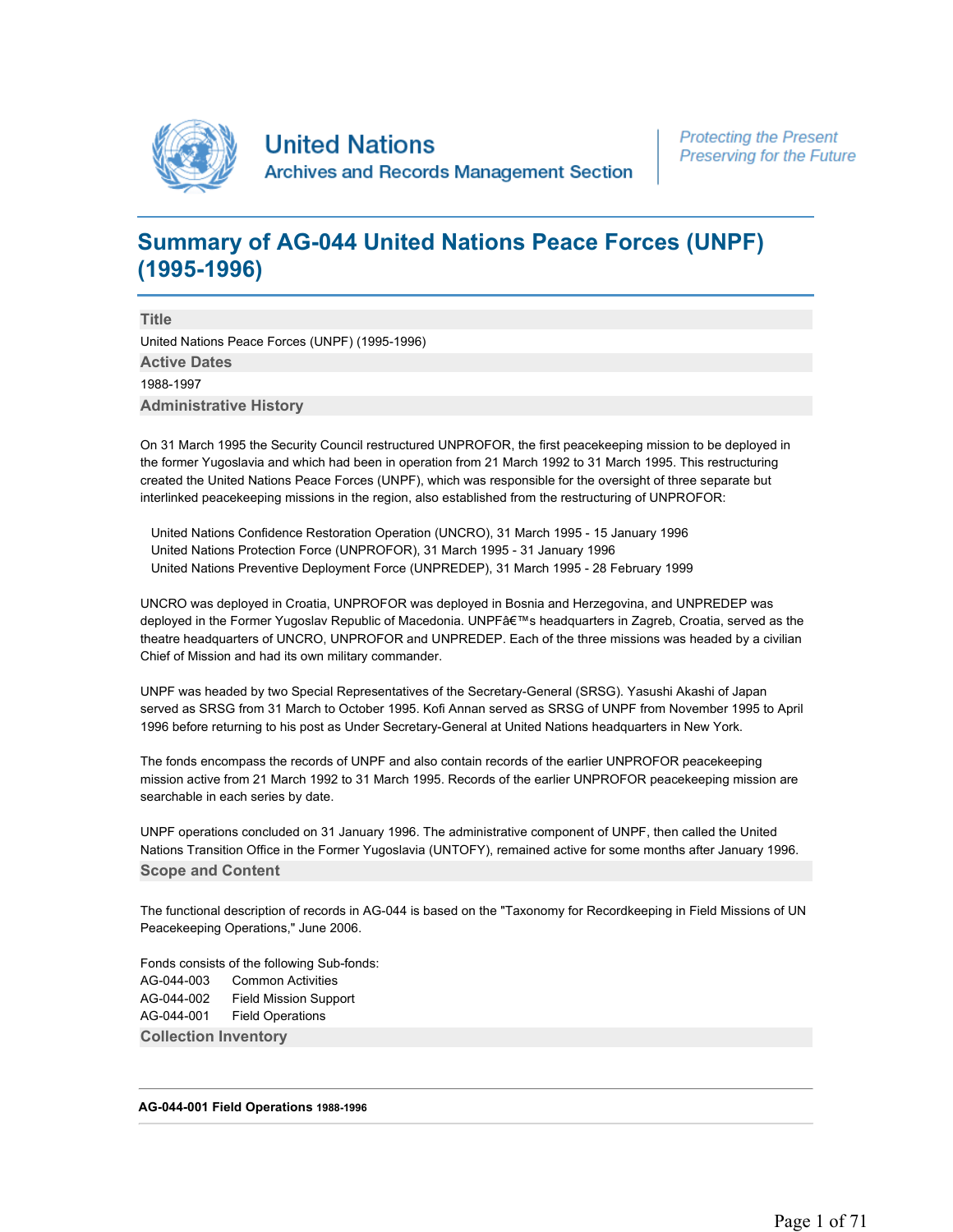Sub-fonds consist of the following Series:

S-1818 Military Support - by office

S-1817 Special Representative of the Secretary-General (SRSG)

# **S-1817 Special Representative of the Secretary-General (SRSG) 1992-1996**

**Scope and Content** 

S-1817 contains records concerning political support provided to the United Nations Peace Forces (UNPF) and the United Nations Protection Force (UNPROFOR).

#### Special Representative of the Secretary-General (SRSG)

Records concerning the mission's relations with Croatia include: aide memoire on the Croatian situation; correspondence, talking points, and notes on meetings between the SRSG and Croatian government officials; letters from the Croatian government protesting Serbian military action; correspondence between the SRSG and Croatian government officials regarding ceasefire agreements, the Status of Forces Agreement (SOFA), the establishment of the United Nations Confidence Restoration Operation (UNCRO), the movement of refugees, freedom of movement, and other topics; and correspondence between the SRSG and leaders of the Center for the Protection of the Human Rights of the Imprisoned and Missing Croatian Citizens and Members of their Families.

Included are correspondence, memoranda and reports documenting the UN's relations with the Republic of Serbian Krajina (RSK). Records include: analyses of political parties and of the political climate in the region; biographical data about cabinet members of the RSK; position statements made by the government of the RSK; letters from the RSK government protesting Croatian military action; summaries of meetings between UNPROFOR officials and RSK government officials; correspondence between the President of RSK Milan Martic and the Special Representative of the Secretary-General (SRSG); and correspondence with members of the RSK parliament and government ministers.

Also included are: analyses of relations between UNPROFOR and the government of Bosnia and Herzegovina; correspondence between the SRSG and government officials of Bosnia and Herzegovina, including the President of Bosnia and Herzegivina Alija Izetbegovic; correspondence between the SRSG and Dr. Radovan Karadzic, President of Republika Srpska; career information and commentary about military and political figures in the former Yugoslavia; and memoranda and updates on the situation in the Banja Luka region in the Republika Srpska, and in the Bihac Pocket and Gorazde in Bosnia and Herzegovina.

Records documenting relations with the Federal Republic of Yugoslavia (FRY) include: correspondence and summaries of meetings between the SRSG and the President of the Republic of Serbia Slobodan MiloÅjevic, as well as with Serbian government ministers; and analytical papers on the presence of UNPROFOR in the FRY, and on political developments in the FRY.

Records relating to the Former Yugoslav Republic of Macedonia (FYROM) include: correspondence and summaries of meetings between UNPROFOR officials and FYROM military and government officials, including President of the Former Yugoslav Republic of Macedonia Kiro Gligorov; memoranda about ethnic minorities in FYROM and incursions along the border of Serbia and FYROM; and position papers and recommendations for action for the SRSG.

Records relating to the Contact Group, a negotiating group established in the early 1990s consisting major political powers, include: summaries of meetings between the SRSG and the Contact Group; official communiqués from the Contact Group; and reports about the implications of Contact Group sanctions and the 1994 Contact Group peace plan.

Records pertaining to Belgrade and Sarajevo include: reports and updates sent from Bosnia and Herzegovina Command (BH CMD); summaries of Bosnian-Serb radio news; and memoranda on the re-opening of routes. There are also weekly situation reports from the Belgrade Liaison Office covering topics such as: political developments; Milosevic's foreign and domestic policies; economic developments; and refugee movements and aid to refugees.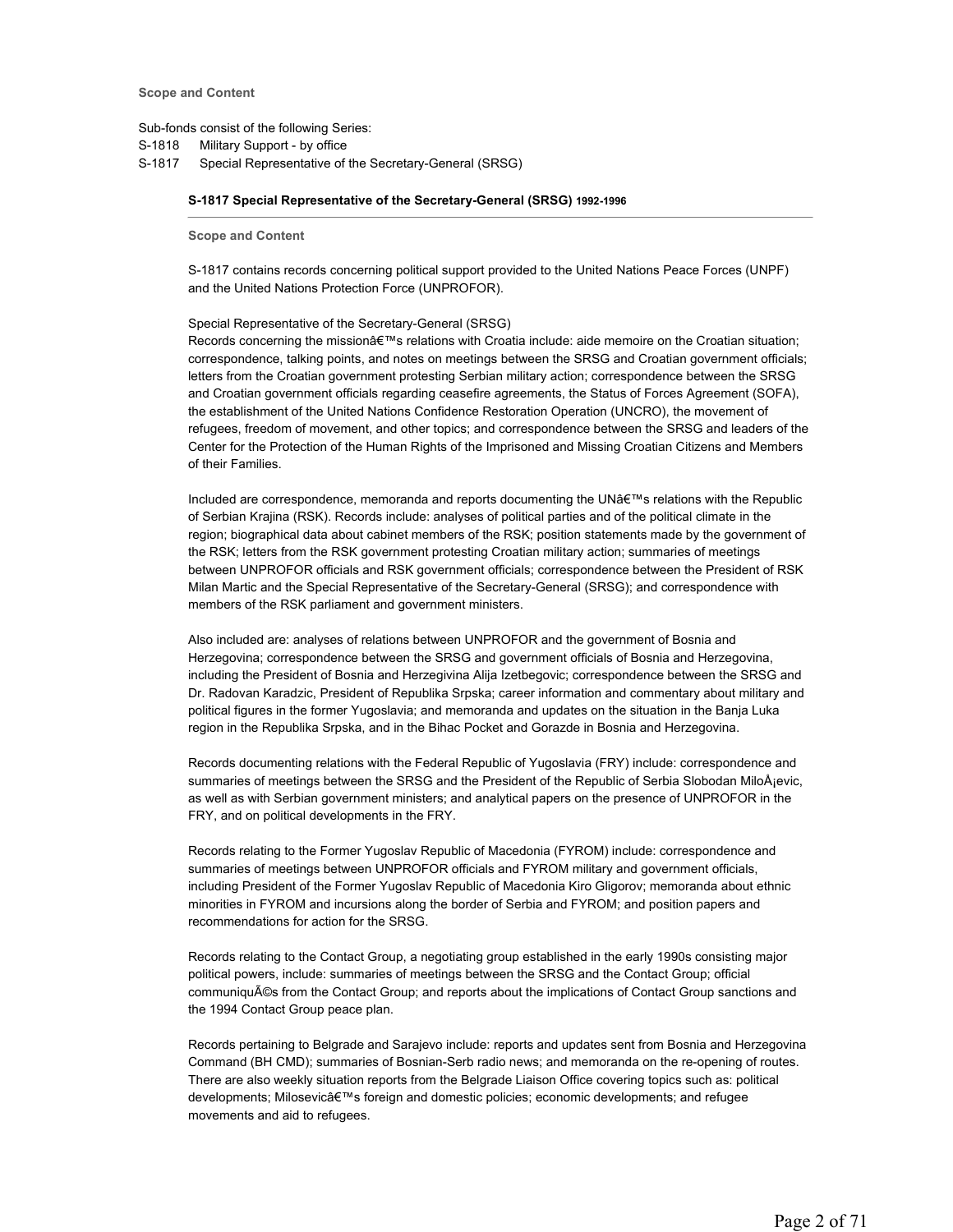Records documenting the involvement of the North Atlantic Treaty Organization (NATO) in the conflict include: summaries of meetings between UNPROFOR officials and NATO officials; updates on NATO's political and military activities and its relations with the UNPF Liaison Office; timetables for military, political and humanitarian intervention events; correspondence between the UN Secretary-General and the Secretary-General of NATO.

Records also include: reports on the state of the mission from the SRSG to the Secretary-General; chronologies of events; Memoranda of Understanding; analytical reports of the Analysis and Assessment Unit (AAU) about a wide variety of political, military, and historical events and topics; correspondence and summaries of meetings between the SRSG and ambassadors and foreign dignitaries; summaries of meetings on UNPF's organizational structure; summaries, briefs and talking points related to the SRSG's visits; correspondence and memoranda regarding the designation of Safe Areas by the Security Council; reports about human rights violations; reports from the United Nations High Commissioner for Refugees (UNHCR); reports about refugee movement and maps of population changes; and summaries of press conferences and transcripts of interviews. There are also agreements on a wide variety of topics, including: ceasefires and the cessation of hostilities; the restoration of water supply systems; freedom of movement; and the use of the Sarajevo airport for humanitarian purposes

#### Civil Affairs, Macedonia

Included are records of the Civil Affairs office located in Skopje, Macedonia. Records consist of correspondence of Civil Affairs Coordination officers covering topics such as: elections, civil disturbances, violations of UN sanctions, incidents at borders and checkpoints, UNPROFOR's humanitarian work, requests for the mission to help local residents access medical care, and the closing down of the mission. Attachments to correspondence consist of: summaries of meetings with local and national political officials; updates on political developments; background material prepared for mission personnel; analyses of Macedonian news stories; briefing notes prepared for the SRSG and the Secretary General; and memoranda detailing visits to the headquarters of the United Nations Command in the Former Yugoslav Republic of Macedonia (FYROM COMD) by government and United Nations officials.

| <b>Box</b>      | Folder                      | <b>Title</b>                                              | Date<br><b>Created</b> | <b>Date</b><br><b>Closed</b> | <b>Security</b><br>Level | <b>Scanned</b><br>Items |
|-----------------|-----------------------------|-----------------------------------------------------------|------------------------|------------------------------|--------------------------|-------------------------|
| S-1817-<br>0001 |                             | Special Representative of the<br>Secretary-General (SRSG) | 17/05/1994             | 01/02/1996                   |                          |                         |
|                 | S-1817-<br>$0001 -$<br>0001 | Croatia                                                   | 04/08/1995             | 02/02/1996                   | Strictly<br>confidential | <b>No</b>               |
|                 | S-1817-<br>$0001 -$<br>0002 | Croatia                                                   | 10/05/1995             | 31/07/1995                   | Strictly<br>confidential | No                      |
|                 | S-1817-<br>$0001 -$<br>0003 | Croatia                                                   | 03/01/1995             | 09/05/1995                   | Strictly<br>confidential | <b>No</b>               |
|                 | S-1817-<br>$0001 -$<br>0004 | Croatia                                                   | 01/09/1994             | 29/12/1994                   | Strictly<br>confidential | <b>No</b>               |
|                 | S-1817-<br>$0001 -$<br>0005 | Croatia                                                   | 02/06/1994             | 27/08/1994                   | Strictly<br>confidential | <b>No</b>               |
|                 | S-1817-<br>$0001 -$<br>0006 | Croatia                                                   | 17/05/1994             | 26/05/1994                   | Strictly<br>confidential | <b>No</b>               |
| S-1817-<br>0002 |                             | Special Representative of the<br>Secretary-General (SRSG) | 27/01/1994             | 12/02/1996                   |                          |                         |
|                 | S-1817-<br>0002-<br>0001    | Croatia                                                   | 31/01/1994             | 09/05/1994                   | Confidential             | No                      |
|                 | S-1817-<br>$0002 -$<br>0002 | Republic of Serbian Krajina                               | 04/04/1995             | 05/12/1995                   | Strictly<br>confidential | <b>No</b>               |
|                 | S-1817-<br>$0002 -$<br>0003 | Republic of Serbian Krajina                               | 19/11/1994             | 31/03/1995                   | Confidential             | No                      |
|                 | S-1817-<br>0002-<br>0004    | Republic of Serbian Krajina                               | 02/09/1994             | 15/11/1994                   | Confidential             | <b>No</b>               |
|                 | S-1817-<br>0002-<br>0005    | Republic of Serbian Krajina                               | 07/07/1994             | 30/08/1994                   | Confidential             | No                      |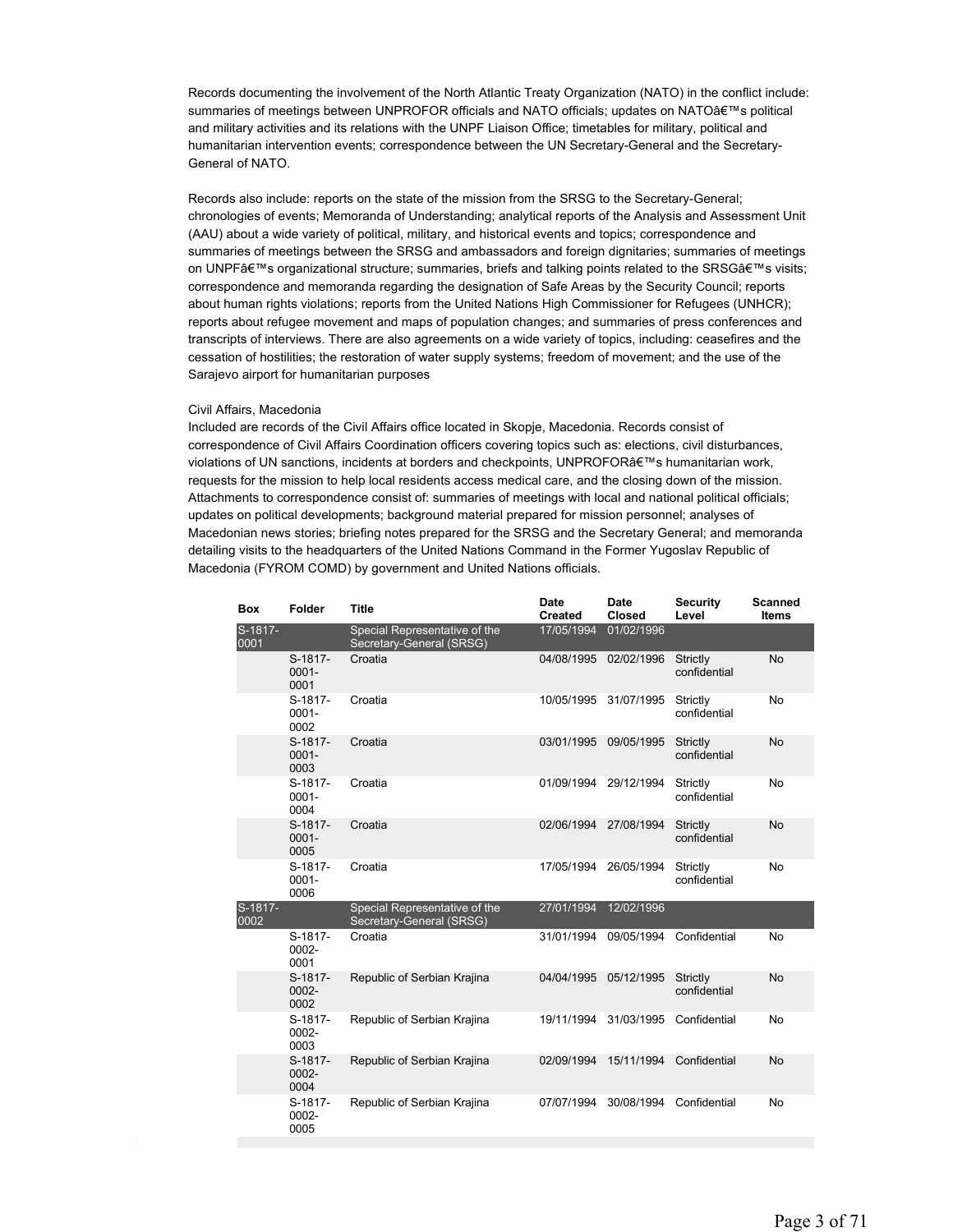|                 | S-1817-<br>0002-<br>0006 | Republic of Serbian Krajina                               | 28/01/1994 | 02/08/1994            | Strictly<br>confidential | No |
|-----------------|--------------------------|-----------------------------------------------------------|------------|-----------------------|--------------------------|----|
|                 | S-1817-<br>0002-<br>0007 | Bosnia and Herzegovina                                    | 25/06/1995 | 13/02/1996            | Confidential             | No |
| S-1817-<br>0003 |                          | Special Representative of the<br>Secretary-General (SRSG) | 28/02/1994 | 22/02/1996            |                          |    |
|                 | S-1817-<br>0003-<br>0001 | Bosnia and Herzegovina                                    | 01/03/1994 | 30/05/1994            | Strictly<br>confidential | No |
|                 | S-1817-<br>0003-<br>0002 | Bosnia and Herzegovina                                    | 18/09/1994 | 21/02/1996            | Unclassified             | No |
|                 | S-1817-<br>0003-<br>0003 | Bosnia and Herzegovina                                    | 01/06/1994 | 15/09/1994            | Unclassified             | No |
|                 | S-1817-<br>0003-<br>0004 | Bosnia and Herzegovina                                    | 11/03/1994 | 31/05/1994            | Strictly<br>confidential | No |
|                 | S-1817-<br>0003-<br>0005 | <b>Bosnian Muslims</b>                                    | 01/04/1995 | 23/02/1996            | Confidential             | No |
|                 | S-1817-<br>0003-<br>0006 | <b>Bosnian Muslims</b>                                    | 29/11/1994 | 31/03/1995            | Strictly<br>confidential | No |
| S-1817-<br>0004 |                          | Special Representative of the<br>Secretary-General (SRSG) | 02/11/1993 | 20/12/1995            |                          |    |
|                 | S-1817-<br>0004-<br>0001 | <b>Bosnian Muslims</b>                                    | 08/06/1994 | 30/11/1994            | Strictly<br>confidential | No |
|                 | S-1817-<br>0004-<br>0002 | <b>Bosnian Muslims</b>                                    |            | 02/11/1993 31/05/1994 | Strictly<br>confidential | No |
|                 | S-1817-<br>0004-<br>0003 | <b>Bosnian Serbs</b>                                      | 10/01/1995 | 21/12/1995            | Strictly<br>confidential | No |
|                 | S-1817-<br>0004-<br>0004 | <b>Bosnian Serbs</b>                                      | 01/10/1994 | 29/12/1994            | Strictly<br>confidential | No |
|                 | S-1817-<br>0004-<br>0005 | <b>Bosnian Serbs</b>                                      | 03/07/1994 | 30/09/1994            | Strictly<br>confidential | No |
|                 | S-1817-<br>0004-<br>0006 | <b>Bosnian Serbs</b>                                      | 01/05/1994 | 29/06/1994            | Confidential             | No |
| S-1817-<br>0005 |                          | Special Representative of the<br>Secretary-General (SRSG) | 31/05/1993 | 31/01/1996            |                          |    |
|                 | S-1817-<br>0005-<br>0001 | <b>Bosnian Serbs</b>                                      | 10/01/1994 | 30/04/1994            | Confidential             | No |
|                 | S-1817-<br>0005-<br>0002 | <b>Bosnian Serbs</b>                                      |            | 24/01/1994 26/04/1994 | Strictly<br>confidential | No |
|                 | S-1817-<br>0005-<br>0003 | <b>Bosnian Croats</b>                                     | 25/02/1994 | 08/05/1995            | Confidential             | No |
|                 | S-1817-<br>0005-<br>0004 | Federal Republic of Yugoslavia<br>(FRY)                   | 03/07/1995 | 01/02/1996            | Confidential             | No |
|                 | S-1817-<br>0005-<br>0005 | Federal Republic of Yugoslavia<br>(FRY)                   | 18/03/1994 | 23/06/1995            | Confidential             | No |
|                 | S-1817-<br>0005-<br>0006 | Slovenia                                                  | 23/02/1994 | 23/11/1995            | Confidential             | No |
|                 | S-1817-<br>0005-<br>0007 | Former Yugoslav Republic of<br>Macedonia (FYROM)          | 31/05/1993 | 17/02/1995            | Confidential             | No |
|                 | S-1817-<br>0005-<br>0008 | Former Yugoslav Republic of<br>Macedonia (FYROM)          | 21/09/1994 | 29/12/1995            | Unclassified             | No |
| S-1817-<br>0006 |                          | Special Representative of the<br>Secretary-General (SRSG) | 13/01/1994 | 15/01/1996            |                          |    |
|                 |                          | Former Yugoslav Republic of<br>Macedonia (FYROM)          | 04/04/1994 | 25/08/1994            | Strictly<br>confidential | No |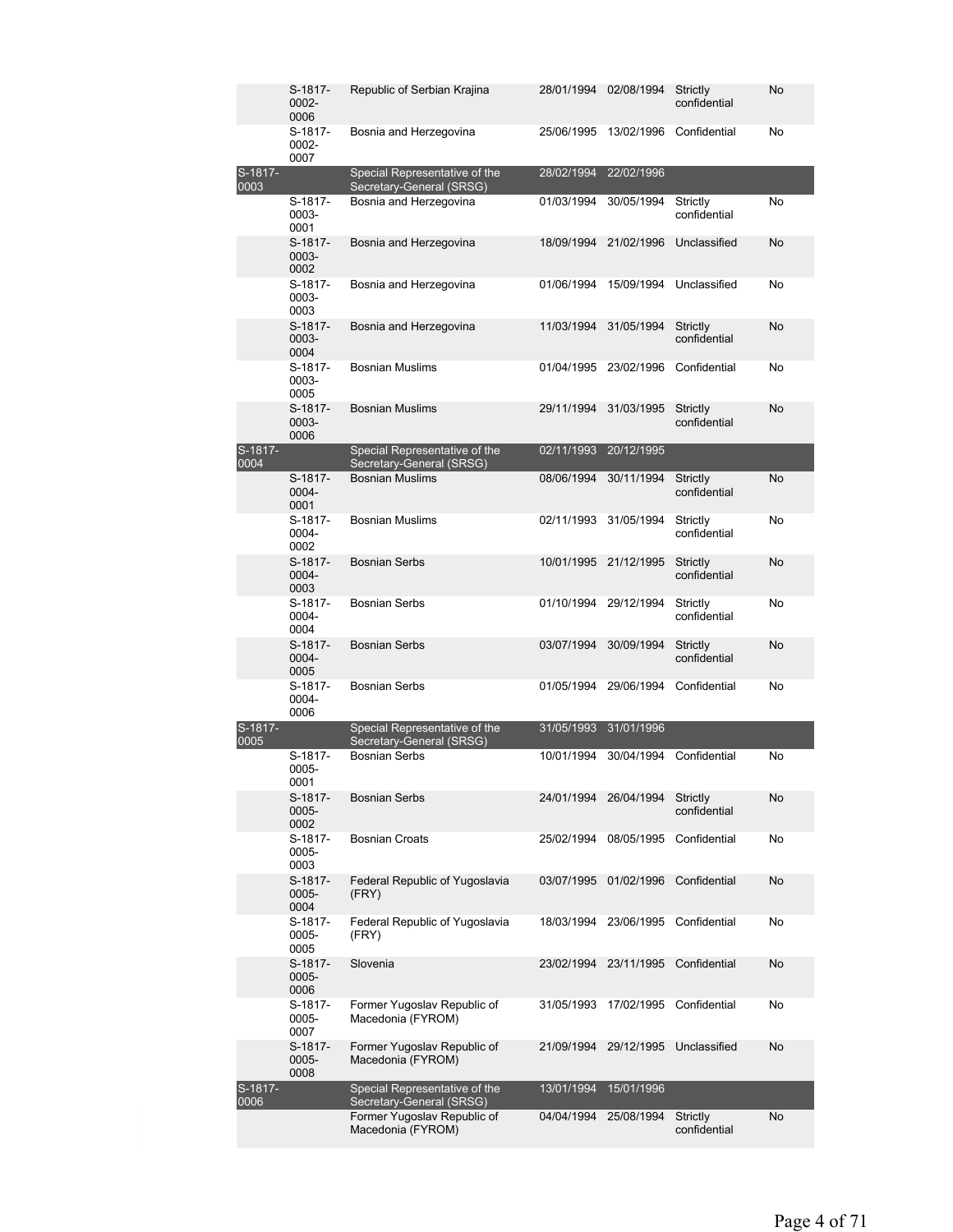|                 | S-1817-<br>0006-<br>0001    |                                                                                             |            |                       |                          |     |
|-----------------|-----------------------------|---------------------------------------------------------------------------------------------|------------|-----------------------|--------------------------|-----|
|                 | S-1817-<br>0006-<br>0002    | Former Yugoslav Republic of<br>Macedonia (FYROM)                                            | 14/01/1994 | 18/05/1994            | Strictly<br>confidential | No  |
|                 | S-1817-<br>$0006 -$<br>0003 | Former Yugoslav Republic of<br>Macedonia (FYROM)                                            | 14/04/1994 | 07/06/1994            | Strictly<br>confidential | No  |
|                 | S-1817-<br>0006-<br>0004    | Agreements                                                                                  | 24/02/1994 | 06/03/1995            | Confidential             | No  |
|                 | S-1817-<br>0006-<br>0005    | Agreements                                                                                  | 12/12/1994 | 27/10/1995            | Unclassified             | No  |
|                 | S-1817-<br>0006-<br>0006    | Agreements                                                                                  |            | 10/02/1994 26/11/1994 | Unclassified             | No  |
|                 | S-1817-<br>0006-<br>0007    | Dayton Agreement                                                                            | 08/12/1995 | 16/01/1996            | Confidential             | No  |
|                 | S-1817-<br>0006-<br>0008    | Basic Agreement on the Region of<br>Eastern Slavonia, Baranja and<br><b>Western Sirmium</b> |            | 15/11/1995 20/12/1995 | Strictly<br>confidential | Yes |
|                 | S-1817-<br>0006-<br>0009    | <b>Permanent Five</b>                                                                       | 24/01/1994 | 06/01/1996            | Unclassified             | No  |
| S-1817-<br>0007 |                             | Special Representative of the<br>Secretary-General (SRSG)                                   | 03/02/1994 | 15/01/1996            |                          |     |
|                 | S-1817-<br>0007-<br>0001    | <b>External relations</b>                                                                   | 01/12/1995 | 11/01/1996            | Confidential             | No  |
|                 | S-1817-<br>0007-<br>0002    | <b>External relations</b>                                                                   | 05/01/1995 | 14/12/1995            | Unclassified             | No  |
|                 | S-1817-<br>0007-<br>0003    | <b>External relations</b>                                                                   | 04/02/1994 | 14/12/1994            | Strictly<br>confidential | No  |
|                 | S-1817-<br>0007-<br>0004    | <b>Contact Group</b>                                                                        | 06/07/1994 | 08/09/1995            | Strictly<br>confidential | No  |
|                 | S-1817-<br>0007-<br>0005    | Reading file                                                                                | 08/02/1994 | 23/12/1995            | Strictly<br>confidential | No  |
|                 | S-1817-<br>0007-<br>0006    | Speeches and statements                                                                     | 15/06/1994 | 16/01/1996            | Confidential             | No  |
| S-1817-<br>0008 |                             | Special Representative of the<br>Secretary-General (SRSG)                                   | 04/01/1994 | 12/02/1996            |                          |     |
|                 | S-1817-<br>0008-<br>0001    | Senior Staff meetings                                                                       | 05/01/1994 | 15/03/1994            | Unclassified             | No  |
|                 | S-1817-<br>0008-<br>0002    | Senior Staff meetings                                                                       | 16/03/1994 | 14/01/1995            | Unclassified             | No  |
|                 | S-1817-<br>0008-<br>0003    | Senior Staff meetings                                                                       | 16/01/1995 | 15/04/1995            | Unclassified             | No  |
|                 | S-1817-<br>0008-<br>0004    | Senior Staff meetings                                                                       | 02/05/1995 | 11/08/1995            | Unclassified             | No  |
|                 | S-1817-<br>0008-<br>0005    | Senior Staff meetings                                                                       | 16/08/1995 | 16/10/1995            | Unclassified             | No  |
|                 | S-1817-<br>0008-<br>0006    | Requests for appointments and<br>interviews                                                 | 16/02/1994 | 13/02/1996            | Unclassified             | No  |
|                 | S-1817-<br>0008-<br>0007    | Meetings                                                                                    | 20/11/1995 | 10/01/1996            | Confidential             | No  |
|                 | S-1817-<br>0008-<br>0008    | Meetings                                                                                    | 11/10/1995 | 17/10/1995            | Unclassified             | No  |
| S-1817-<br>0009 |                             | Special Representative of the<br>Secretary-General (SRSG)                                   | 03/01/1994 | 10/01/1996            |                          |     |
|                 |                             | Meetings                                                                                    | 03/03/1994 | 18/10/1994            |                          | No  |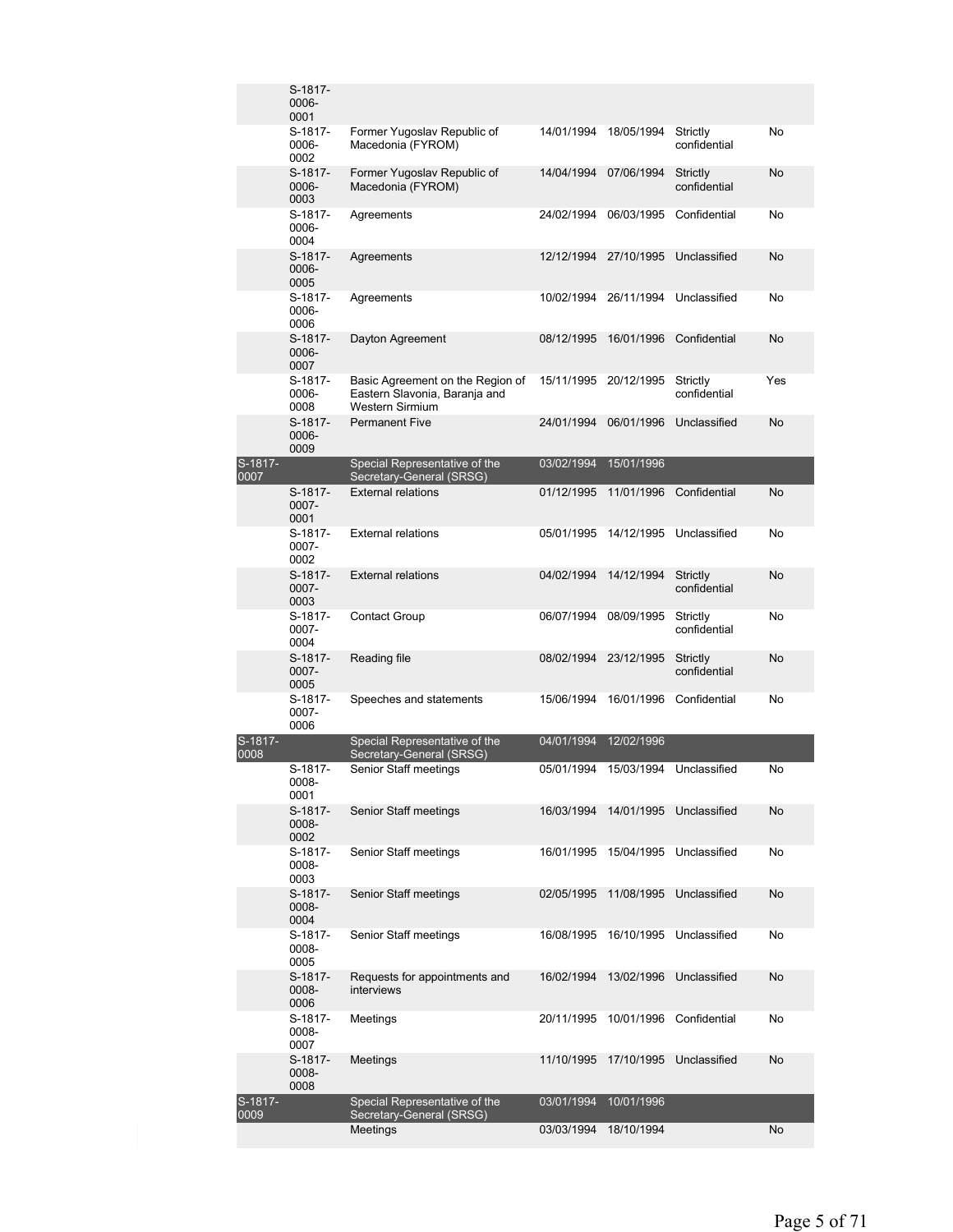|                 | S-1817-<br>0009-<br>0001    |                                                                                                        |                          |                          | Strictly<br>confidential |          |
|-----------------|-----------------------------|--------------------------------------------------------------------------------------------------------|--------------------------|--------------------------|--------------------------|----------|
|                 | S-1817-<br>0009-<br>0002    | Meetings                                                                                               | 02/02/1994               | 21/04/1994               | Strictly<br>confidential | No       |
|                 | S-1817-<br>0009-<br>0003    | Meetings                                                                                               | 04/01/1994               | 31/01/1994               | Strictly<br>confidential | No       |
|                 | S-1817-<br>0009-<br>0004    | Analysis and Assessment Unit<br>(AAU)                                                                  | 01/06/1995               | 11/01/1996               | Confidential             | Yes      |
|                 | S-1817-<br>0009-<br>0005    | Analysis and Assessment Unit<br>(AAU)                                                                  | 05/01/1995               | 31/05/1995               | Confidential             | Yes      |
|                 | S-1817-<br>0009-<br>0006    | Speaking engagements                                                                                   | 03/03/1995               | 25/07/1995               | Unclassified             | No       |
| S-1817-         |                             | Special Representative of the                                                                          | 09/01/1994               | 08/02/1996               |                          |          |
| 0010            | S-1817-<br>0010-<br>0001    | Secretary-General (SRSG)<br>Speaking engagements                                                       | 10/01/1994               | 24/11/1994               | Unclassified             | No       |
|                 | S-1817-<br>0010-<br>0002    | Speaking engagements                                                                                   | 11/10/1994               | 27/02/1995               | Unclassified             | No       |
|                 | S-1817-<br>0010-<br>0003    | <b>Visits</b>                                                                                          | 04/04/1994               | 09/02/1996               | Confidential             | No       |
|                 | S-1817-<br>0010-<br>0004    | <b>Visits</b>                                                                                          | 10/01/1994               | 30/03/1994               | Confidential             | No       |
|                 | S-1817-<br>0010-<br>0005    | Vienna Seminar on Conflict<br>Resolution                                                               | 14/11/1994               | 20/09/1995               | Unclassified             | No       |
|                 | S-1817-<br>$0010 -$<br>0006 | James A. Schear, Special Advisor                                                                       | 13/11/1994               | 17/10/1995               | Confidential             | No       |
|                 |                             |                                                                                                        |                          |                          |                          |          |
| S-1817-         |                             | Special Representative of the                                                                          | 10/01/1994               | 25/02/1996               |                          |          |
| 0011            | S-1817-<br>$0011 -$<br>0001 | Secretary-General (SRSG)<br>James A. Schear, Special Advisor                                           | 01/04/1994               | 15/10/1994               | Unclassified             | No       |
|                 | S-1817-<br>0011-<br>0002    | James A. Schear, Special Advisor                                                                       | 11/01/1994               | 31/03/1994               | Unclassified             | No       |
|                 | S-1817-<br>$0011 -$<br>0003 | Background papers and notes                                                                            | 21/02/1994               | 13/12/1995               | Strictly<br>confidential | No       |
|                 | S-1817-<br>0011-<br>0004    | Background papers and notes                                                                            | 09/12/1994               | 12/07/1995               | Strictly<br>confidential | No       |
|                 | S-1817-<br>$0011 -$<br>0005 | Background papers and notes                                                                            | 26/08/1994               | 06/02/1995               | Confidential             | No       |
|                 | S-1817-<br>$0011 -$<br>0006 | Background papers and notes                                                                            | 07/07/1994               | 04/08/1994               | Confidential             | No       |
|                 | S-1817-<br>$0011 -$<br>0007 | Legal                                                                                                  | 01/08/1995               | 26/02/1996               | Strictly<br>confidential | No       |
| S-1817-<br>0012 |                             | Special Representative of the                                                                          | 01/02/1994               | 21/02/1996               |                          |          |
|                 | S-1817-<br>$0012 -$<br>0001 | Secretary-General (SRSG)<br><b>Political Unit</b>                                                      | 07/08/1995               | 25/08/1995               | Confidential             | No       |
|                 | S-1817-<br>0012-<br>0002    | <b>Political Unit</b>                                                                                  | 31/07/1995               | 07/12/1995               | Unclassified             | No       |
|                 | S-1817-<br>0012-<br>0003    | Update on the Situation in the<br>Former Yugoslavia, United States<br><b>General Accounting Office</b> | 23/03/1995               | 31/05/1995               | Unclassified             | No       |
|                 | S-1817-<br>0012-<br>0004    | <b>Brainstorming Session</b><br><b>Visitors</b>                                                        | 11/02/1994<br>05/04/1994 | 24/02/1994<br>22/02/1996 | Strictly<br>confidential | No<br>No |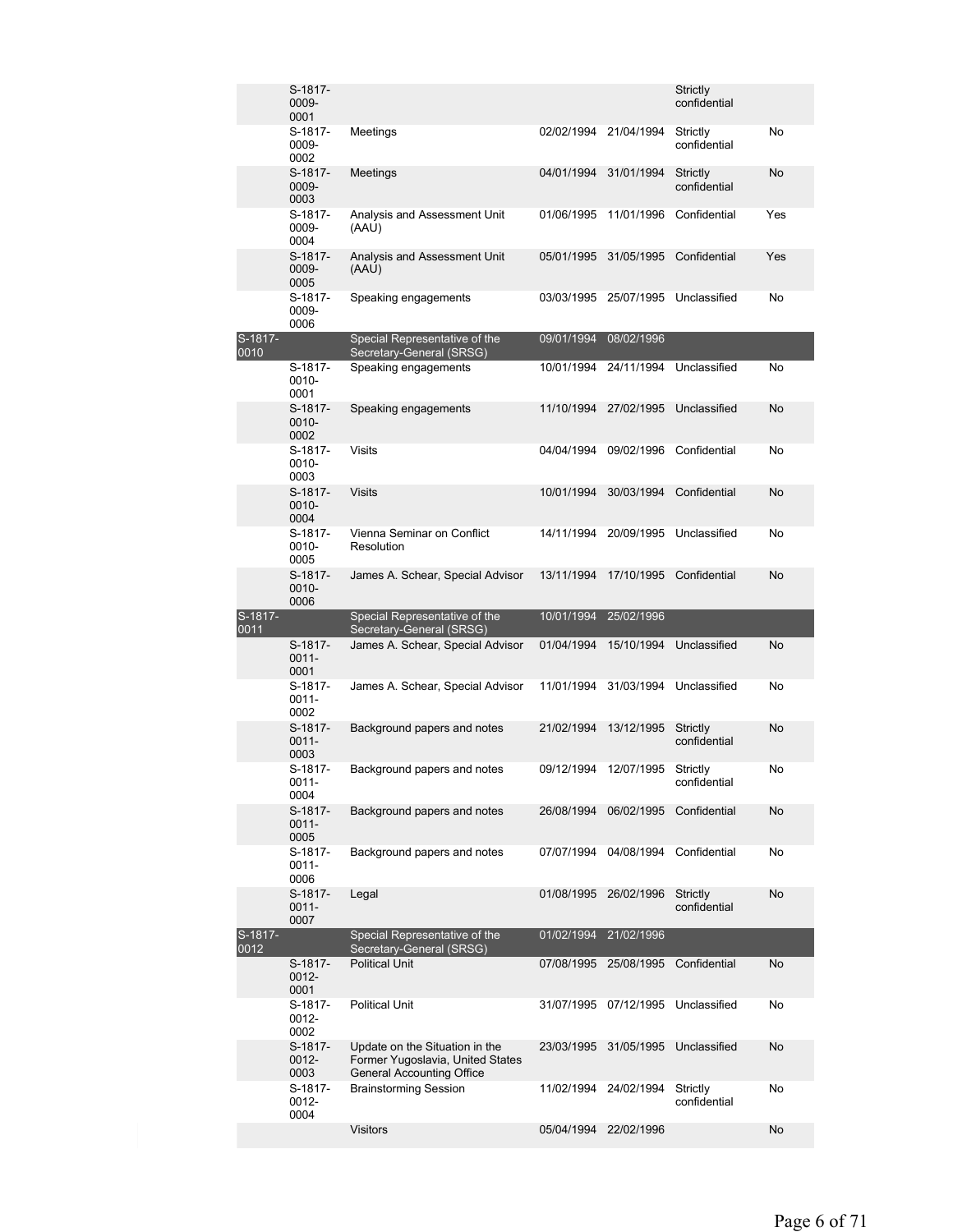|                 | S-1817-<br>0012-<br>0005 |                                                           |            |                       | Strictly<br>confidential |           |
|-----------------|--------------------------|-----------------------------------------------------------|------------|-----------------------|--------------------------|-----------|
|                 | S-1817-<br>0012-<br>0006 | Logistics                                                 | 06/11/1995 | 30/01/1996            | Confidential             | No        |
|                 | S-1817-<br>0012-<br>0007 | Air power                                                 | 10/03/1994 | 13/02/1996            | Strictly<br>confidential | No        |
|                 | S-1817-<br>0012-<br>0008 | Air power                                                 | 02/02/1994 | 28/02/1994            | Strictly<br>confidential | No        |
| S-1817-         |                          | Special Representative of the                             | 06/08/1993 | 08/03/1996            |                          |           |
| 0013            | S-1817-<br>0013-<br>0001 | Secretary-General (SRSG)<br>Air power                     | 06/08/1993 | 31/01/1994            | Strictly<br>confidential | No        |
|                 | S-1817-<br>0013-<br>0002 | Weapons monitoring                                        | 27/01/1994 | 06/07/1994            | Strictly<br>confidential | No        |
|                 | S-1817-<br>0013-<br>0003 | <b>Central Joint Commission</b>                           | 29/04/1994 | 09/03/1995            | Confidential             | No        |
|                 | S-1817-<br>0013-<br>0004 | Demining                                                  | 12/11/1994 | 12/01/1996            | Unclassified             | No        |
|                 | S-1817-<br>0013-<br>0005 | Withdrawal planning                                       | 20/11/1994 | 01/02/1996            | Confidential             | No        |
|                 | S-1817-<br>0013-<br>0006 | Withdrawal planning                                       | 13/01/1995 | 28/01/1996            | Unclassified             | No        |
|                 | S-1817-<br>0013-<br>0007 | Sector East                                               | 30/11/1995 | 09/03/1996            | Strictly<br>confidential | No        |
|                 | S-1817-<br>0013-<br>0008 | Sector East - Transitional Authority                      | 20/11/1995 | 13/01/1996            | Confidential             | No        |
|                 | S-1817-<br>0013-<br>0009 | Sector East - Transitional Authority                      | 22/11/1995 | 24/11/1995            | Confidential             | No        |
| S-1817-<br>0014 |                          | Special Representative of the<br>Secretary-General (SRSG) | 18/12/1994 | 07/03/1996            |                          |           |
|                 | S-1817-<br>0014-<br>0001 | Belgrade                                                  | 12/09/1995 | 04/03/1996            | Strictly<br>confidential | No        |
|                 | S-1817-<br>0014-<br>0002 | Belgrade                                                  | 01/08/1995 | 10/09/1995            | Confidential             | No        |
|                 | S-1817-<br>0014-<br>0003 | Belgrade                                                  |            | 06/05/1995 31/07/1995 | Strictly<br>confidential | No        |
|                 | S-1817-<br>0014-<br>0004 | Belgrade                                                  |            | 19/12/1994 29/04/1995 | Strictly<br>confidential | No        |
|                 | S-1817-<br>0014-<br>0005 | Sarajevo                                                  | 14/12/1995 | 08/03/1996            | Confidential             | No        |
|                 | S-1817-<br>0014-<br>0006 | Sarajevo                                                  | 01/08/1995 | 29/08/1995            | Strictly<br>confidential | No        |
| S-1817-<br>0015 |                          | Special Representative of the<br>Secretary-General (SRSG) | 08/07/1994 | 11/08/1995            |                          |           |
|                 | S-1817-<br>0015-<br>0001 | Sarajevo                                                  | 05/06/1995 | 03/07/1995            | Confidential             | <b>No</b> |
|                 | S-1817-<br>0015-<br>0002 | Sarajevo                                                  | 21/05/1995 | 04/06/1995            | Strictly<br>confidential | No        |
|                 | S-1817-<br>0015-<br>0003 | Sarajevo                                                  | 22/01/1995 | 28/02/1995            | Confidential             | No        |
|                 | S-1817-<br>0015-<br>0004 | Sarajevo                                                  | 23/12/1994 | 19/01/1995            | Confidential             | No        |
|                 |                          | Sarajevo                                                  | 06/12/1994 | 20/12/1994            | Confidential             | No        |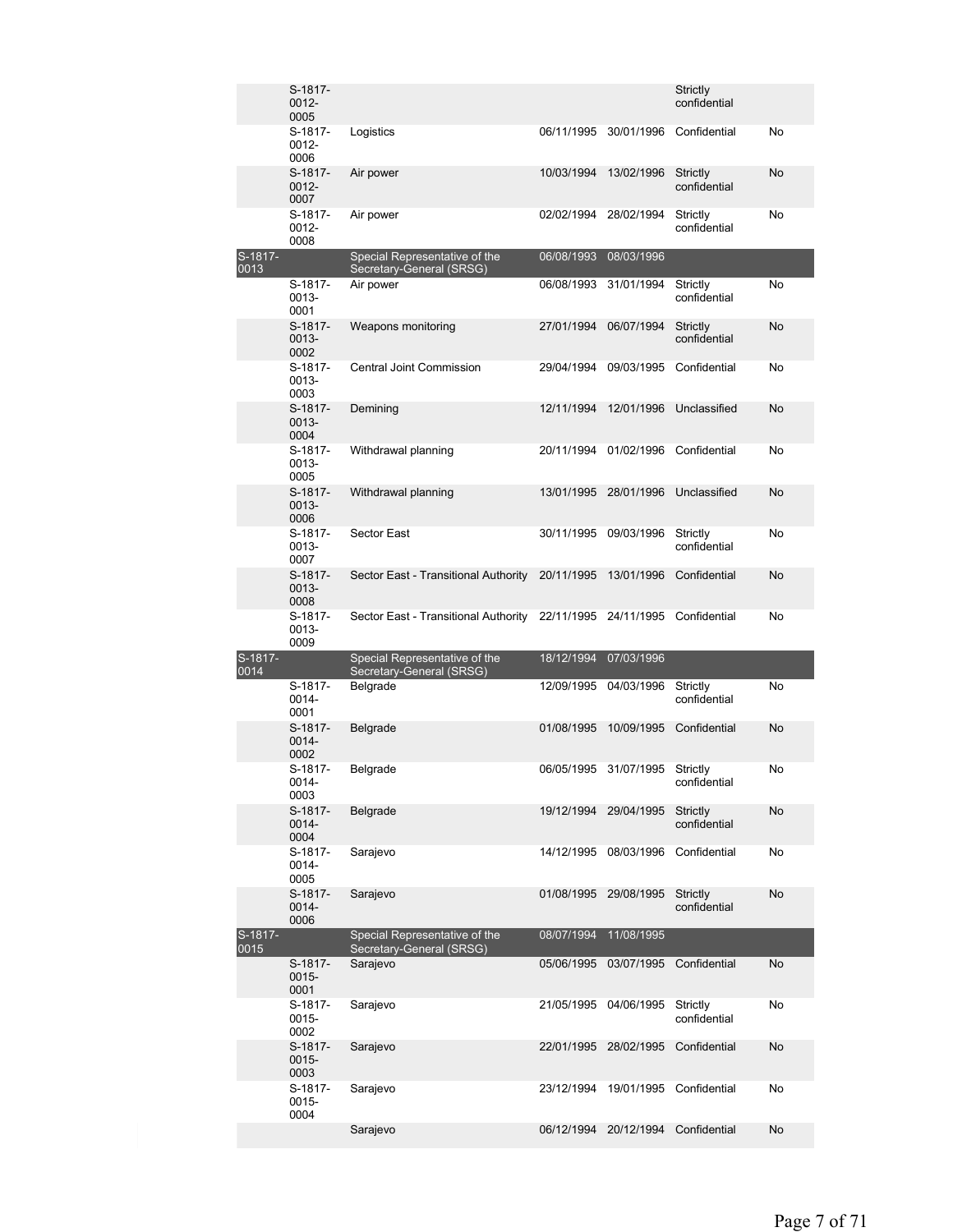|                 | S-1817-<br>0015-<br>0005    |                                                                          |            |            |                          |    |
|-----------------|-----------------------------|--------------------------------------------------------------------------|------------|------------|--------------------------|----|
|                 | S-1817-<br>0015-<br>0006    | Municipalities in Bosnia and<br>Herzegovina                              | 02/03/1995 | 17/07/1995 | Confidential             | No |
|                 | S-1817-<br>$0015 -$<br>0007 | Municipalities in Bosnia and<br>Herzegovina                              | 08/07/1994 | 11/08/1995 | Unclassified             | No |
| S-1817-<br>0016 |                             | Special Representative of the                                            | 04/02/1994 | 19/03/1996 |                          |    |
|                 | S-1817-<br>0016-<br>0001    | Secretary-General (SRSG)<br>Municipalities in Bosnia and<br>Herzegovina  | 22/03/1995 | 05/07/1995 | Strictly<br>confidential | No |
|                 | S-1817-<br>0016-<br>0002    | Srebrenica                                                               | 10/07/1995 | 31/07/1995 | Confidential             | No |
|                 | S-1817-<br>$0016 -$<br>0003 | Weekly situation reports and<br>summaries                                | 16/03/1996 | 19/03/1996 | Confidential             | No |
|                 | S-1817-<br>0016-<br>0004    | <b>Public relations</b>                                                  | 12/07/1995 | 04/03/1996 | Confidential             | No |
|                 | S-1817-<br>0016-<br>0005    | Press                                                                    | 20/01/1995 | 30/01/1996 | Confidential             | No |
|                 | S-1817-<br>0016-<br>0006    | Press                                                                    | 05/02/1994 | 03/12/1994 | Confidential             | No |
|                 | S-1817-<br>0016-<br>0007    | Curricula vitae                                                          | 31/10/1995 | 24/01/1996 | Strictly<br>confidential | No |
|                 | S-1817-<br>0016-<br>0008    | Administration                                                           | 29/11/1995 | 01/03/1996 | Confidential             | No |
|                 | S-1817-<br>$0016 -$<br>0009 | Administration                                                           | 08/06/1995 | 08/09/1995 | Strictly<br>confidential | No |
|                 |                             |                                                                          |            |            |                          |    |
| S-1817-         |                             | Special Representative of the                                            | 09/01/1994 | 26/02/1996 |                          |    |
| 0017            | S-1817-<br>0017-<br>0001    | Secretary-General (SRSG)<br>Administration                               | 19/01/1995 | 29/05/1995 | Confidential             | No |
|                 | S-1817-<br>$0017 -$<br>0002 | United Nations High Commissioner<br>for Refugees (UNHCR)                 | 27/01/1996 | 26/02/1996 | Unclassified             | No |
|                 | S-1817-<br>$0017 -$<br>0003 | United Nations agencies and<br>missions                                  | 03/08/1995 | 13/02/1996 | Strictly<br>confidential | No |
|                 | S-1817-<br>0017-<br>0004    | Non-governmental organizations                                           | 01/10/1994 | 08/02/1996 | Confidential             | No |
|                 | S-1817-<br>$0017 -$<br>0005 | Non-governmental organizations                                           | 10/01/1994 | 10/08/1995 | Unclassified             | No |
|                 | S-1817-<br>0017-<br>0006    | Council of Europe                                                        | 11/07/1994 | 06/12/1995 | Unclassified             | No |
|                 | S-1817-<br>$0017 -$<br>0007 | North Atlantic Treaty Organization<br>(NATO)                             | 04/01/1996 | 27/02/1996 | Strictly<br>confidential | No |
|                 | S-1817-<br>0017-<br>0008    | North Atlantic Treaty Organization<br>(NATO)                             | 01/11/1995 | 30/12/1995 | Confidential             | No |
| S-1817-         |                             | Special Representative of the                                            | 11/01/1994 | 16/02/1996 |                          |    |
| 0018            | S-1817-<br>0018-<br>0001    | Secretary-General (SRSG)<br>North Atlantic Treaty Organization<br>(NATO) | 26/01/1995 | 20/10/1995 | Confidential             | No |
|                 | S-1817-<br>0018-<br>0002    | North Atlantic Treaty Organization<br>(NATO)                             | 12/01/1994 | 05/12/1994 | Confidential             | No |
|                 | S-1817-<br>0018-<br>0003    | North Atlantic Treaty Organization<br>(NATO)                             | 16/02/1994 | 23/11/1994 | Strictly<br>confidential | No |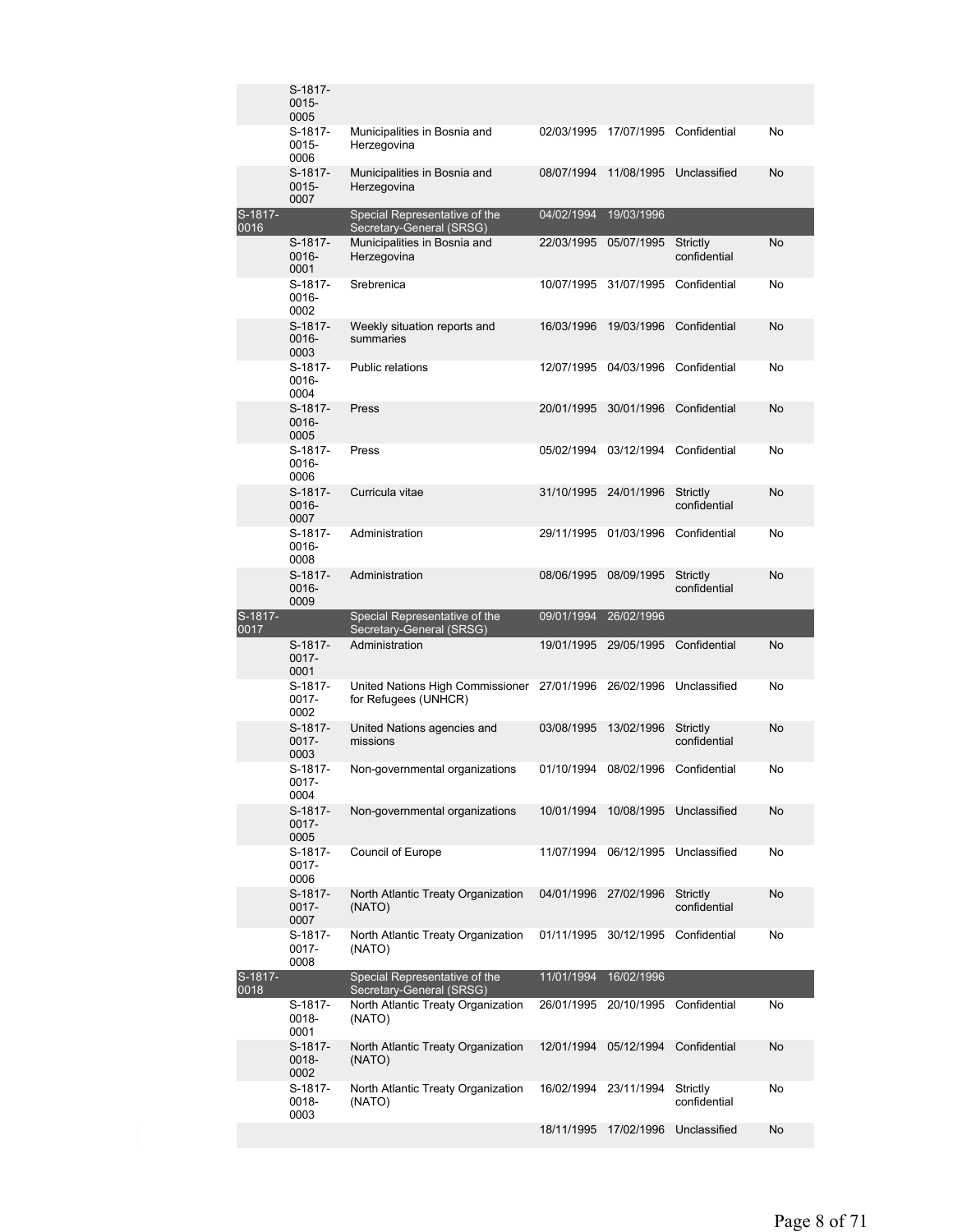|                 | S-1817-<br>0018-<br>0004 | Organization for Security and<br>Cooperation in Europe (OSCE)            |            |            |                          |    |
|-----------------|--------------------------|--------------------------------------------------------------------------|------------|------------|--------------------------|----|
|                 | S-1817-<br>0018-<br>0005 | International Criminal Tribunal for<br>the Former Yugoslavia (ICTY)      | 08/09/1994 | 16/02/1996 | Strictly<br>confidential | No |
|                 | S-1817-<br>0018-<br>0006 | International Committee of the Red<br>Cross                              | 06/10/1995 | 09/01/1996 | Unclassified             | No |
| S-1817-<br>0019 |                          | Special Representative of the                                            | 30/04/1994 | 06/03/1996 |                          |    |
|                 | S-1817-<br>0019-<br>0001 | Secretary-General (SRSG)<br>Correspondence                               | 05/04/1995 | 07/03/1996 | Strictly<br>confidential | No |
|                 | S-1817-<br>0019-<br>0002 | Correspondence                                                           | 30/12/1994 | 25/03/1995 | Confidential             | No |
|                 | S-1817-<br>0019-<br>0003 | Correspondence                                                           | 30/04/1994 | 31/08/1995 | Strictly<br>confidential | No |
|                 | S-1817-<br>0019-<br>0004 | Correspondence                                                           | 06/06/1995 | 07/10/1995 | Confidential             | No |
|                 | S-1817-<br>0019-<br>0005 | Correspondence                                                           | 02/01/1995 | 30/05/1995 | Strictly<br>confidential | No |
|                 | S-1817-<br>0019-<br>0006 | Correspondence                                                           | 01/12/1994 | 24/12/1994 | Strictly<br>confidential | No |
| S-1817-<br>0020 |                          | Special Representative of the<br>Secretary-General (SRSG)                | 29/04/1994 | 28/11/1994 |                          |    |
|                 | S-1817-<br>0020-<br>0001 | Correspondence                                                           | 17/10/1994 | 29/11/1994 | Confidential             | No |
|                 | S-1817-<br>0020-<br>0002 | Correspondence                                                           | 24/09/1994 | 14/10/1994 | Confidential             | No |
|                 | S-1817-<br>0020-<br>0003 | Correspondence                                                           | 18/08/1994 | 16/09/1994 | Strictly<br>confidential | No |
|                 | S-1817-<br>0020-<br>0004 | Correspondence                                                           | 09/08/1994 | 17/08/1994 | Confidential             | No |
|                 | S-1817-<br>0020-<br>0005 | Correspondence                                                           | 12/05/1994 | 12/05/1994 | Confidential             | No |
|                 | S-1817-<br>0020-<br>0006 | Correspondence                                                           | 12/05/1994 | 12/05/1994 | Unclassified             | No |
|                 | S-1817-<br>0020-<br>0007 | Correspondence                                                           | 29/04/1994 | 11/05/1994 | Confidential             | No |
| S-1817-<br>0022 |                          | Special Representative of the<br>Secretary-General (SRSG)                | 03/06/1993 | 14/02/1996 |                          |    |
|                 | S-1817-<br>0022-<br>0001 | Correspondence                                                           | 03/06/1993 | 14/11/1993 | Strictly<br>confidential | No |
|                 | S-1817-<br>0022-<br>0002 | Special Coordinator for Sarajevo                                         | 20/09/1995 | 15/02/1996 | Confidential             | No |
|                 | S-1817-<br>0022-<br>0003 | Civilian Police                                                          | 12/08/1995 | 15/02/1996 | Strictly<br>confidential | No |
|                 | S-1817-<br>0022-<br>0004 | <b>United Nations Confidence</b><br><b>Restoration Operation (UNCRO)</b> | 21/08/1995 | 21/12/1995 | Strictly<br>confidential | No |
|                 | S-1817-<br>0022-<br>0005 | United Nations Confidence<br>Restoration Operation (UNCRO)               | 11/06/1995 |            | 18/08/1995 Confidential  | No |
|                 | S-1817-<br>0022-<br>0006 | Peace Implementation Forces<br>(IFOR)                                    | 14/11/1995 | 05/02/1996 | Unclassified             | No |
|                 | S-1817-<br>0022-<br>0007 | Mission restructuring                                                    | 22/11/1995 | 14/01/1996 | Confidential             | No |
|                 |                          |                                                                          | 22/12/1995 | 05/01/1996 | Unclassified             | No |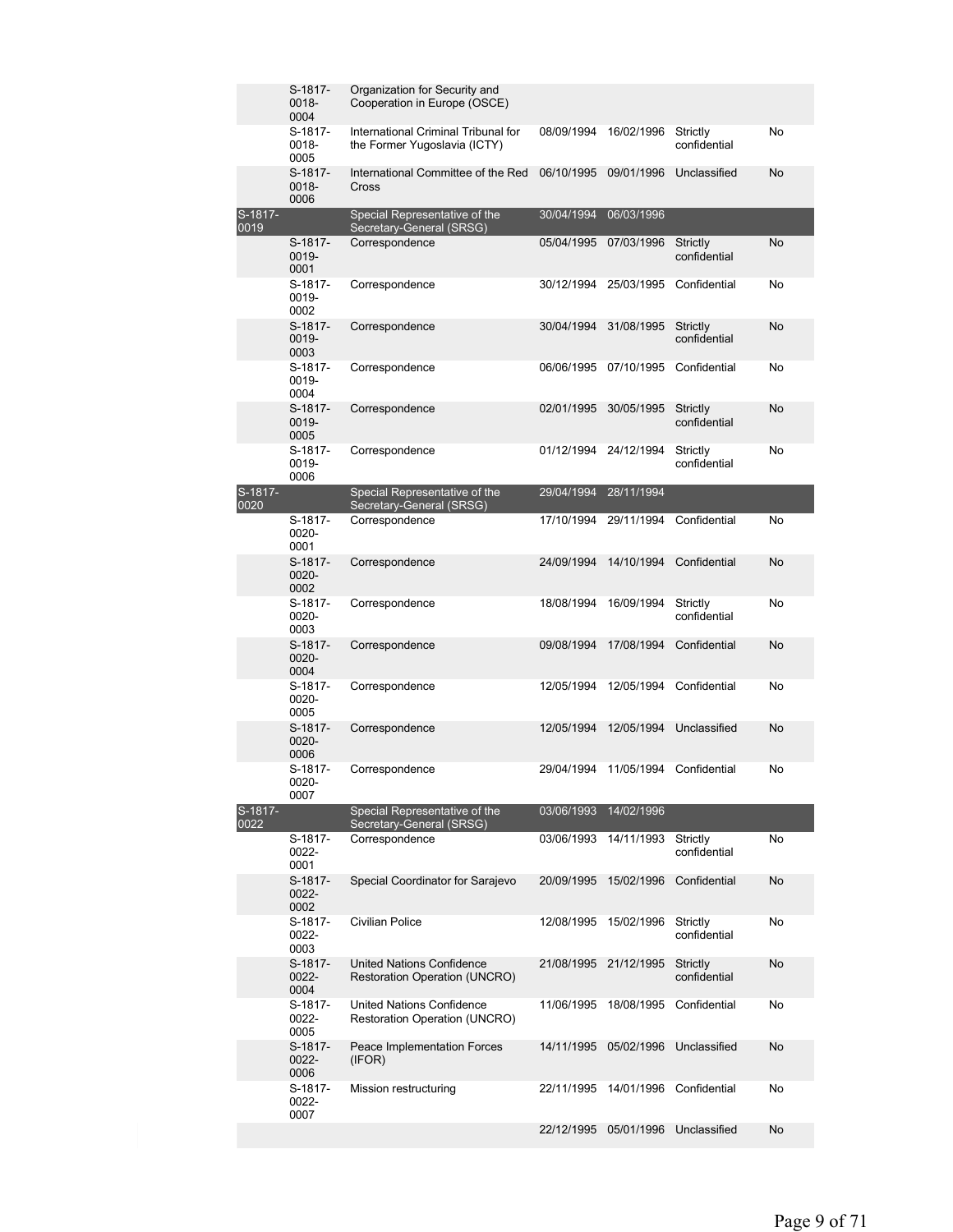|                 | S-1817-<br>0022-<br>0008 | International Police Task Force<br>(IPTF)                                               |                       |                                    |                          |           |
|-----------------|--------------------------|-----------------------------------------------------------------------------------------|-----------------------|------------------------------------|--------------------------|-----------|
| S-1817-<br>0023 |                          | Special Representative of the<br>Secretary-General (SRSG) / Civil<br>Affairs, Macedonia | 03/01/1994            | 19/12/1995                         |                          |           |
|                 | S-1817-<br>0023-<br>0001 | Sarajevo Airport                                                                        |                       | 03/11/1995 20/12/1995 Confidential |                          | No        |
|                 | S-1817-<br>0023-<br>0002 | Allegations of illicit activities of<br>UNPROFOR in Sector North - final<br>report      | 18/09/1994            | 08/03/1995                         | Strictly<br>confidential | No        |
|                 | S-1817-<br>0023-<br>0003 | Correspondence                                                                          | 02/03/1995            | 21/08/1995                         | Confidential             | No        |
|                 | S-1817-<br>0023-<br>0004 | Correspondence                                                                          | 06/12/1994            | 24/02/1995                         | Confidential             | No        |
|                 | S-1817-<br>0023-<br>0005 | Correspondence                                                                          | 04/10/1994            | 30/11/1994                         | Strictly<br>confidential | No        |
|                 | S-1817-<br>0023-<br>0006 | Correspondence                                                                          | 04/01/1994            | 27/09/1994                         | Strictly<br>confidential | No        |
| S-1817-<br>0024 |                          | Civil Affairs, Macedonia                                                                | 15/12/1992 29/12/1993 |                                    |                          |           |
|                 | S-1817-<br>0024-<br>0001 | Correspondence                                                                          | 01/09/1993            | 30/12/1993                         | Strictly<br>confidential | No        |
|                 | S-1817-<br>0024-<br>0002 | Correspondence                                                                          | 20/04/1993            | 23/08/1993                         | Strictly<br>confidential | No        |
|                 | S-1817-<br>0024-<br>0003 | Correspondence                                                                          | 01/03/1993            | 14/04/1993                         | Strictly<br>confidential | No        |
|                 | S-1817-<br>0024-<br>0004 | Correspondence                                                                          | 01/02/1993            | 26/02/1993                         | Strictly<br>confidential | <b>No</b> |
|                 | S-1817-<br>0024-<br>0005 | Correspondence                                                                          | 16/12/1992            | 30/01/1993                         | Strictly<br>confidential | No        |

# **S-1818 Military Support - by office 1988-1996**

# **Scope and Content**

S-1818 contains records concerning military support provided to the United Nations Protection Force (UNPF).

#### Force Commander

Records consist of: operation orders and instructions; summaries of brainstorming sessions on impediments to fulfilling the mission mandate, and on prospects and limitations of political negotiations; assessments of the military situation in Croatia and in Bosnia and Herzegovina by the Force Commander and by the Special Representative of the Force Commander in Belgrade; summaries of visits of the Force Commander, which provide information on deployment, logistics, the humanitarian situation; and agenda and summaries for Force Commanderâ€<sup>™</sup>s Conferences.

Correspondence covers such topics as: updates on the Brcko Safe Area in northern Bosnia; stabilization in the Bihac Pocket in western Bosnia and Herzegovina; attacks against UNPROFOR personnel; the impartiality of UNPROFOR; and the transfer of authority from UNPF to the NATO-led Peace Implementation Force (IFOR). There are also letters from military commanders and political officials protesting warring party actions and demanding that UNPROFOR intervene.

Daily situation reports to United Nations headquarters provide information about conditions in the UNPROFOR-designated sectors of Sector North, Sector South, Sector East, Sector West, and Sector Sarajevo, as well as in the Bihac Pocket in western Bosnia and Herzegovina, and in Gorazde in eastern Bosnia and Herzegovina. They also contain information about military activities of the Bosnian Serb Army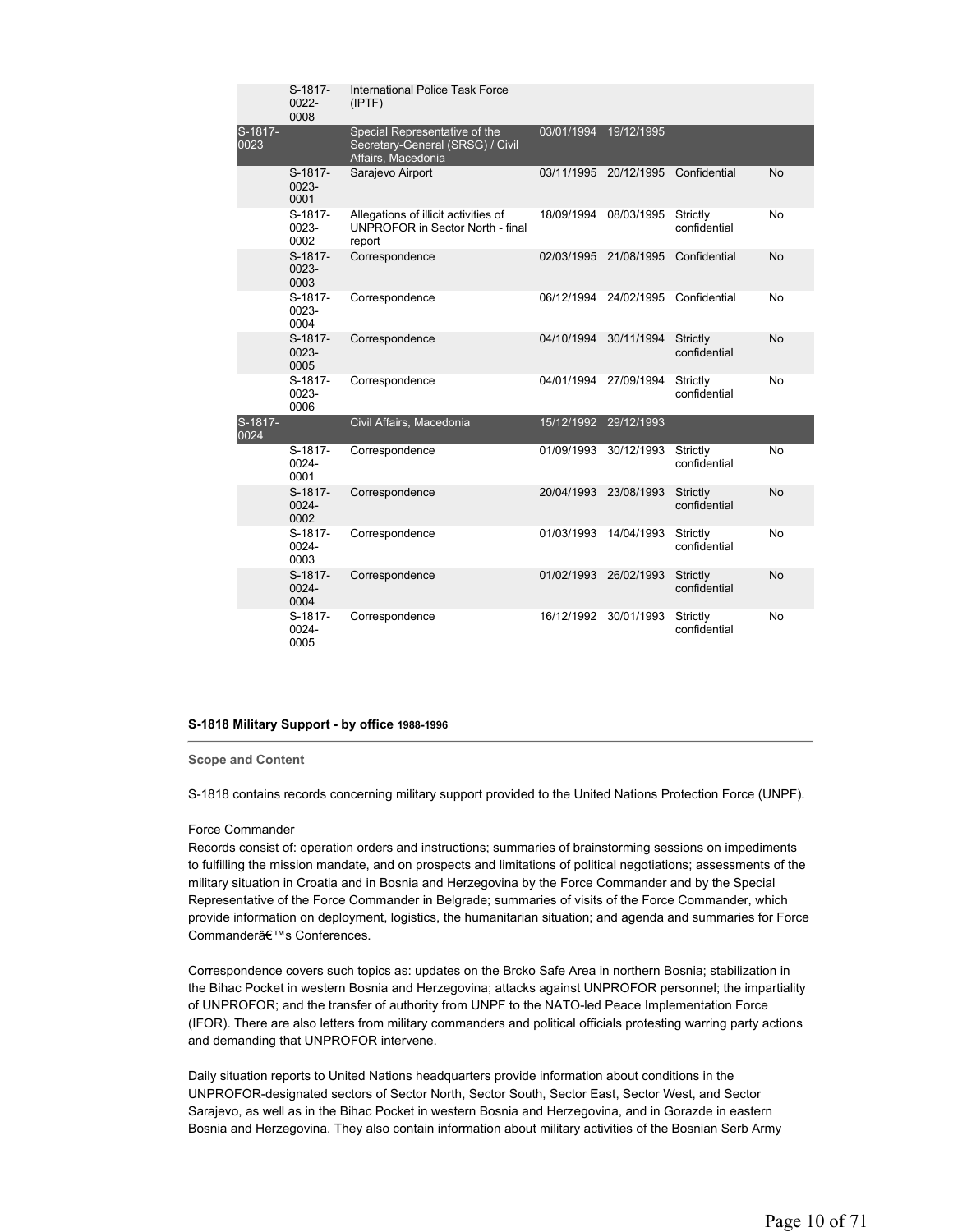(BSA), the Croatian Army, the Army of the Republic of Bosnia and Herzegovina (BiH), and the Army of the Republika Srpska (ARSK). These reports also document hostilities between warring parties and UNPROFOR, and provide information about: conditions at crossing points; blockades; sniping; machine gun firing; shelling incidents; explosions; mine detonation; the refugee situation; humanitarian aid operations; prisoners of war (POW) exchanges; conditions in the United Nations Protected Areas (UNPAs); and restrictions of freedom of movement. They also contain military assessments made by Section Commanders and reports on violations of ceasefire agreements.

Files pertaining to the Office of the Force Commander include: tables detailing Serbian ceasefire violations; memoranda on air power; summaries of meetings between the Force Commander and military officers of warring parties; correspondence between the Force Commander and officers in the Force; and statements made at the close of the Force Commander's tenure.

#### Deputy Force Commander

Records pertaining to UNPROFOR's mandate and Status of Forces Agreeement (SOFA) include: chronologies of events related to the UNPROFOR mandate; informal consultations of the Security Council on the Status of Forces Agreement (SOFA); political and legal analyses, briefs, and reports of the Secretary-General on the renewal of UNPROFOR's mandate; and summaries of negotiations on the mandate of the United Nations Peace Forces (UNPF).

Also included are papers and memoranda on the organization and management of UNPROFOR, UNPREDEP, UNCRO and UNPF; on the restructuring of the Operations Division; and on the UNPF transition to the Peace Implementation Force (IFOR).

Records on operations in Sectors North, South, East, and West consist of: summaries of visits by the Deputy Force Commander; reports on the United Nations presence along borders; operation orders; transcripts of high-level conversations and on-the-ground negotiations; sketches and annotated maps of military positions and maneuvers; assessment reports on damage to local buildings and civilian dwellings; correspondence and summaries of discussions between the SRSG and political and military officials, including Dr. Radovan Karadzic, the President of Republika Srpska; analyses on perceptions of UNPROFOR; and concept papers on potential outcomes of the military conflict. Also included are similar records pertaining to operations in: Sarajevo, Mostar and Srebrenica in Bosnia and Herzegovina; and in Lipik and Medak in Croatia.

Records pertaining to borders and crossing points include: procedures for UNPROFOR personnel on traversing crossing points; reports describing confrontations at crossing points; and reports on the installation of blockades and analyses on their impact; summaries of meetings with the Government of Croatia on issues relating to freedom of movement; and memoranda and reports on the monitoring of the border between Bosnia and Herzegovina and the Federal Republic of Yugoslavia.

Records pertaining to air operations and NATO air strikes include: Force Commander's analytical papers on the use of air power; memoranda on the use of the Tuzla Airfield; background and analytical papers and status updates on close air support; chronologies, press statements, and analytical papers on air strikes; summaries of meetings between the SRSG and the Force Commander discussing air strikes; and transcripts of interviews with Admiral Leighton W. Smith, the Commander of the NATO-led Peace Implementation Force (IFOR).

Also included are records pertaining to alleged participation by UNPROFOR personnel in the black market. These consist of: minutes of the Black Marketing Steering Committee; investigation reports; and memoranda on the anti-black marketing public information campaign, which was aimed toward mission personnel.

Records pertaining to missing persons, prisoners of war, refugees, and detainees consist of: correspondence, reports and statistics on the status and movement of refugees and on conditions in refugee settlements; memoranda on the return of displaced persons to locations in the United Nations Protected Areas (UNPAs); updates on the release of detainees; and letters from the Association of Displaced Persons of the County of Sisak-Moslavina in Croatia.

Also included are reports of human rights abuses, including: beatings, rape, intimidation, looting and burning of civilian homes and community property, forced expulsions from towns and villages, forced marching of civilians, forced separation of draft-age men from their families, forced labor, unlawful detention, killings, and mass executions. There are also memoranda and reports on ethnic cleansing and mass graves.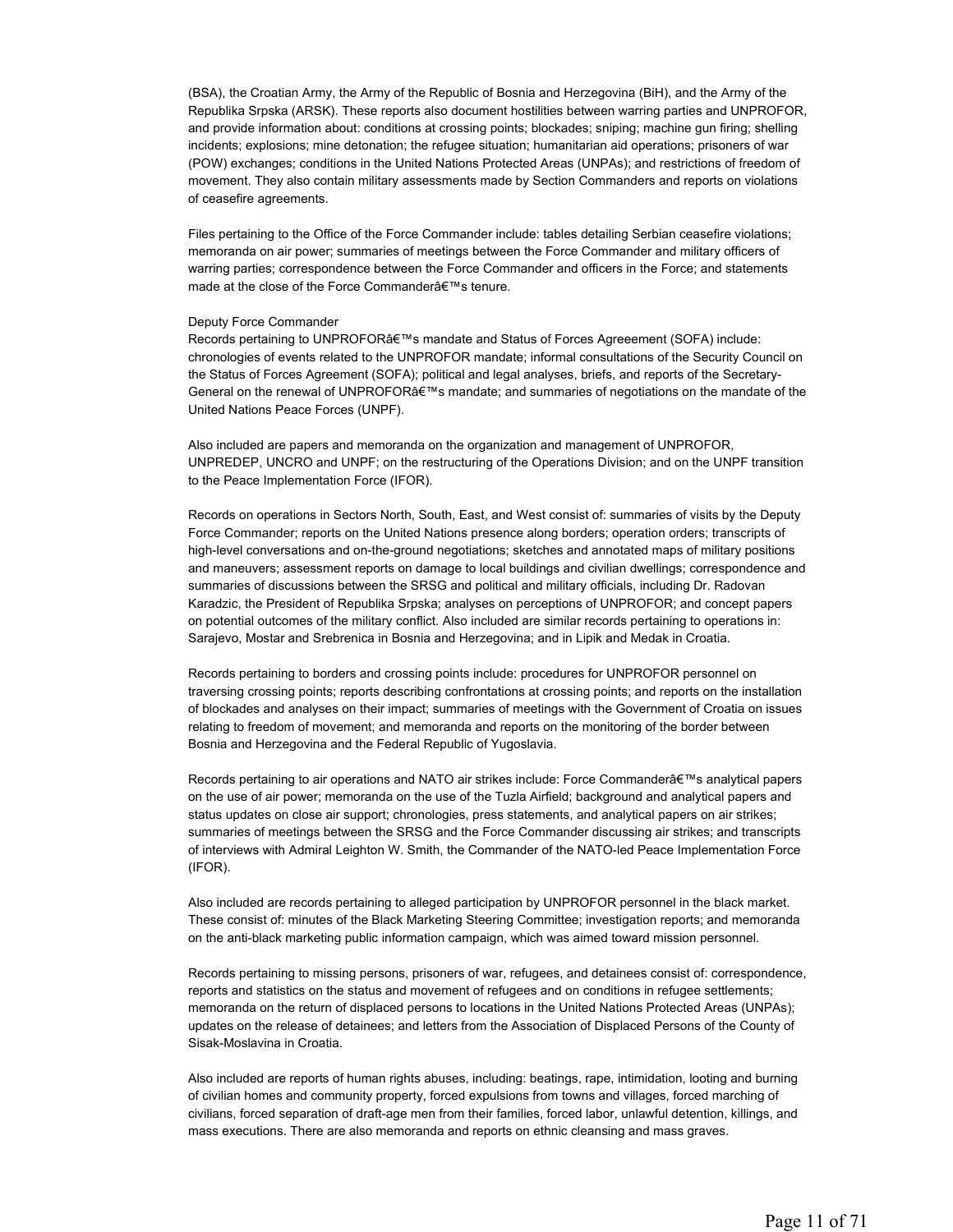Records also include: the Force Commander's end-of-mission report; summaries of informal consultations of the Security Council on violations of international humanitarian law and human rights; chronologies of diplomatic negotiations; guidelines for handling violations of ceasefire agreements; reports on monitoring of the no fly zone; analyses of media interviews with political figures; transcripts of interviews with UNPF officials on Croatian TV; and analyses on the visit of Pope John Paul II to Croatia in September 1994. There are also summaries of Contingent Commanders' Conferences, meetings of the Contact Group, and meetings between the North Atlantic Treaty Organization (NATO) and UNPROFOR.

#### Chief of Staff

Records include: summaries of meetings between UNPROFOR and UNPF military officers and warring parties; protocol for responding to bomb threats; concept of operations for the Rapid Reaction Force (RRF); analyses of the influence of the United Nations on NATO during the peace process; memoranda on the deployment of Military Observers; and discussion papers and analyses on the UNPROFOR rules of engagement.

# Military Liaison Office, Zagreb

Records include: memoranda describing the role and structure of the Military Liaison Office; correspondence of the Military Liaison Offices located in Belgrade, Serbia, and Ljubjana, Slovenia; agenda and briefings for Liaison Office conferences; tour reports by the Chief Military Liaison Officer; and draft revisions of the Force Commander's Policy Directive 7, which pertains to border crossing.

# Logistics Branch

Records include: logistics directives on maintenance, supply, movement, contingent-owned material, procurement of goods and services, and the issuing of clothing and vehicles; regulations on the use of ammunition and explosives; chronological reports of convoy routes and a policy handbook on convoy movement; summaries of meetings on convoy operations in conflict areas; charts on battalion organization and composition, summaries of visits by logistics officers to battalion bases, and battalion debriefings; schematic diagrams of logistics deployment; memoranda on winterization requirements for operations and on policies for obtaining supplies from third-world countries; and weekly programs of the Chief of the Logistics Branch.

#### Joint Logistics Operations Centre (JLOC)

The Joint Logistics Operations Centre coordinated the logistics needs of all military and civilian elements operating within the mission. Records include: administration and logistics instructions; movement orders; terms of reference and organization charts of the logistics component; weekly logistic situation reports with information about movement and transport, deployment, infrastructure and engineering, and contingent rotations; outline plans for support of the Contact Group Peace Accord; and analyses of NATO-related issues.

Also included are documents concerning the Theatre Reserve Force, which consisted of the Multinational Brigade, the Airmobile Brigade and the French Brigade. These records include: meeting minutes and recommended action reports on winterization; situation reports on reinforcements; concept of operations papers; and agreements concerning the basing of the brigades.

Documents pertaining to the restructuring of the United Nations Confidence Restoration Operation (UNCRO) include: operation plans for battalions; operation orders for the withdrawal of UNCRO troops from Croatia; proposals on the reorganization of UNCRO military units; and summaries of coordination meetings.

#### Force Engineer Branch

Records include: reports on the organization, functions and assets of the Force Engineer Branch; memoranda on the consolidation of the UNPROFOR and UNPF engineer staff; Standard Operating Procedures (SOP) on engineering and logistics; reports and memoranda discussing withdrawal plans and engineering aspects of ceasefire agreements; Force Engineer's action points; and memoranda on the state of roads in Bosnia, supply routes, and efforts to repair highways and water mains. Also included are summaries of meetings and conferences attended by the Force Engineer, covering such topics as: theatre preparation, force reductions, resources, engineer operations in sectors, mine clearance, and winterization.

Records concerning the restoration of Bosnia and Herzegovina and Croatia include: summaries of technical assessment meetings on the economic agreement between the Croatian government and Croatian Serbs; reports on the relocation of displaced persons; reports and memoranda on setting up refugee camps and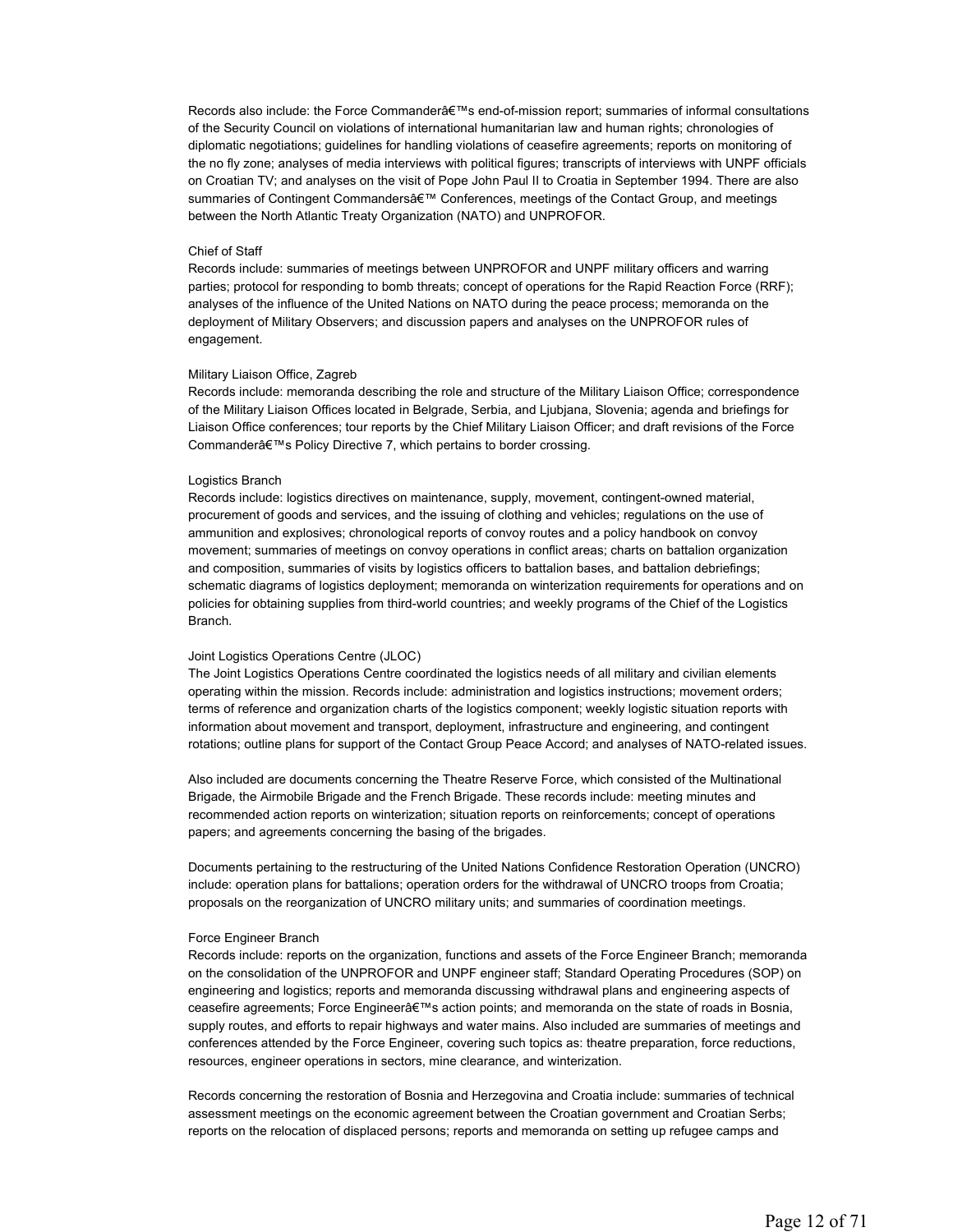providing supplies; correspondence with the UNHCR; memoranda regarding repairs to oil pipelines; reports on the restoration of a water pumping station damaged by an explosion in March 1994 in the village of Kakma, Croatia; and reports on structural damage to the Peruca Dam in the Republic of Serbian Krajina (RSK) by a series of explosions in January 1993.

# Force Medical Office

Included are medical policy papers on topics such as: humanitarian medical care; media access to UNPROFOR casualties; UNPROFOR $A \in \mathbb{M}$ s responsibility toward casualties of warring factions; mass casualties; evacuation and repatriation of casualties; and HIV in the military community.

Other records include: memoranda on positioning of medical stations in the field; papers describing the functions and operations of the medical support services provided to UNPROFOR personnel; papers and memoranda describing the functions and organization of the Field Surgical Team; memoranda detailing first, second and third lines of medical support in the field; summaries of meetings between UNPROFOR officials and staff of local hospitals; maps depicting the locations of local hospitals; morbidity statistical reports; memoranda on the protection of humanitarian convoys; correspondence between mission officials and Croatian government officials regarding autopsy requirements; correspondence and reports regarding the United States Hospital in Zagreb; and memoranda on post-traumatic stress disorder and psychological counseling services. Also included are reports on: Force Medical Conferences; Force Commander's Conferences; Operations Branch Conferences; Military Information Conferences; and Coordination Conferences of the Special Representative of the Secretary-General (SRSG).

Operation Grapple was a British operation tasked with protecting the delivery of humanitarian aid in Bosnia and Herzegovina. Included are records pertaining to its medical aspects, such as: reports detailing medical assets of Operation Grapple; memoranda describing psychiatric support provided to members of Operation Grapple; and End of Tour Reports. Operation Grapple situation reports provide information on military actions of warring parties, humanitarian aid deliveries, and the status of British Forces.

Operation Hanwood was the segment of the British Medical Forces in Croatia tasked with providing medical support for UNPROFOR. Records consist of End of Tour and Post Operational reports, which provide information about concept of operations; pre-deployment training; medical tasks performed; medical matters in sectors; major incidents affecting operational ability; and the larger context of the Operation.

Records on refugees include: statistics; reports detailing medical support provided to refugees and assessing health issues in refugee camps; reports on visits to refugee camps and on the status of refugees operations; and summaries of meetings between UNPROFOR representatives and humanitarian aid agencies. Minutes of the Working Group for Health of the World Health Organization (WHO) concern topics such as: coordination of health agency activities; the drafting of policy on health issues; and medical services provided in the Bihac Pocket, Srebrenica, Belgrade, Gorazde, Zenica, Sarajevo, Tuzla and other areas.

Files on sectors contain: monthly reports of the Sector Medical Liaison Officer (SMEDLO) which provide information on medical support, operational, and humanitarian activities; environmental health situation reports detailing water quality and pest control measures; memoranda regarding the establishment of a medical clinic at Tuzla Air Base; and papers discussing the implications of the withdrawal of the British Medial Battalion (BRITMEDBAT).

# Force Medical Office, Administrative Files

Records include: correspondence of the Force Medical Officer; charts depicting medical information reporting channels; weekly and monthly medical statistical reports on clinical services, diagnoses, and casualties; and papers and memoranda on medical support provided during the withdrawal of UNCRO from Croatia, with details of planning principles, concept of operations, and phases of operation.

# Force Hygiene Office

Records consist of: reports of visits by the Force Hygiene Officer and by environmental health officers to sectors to inspect cooking and accommodation facilities, refuse disposal, and sanitation, and to investigate outbreaks of infectious disease and rodent and insect infestations.

Also included are records pertaining to the Batnoga and Turanj Refugee Camps in Croatia, which include: reports on hygiene and camp requirements; summaries of visits to the camps detailing facilities and living conditions; and memoranda on preventative medicine recommendations for refugee camps.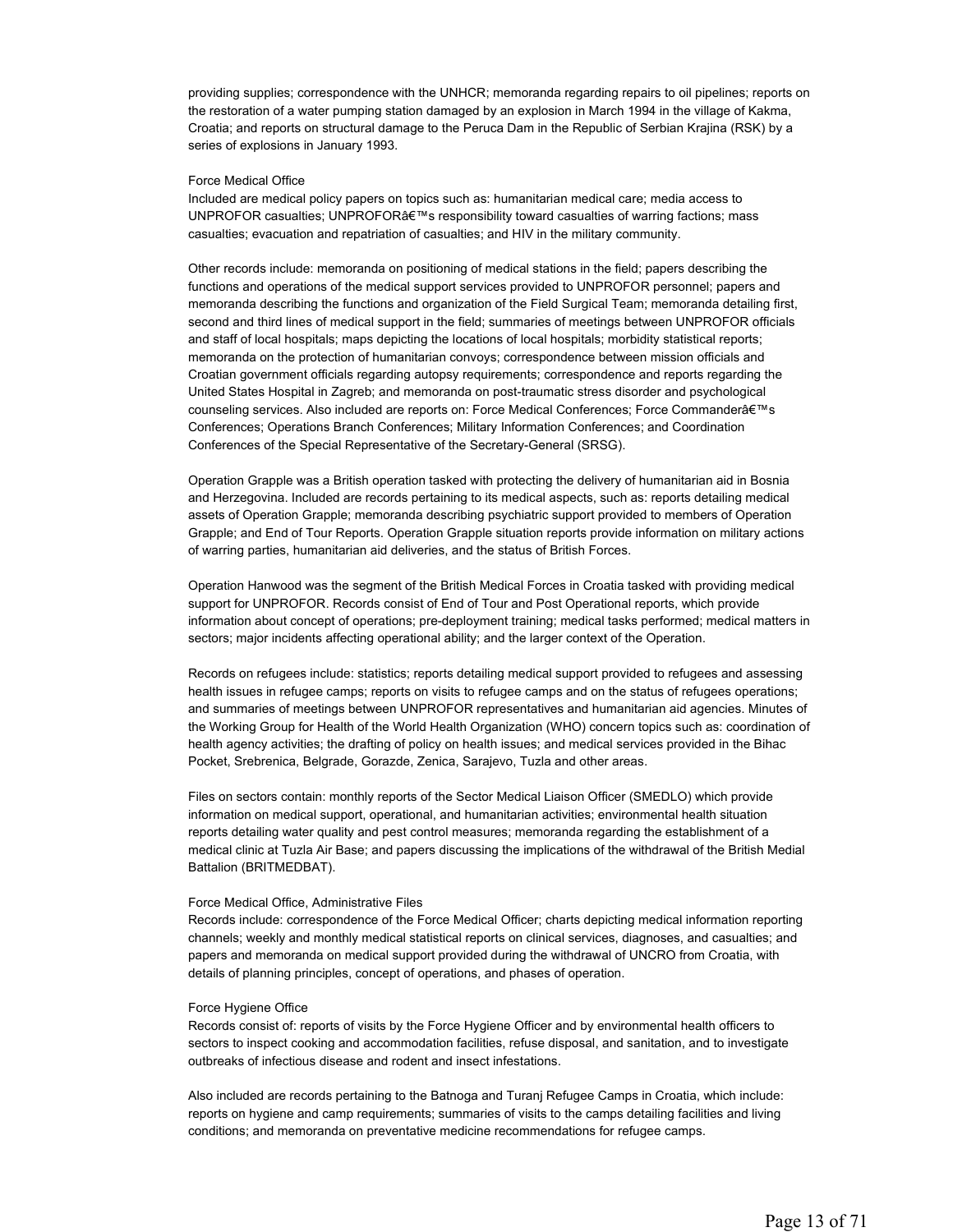There are also records pertaining to the provision of potable water to UNPROFOR personnel in Sarajevo, which consist of: policy and guidelines on water supply methods; comments on the results of the chemical and bacteriological testing of water samples; and correspondence and memoranda on the problems of enacting reliable supply methods.

United Nations Command in the Former Yugoslav Republic of Macedonia (FYROM COMD) The United Nations Command in the Former Yugoslav Republic of Macedonia (FYROM COMD) was charged with monitoring and reporting developments in border areas on the Macedonian side of the Republicâ $\epsilon_{ms}$ borders with Albania and the Federal Republic of Yugoslavia (FRY). Headquartered in Skopje, FYROM COMD reported to UNPROFOR headquarters and liaised with Macedonian military and civil authorities. Records consist of: fortnightly reports detailing military and political developments in FRYOM; memoranda on border relations between Macedonia and the Federal Republic of Yugoslavia (FRY); military information summaries reporting on activities of the Army of Yugoslavia (AY), the Army of the Republic of Macedonia (APM), and the Albanian Forces; summaries of meetings between FYROM Command officials and military officials of the Army of Yugoslavia; reports from military observations posts and sketches of positions in the field; and FYROM Command organization charts and papers describing its concept of operations.

#### Headquarters, Ploce Port

Included are records of the mission's military headquarters located in the port of Ploce on Croatia's Adriatic Coast. Records include: reports of visits to the Ploce headquarters, and reports describing dock operations in Ploce Port; memoranda and correspondence pertaining to the mission's occupation of premises in the port of Ploce; ground plans of the Ploce Dockyard Camp; summaries of meetings on daily operations of the Ploce Dockyard Camp; and reports and tables on winterization and downsizing of the Ploce Dockyard Camp.

| <b>Box</b>      | Folder                      | Title                                            | <b>Date</b><br><b>Created</b> | <b>Date</b><br>Closed | <b>Security</b><br>Level | <b>Scanned</b><br><b>Items</b> |
|-----------------|-----------------------------|--------------------------------------------------|-------------------------------|-----------------------|--------------------------|--------------------------------|
| S-1818-<br>0001 |                             | <b>Force Commander</b>                           | 04/02/1994                    | 12/10/1995            |                          |                                |
|                 | S-1818-<br>$0001 -$<br>0001 | Associate Spokesman for the<br>Secretary-General | 05/07/1995                    | 12/10/1995            | Unclassified             | No                             |
|                 | S-1818-<br>$0001 -$<br>0002 | Associate Spokesman for the<br>Secretary-General | 27/01/1995                    | 30/06/1995            | Unclassified             | No                             |
|                 | S-1818-<br>$0001 -$<br>0003 | Correspondence                                   | 01/11/1994                    | 30/09/1995            | Confidential             | No                             |
|                 | S-1818-<br>$0001 -$<br>0004 | Correspondence                                   | 19/05/1994                    | 31/10/1994            | Confidential             | No                             |
|                 | S-1818-<br>$0001 -$<br>0005 | Correspondence                                   | 07/04/1994                    | 14/05/1994            | Confidential             | No                             |
|                 | S-1818-<br>$0001 -$<br>0006 | Correspondence                                   | 16/03/1994                    | 06/04/1994            | Confidential             | No                             |
|                 | S-1818-<br>$0001 -$<br>0007 | Correspondence                                   | 05/02/1994                    | 15/03/1994            | Confidential             | No                             |
| S-1818-<br>0002 |                             | <b>Force Commander</b>                           | 06/07/1993                    | 24/02/1994            |                          |                                |
|                 | $S-1818-$<br>0002-<br>0001  | Correspondence                                   | 19/01/1994                    | 25/02/1994            | Confidential             | No                             |
|                 | S-1818-<br>0002-<br>0002    | Correspondence                                   | 11/12/1993                    | 20/12/1993            | Confidential             | No                             |
|                 | S-1818-<br>0002-<br>0003    | Correspondence                                   | 11/07/1993                    | 10/12/1993            | Confidential             | No                             |
|                 | S-1818-<br>0002-<br>0004    | Correspondence                                   | 21/12/1993                    | 18/01/1994            | Strictly<br>confidential | No                             |
|                 | S-1818-<br>0002-<br>0005    | Correspondence                                   | 21/12/1993                    | 21/12/1993            | Confidential             | No                             |
|                 |                             | Correspondence                                   | 12/09/1993                    | 20/12/1993            |                          | No                             |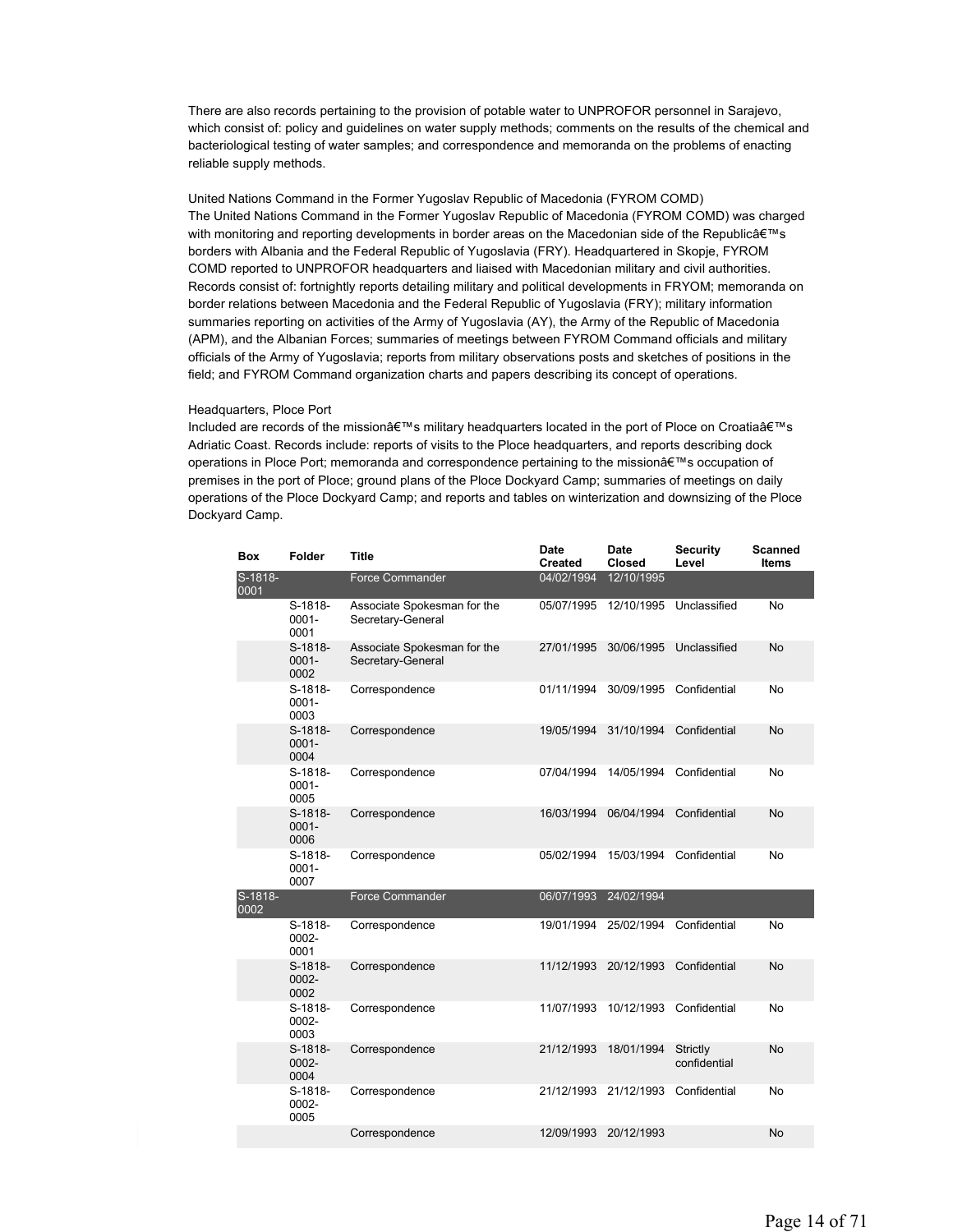|                 | S-1818-<br>0002-<br>0006   |                                                                     |            |            | Strictly<br>confidential |           |
|-----------------|----------------------------|---------------------------------------------------------------------|------------|------------|--------------------------|-----------|
|                 | S-1818-<br>0002-<br>0007   | Correspondence                                                      | 06/07/1993 | 11/09/1993 | Unclassified             | No        |
| S-1818-<br>0003 |                            | <b>Force Commander</b>                                              | 28/05/1992 | 15/12/1995 |                          |           |
|                 | S-1818-<br>0003-<br>0001   | Correspondence                                                      | 28/12/1992 | 27/02/1993 | Strictly<br>confidential | No        |
|                 | $S-1818-$<br>0003-<br>0002 | Correspondence                                                      | 01/12/1992 | 19/01/1993 | Strictly<br>confidential | No        |
|                 | S-1818-<br>0003-<br>0003   | Correspondence                                                      | 28/05/1992 | 12/01/1993 | Confidential             | No        |
|                 | $S-1818-$<br>0003-<br>0004 | Correspondence - incoming                                           | 04/06/1995 | 16/12/1995 | Strictly<br>confidential | No        |
|                 | $S-1818-$<br>0003-<br>0005 | Correspondence - incoming                                           | 06/01/1995 | 26/05/1995 | Strictly<br>confidential | No        |
|                 | S-1818-<br>0003-<br>0006   | Correspondence - incoming                                           | 12/10/1994 | 31/12/1994 | Strictly<br>confidential | No        |
| S-1818-<br>0004 |                            | <b>Force Commander</b>                                              | 23/03/1994 | 20/01/1996 |                          |           |
|                 | S-1818-<br>0004-<br>0001   | Correspondence - outgoing                                           | 03/09/1995 | 21/01/1996 | Strictly<br>confidential | <b>No</b> |
|                 | S-1818-<br>0004-<br>0002   | Correspondence - outgoing                                           | 02/03/1995 | 21/08/1995 | Confidential             | No        |
|                 | $S-1818-$<br>0004-<br>0003 | Correspondence - outgoing                                           | 01/07/1995 | 29/08/1995 | Unclassified             | No        |
|                 | S-1818-<br>0004-<br>0004   | Correspondence - outgoing                                           | 28/03/1995 | 27/06/1995 | Unclassified             | No        |
|                 | $S-1818-$<br>0004-<br>0005 | Correspondence - outgoing                                           | 07/02/1995 | 26/03/1995 | Unclassified             | No        |
|                 | S-1818-<br>0004-<br>0006   | Correspondence - outgoing                                           | 16/12/1994 | 06/02/1995 | Unclassified             | No        |
|                 | S-1818-<br>0004-<br>0007   | Correspondence - outgoing                                           | 23/03/1994 | 31/05/1994 | Confidential             | No        |
| S-1818-<br>0005 |                            | <b>Force Commander</b>                                              | 19/03/1994 | 09/10/1995 |                          |           |
|                 | S-1818-<br>0005-<br>0001   | Correspondence - outgoing                                           | 19/03/1994 | 06/12/1994 | Strictly<br>confidential | No        |
|                 | S-1818-<br>0005-<br>0002   | Correspondence - outgoing                                           | 01/08/1994 | 13/12/1994 | Unclassified             | No        |
|                 | S-1818-<br>0005-<br>0003   | Correspondence - outgoing                                           | 19/03/1994 | 31/03/1994 | Unclassified             | <b>No</b> |
|                 | S-1818-<br>0005-<br>0004   | Daily situation reports to United<br>Nations headquarters, New York | 07/01/1995 | 09/10/1995 | Confidential             | No        |
|                 | S-1818-<br>0005-<br>0005   | Daily situation reports to United<br>Nations headquarters, New York | 09/12/1994 | 27/12/1994 | Confidential             | No        |
|                 | S-1818-<br>0005-<br>0006   | Daily situation reports to United<br>Nations headquarters, New York | 14/11/1994 | 07/12/1994 | Confidential             | No        |
| S-1818-<br>0006 |                            | Force Commander                                                     | 05/10/1994 | 12/11/1994 |                          |           |
|                 | S-1818-<br>0006-<br>0001   | Daily situation reports to United<br>Nations headquarters, New York | 08/11/1994 | 13/11/1994 | Confidential             | No        |
|                 |                            | Daily situation reports to United<br>Nations headquarters, New York | 28/10/1994 | 07/11/1994 | Confidential             | No        |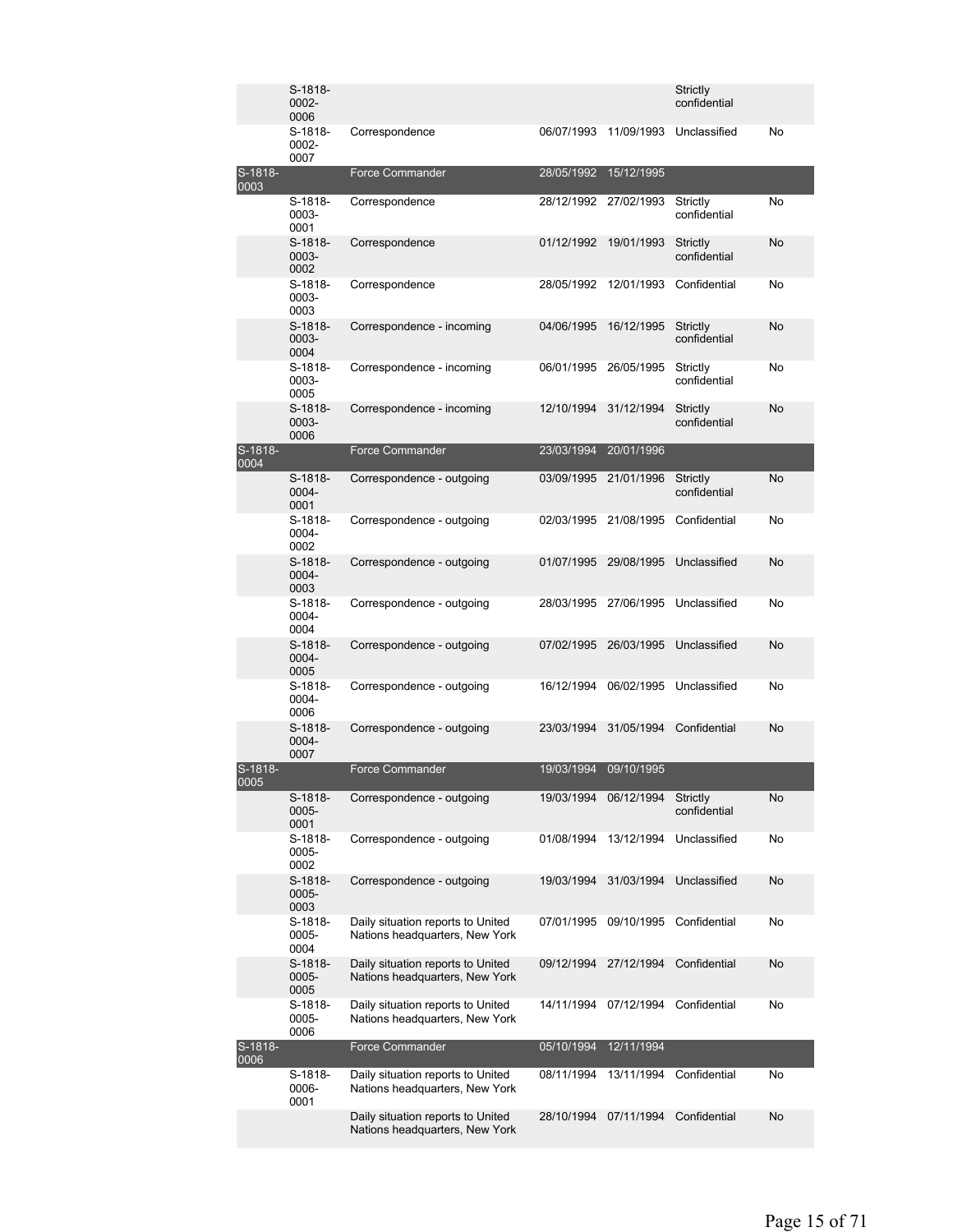|                 | S-1818-<br>0006-<br>0002   |                                                                     |            |            |              |    |
|-----------------|----------------------------|---------------------------------------------------------------------|------------|------------|--------------|----|
|                 | S-1818-<br>0006-<br>0003   | Daily situation reports to United<br>Nations headquarters, New York | 21/10/1994 | 27/10/1994 | Confidential | No |
|                 | $S-1818-$<br>0006-<br>0004 | Daily situation reports to United<br>Nations headquarters, New York | 15/10/1994 | 20/10/1994 | Confidential | No |
|                 | S-1818-<br>0006-<br>0005   | Daily situation reports to United<br>Nations headquarters, New York | 09/10/1994 | 14/10/1994 | Confidential | No |
|                 | S-1818-<br>0006-<br>0006   | Daily situation reports to United<br>Nations headquarters, New York | 05/10/1994 | 08/10/1994 | Confidential | No |
| S-1818-<br>0007 |                            | <b>Force Commander</b>                                              | 01/09/1994 | 04/10/1994 |              |    |
|                 | S-1818-<br>0007-<br>0001   | Daily situation reports to United<br>Nations headquarters, New York | 02/10/1994 | 04/10/1994 | Confidential | No |
|                 | S-1818-<br>0007-<br>0002   | Daily situation reports to United<br>Nations headquarters, New York | 26/09/1994 | 01/10/1994 | Confidential | No |
|                 | S-1818-<br>0007-<br>0003   | Daily situation reports to United<br>Nations headquarters, New York | 21/09/1994 | 25/09/1994 | Confidential | No |
|                 | S-1818-<br>0007-<br>0004   | Daily situation reports to United<br>Nations headquarters, New York | 14/09/1994 | 20/09/1994 | Confidential | No |
|                 | S-1818-<br>0007-<br>0005   | Daily situation reports to United<br>Nations headquarters, New York | 09/09/1994 | 14/09/1994 | Confidential | No |
|                 | S-1818-<br>0007-<br>0006   | Daily situation reports to United<br>Nations headquarters, New York | 01/09/1994 | 08/09/1994 | Confidential | No |
| S-1818-<br>0008 |                            | <b>Force Commander</b>                                              | 08/08/1994 | 31/08/1994 |              |    |
|                 | S-1818-<br>0008-<br>0001   | Daily situation reports to United<br>Nations headquarters, New York | 27/08/1994 | 31/08/1994 | Confidential | No |
|                 | S-1818-<br>0008-<br>0002   | Daily situation reports to United<br>Nations headquarters, New York | 21/08/1994 | 26/08/1994 | Confidential | No |
|                 | S-1818-<br>0008-<br>0003   | Daily situation reports to United<br>Nations headquarters, New York | 19/08/1994 | 20/08/1994 | Confidential | No |
|                 | S-1818-<br>0008-<br>0004   | Daily situation reports to United<br>Nations headquarters, New York | 16/08/1994 | 18/08/1994 | Confidential | No |
|                 | S-1818-<br>0008-<br>0005   | Daily situation reports to United<br>Nations headquarters, New York | 11/08/1994 | 15/08/1994 | Confidential | No |
|                 | S-1818-<br>0008-<br>0006   | Daily situation reports to United<br>Nations headquarters, New York | 08/08/1994 | 10/08/1994 | Confidential | No |
| S-1818-<br>0009 |                            | <b>Force Commander</b>                                              | 07/07/1994 | 19/08/1994 |              |    |
|                 | S-1818-<br>0009-<br>0001   | Daily situation reports to United<br>Nations headquarters, New York | 02/08/1994 | 19/08/1994 | Confidential | No |
|                 | S-1818-<br>0009-<br>0002   | Daily situation reports to United<br>Nations headquarters, New York | 26/07/1994 | 01/08/1994 | Confidential | No |
|                 | S-1818-<br>0009-<br>0003   | Daily situation reports to United<br>Nations headquarters, New York | 22/07/1994 | 25/07/1994 | Confidential | No |
|                 | S-1818-<br>0009-<br>0004   | Daily situation reports to United<br>Nations headquarters, New York | 16/07/1994 | 21/07/1994 | Confidential | No |
|                 | S-1818-<br>0009-<br>0005   | Daily situation reports to United<br>Nations headquarters, New York | 10/07/1994 | 15/07/1994 | Confidential | No |
|                 | S-1818-<br>0009-<br>0006   | Daily situation reports to United<br>Nations headquarters, New York | 07/07/1994 | 09/07/1994 | Confidential | No |
|                 |                            | <b>Force Commander</b>                                              | 27/05/1994 | 06/07/1994 |              |    |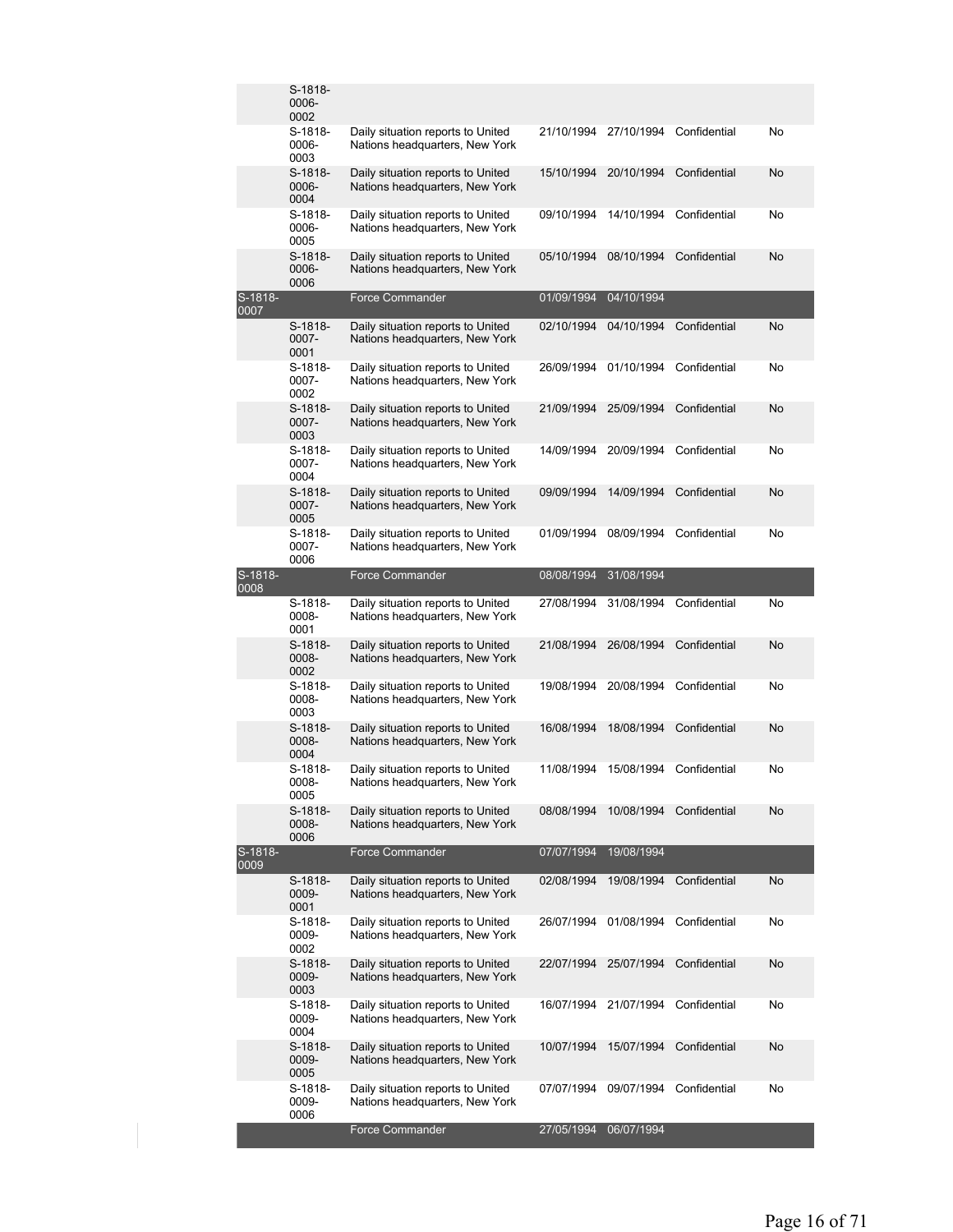| S-1818-<br>0010 |                               |                                                                     |            |                                    |                          |    |
|-----------------|-------------------------------|---------------------------------------------------------------------|------------|------------------------------------|--------------------------|----|
|                 | S-1818-<br>0010-<br>0001      | Daily situation reports to United<br>Nations headquarters, New York | 01/07/1994 | 06/07/1994                         | Confidential             | No |
|                 | S-1818-<br>0010-<br>0002      | Daily situation reports to United<br>Nations headquarters, New York | 25/06/1994 | 30/06/1994                         | Confidential             | No |
|                 | $S-1818-$<br>$0010 -$<br>0003 | Daily situation reports to United<br>Nations headquarters, New York | 18/06/1994 | 24/06/1994                         | Confidential             | No |
|                 | S-1818-<br>$0010 -$<br>0004   | Daily situation reports to United<br>Nations headquarters, New York | 10/06/1994 | 17/06/1994                         | Confidential             | No |
|                 | S-1818-<br>0010-<br>0005      | Daily situation reports to United<br>Nations headquarters, New York | 01/06/1994 | 09/06/1994                         | Confidential             | No |
|                 | $S-1818-$<br>$0010 -$<br>0006 | Daily situation reports to United<br>Nations headquarters, New York | 27/05/1994 | 31/05/1994                         | Confidential             | No |
| S-1818-<br>0012 |                               | <b>Force Commander</b>                                              | 15/12/1993 | 05/03/1994                         |                          |    |
|                 | S-1818-<br>0012-<br>0001      | Daily situation reports to United<br>Nations headquarters, New York | 23/02/1994 | 06/03/1994                         | Confidential             | No |
|                 | S-1818-<br>0012-<br>0002      | Daily situation reports to United<br>Nations headquarters, New York | 08/02/1994 | 22/02/1994                         | Confidential             | No |
|                 | S-1818-<br>$0012 -$<br>0003   | Daily situation reports to United<br>Nations headquarters, New York | 23/01/1994 | 07/02/1994                         | Confidential             | No |
|                 | S-1818-<br>$0012 -$<br>0004   | Daily situation reports to United<br>Nations headquarters, New York | 06/01/1994 | 22/01/1994                         | Confidential             | No |
|                 | $S-1818-$<br>$0012 -$<br>0005 | Daily situation reports to United<br>Nations headquarters, New York | 23/12/1993 | 05/01/1994                         | Confidential             | No |
|                 | S-1818-<br>0012-<br>0006      | Daily situation reports to United<br>Nations headquarters, New York | 16/12/1993 | 22/12/1993                         | Confidential             | No |
| S-1818-<br>0013 |                               | <b>Force Commander</b>                                              | 02/07/1993 | 25/10/1995                         |                          |    |
|                 | S-1818-<br>0013-<br>0001      | Daily situation reports to United<br>Nations headquarters, New York | 01/12/1993 | 14/12/1993                         | Confidential             | No |
|                 | S-1818-<br>0013-<br>0002      | Daily situation reports to United<br>Nations headquarters, New York | 02/07/1993 | 27/11/1993                         | Confidential             | No |
|                 | S-1818-<br>0013-<br>0003      | Office of the Force Commander                                       | 15/12/1994 | 08/10/1995                         | Confidential             | No |
|                 | $S-1818-$<br>0013-<br>0004    | Office of the Force Commander                                       | 30/10/1994 | 14/12/1994 Confidential            |                          | No |
|                 | $S-1818-$<br>0013-<br>0005    | Office of the Force Commander                                       |            | 17/12/1994 25/10/1995 Confidential |                          | No |
|                 | S-1818-<br>0013-<br>0006      | Office of the Force Commander                                       | 30/10/1994 | 17/12/1994                         | Unclassified             | No |
|                 | S-1818-<br>0013-<br>0007      | Office of the Force Commander                                       | 23/08/1994 | 29/10/1994                         | Confidential             | No |
| S-1818-<br>0014 |                               | <b>Force Commander</b>                                              |            | 07/07/1994 29/10/1994              |                          |    |
|                 | S-1818-<br>0014-<br>0001      | Office of the Force Commander                                       | 13/10/1994 | 29/10/1994                         | Strictly<br>confidential | No |
|                 | S-1818-<br>$0014 -$<br>0002   | Office of the Force Commander                                       | 28/08/1994 | 11/10/1994                         | Unclassified             | No |
|                 | S-1818-                       | Office of the Force Commander                                       | 24/07/1994 | 17/08/1994                         | Confidential             | No |
|                 | 0014-<br>0003                 |                                                                     |            |                                    |                          |    |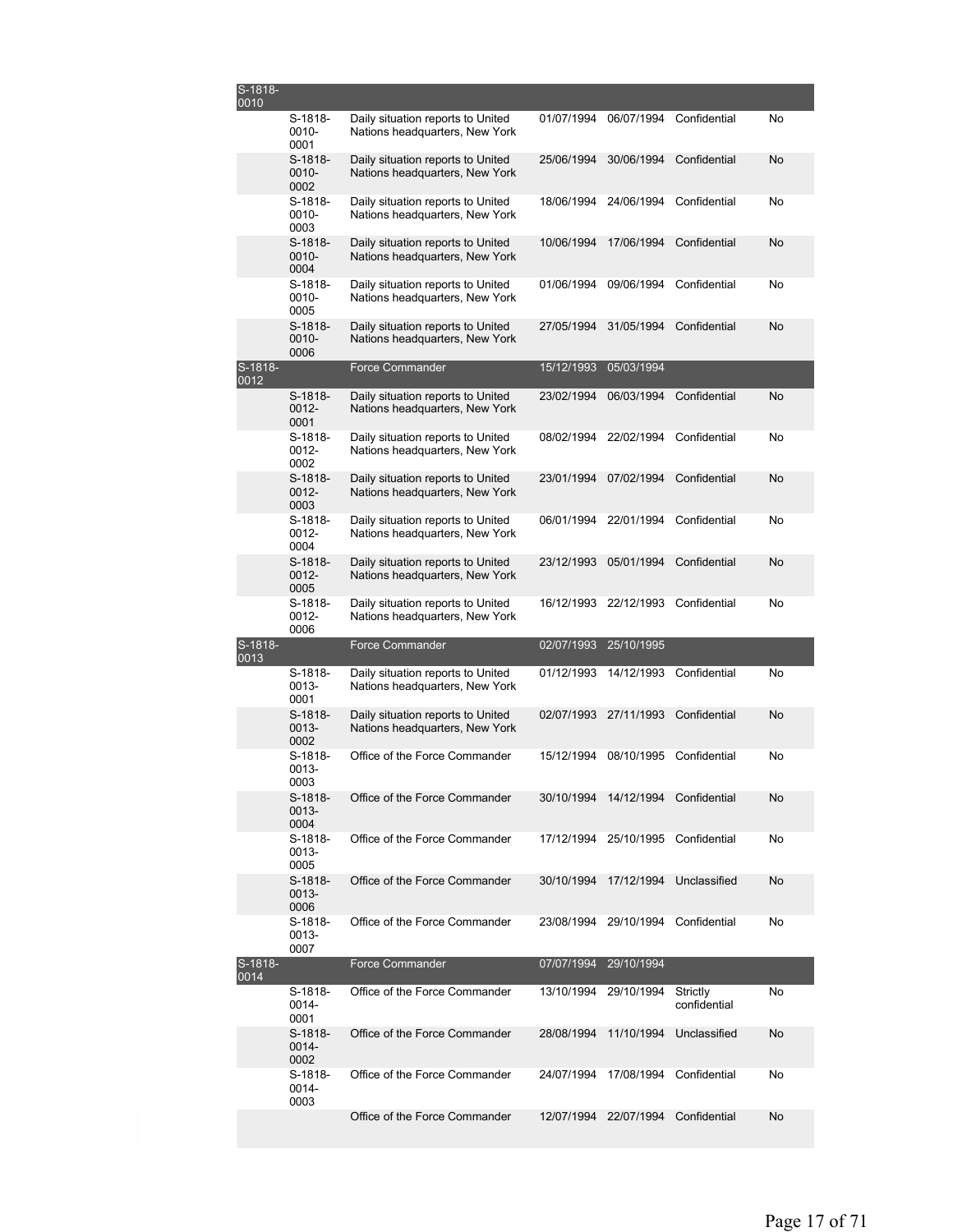|                 | S-1818-<br>$0014 -$<br>0004   |                                                                         |            |            |                          |    |
|-----------------|-------------------------------|-------------------------------------------------------------------------|------------|------------|--------------------------|----|
|                 | S-1818-<br>0014-<br>0005      | Office of the Force Commander                                           | 01/08/1994 | 17/08/1994 | Unclassified             | No |
|                 | $S-1818-$<br>0014-<br>0006    | Office of the Force Commander                                           | 12/07/1994 | 30/07/1994 | Unclassified             | No |
|                 | S-1818-<br>0014-<br>0007      | Office of the Force Commander                                           | 07/07/1994 | 14/07/1994 | Confidential             | No |
| S-1818-<br>0015 |                               | <b>Force Commander</b>                                                  | 12/02/1994 | 14/07/1994 |                          |    |
|                 | S-1818-<br>0015-<br>0001      | Office of the Force Commander                                           | 06/07/1994 | 14/07/1994 | Confidential             | No |
|                 | S-1818-<br>$0015 -$<br>0002   | Office of the Force Commander                                           | 27/06/1994 | 05/07/1994 | Confidential             | No |
|                 | S-1818-<br>0015-<br>0003      | Office of the Force Commander                                           | 13/02/1994 | 01/07/1994 | Confidential             | No |
|                 | $S-1818-$<br>$0015 -$<br>0004 | Office of the Force Commander                                           | 06/05/1994 | 04/06/1994 | Confidential             | No |
|                 | S-1818-<br>0015-<br>0005      | Office of the Force Commander                                           | 02/04/1994 | 04/05/1994 | Strictly<br>confidential | No |
|                 | S-1818-<br>0015-<br>0006      | Office of the Force Commander                                           | 10/03/1994 | 31/03/1994 | Confidential             | No |
| S-1818-<br>0016 |                               | <b>Force Commander</b>                                                  | 05/12/1993 | 08/03/1994 |                          |    |
|                 | $S-1818-$<br>0016-<br>0001    | Office of the Force Commander                                           | 01/03/1994 | 09/03/1994 | Confidential             | No |
|                 | S-1818-<br>0016-<br>0002      | Office of the Force Commander                                           | 10/02/1994 | 28/02/1994 | Strictly<br>confidential | No |
|                 | S-1818-<br>0016-<br>0003      | Office of the Force Commander                                           | 13/12/1993 | 05/02/1994 | Strictly<br>confidential | No |
|                 | S-1818-<br>0016-<br>0004      | Office of the Force Commander                                           | 16/01/1994 | 09/02/1994 | Confidential             | No |
|                 | $S-1818-$<br>0016-<br>0005    | Office of the Force Commander                                           | 17/12/1993 | 15/01/1994 | Confidential             | No |
|                 | S-1818-<br>0016-<br>0006      | Office of the Force Commander                                           | 06/12/1993 | 15/12/1993 | Confidential             | No |
| S-1818-<br>0017 |                               | Force Commander / Deputy Force<br>Commander                             | 11/03/1993 | 19/10/1995 |                          |    |
|                 | S-1818-<br>0017-<br>0001      | Office of the Force Commander                                           | 14/09/1993 | 10/12/1993 | Strictly<br>confidential | No |
|                 | S-1818-<br>0017-<br>0002      | Office of the Force Commander                                           | 14/07/1993 | 04/10/1993 | Confidential             | No |
|                 | S-1818-<br>0017-<br>0003      | Office of the Force Commander                                           | 12/03/1993 | 13/07/1993 | Confidential             | No |
|                 | S-1818-<br>0017-<br>0004      | Special Representative of the Force 13/03/1995<br>Commander in Belgrade |            | 25/09/1995 | Confidential             | No |
|                 | S-1818-<br>0017-<br>0005      | Special Representative of the Force 16/04/1995<br>Commander in Belgrade |            | 06/10/1995 | Confidential             | No |
|                 | S-1818-<br>0017-<br>0006      | Croatia - mandate                                                       | 18/03/1994 | 17/08/1994 | Strictly<br>confidential | No |
|                 | S-1818-<br>0017-<br>0007      | Mandate and Status of Forces<br>Agreement (SOFA)                        | 11/09/1995 | 19/10/1995 | Confidential             | No |
|                 |                               | Deputy Force Commander                                                  | 26/01/1995 | 29/08/1995 |                          |    |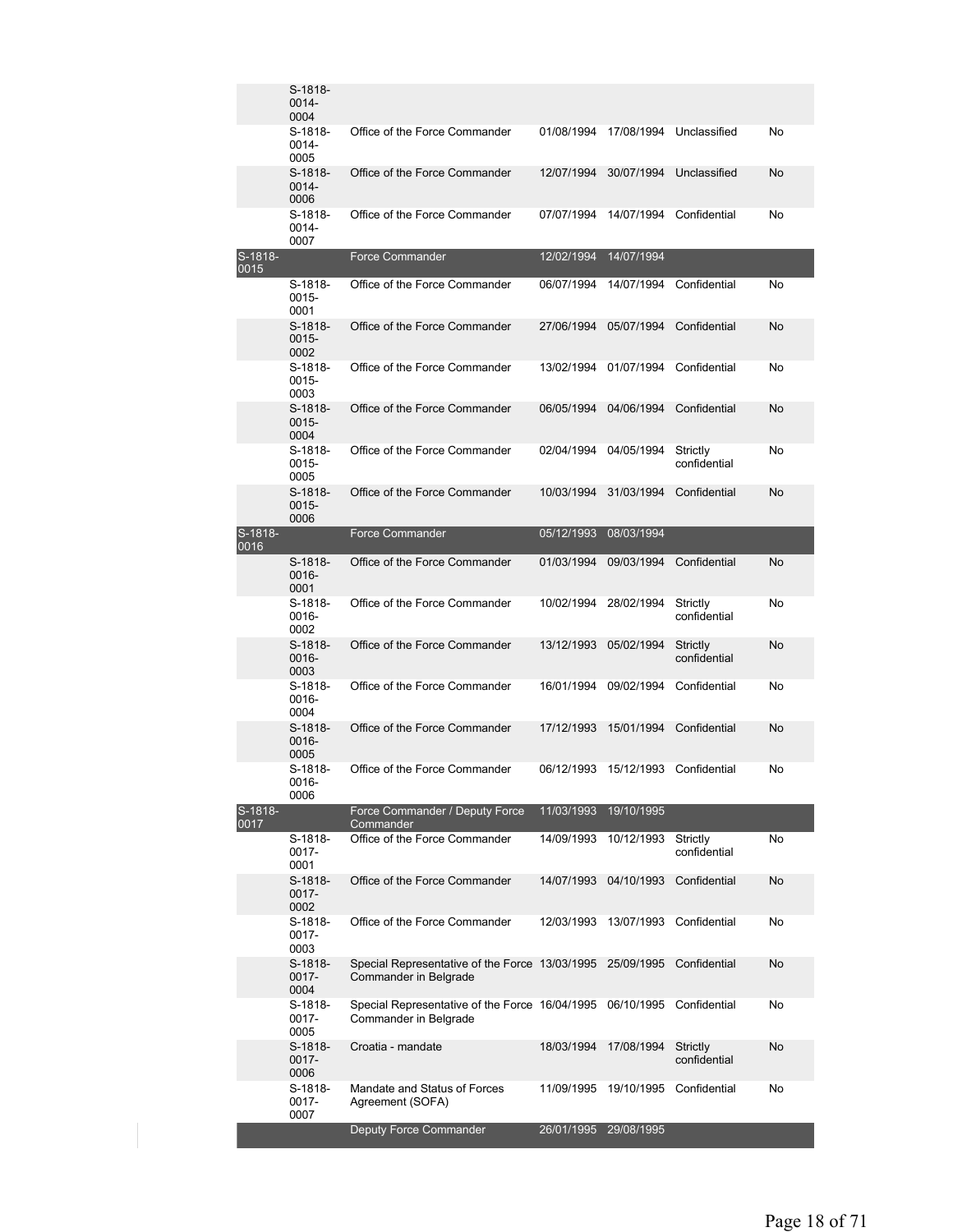| S-1818-<br>0018 |                             |                                                                            |                       |            |                          |           |
|-----------------|-----------------------------|----------------------------------------------------------------------------|-----------------------|------------|--------------------------|-----------|
|                 | S-1818-<br>0018-<br>0001    | Mandate and Status of Forces<br>Agreement (SOFA)                           | 31/05/1995            | 29/08/1995 | Confidential             | No        |
|                 | $S-1818-$<br>0018-<br>0002  | Mandate and Status of Forces<br>Agreement (SOFA)                           | 17/04/1995            | 29/05/1995 | Strictly<br>confidential | No        |
|                 | S-1818-<br>0018-<br>0003    | Mandate and Status of Forces<br>Agreement (SOFA)                           | 30/03/1995            | 16/04/1995 | Confidential             | No        |
|                 | S-1818-<br>0018-<br>0004    | Mandate and Status of Forces<br>Agreement (SOFA)                           | 27/02/1995            | 24/03/1995 | Strictly<br>confidential | No        |
|                 | S-1818-<br>0018-<br>0005    | Mandate and Status of Forces<br>Agreement (SOFA)                           | 01/03/1995            | 29/03/1995 | Confidential             | No        |
|                 | $S-1818-$<br>0018-<br>0006  | Mandate and Status of Forces<br>Agreement (SOFA)                           | 27/01/1995            | 17/02/1995 | Confidential             | No        |
| S-1818-<br>0019 |                             | Deputy Force Commander                                                     | 22/03/1994            | 27/10/1995 |                          |           |
|                 | S-1818-<br>0019-<br>0001    | Mandate and Status of Forces<br>Agreement (SOFA)                           | 09/09/1994            | 24/01/1995 | Confidential             | No        |
|                 | S-1818-<br>0019-<br>0002    | Mandate and Status of Forces<br>Agreement (SOFA)                           | 22/03/1994            | 31/08/1994 | Strictly<br>confidential | No        |
|                 | S-1818-<br>0019-<br>0003    | <b>Black marketing</b>                                                     | 30/09/1994            | 20/10/1995 | Strictly<br>confidential | No        |
|                 | S-1818-<br>0019-<br>0004    | <b>Black marketing</b>                                                     | 06/09/1994            | 03/08/1995 | Confidential             | No        |
|                 | S-1818-<br>0019-<br>0005    | <b>Black marketing</b>                                                     | 23/07/1995            | 27/10/1995 | Unclassified             | No        |
|                 | $S-1818-$<br>0019-<br>0006  | <b>Black marketing</b>                                                     | 03/09/1994            | 22/07/1995 | Unclassified             | No        |
|                 | S-1818-<br>0019-<br>0007    | Ad Hoc Committee for Investigations 09/08/1994                             |                       | 26/10/1994 | Strictly<br>confidential | No        |
| S-1818-<br>0020 |                             | Deputy Force Commander                                                     | 16/08/1993            | 12/11/1995 |                          |           |
|                 | S-1818-<br>$0020 -$<br>0001 | Ad Hoc Committee for Investigations 13/06/1994                             |                       | 10/08/1994 | Strictly<br>confidential | <b>No</b> |
|                 | S-1818-<br>0020-<br>0002    | Ad Hoc Committee for Investigations 30/06/1994                             |                       | 17/10/1994 | Confidential             | No        |
|                 | S-1818-<br>0020-<br>0003    | Special Commission of Inquiry                                              | 09/10/1993 24/02/1994 |            | Strictly<br>confidential | No        |
|                 | S-1818-<br>0020-<br>0004    | Special Commission of Inquiry                                              | 16/08/1993            | 08/09/1993 | Strictly<br>confidential | No        |
|                 | S-1818-<br>0020-<br>0005    | Organization and establishment of<br>UNPROFOR, UNPREDEP, UNCRO<br>and UNPF | 14/10/1995            | 13/11/1995 | Strictly<br>confidential | No        |
|                 | S-1818-<br>0020-<br>0006    | Organization and establishment of<br>UNPROFOR, UNPREDEP, UNCRO<br>and UNPF | 17/10/1995            | 13/11/1995 | Confidential             | No        |
|                 | S-1818-<br>0020-<br>0007    | Organization and establishment of<br>UNPROFOR, UNPREDEP, UNCRO<br>and UNPF | 27/09/1995            | 14/10/1995 | Strictly<br>confidential | No        |
| S-1818-<br>0021 |                             | Deputy Force Commander                                                     | 10/01/1995            | 26/09/1995 |                          |           |
|                 | S-1818-<br>$0021 -$<br>0001 | Organization and establishment of<br>UNPROFOR, UNPREDEP, UNCRO<br>and UNPF | 18/08/1995            | 26/09/1995 | Strictly<br>confidential | No        |
|                 | S-1818-<br>$0021 -$<br>0002 | Organization and establishment of<br>UNPROFOR, UNPREDEP, UNCRO<br>and UNPF | 24/07/1995            | 17/08/1995 | Confidential             | No        |
|                 |                             |                                                                            | 03/06/1995            | 22/07/1995 | Strictly<br>confidential | No        |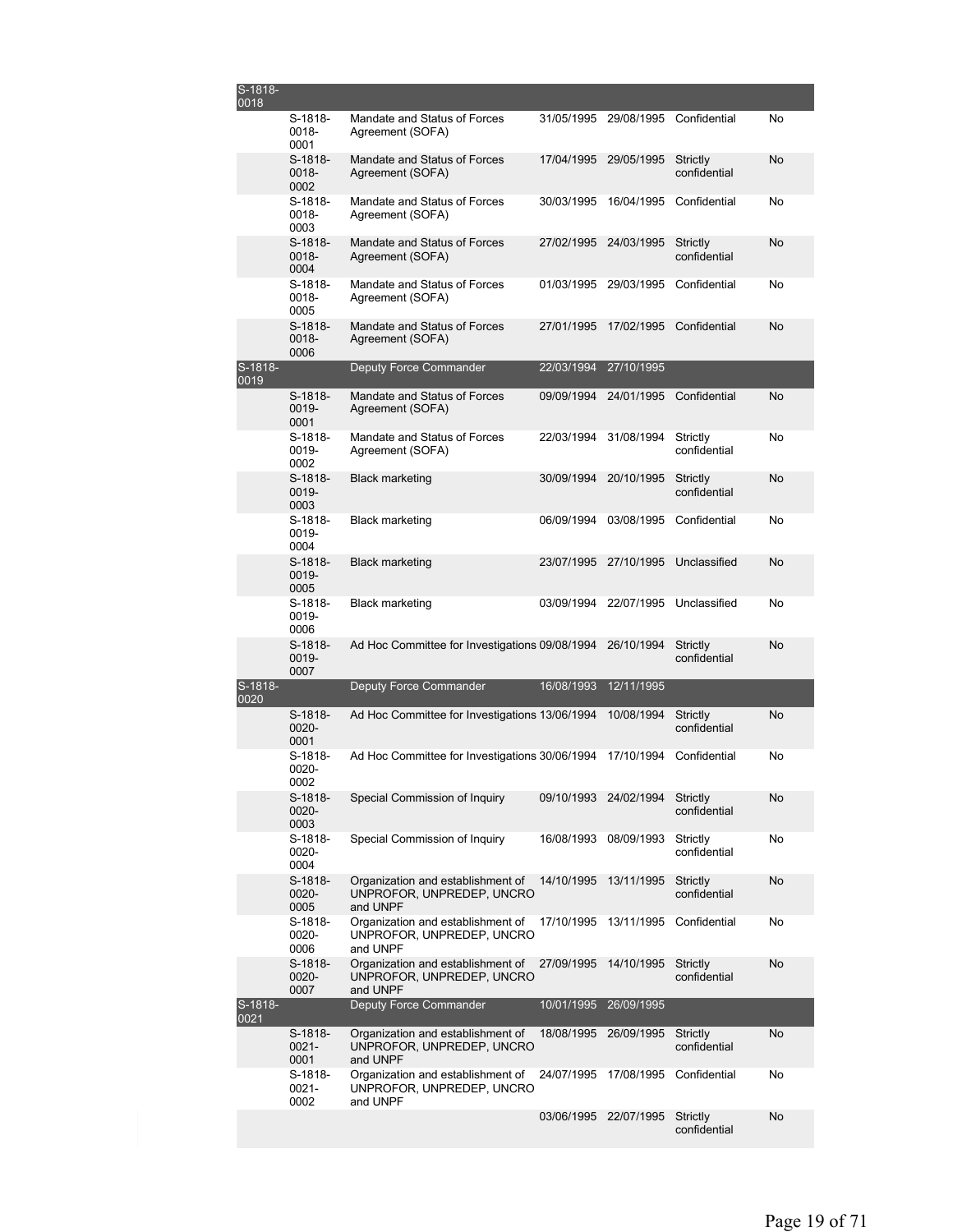|                 | $S-1818-$                     |                                                                            |                       |            |                          |    |
|-----------------|-------------------------------|----------------------------------------------------------------------------|-----------------------|------------|--------------------------|----|
|                 | $0021 -$<br>0003              | Organization and establishment of<br>UNPROFOR, UNPREDEP, UNCRO<br>and UNPF |                       |            |                          |    |
|                 | $S-1818-$<br>$0021 -$<br>0004 | Organization and establishment of<br>UNPROFOR, UNPREDEP, UNCRO<br>and UNPF | 30/04/1995            | 05/06/1995 | Strictly<br>confidential | No |
|                 | S-1818-<br>$0021 -$<br>0005   | Organization and establishment of<br>UNPROFOR, UNPREDEP, UNCRO<br>and UNPF | 06/04/1995            | 29/04/1995 | Confidential             | No |
|                 | $S-1818-$<br>$0021 -$<br>0006 | Organization and establishment of<br>UNPROFOR, UNPREDEP, UNCRO<br>and UNPF | 11/01/1995            | 05/04/1995 | Strictly<br>confidential | No |
| S-1818-<br>0022 |                               | <b>Deputy Force Commander</b>                                              | 22/06/1994            | 03/12/1995 |                          |    |
|                 | S-1818-                       | Organization and establishment of                                          | 04/09/1994            | 14/12/1994 | Confidential             | No |
|                 | 0022-<br>0001                 | UNPROFOR, UNPREDEP, UNCRO<br>and UNPF                                      |                       |            |                          |    |
|                 | $S-1818-$<br>0022-<br>0002    | Organization and establishment of<br>UNPROFOR, UNPREDEP, UNCRO<br>and UNPF | 01/07/1994            | 30/08/1994 | Confidential             | No |
|                 | S-1818-<br>0022-<br>0003      | Croatia Command                                                            | 22/06/1994            | 05/08/1994 | Confidential             | No |
|                 | S-1818-<br>0022-<br>0004      | North Atlantic Treaty Organization<br>(NATO) - structure and organization  | 14/09/1995            | 04/12/1995 | Strictly<br>confidential | No |
|                 | S-1818-<br>$0022 -$<br>0005   | North Atlantic Treaty Organization<br>(NATO) - structure and organization  | 01/08/1995            | 07/09/1995 | Strictly<br>confidential | No |
|                 | S-1818-<br>0022-<br>0006      | North Atlantic Treaty Organization<br>(NATO) - structure and organization  | 19/01/1995            | 31/07/1995 | Confidential             | No |
|                 | S-1818-<br>0022-<br>0007      | <b>Rapid Reaction Force</b>                                                | 30/07/1995            | 23/08/1995 | Confidential             | No |
| S-1818-<br>0023 |                               | <b>Deputy Force Commander</b>                                              | 27/11/1994            | 26/11/1995 |                          |    |
|                 | S-1818-<br>0023-<br>0001      | <b>Rapid Reaction Force</b>                                                | 16/07/1995            | 28/07/1995 | Strictly<br>confidential | No |
|                 | S-1818-<br>0023-<br>0002      | <b>Rapid Reaction Force</b>                                                | 27/06/1995            | 15/07/1995 | Confidential             | No |
|                 | S-1818-<br>0023-<br>0003      | <b>Rapid Reaction Force</b>                                                | 06/06/1995            | 26/06/1995 | Confidential             | No |
|                 | S-1818-<br>0023-<br>0004      | Security                                                                   | 29/08/1995 27/11/1995 |            | Strictly<br>confidential | No |
|                 | S-1818-<br>0023-<br>0005      | Security                                                                   | 18/04/1995 26/08/1995 |            | Confidential             | No |
|                 | S-1818-<br>0023-<br>0006      | Security                                                                   | 28/11/1994            | 16/06/1995 | Confidential             | No |
| S-1818-<br>0024 |                               | Deputy Force Commander                                                     | 03/03/1994            | 17/11/1995 |                          |    |
|                 | S-1818-<br>0024-<br>0001      | Security                                                                   | 06/07/1994 27/11/1994 |            | Confidential             | No |
|                 | S-1818-<br>0024-<br>0003      | Air operations                                                             | 01/03/1995 27/10/1995 |            | Confidential             | No |
|                 | S-1818-<br>0024-<br>0004      | Air operations                                                             | 01/10/1994            | 14/02/1995 | Confidential             | No |
|                 | S-1818-<br>0024-<br>0005      | Air operations                                                             | 26/08/1995            | 18/11/1995 | Strictly<br>confidential | No |
|                 | S-1818-<br>0024-<br>0006      | Air operations                                                             | 05/05/1995            | 25/08/1995 | Unclassified             | No |
|                 | S-1818-<br>0024-<br>0007      | Air operations                                                             | 13/04/1995 04/05/1995 |            | Unclassified             | No |
|                 |                               | Communications                                                             | 04/03/1994            | 06/01/1995 | Confidential             | No |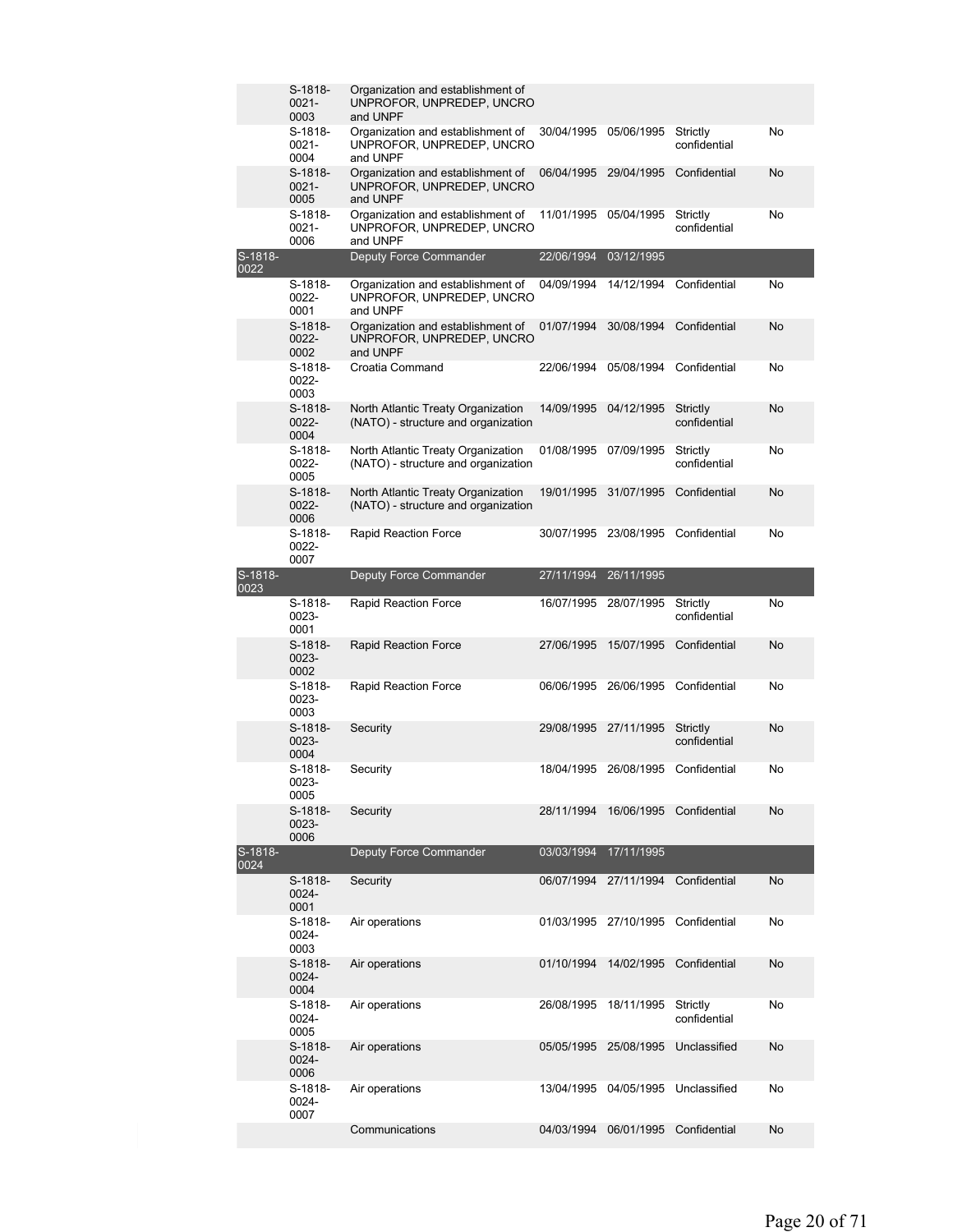|                   | S-1818-<br>0024-<br>0002    |                                           |            |                       |                                    |           |
|-------------------|-----------------------------|-------------------------------------------|------------|-----------------------|------------------------------------|-----------|
| S-1818-<br>0025   |                             | Deputy Force Commander                    | 31/01/1994 | 05/11/1995            |                                    |           |
|                   | S-1818-<br>0025-<br>0001    | Air operations                            | 04/10/1994 | 04/04/1995            | Strictly<br>confidential           | No        |
|                   | S-1818-<br>0025-<br>0002    | Air operations                            | 07/06/1994 | 22/09/1994            | Confidential                       | No        |
|                   | $S-1818-$<br>0025-<br>0003  | Air operations                            | 01/02/1994 | 30/05/1994            | Strictly<br>confidential           | No        |
|                   | S-1818-<br>0025-<br>0004    | Tuzla Airfield                            | 16/03/1994 | 12/01/1995            | Confidential                       | No        |
|                   | S-1818-<br>$0025 -$<br>0005 | Tuzla Airfield                            | 16/03/1994 | 17/01/1995            | Unclassified                       | No        |
|                   | S-1818-<br>0025-<br>0006    | No-fly zone                               | 01/07/1994 | 25/02/1995            | Strictly<br>confidential           | No        |
|                   | S-1818-<br>0025-<br>0007    | Air strikes                               | 25/05/1995 | 06/11/1995            | Strictly<br>confidential           | No        |
| $S-1818-$<br>0026 |                             | Deputy Force Commander                    | 06/08/1993 | 24/09/1995            |                                    |           |
|                   | $S-1818-$<br>0026-<br>0001  | Air strikes                               | 21/12/1993 | 27/11/1994            | Strictly<br>confidential           | <b>No</b> |
|                   | S-1818-<br>0026-<br>0002    | Air strikes                               | 06/08/1993 | 16/12/1994            | Confidential                       | No        |
|                   | S-1818-<br>0026-<br>0003    | Air strike on Sarajevo (5 August<br>1994) | 05/08/1994 | 08/08/1994            | Confidential                       | No        |
|                   | S-1818-<br>0026-<br>0004    | Close air support                         |            | 12/03/1994 02/06/1994 | Strictly<br>confidential           | No        |
|                   | S-1818-<br>0026-<br>0005    | Close air support                         | 01/03/1994 | 27/09/1994            | Confidential                       | No        |
|                   | S-1818-<br>0026-<br>0006    | Operations                                | 02/11/1994 | 24/09/1995            | Strictly<br>confidential           | No        |
|                   | S-1818-<br>0026-<br>0007    | Operations                                | 18/06/1994 | 28/10/1994            | Strictly<br>confidential           | No        |
| S-1818-<br>UUZ7   |                             | <b>Deputy Force Commander</b>             |            | 15/02/1994 27/11/1995 |                                    |           |
|                   | S-1818-<br>0027-<br>0001    | Operations - Sector North                 |            | 01/03/1995 28/11/1995 | Confidential                       | No        |
|                   | S-1818-<br>0027-<br>0002    | Operations - Sector North                 |            |                       | 02/07/1994 20/01/1995 Confidential | No        |
|                   | S-1818-<br>0027-<br>0003    | <b>Operations - Sector North</b>          | 16/02/1994 | 29/06/1994            | Confidential                       | No        |
|                   | S-1818-<br>0027-<br>0004    | Operations - Sector South                 | 22/06/1995 | 13/09/1995            | Confidential                       | No        |
|                   | S-1818-<br>0027-<br>0005    | <b>Operations - Sector South</b>          | 27/03/1995 | 18/06/1995            | Confidential                       | No        |
|                   | S-1818-<br>0027-<br>0006    | Operations - Sector South                 |            | 21/09/1994 22/03/1995 | Confidential                       | No        |
|                   | S-1818-<br>$0027 -$<br>0007 | <b>Operations - Sector South</b>          | 01/07/1994 | 09/09/1994            | Confidential                       | No        |
| S-1818-<br>0028   |                             | Deputy Force Commander                    | 30/04/1992 | 26/11/1995            |                                    |           |
|                   |                             | <b>Operations - Sector East</b>           | 04/11/1995 | 27/11/1995            | Confidential                       | No        |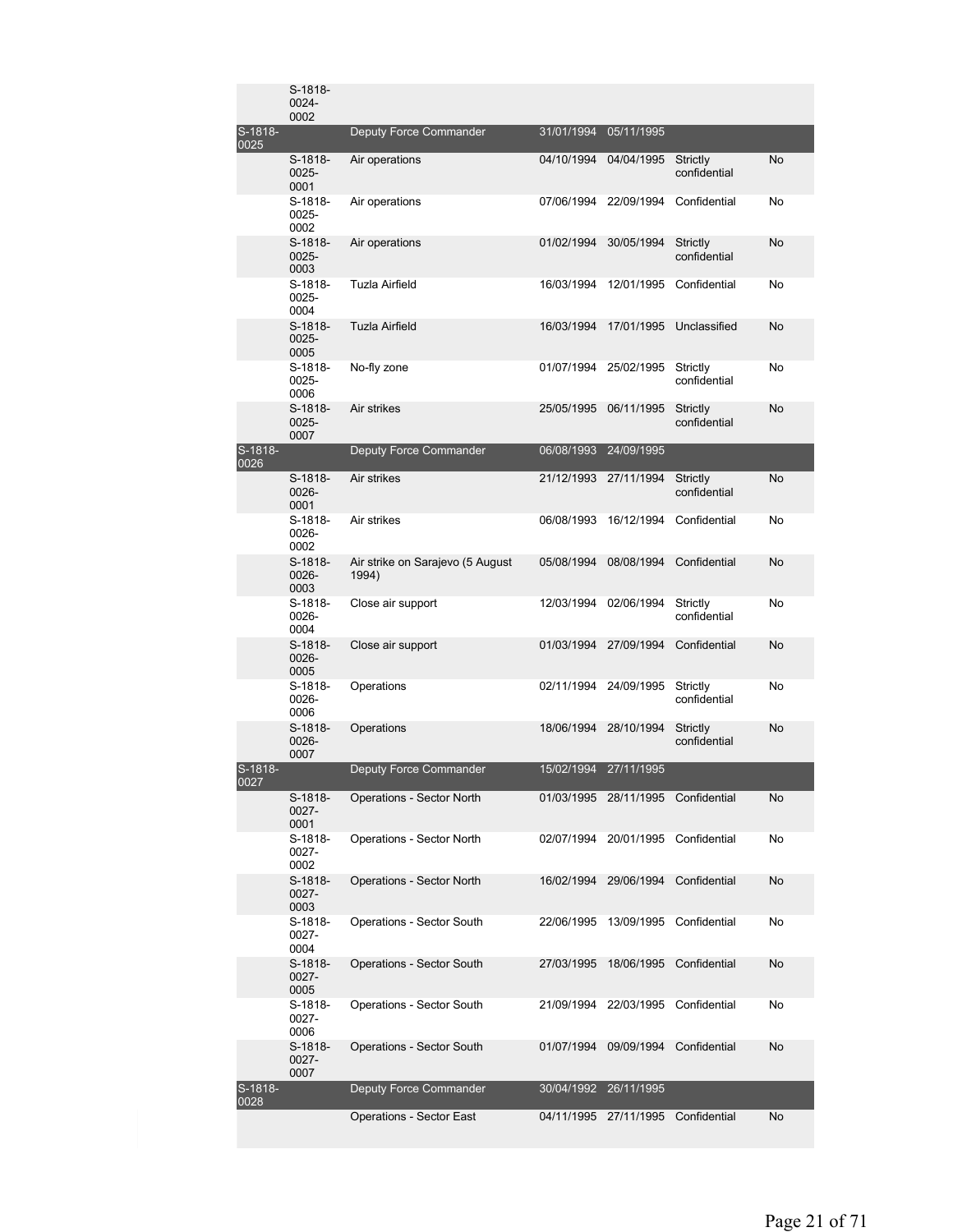|                 | S-1818-<br>0028-<br>0001 |                                        |            |                       |                          |    |
|-----------------|--------------------------|----------------------------------------|------------|-----------------------|--------------------------|----|
|                 | S-1818-<br>0028-<br>0002 | <b>Operations - Sector East</b>        | 01/10/1995 | 02/11/1995            | Confidential             | No |
|                 | S-1818-<br>0028-<br>0003 | <b>Operations - Sector East</b>        | 04/04/1995 | 27/09/1995            | Strictly<br>confidential | No |
|                 | S-1818-<br>0028-<br>0004 | Operations - Sector East               | 12/09/1993 | 23/03/1995            | Strictly<br>confidential | No |
|                 | S-1818-<br>0028-<br>0005 | <b>Operations - Sector East</b>        | 30/04/1992 | 27/07/1993            | Confidential             | No |
|                 | S-1818-<br>0028-<br>0006 | Operations - Sector West               | 05/06/1995 | 02/08/1995            | Confidential             | No |
| S-1818-<br>0029 |                          | Deputy Force Commander                 | 01/06/1994 | 23/08/1995            |                          |    |
|                 | S-1818-<br>0029-<br>0001 | <b>Operations - Sector West</b>        | 12/05/1995 | 04/06/1995            | Confidential             | No |
|                 | S-1818-<br>0029-<br>0002 | <b>Operations - Sector West</b>        | 07/05/1995 | 16/05/1995            | Confidential             | No |
|                 | S-1818-<br>0029-<br>0003 | <b>Operations - Sector West</b>        |            | 29/04/1995 07/05/1995 | Confidential             | No |
|                 | S-1818-<br>0029-<br>0004 | <b>Operations - Sector West</b>        | 10/08/1994 | 24/04/1995            | Confidential             | No |
|                 | S-1818-<br>0029-<br>0005 | <b>Operations - Sector West</b>        | 01/06/1994 | 23/07/1994            | Confidential             | No |
|                 | S-1818-<br>0029-<br>0006 | Operations - Bosnia and<br>Herzegovina | 10/06/1995 | 23/08/1995            | Confidential             | No |
|                 |                          |                                        |            |                       |                          |    |
| S-1818-         |                          | Deputy Force Commander                 | 03/08/1994 | 29/05/1995            |                          |    |
| 0030            | S-1818-<br>0030-<br>0001 | Operations - Bosnia and<br>Herzegovina | 01/04/1995 | 29/05/1995            | Confidential             | No |
|                 | S-1818-<br>0030-<br>0002 | Operations - Bosnia and<br>Herzegovina | 01/02/1995 | 16/03/1995            | Confidential             | No |
|                 | S-1818-<br>0030-<br>0003 | Operations - Bosnia and<br>Herzegovina | 26/11/1994 | 31/01/1995            | Confidential             | No |
|                 | S-1818-<br>0030-<br>0004 | Operations - Bosnia and<br>Herzegovina |            | 07/11/1994 26/11/1994 | Confidential             | No |
|                 | S-1818-<br>0030-<br>0005 | Operations - Bosnia and<br>Herzegovina | 14/09/1994 | 06/11/1994            | Confidential             | No |
|                 | S-1818-<br>0030-<br>0006 | Operations - Bosnia and<br>Herzegovina | 03/08/1994 | 10/09/1994            | Confidential             | No |
| S-1818-<br>0031 |                          | <b>Deputy Force Commander</b>          | 07/05/1993 | 01/07/1995            |                          |    |
|                 | S-1818-<br>0031-<br>0001 | Operations - Bosnia and<br>Herzegovina | 20/06/1994 | 31/07/1994            | Strictly<br>confidential | No |
|                 | S-1818-<br>0031-<br>0002 | Operations - Bosnia and<br>Herzegovina | 01/05/1994 | 28/05/1994            | Strictly<br>confidential | No |
|                 | S-1818-<br>0031-<br>0003 | Operations - Bosnia and<br>Herzegovina | 01/04/1994 | 30/04/1994            | Confidential             | No |
|                 | S-1818-<br>0031-<br>0004 | Operations - Bihac                     | 23/11/1994 | 30/01/1995            | Confidential             | No |
|                 | S-1818-<br>0031-<br>0005 | Operations - Bihac                     | 14/11/1994 | 22/11/1994            | Strictly<br>confidential | No |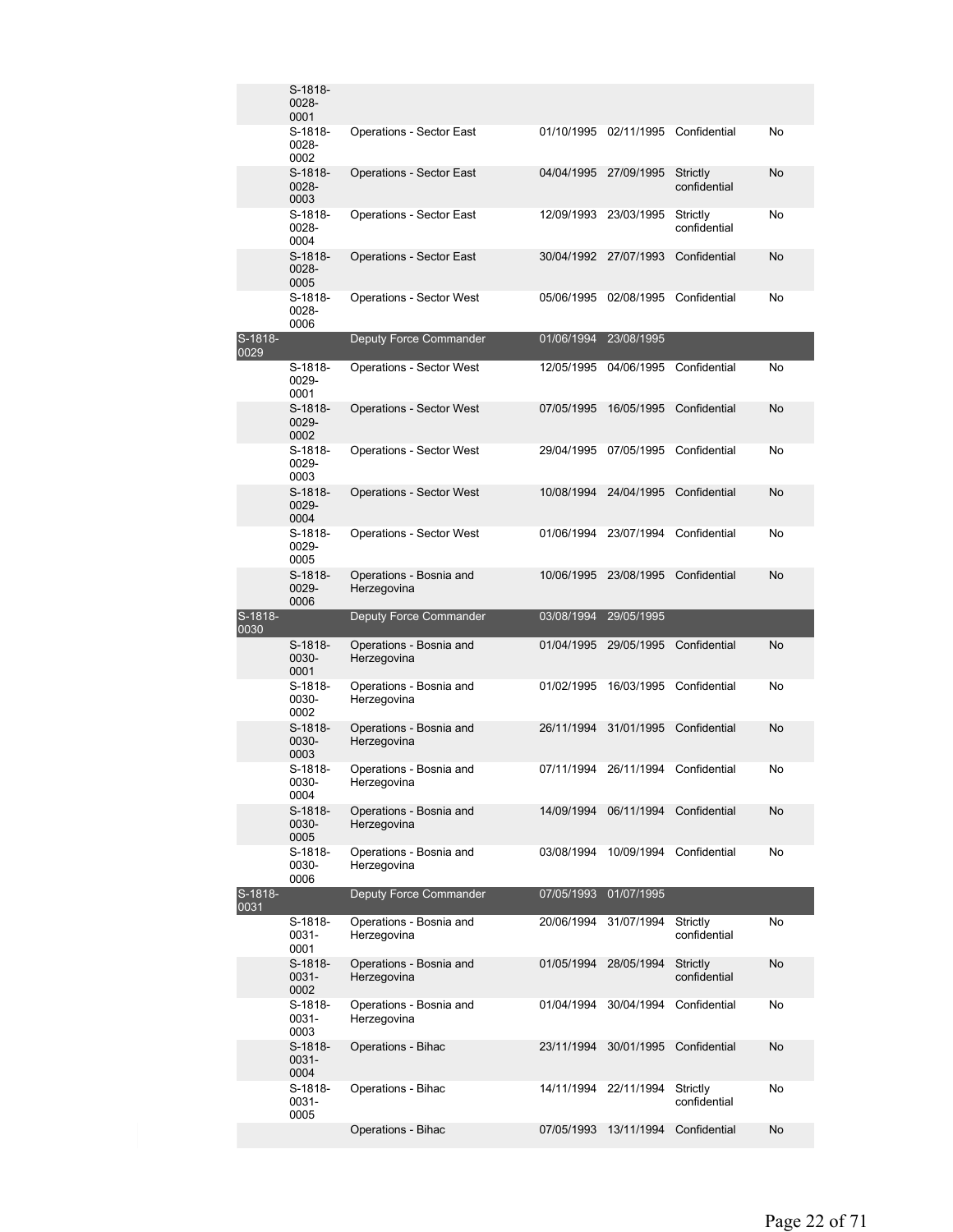|                   | S-1818-<br>0031-<br>0006 |                                                               |            |                       |                          |           |
|-------------------|--------------------------|---------------------------------------------------------------|------------|-----------------------|--------------------------|-----------|
|                   | S-1818-<br>0031-<br>0007 | Operations - Gorazde                                          | 20/05/1994 | 01/07/1995            | Confidential             | No        |
| S-1818-<br>0032   |                          | Deputy Force Commander                                        | 15/05/1994 | 03/11/1995            |                          |           |
|                   | S-1818-<br>0032-<br>0001 | Operations - Mostar                                           | 01/08/1994 | 03/11/1995            | Confidential             | No        |
|                   | S-1818-<br>0032-<br>0002 | Operations - Mostar                                           | 15/06/1994 | 30/07/1994            | Confidential             | No        |
|                   | S-1818-<br>0032-<br>0003 | Operations - Mostar                                           | 16/05/1994 | 14/06/1994            | Confidential             | No        |
|                   | S-1818-<br>0032-<br>0004 | Operations - Mount Igman                                      | 15/05/1994 | 05/11/1994            | Strictly<br>confidential | No        |
|                   | S-1818-<br>0032-<br>0005 | Operations - Sarajevo                                         | 03/04/1995 | 06/09/1995            | Strictly<br>confidential | No        |
|                   | S-1818-<br>0032-<br>0006 | Operations - Sarajevo                                         | 13/10/1994 | 25/03/1995            | Confidential             | No        |
| S-1818-<br>0033   |                          | Deputy Force Commander                                        | 12/03/1993 | 04/12/1995            |                          |           |
|                   | S-1818-<br>0033-<br>0001 | Operations - Sarajevo                                         | 02/09/1994 | 14/10/1994            | Confidential             | No        |
|                   | S-1818-<br>0033-<br>0002 | Operations - Sarajevo                                         | 01/08/1994 | 31/08/1994            | Confidential             | No        |
|                   | S-1818-<br>0033-<br>0003 | Operations - demilitarization of<br>Sarajevo                  | 12/02/1994 | 20/10/1994            | Confidential             | No        |
|                   | S-1818-<br>0033-<br>0004 | Operations - Srebrenica                                       | 02/07/1995 | 05/12/1995            | Strictly<br>confidential | No        |
|                   | S-1818-<br>0033-<br>0005 | Operations - Srebrenica                                       | 12/01/1994 | 18/06/1994            | Strictly<br>confidential | No        |
|                   | S-1818-<br>0033-<br>0006 | Operations - Srebrenica                                       | 13/03/1993 | 09/05/1993            | Confidential             | No        |
|                   | S-1818-<br>0033-<br>0007 | Operations - Former Yugoslav<br>Republic of Macedonia (FYROM) | 07/10/1994 | 14/09/1995            | Strictly<br>confidential | No        |
| $S-1818-$<br>0034 |                          | Deputy Force Commander                                        |            | 01/07/1994 25/09/1995 |                          |           |
|                   | S-1818-<br>0034-<br>0001 | Operations - Former Yugoslav<br>Republic of Macedonia (FYROM) |            | 01/07/1994 30/09/1994 | Confidential             | No        |
|                   | S-1818-<br>0034-<br>0002 | Operations - Croatia                                          |            | 08/08/1995 25/09/1995 | Confidential             | No        |
|                   | S-1818-<br>0034-<br>0003 | Operations - Croatia                                          | 29/07/1995 | 06/08/1995            | Confidential             | <b>No</b> |
|                   | S-1818-<br>0034-<br>0004 | Operations - Croatia                                          | 18/05/1995 | 20/07/1995            | Confidential             | No        |
|                   | S-1818-<br>0034-<br>0005 | Operations - Croatia                                          | 02/03/1995 | 17/05/1995            | Confidential             | No        |
|                   | S-1818-<br>0034-<br>0006 | Operations - Croatia                                          | 19/11/1994 | 28/02/1995            | Confidential             | No        |
|                   | S-1818-<br>0034-<br>0007 | Operations - Croatia                                          | 31/07/1994 | 15/11/1994            | Confidential             | No        |
| S-1818-<br>0035   |                          | Deputy Force Commander                                        | 10/09/1993 | 04/07/1995            |                          |           |
|                   |                          | Operations - Dinara Mountains                                 | 22/06/1995 | 04/07/1995            | Confidential             | <b>No</b> |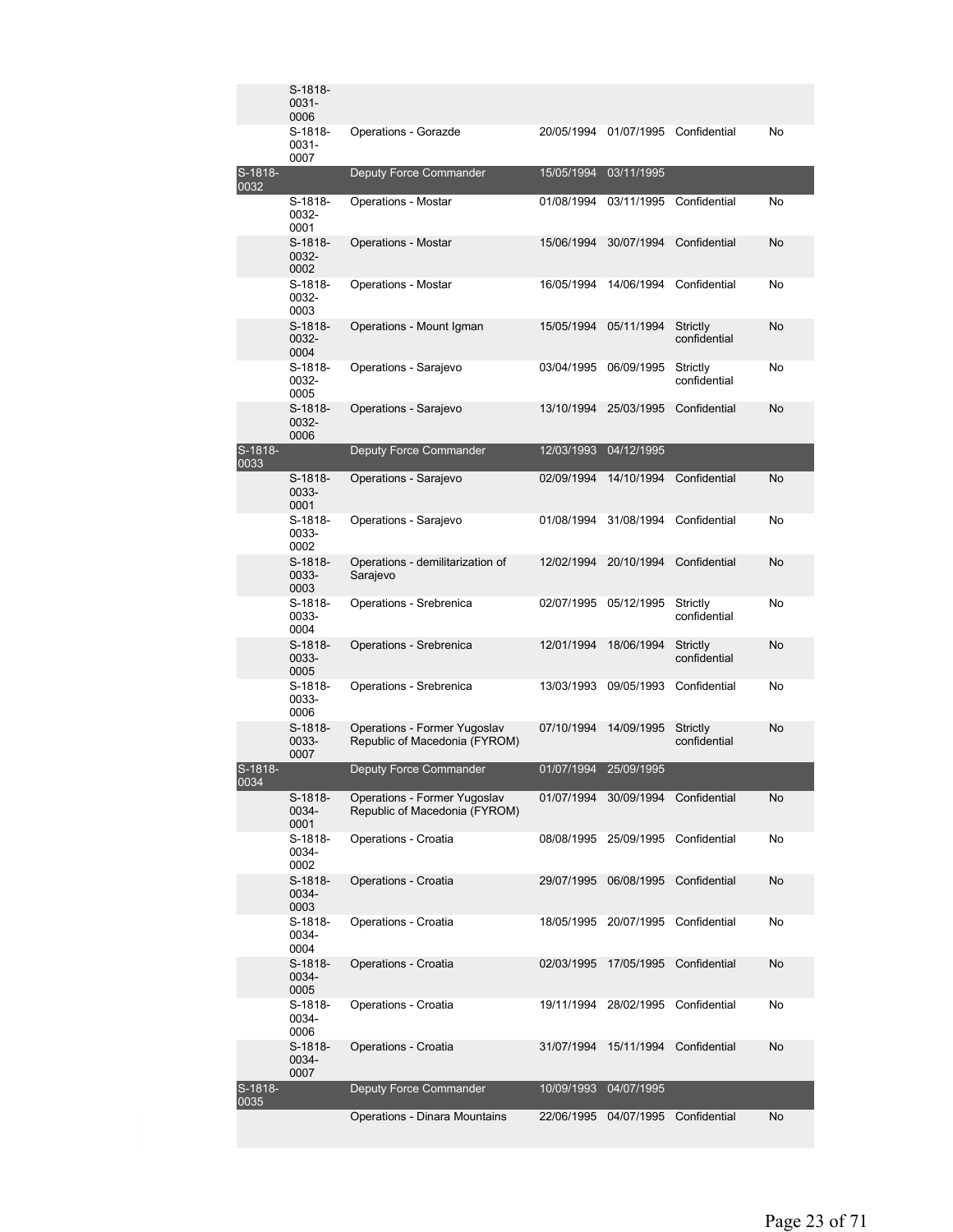|                   | S-1818-<br>0035-<br>0001   |                                                                                             |            |                       |                          |           |
|-------------------|----------------------------|---------------------------------------------------------------------------------------------|------------|-----------------------|--------------------------|-----------|
|                   | S-1818-<br>0035-<br>0002   | Operations - Kakma Pumping<br>Station                                                       | 17/06/1994 | 05/09/1994            | Confidential             | No        |
|                   | S-1818-<br>0035-<br>0003   | Operations - Lipik                                                                          | 01/10/1994 | 22/12/1994            | Confidential             | No        |
|                   | S-1818-<br>0035-<br>0004   | Operations - Lipik                                                                          | 16/08/1994 | 30/09/1994            | Confidential             | No        |
|                   | S-1818-<br>0035-<br>0005   | <b>Operations - Medak</b>                                                                   | 16/09/1993 | 27/03/1994            | Confidential             | No        |
|                   | S-1818-<br>0035-<br>0006   | <b>Operations - Medak</b>                                                                   | 12/09/1993 | 15/09/1993            | Confidential             | No        |
|                   | $S-1818-$<br>0035-<br>0007 | <b>Operations - Medak</b>                                                                   | 18/09/1993 | 22/10/1993            | Confidential             | No        |
|                   | S-1818-<br>0035-<br>0008   | Operations - Medak                                                                          |            | 10/09/1993 23/10/1993 | Strictly<br>confidential | No        |
|                   | S-1818-<br>0035-<br>0009   | <b>Operations - Medak</b>                                                                   | 19/09/1993 | 19/12/1993            | Strictly<br>confidential | No        |
| S-1818-<br>0036   |                            | Deputy Force Commander                                                                      | 06/09/1993 | 11/07/1995            |                          |           |
|                   | S-1818-<br>0036-<br>0001   | <b>Operations - Medak</b>                                                                   | 06/09/1993 | 15/09/1993            | Confidential             | <b>No</b> |
|                   | S-1818-<br>0036-<br>0002   | Operations - Prevlaka                                                                       | 12/08/1994 | 26/04/1995            | Strictly<br>confidential | No        |
|                   | S-1818-<br>0036-<br>0003   | Operations - resupply of the Eastern 17/04/1995<br>Enclaves                                 |            | 11/07/1995            | Strictly<br>confidential | No        |
|                   | S-1818-<br>0036-<br>0004   | Operations - withdrawal planning                                                            | 02/09/1994 | 08/12/1994            | Strictly<br>confidential | No        |
|                   | S-1818-<br>0036-<br>0005   | Operations - withdrawal planning                                                            | 28/07/1994 | 01/09/1994            | Strictly<br>confidential | No        |
|                   | S-1818-<br>0036-<br>0006   | Operations - withdrawal planning                                                            | 31/07/1994 | 13/02/1995            | Unclassified             | No        |
| $S-1818-$<br>0037 |                            | Deputy Force Commander                                                                      | 15/02/1994 | 27/10/1995            |                          |           |
|                   | S-1818-<br>0037-<br>0001   | Operations - withdrawal from Croatia 25/08/1995 27/10/1995                                  |            |                       | Confidential             | No        |
|                   | S-1818-<br>0037-<br>0002   | Operations - withdrawal from Croatia 18/03/1995 24/08/1995                                  |            |                       | Confidential             | No        |
|                   | S-1818-<br>0037-<br>0003   | Operations - withdrawal from Croatia 05/03/1995                                             |            | 08/06/1995            | Confidential             | No        |
|                   | S-1818-<br>0037-<br>0004   | Operations - withdrawal from Croatia 16/02/1995                                             |            | 25/02/1995            | Confidential             | No        |
|                   | S-1818-<br>0037-<br>0005   | Displaced persons, missing persons, 16/02/1994<br>prisoners of war, and detainees           |            | 23/06/1994            | Confidential             | No        |
|                   | S-1818-<br>0037-<br>0006   | Displaced persons, missing persons, 22/02/1995<br>prisoners of war, and refugees            |            | 31/08/1995            | Confidential             | No        |
|                   | S-1818-<br>0037-<br>0007   | Displaced persons, missing persons, 14/11/1994 21/02/1995<br>prisoners of war, and refugees |            |                       | Confidential             | No        |
| S-1818-<br>0038   |                            | Deputy Force Commander                                                                      | 16/02/1994 | 09/11/1994            |                          |           |
|                   | S-1818-<br>0038-<br>0001   | Displaced persons                                                                           | 17/07/1994 | 09/11/1994            | Strictly<br>confidential | No        |
|                   |                            | Displaced persons                                                                           | 03/07/1994 | 10/11/1994            | Unclassified             | No        |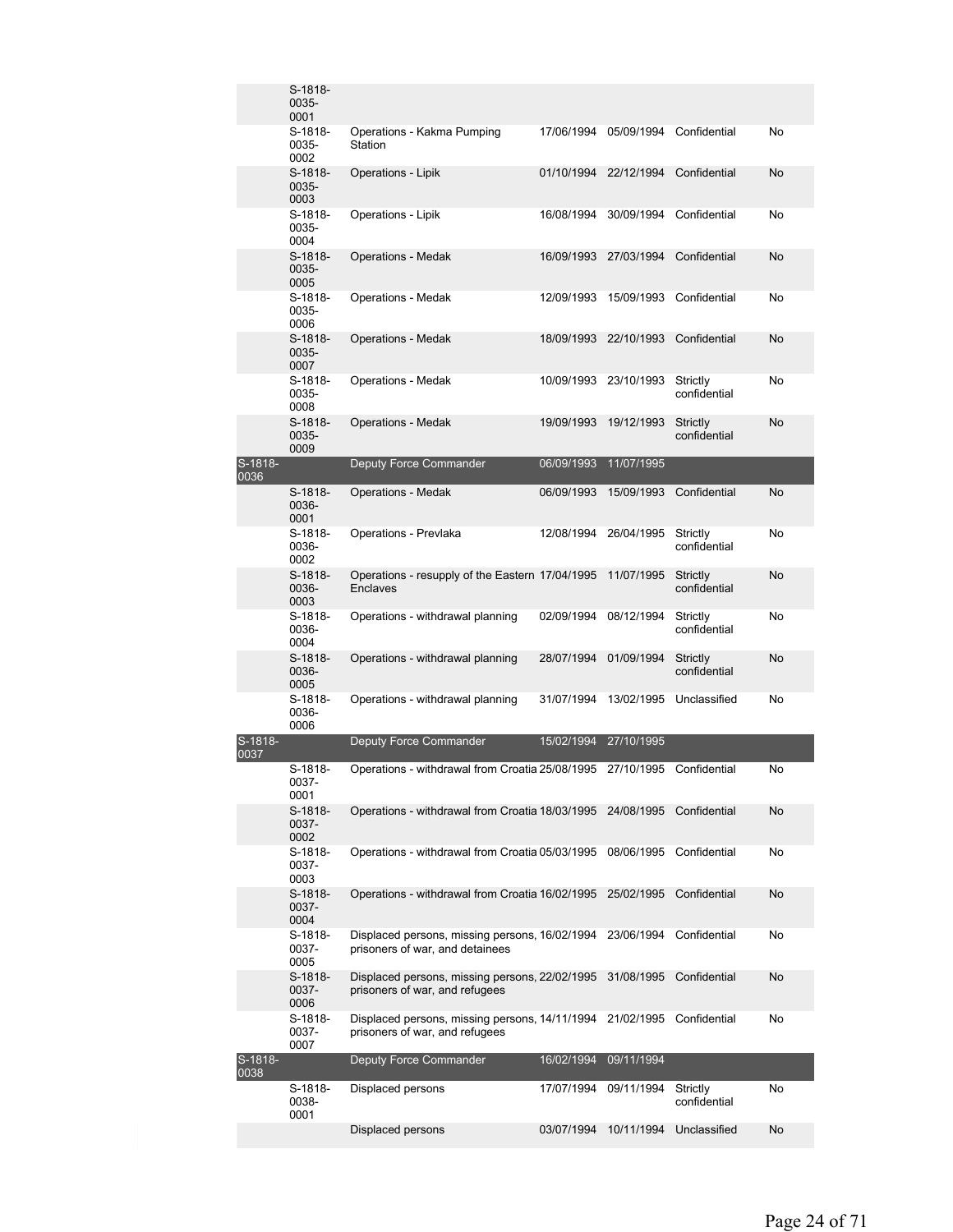|                 | S-1818-<br>0038-<br>0002      |                                                                                |                       |            |                          |           |
|-----------------|-------------------------------|--------------------------------------------------------------------------------|-----------------------|------------|--------------------------|-----------|
|                 | S-1818-<br>0038-<br>0003      | Bosnia and Herzegovina peace<br>planning                                       | 02/07/1994            | 24/08/1994 | Strictly<br>confidential | No        |
|                 | S-1818-<br>0038-<br>0004      | Bosnia and Herzegovina peace<br>planning                                       | 17/02/1994            | 30/06/1994 | Confidential             | No        |
|                 | S-1818-<br>0038-<br>0005      | Bosnia and Herzegovina peace<br>planning                                       | 28/07/1994            | 13/08/1994 | Confidential             | No        |
|                 | S-1818-<br>0038-<br>0006      | Bosnia and Herzegovina peace<br>planning                                       | 18/07/1994            | 01/08/1994 | Strictly<br>confidential | No        |
| S-1818-<br>0039 |                               | Deputy Force Commander                                                         | 31/05/1994            | 22/11/1995 |                          |           |
|                 | S-1818-<br>0039-<br>0001      | Bosnia and Herzegovina peace<br>planning                                       | 09/07/1994            | 13/07/1994 | Confidential             | <b>No</b> |
|                 | S-1818-<br>0039-<br>0002      | Bosnia and Herzegovina peace<br>planning - implementation                      | 29/09/1995            | 23/11/1995 | Confidential             | No        |
|                 | S-1818-<br>0039-<br>0003      | Bosnia and Herzegovina peace<br>planning - implementation                      | 28/07/1994            | 02/09/1995 | Confidential             | No        |
|                 | S-1818-<br>0039-<br>0004      | Ceasefire planning for Croatia                                                 | 15/08/1994            | 12/12/1994 | Confidential             | No        |
|                 | S-1818-<br>0039-<br>0005      | Ceasefire planning for Croatia                                                 | 06/06/1994            | 05/08/1994 | Confidential             | No        |
|                 | S-1818-<br>0039-<br>0006      | Ceasefire and cessation of hostilities 02/01/1995<br>in Bosnia and Herzegovina |                       | 04/04/1995 | Strictly<br>confidential | No        |
|                 | S-1818-<br>0039-<br>0007      | Ceasefire and cessation of hostilities 31/05/1994<br>in Bosnia and Herzegovina |                       | 30/12/1994 | Confidential             | Yes       |
|                 |                               |                                                                                |                       |            |                          |           |
| S-1818-         |                               | Deputy Force Commander                                                         | 30/11/1993            | 21/04/1995 |                          |           |
|                 | S-1818-<br>0040-<br>0001      | Economic Agreement between<br>Croatia and the Republic of Serbian<br>Krajina   | 02/12/1994            | 20/01/1995 | Confidential             | No        |
| 0040            | S-1818-<br>0040-<br>0002      | Economic Agreement between<br>Croatia and the Republic of Serbian<br>Krajina   | 17/12/1994            | 30/01/1995 | Unclassified             | No        |
|                 | S-1818-<br>0040-<br>0003      | Economic Agreement between<br>Croatia and the Republic of Serbian<br>Krajina   | 08/11/1994            | 12/12/1994 | Unclassified             | No        |
|                 | S-1818-<br>0040-<br>0004      | War crimes and human rights<br>violations                                      | 17/06/1994            | 21/04/1995 | Strictly<br>confidential | No        |
|                 | S-1818-<br>0040-<br>0005      | War crimes and human rights<br>violations                                      | 02/01/1994 15/06/1994 |            | Strictly<br>confidential | No        |
|                 | S-1818-<br>0040-<br>0006      | Letters of protest                                                             | 09/09/1994 29/12/1994 |            | Strictly<br>confidential | No        |
|                 | S-1818-<br>0040-<br>0007      | Letters of protest                                                             | 17/06/1994 02/09/1994 |            | Confidential             | No        |
|                 | S-1818-<br>0040-<br>0008      | Peace talks in Geneva and New<br>York                                          | 01/12/1993            | 16/06/1994 | Strictly<br>confidential | No        |
| S-1818-<br>0041 |                               | Deputy Force Commander                                                         | 08/02/1993            | 26/11/1995 |                          |           |
|                 | S-1818-<br>0041-<br>0001      | Peace talks in Geneva and New<br>York                                          | 09/02/1993            | 07/11/1993 | Strictly<br>confidential | No        |
|                 | $S-1818-$<br>$0041 -$<br>0002 | Safe Areas                                                                     | 01/12/1994 27/03/1995 |            | Confidential             | No        |
|                 | S-1818-<br>0041-<br>0003      | Safe Areas                                                                     | 18/05/1994            | 30/11/1994 | Confidential             | No        |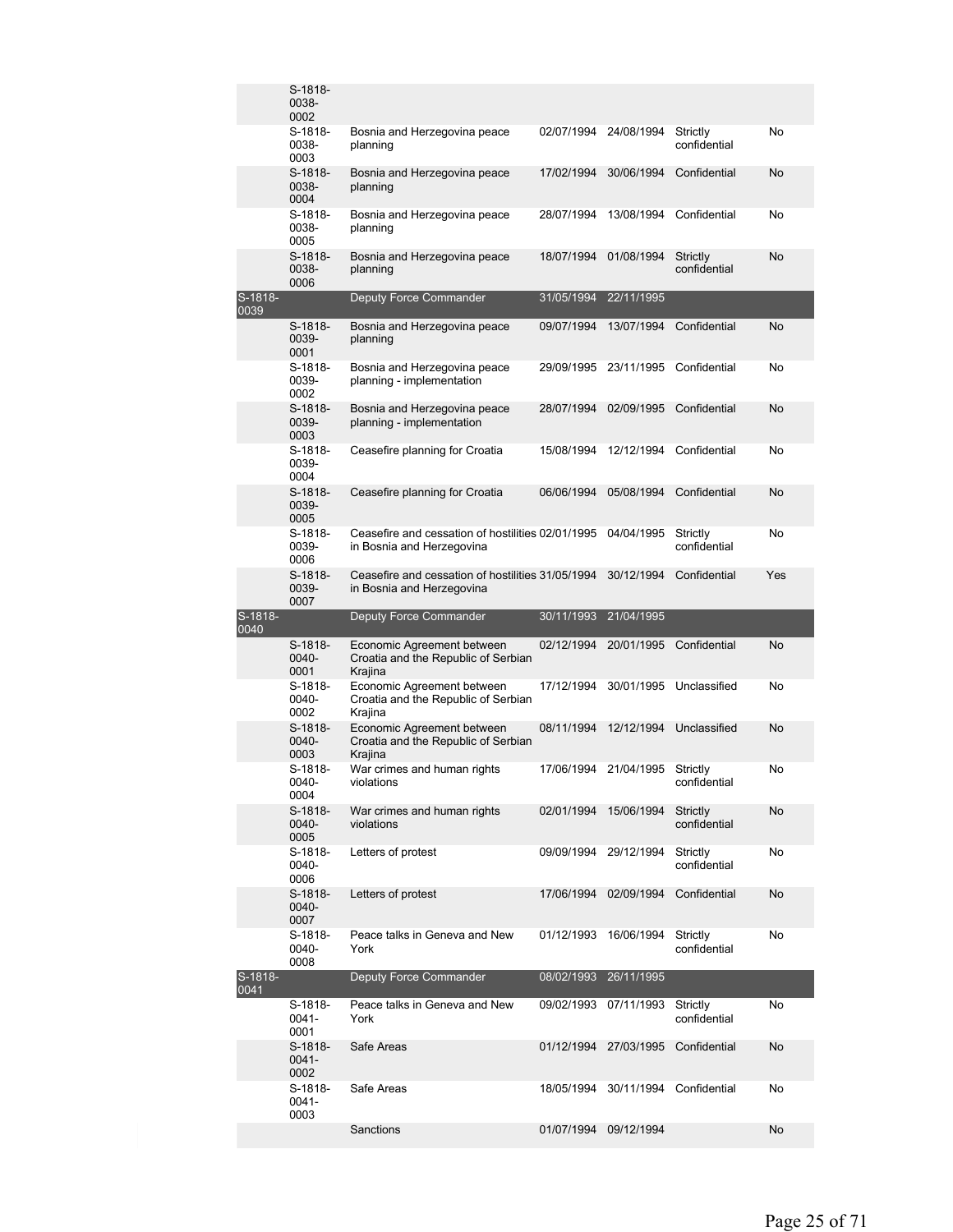|                   | S-1818-<br>$0041 -$           |                                                              |            |                       | Strictly<br>confidential |           |
|-------------------|-------------------------------|--------------------------------------------------------------|------------|-----------------------|--------------------------|-----------|
|                   | 0004                          |                                                              |            |                       |                          |           |
|                   | S-1818-<br>$0041 -$<br>0005   | Casualties                                                   |            | 03/07/1994 03/12/1994 | Strictly<br>confidential | No        |
|                   | $S-1818-$<br>$0041 -$<br>0006 | Casualties                                                   | 01/07/1994 | 30/12/1994            | Confidential             | No        |
|                   | S-1818-<br>$0041 -$<br>0007   | Medical support                                              |            | 21/08/1995 27/11/1995 | Confidential             | No        |
| S-1818-           |                               | Deputy Force Commander                                       | 03/03/1994 | 15/08/1995            |                          |           |
| 0042              | S-1818-<br>0042-<br>0001      | Medical support                                              | 01/03/1995 | 15/08/1995            | Confidential             | No        |
|                   | S-1818-<br>0042-<br>0002      | Medical support                                              | 04/03/1994 | 17/02/1995            | Confidential             | No        |
|                   | S-1818-<br>0042-<br>0003      | Central Joint Commission                                     | 21/10/1994 | 24/10/1994            | Unclassified             | No        |
|                   | $S-1818-$<br>0042-<br>0004    | Office of the Deputy Force<br>Commander                      | 16/10/1994 | 28/11/1994            | Confidential             | No        |
|                   | S-1818-<br>0042-<br>0005      | Office of the Deputy Force<br>Commander                      | 02/08/1994 | 15/10/1994            | Confidential             | No        |
|                   | $S-1818-$<br>0042-<br>0006    | Office of the Deputy Force<br>Commander                      | 18/04/1994 | 13/06/1994            | Confidential             | No        |
| $S-1818-$<br>0043 |                               | Deputy Force Commander / Chief of 29/09/1992<br><b>Staff</b> |            | 14/10/1995            |                          |           |
|                   | S-1818-<br>0043-<br>0001      | Office of the Deputy Force<br>Commander                      | 25/01/1994 | 14/04/1994            | Strictly<br>confidential | <b>No</b> |
|                   | S-1818-<br>0043-<br>0002      | Office of the Deputy Force<br>Commander                      |            | 02/06/1993 24/01/1994 | Strictly<br>confidential | No        |
|                   | $S-1818-$<br>0043-<br>0003    | Office of the Deputy Force<br>Commander                      | 25/01/1993 | 28/05/1993            | Strictly<br>confidential | No        |
|                   | S-1818-<br>0043-<br>0004      | Office of the Deputy Force<br>Commander                      |            | 29/09/1992 22/01/1993 | Strictly<br>confidential | No        |
|                   | $S-1818-$<br>0043-<br>0005    | Office of the Deputy Force<br>Commander                      | 31/07/1993 | 28/07/1994            | Strictly<br>confidential | No        |
|                   | S-1818-<br>0043-<br>0006      | Rotations                                                    |            | 01/07/1995 14/10/1995 | Confidential             | No        |
| S-1818-<br>0044   |                               | Chief of Staff                                               |            | 07/07/1995 24/01/1996 |                          |           |
|                   | $S-1818-$<br>0044-<br>0001    | Medical support                                              |            | 07/07/1995 22/12/1995 | Confidential             | No        |
|                   | S-1818-<br>0044-<br>0002      | Medical support                                              | 18/09/1995 | 25/01/1996            | Strictly<br>confidential | No        |
|                   | S-1818-<br>$0044 -$<br>0003   | Medical support                                              | 11/07/1995 | 15/09/1995            | Unclassified             | No        |
|                   | S-1818-<br>0044-<br>0004      | Refugees, displaced persons and<br>detainees                 | 13/07/1995 | 04/12/1995            | Confidential             | No        |
|                   | S-1818-<br>0044-<br>0005      | Conferences and meetings                                     | 15/07/1995 | 06/11/1995            | Confidential             | No        |
|                   | S-1818-<br>0044-<br>0006      | Conferences and meetings                                     | 17/11/1995 | 18/12/1995            | Confidential             | No        |
| S-1818-<br>0045   |                               | Chief of Staff                                               | 27/06/1995 | 16/01/1996            |                          |           |
|                   |                               | Conferences and meetings                                     | 03/01/1996 | 17/01/1996            | Confidential             | No        |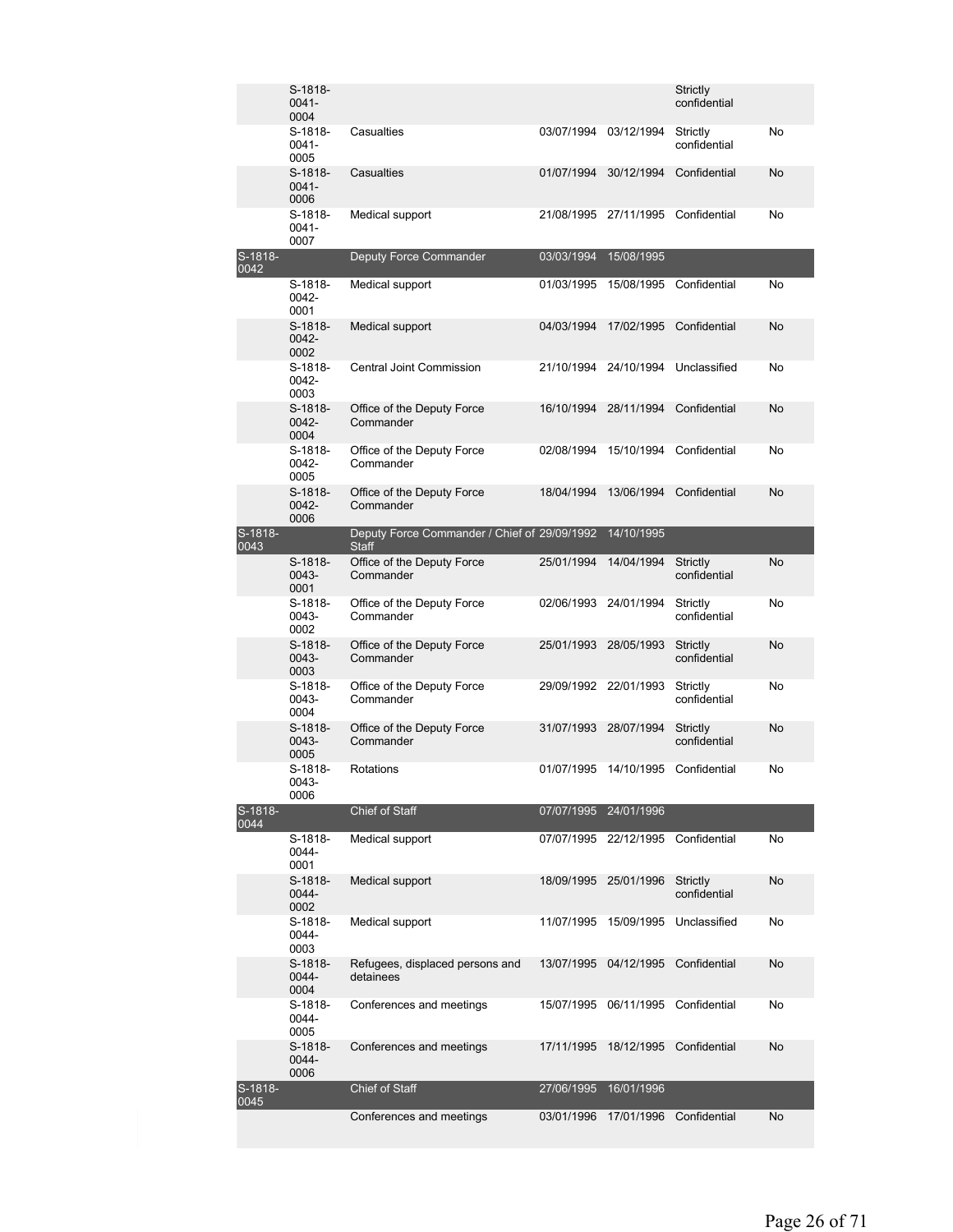|                 | S-1818-<br>0045-<br>0001      |                                                           |                       |                                    |                          |           |
|-----------------|-------------------------------|-----------------------------------------------------------|-----------------------|------------------------------------|--------------------------|-----------|
|                 | S-1818-<br>0045-<br>0002      | Conferences and meetings                                  | 13/07/1995            | 26/10/1995                         | Confidential             | No        |
|                 | S-1818-<br>$0045 -$<br>0003   | Conferences and meetings                                  | 17/08/1995            | 09/01/1996                         | Confidential             | No        |
|                 | S-1818-<br>0045-<br>0004      | Meetings with warring parties                             | 10/08/1995            | 02/10/1995                         | Confidential             | No        |
|                 | S-1818-<br>0045-<br>0005      | Joint Commission meetings                                 | 10/08/1995            | 08/12/1995                         | Confidential             | No        |
|                 | S-1818-<br>0045-<br>0006      | Humanitarian aid                                          | 27/06/1995            | 19/09/1995                         | Unclassified             | No        |
|                 | S-1818-<br>0045-<br>0007      | Restructuring of UNPROFOR                                 | 07/08/1995            | 05/09/1995                         | Confidential             | No        |
|                 | S-1818-<br>0045-<br>0008      | Restructuring of UNPROFOR                                 | 09/09/1995            | 10/11/1995                         | Confidential             | No        |
|                 | $S-1818-$<br>$0045 -$<br>0009 | Restructuring of UNPROFOR                                 | 10/11/1995            | 21/12/1995                         | Confidential             | No        |
| S-1818-<br>0046 |                               | Chief of Staff                                            | 05/07/1995            | 26/01/1996                         |                          |           |
|                 | S-1818-<br>0046-<br>0001      | Restructuring of UNPROFOR                                 | 18/11/1995            | 20/01/1996                         | Confidential             | <b>No</b> |
|                 | S-1818-<br>0046-<br>0002      | Intelligence reports                                      | 11/07/1995            | 27/01/1996                         | Strictly<br>confidential | No        |
|                 | $S-1818-$<br>0046-<br>0003    | Security                                                  | 01/09/1995            | 17/11/1995                         | Strictly<br>confidential | No        |
|                 | S-1818-<br>0046-<br>0004      | Operation plans                                           | 05/08/1995            | 31/12/1995                         | Confidential             | No        |
|                 | $S-1818-$<br>0046-<br>0005    | Operation plans                                           | 15/01/1996            | 25/01/1996                         | Confidential             | No        |
|                 | S-1818-<br>0046-<br>0006      | Operation orders                                          | 05/07/1995            | 04/12/1995                         | Confidential             | No        |
|                 | S-1818-<br>0046-<br>0007      | Operation instructions                                    | 04/10/1995            | 16/01/1996                         | Confidential             | No        |
| S-1818-<br>0047 |                               | Chief of Staff                                            | 22/06/1995 24/01/1996 |                                    |                          |           |
|                 | S-1818-<br>0047-<br>0001      | Operations and rules of engagement 21/07/1995 04/10/1995  |                       |                                    | Confidential             | No        |
|                 | S-1818-<br>0047-<br>0002      | Operations and rules of engagement 06/10/1995             |                       | 25/01/1996                         | Confidential             | No        |
|                 | S-1818-<br>0047-<br>0003      | North Atlantic Treaty Organization<br>(NATO)              | 24/07/1995            | 05/01/1996                         | Confidential             | No        |
|                 | S-1818-<br>0047-<br>0004      | Withdrawal planning                                       | 12/08/1995            | 19/12/1995                         | Confidential             | No        |
|                 | S-1818-<br>0047-<br>0005      | Withdrawal from Croatia                                   | 22/06/1995            | 03/12/1995                         | Confidential             | No        |
|                 | S-1818-<br>0047-<br>0006      | <b>UNCRO</b> mandate                                      | 03/07/1995            | 06/07/1995                         | Confidential             | No        |
|                 | S-1818-<br>0047-<br>0007      | Operations - Sector South, Sector<br>West and Sector East | 06/08/1995            | 21/01/1996                         | Confidential             | No        |
|                 | S-1818-<br>0047-<br>0008      | Operations - Srebrenica                                   |                       | 09/07/1995 30/10/1995 Confidential |                          | No        |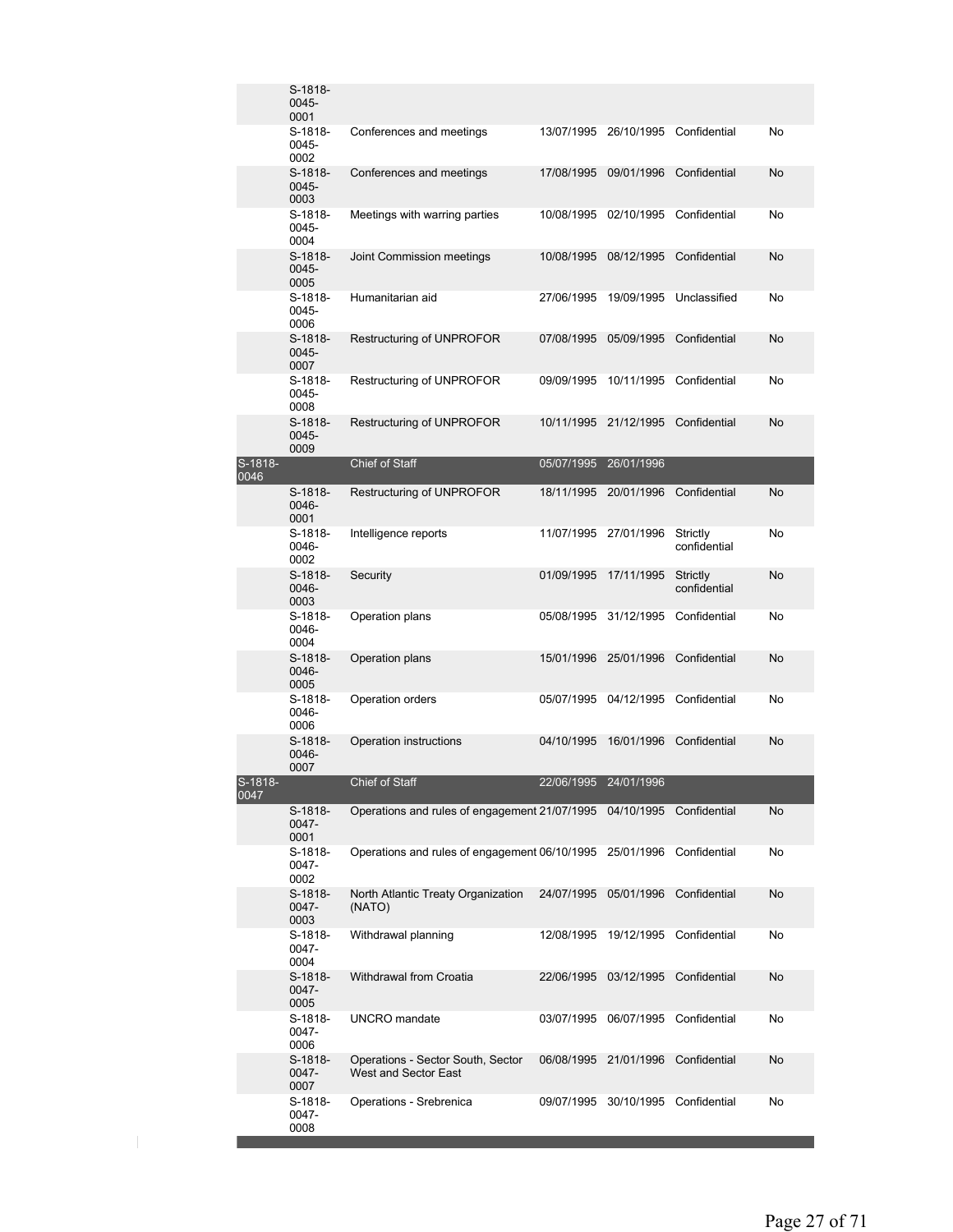| S-1818-<br>0048 |                            | Chief of Staff                                                           | 21/12/1994 | 25/01/1996                         |                         |    |
|-----------------|----------------------------|--------------------------------------------------------------------------|------------|------------------------------------|-------------------------|----|
|                 | S-1818-<br>0048-<br>0001   | Operations - UNPREDEP                                                    | 15/07/1995 |                                    | 26/01/1996 Confidential | No |
|                 | $S-1818-$<br>0048-<br>0002 | Operations - Croatia and Bosnia and 15/07/1995 25/01/1996<br>Herzegovina |            |                                    | Confidential            | No |
|                 | S-1818-<br>0048-<br>0003   | Operations - Sarajevo                                                    | 05/07/1995 | 14/12/1995                         | Confidential            | No |
|                 | S-1818-<br>0048-<br>0004   | Operations - Bihac                                                       | 22/12/1994 | 22/12/1994                         | Confidential            | No |
|                 | S-1818-<br>0048-<br>0005   | Operations - Gorazde                                                     | 18/07/1995 |                                    | 29/08/1995 Confidential | No |
|                 | S-1818-<br>0048-<br>0006   | Air operations                                                           | 21/05/1995 | 19/10/1995                         | Confidential            | No |
|                 | S-1818-<br>0048-<br>0007   | Air operations                                                           |            | 22/10/1995 24/01/1996              | Confidential            | No |
|                 | S-1818-<br>0048-<br>0008   | Air strikes                                                              | 13/08/1995 | 03/09/1995                         | Confidential            | No |
|                 | S-1818-<br>0048-<br>0009   | Ceasefire agreements                                                     | 07/08/1995 | 13/10/1995                         | Confidential            | No |
| S-1818-<br>0049 |                            | Chief of Staff                                                           | 29/06/1995 | 07/01/1996                         |                         |    |
|                 | S-1818-<br>0049-<br>0001   | Ceasefire agreements                                                     | 21/10/1995 | 08/01/1996                         | Confidential            | No |
|                 | S-1818-<br>0049-<br>0002   | Rapid Reaction Force                                                     | 04/07/1995 | 29/07/1995                         | Confidential            | No |
|                 | S-1818-<br>0049-<br>0003   | Rapid Reaction Force                                                     | 31/07/1995 | 31/08/1995                         | Confidential            | No |
|                 | $S-1818-$<br>0049-<br>0004 | Rapid Reaction Force                                                     | 13/09/1995 | 21/12/1995                         | Confidential            | No |
|                 | S-1818-<br>0049-<br>0005   | Letters of protest                                                       |            | 02/07/1995 02/12/1995              | Confidential            | No |
|                 | S-1818-<br>0049-<br>0006   | Letters of protest                                                       | 03/07/1995 | 10/10/1995                         | Confidential            | No |
|                 | S-1818-<br>0049-<br>0007   | Safe Areas                                                               |            | 22/08/1995 26/08/1995 Confidential |                         | No |
|                 | S-1818-<br>0049-<br>0008   | <b>Force Engineers</b>                                                   | 29/06/1995 |                                    | 18/10/1995 Confidential | No |
| S-1818-<br>0050 |                            | Chief of Staff                                                           | 03/07/1995 | 22/01/1996                         |                         |    |
|                 | S-1818-<br>0050-<br>0001   | Force Engineers                                                          | 22/10/1995 | 18/01/1996                         | Confidential            | No |
|                 | S-1818-<br>0050-<br>0002   | United Nations Military Observers                                        | 10/08/1995 | 30/10/1995                         | Confidential            | No |
|                 | S-1818-<br>0050-<br>0003   | United Nations Military Observers                                        | 03/11/1995 | 23/01/1996                         | Confidential            | No |
|                 | S-1818-<br>0050-<br>0004   | Training                                                                 | 03/07/1995 | 15/12/1995                         | Unclassified            | No |
|                 | S-1818-<br>0050-<br>0005   | Equipment and logistics                                                  | 07/07/1995 | 14/10/1995                         | Confidential            | No |
|                 | S-1818-<br>0050-<br>0006   | Equipment and logistics                                                  | 17/10/1995 | 13/01/1996                         | Unclassified            | No |
|                 |                            | Freedom of movement                                                      | 20/07/1995 | 09/01/1996                         | Confidential            | No |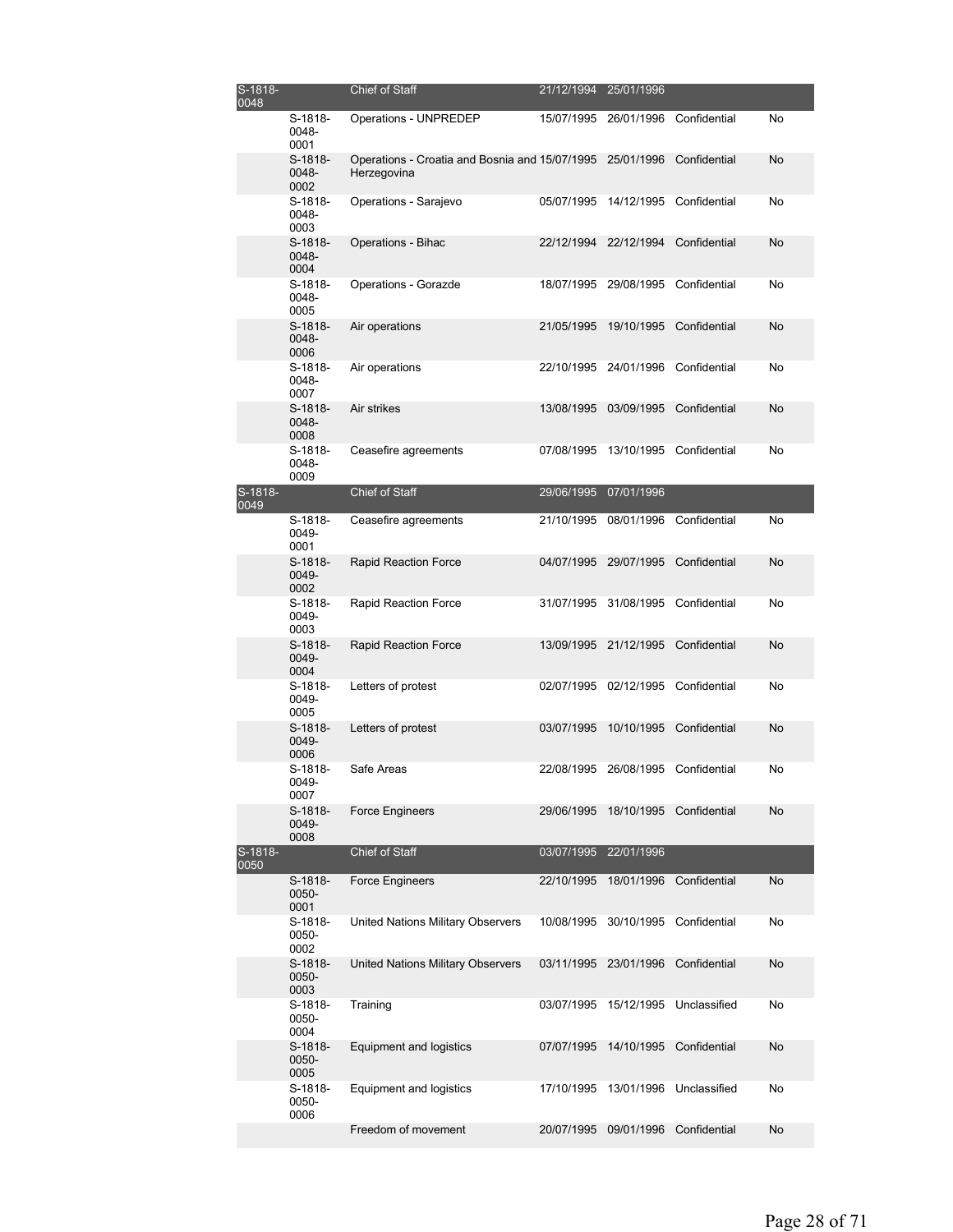|                 | S-1818-<br>0050-<br>0007   |                                              |            |                       |                          |    |
|-----------------|----------------------------|----------------------------------------------|------------|-----------------------|--------------------------|----|
|                 | S-1818-<br>0050-<br>0008   | Human rights violations                      | 10/08/1995 | 13/11/1995            | Confidential             | No |
|                 | S-1818-<br>0050-<br>0009   | Miscellaneous                                | 14/07/1995 | 10/10/1995            | Confidential             | No |
| S-1818-<br>0051 |                            | Deputy Force Commander                       | 20/11/1994 | 30/01/1996            |                          |    |
|                 | S-1818-<br>0051-<br>0001   | Agreements and renewal of<br>mandates        | 08/11/1995 | 16/01/1996            | Strictly<br>confidential | No |
|                 | S-1818-<br>0051-<br>0002   | Agreements and renewal of<br>mandates        | 29/09/1995 | 25/12/1995            | Confidential             | No |
|                 | S-1818-<br>0051-<br>0003   | Investigations - policies and<br>procedures  | 24/08/1995 | 22/12/1995            | Unclassified             | No |
|                 | S-1818-<br>0051-<br>0004   | <b>Black market in Sector North</b>          | 29/01/1995 | 31/01/1996            | Strictly<br>confidential | No |
|                 | $S-1818-$<br>0051-<br>0005 | Meetings - Sector East                       | 21/11/1994 | 17/12/1995            | Strictly<br>confidential | No |
|                 | S-1818-<br>0051-<br>0006   | Meetings - Bosnia and Herzegovina 29/08/1995 |            | 16/12/1995            | Strictly<br>confidential | No |
| S-1818-<br>0052 |                            | Deputy Force Commander                       | 09/08/1994 | 08/02/1996            |                          |    |
|                 | S-1818-<br>0052-<br>0001   | Meetings - Croatia                           | 09/08/1995 | 19/12/1995            | Confidential             | No |
|                 | S-1818-<br>0052-<br>0002   | Meetings - Croatia                           | 13/07/1995 | 08/08/1995            | Confidential             | No |
|                 | S-1818-<br>0052-<br>0003   | Meetings                                     |            | 17/11/1995 09/02/1996 | Strictly<br>confidential | No |
|                 | S-1818-<br>0052-<br>0004   | Meetings                                     | 27/11/1995 | 05/02/1996            | Confidential             | No |
|                 | S-1818-<br>0052-<br>0005   | <b>Contingent Commanders'</b><br>conferences | 06/10/1995 | 12/01/1996            | Confidential             | No |
|                 | S-1818-<br>0052-<br>0006   | <b>Contingent Commanders'</b><br>conferences | 09/08/1994 | 27/09/1995            | Confidential             | No |
|                 | S-1818-<br>0052-<br>0007   | Central Joint Commission                     | 29/08/1995 | 12/01/1996            | Confidential             | No |
| S-1818-<br>0053 |                            | <b>Deputy Force Commander</b>                |            | 28/07/1994 29/01/1996 |                          |    |
|                 | S-1818-<br>0053-<br>0001   | Central Joint Commission                     | 11/01/1995 | 24/05/1995            | Confidential             | No |
|                 | S-1818-<br>0053-<br>0002   | Peace Implementation Steering<br>Committee   | 17/11/1995 | 17/01/1996            | Unclassified             | No |
|                 | S-1818-<br>0053-<br>0003   | Reports                                      |            | 27/09/1995 26/01/1996 | Confidential             | No |
|                 | S-1818-<br>0053-<br>0004   | Reports                                      | 02/12/1994 | 11/09/1995            | Confidential             | No |
|                 | S-1818-<br>0053-<br>0005   | Reports                                      |            | 28/07/1994 22/11/1994 | Confidential             | No |
|                 | S-1818-<br>0053-<br>0006   | Visits and visitors                          | 12/06/1995 | 28/01/1996            | Confidential             | No |
|                 | S-1818-<br>0053-<br>0007   | Organization and establishment               | 16/01/1996 | 30/01/1996            | Confidential             | No |
|                 |                            | Deputy Force Commander                       | 22/08/1995 | 17/02/1996            |                          |    |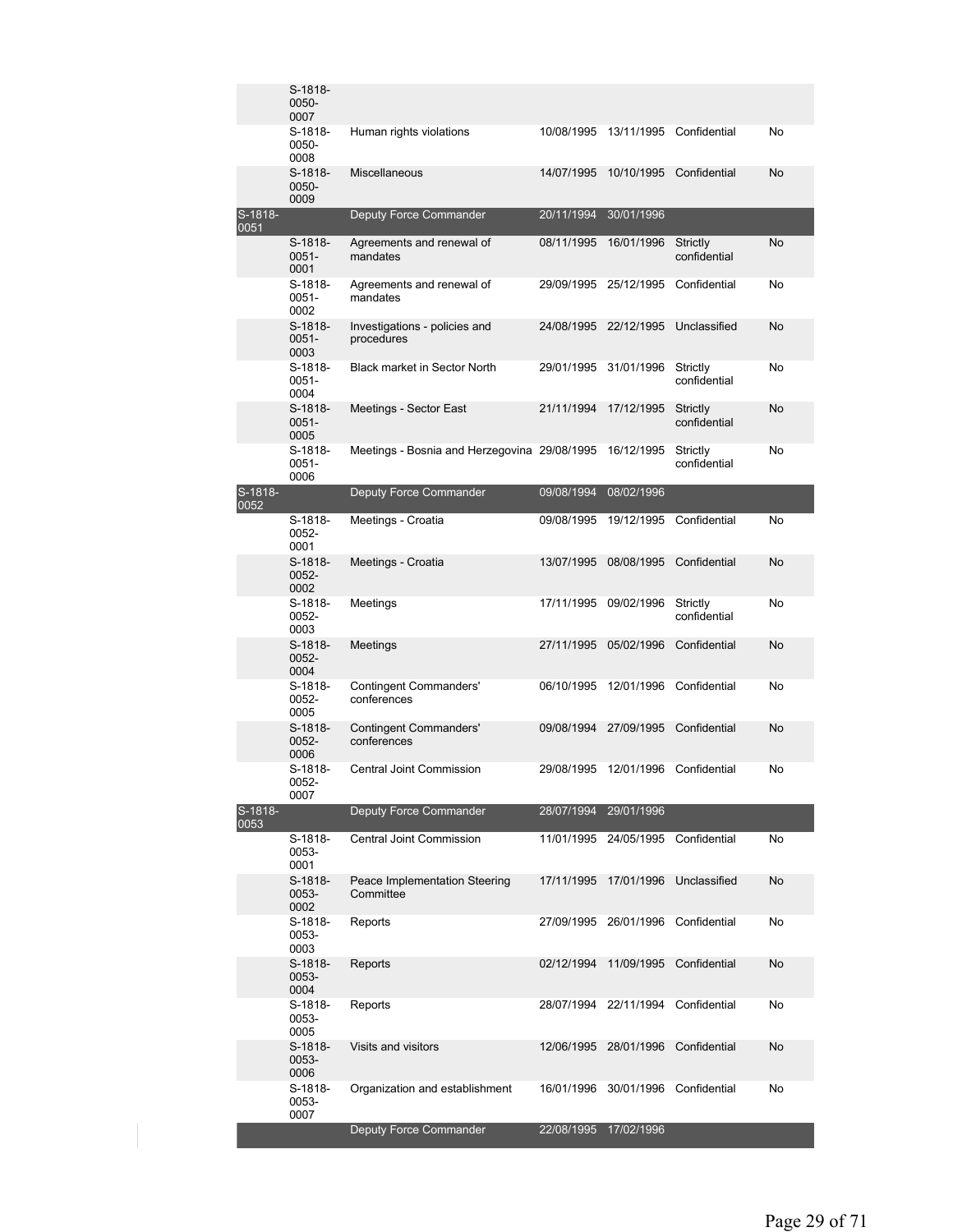| S-1818-<br>0054 |                            |                                                       |            |                       |                                 |    |
|-----------------|----------------------------|-------------------------------------------------------|------------|-----------------------|---------------------------------|----|
|                 | S-1818-<br>0054-<br>0001   | Organization and establishment                        | 02/12/1995 | 16/01/1996            | Confidential                    | No |
|                 | S-1818-<br>0054-<br>0002   | Organization and establishment                        | 12/11/1995 | 30/11/1995            | Confidential                    | No |
|                 | S-1818-<br>0054-<br>0003   | Rapid Reaction Force                                  | 22/10/1995 | 22/10/1995            | Strictly<br>confidential        | No |
|                 | $S-1818-$<br>0054-<br>0004 | Rapid Reaction Force                                  | 06/10/1995 | 06/12/1995            | Confidential                    | No |
|                 | $S-1818-$<br>0054-<br>0005 | <b>Rapid Reaction Force</b>                           | 22/08/1995 | 29/09/1995            | Confidential                    | No |
|                 | $S-1818-$<br>0054-<br>0006 | Press statements, interviews, and<br>media strategies | 02/10/1995 | 26/01/1996            | Confidential                    | No |
|                 | S-1818-<br>0054-<br>0007   | Security                                              | 27/11/1995 | 18/02/1996            | Confidential                    | No |
| S-1818-<br>0055 |                            | Deputy Force Commander                                | 04/10/1994 | 14/02/1996            |                                 |    |
|                 | S-1818-<br>0055-<br>0001   | Security                                              | 30/10/1995 | 02/11/1995            | Confidential                    | No |
|                 | S-1818-<br>0055-<br>0002   | Air operations                                        | 22/11/1995 | 15/02/1996            | Confidential                    | No |
|                 | S-1818-<br>0055-<br>0003   | <b>Tuzla Airfield</b>                                 | 02/02/1995 | 08/12/1995            | Strictly<br>confidential        | No |
|                 | $S-1818-$<br>0055-<br>0004 | No-fly zone                                           | 01/03/1995 | 03/11/1995            | Confidential                    | No |
|                 | S-1818-<br>0055-<br>0005   | Close air support                                     | 09/04/1995 | 18/01/1996            | Strictly<br>confidential        | No |
|                 | S-1818-<br>0055-<br>0006   | Close air support                                     | 04/10/1994 | 30/03/1995            | Strictly<br>confidential        | No |
|                 | S-1818-<br>0055-<br>0007   | Operations                                            | 17/10/1995 | 17/01/1996            | Confidential                    | No |
|                 | $S-1818-$<br>0055-<br>0008 | <b>Operations - Sector East</b>                       | 04/01/1996 | 26/01/1996            | Strictly<br>confidential        | No |
| S-1818-<br>0056 |                            | Deputy Force Commander                                |            | 31/01/1995 22/01/1996 |                                 |    |
|                 | S-1818-<br>0056-<br>0001   | <b>Operations - Sector East</b>                       | 27/09/1995 | 15/10/1995            | Confidential                    | No |
|                 | S-1818-<br>0056-<br>0002   | Operations - Sector East                              | 01/12/1995 | 30/12/1995            | Strictly<br>confidential        | No |
|                 | S-1818-<br>0056-<br>0003   | <b>Operations - Sector East</b>                       | 14/11/1995 | 30/11/1995            | <b>Strictly</b><br>confidential | No |
|                 | S-1818-<br>0056-<br>0004   | Operations - Bosnia and<br>Herzegovina                |            | 21/10/1995 23/01/1996 | Strictly<br>confidential        | No |
|                 | S-1818-<br>0056-<br>0005   | Operations - Bosnia and<br>Herzegovina                | 25/08/1995 | 20/10/1995            | Confidential                    | No |
|                 | S-1818-<br>0056-<br>0006   | Operations - Bihac                                    | 07/06/1995 | 17/01/1996            | Confidential                    | No |
|                 | S-1818-<br>0056-<br>0007   | Operations - Bihac                                    | 01/02/1995 | 22/05/1995            | Strictly<br>confidential        | No |
| S-1818-<br>0057 |                            | Deputy Force Commander                                | 07/08/1995 | 28/01/1996            |                                 |    |
|                 |                            | Operations - Goradze                                  |            | 27/08/1995 21/11/1995 | Confidential                    | No |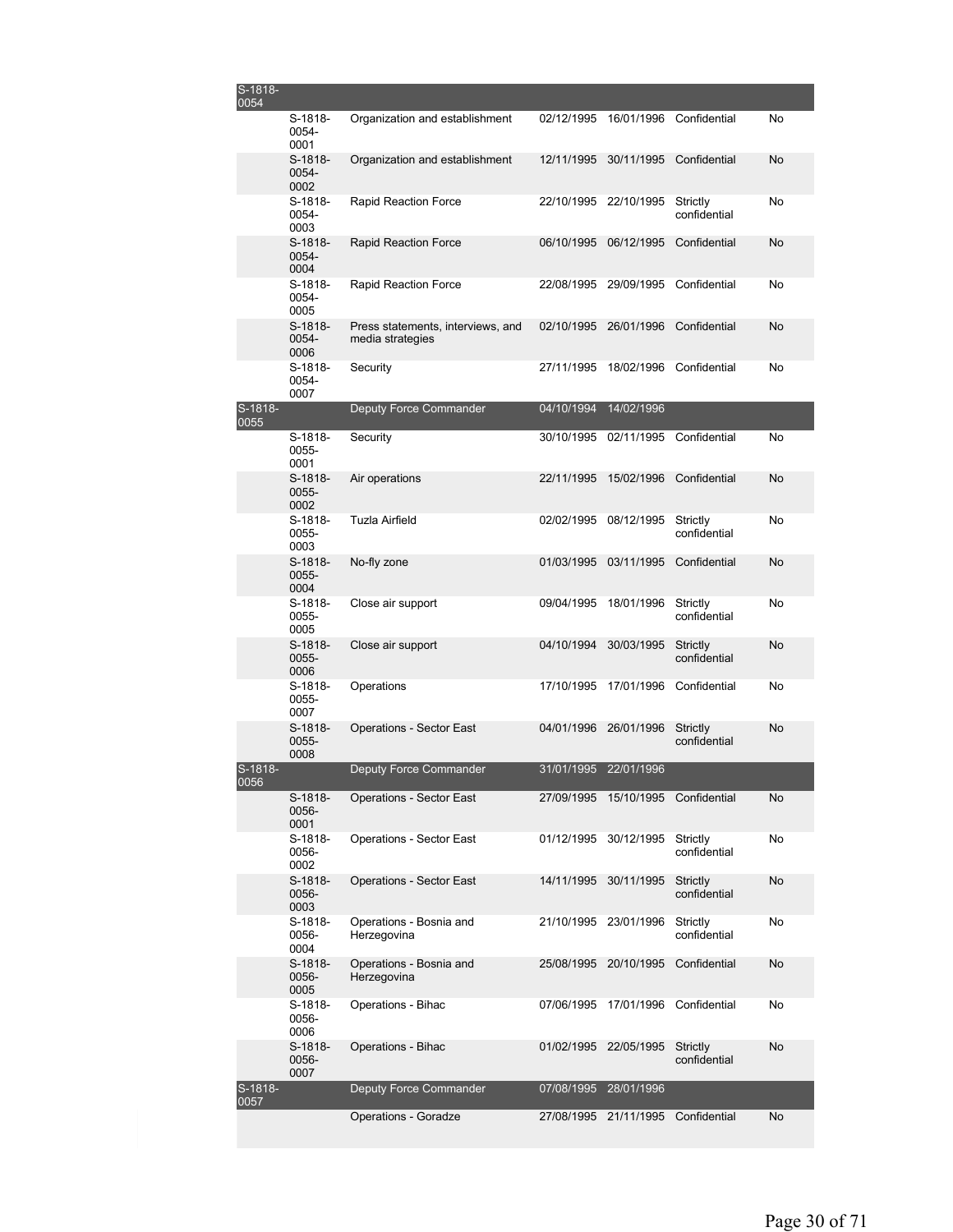|                 | S-1818-<br>0057-<br>0001 |                                                                                |            |                       |                          |    |
|-----------------|--------------------------|--------------------------------------------------------------------------------|------------|-----------------------|--------------------------|----|
|                 | S-1818-<br>0057-<br>0002 | <b>Operations - Goradze</b>                                                    | 07/08/1995 | 26/08/1995            | Confidential             | No |
|                 | S-1818-<br>0057-<br>0003 | <b>Operations - Mostar</b>                                                     | 07/11/1995 | 07/01/1996            | Confidential             | No |
|                 | S-1818-<br>0057-<br>0004 | Operations - Sarajevo                                                          | 03/11/1995 | 03/01/1996            | Confidential             | No |
|                 | S-1818-<br>0057-<br>0005 | Operations - Sarajevo                                                          | 14/08/1995 | 02/11/1995            | Confidential             | No |
|                 | S-1818-<br>0057-<br>0006 | Operations - Former Yugoslav<br>Republic of Macedonia (FYROM)                  | 01/12/1995 | 29/01/1996            | Strictly<br>confidential | No |
|                 | S-1818-<br>0057-<br>0007 | Operations - Former Yugoslav<br>Republic of Macedonia (FYROM)                  | 20/10/1995 | 30/11/1995            | Confidential             | No |
| S-1818-<br>0058 |                          | <b>Deputy Force Commander</b>                                                  | 27/03/1995 | 11/02/1996            |                          |    |
|                 | S-1818-<br>0058-<br>0001 | Operations - Former Yugoslav<br>Republic of Macedonia (FYROM)                  | 13/09/1995 | 19/10/1995            | Confidential             | No |
|                 | S-1818-<br>0058-<br>0002 | Operations - Federal Republic of<br>Yugoslavia (FRY)                           | 25/09/1995 | 31/01/1996            | Confidential             | No |
|                 | S-1818-<br>0058-<br>0003 | Operations - Croatia                                                           | 25/08/1995 | 01/10/1995            | Strictly<br>confidential | No |
|                 | S-1818-<br>0058-<br>0004 | Operations - Prevlaka                                                          |            | 27/03/1995 26/01/1996 | Confidential             | No |
|                 | S-1818-<br>0058-<br>0005 | Operations - International Police<br><b>Task Force</b>                         | 26/01/1996 | 12/02/1996            | Confidential             | No |
|                 | S-1818-<br>0058-<br>0006 | Operations - United Nations Military 05/12/1995<br><b>Observers</b>            |            | 05/02/1996            | Confidential             | No |
|                 | S-1818-<br>0058-<br>0007 | Operations - United Nations Military 01/11/1995<br><b>Observers</b>            |            | 04/12/1995            | Confidential             | No |
|                 | S-1818-<br>0058-<br>0008 | Operations - United Nations Military 27/07/1995 31/10/1995<br>Observers        |            |                       | Confidential             | No |
| S-1818-<br>0059 |                          | Deputy Force Commander                                                         | 31/08/1994 | 23/01/1996            |                          |    |
|                 | S-1818-<br>0059-<br>0001 | Operations - withdrawal planning                                               |            | 12/05/1995 24/01/1996 | Strictly<br>confidential | No |
|                 | S-1818-<br>0059-<br>0002 | Operations - withdrawal planning                                               | 20/01/1995 | 28/04/1995            | Confidential             | No |
|                 | S-1818-<br>0059-<br>0003 | Operations - withdrawal from Croatia 12/10/1995 25/11/1995                     |            |                       | Confidential             | No |
|                 | S-1818-<br>0059-<br>0004 | Bosnia and Herzegovina peace<br>planning                                       | 31/08/1994 | 18/08/1995            | Confidential             | No |
|                 | S-1818-<br>0059-<br>0005 | Bosnia and Herzegovina peace<br>planning - implementation                      | 27/11/1995 | 19/01/1996            | Confidential             | No |
|                 | S-1818-<br>0059-<br>0006 | Croatia peace planning                                                         | 23/01/1995 | 23/11/1995            | Confidential             | No |
|                 | S-1818-<br>0059-<br>0007 | Ceasefire planning for Croatia                                                 | 28/11/1994 | 12/11/1995            | Confidential             | No |
|                 | S-1818-<br>0059-<br>0008 | Ceasefire and cessation of hostilities 02/05/1995<br>in Bosnia and Herzegovina |            | 29/10/1995            | Confidential             | No |
| S-1818-<br>0060 |                          | <b>Deputy Force Commander</b>                                                  | 01/07/1993 | 28/01/1996            |                          |    |
|                 |                          |                                                                                | 02/02/1995 |                       | 01/06/1995 Confidential  | No |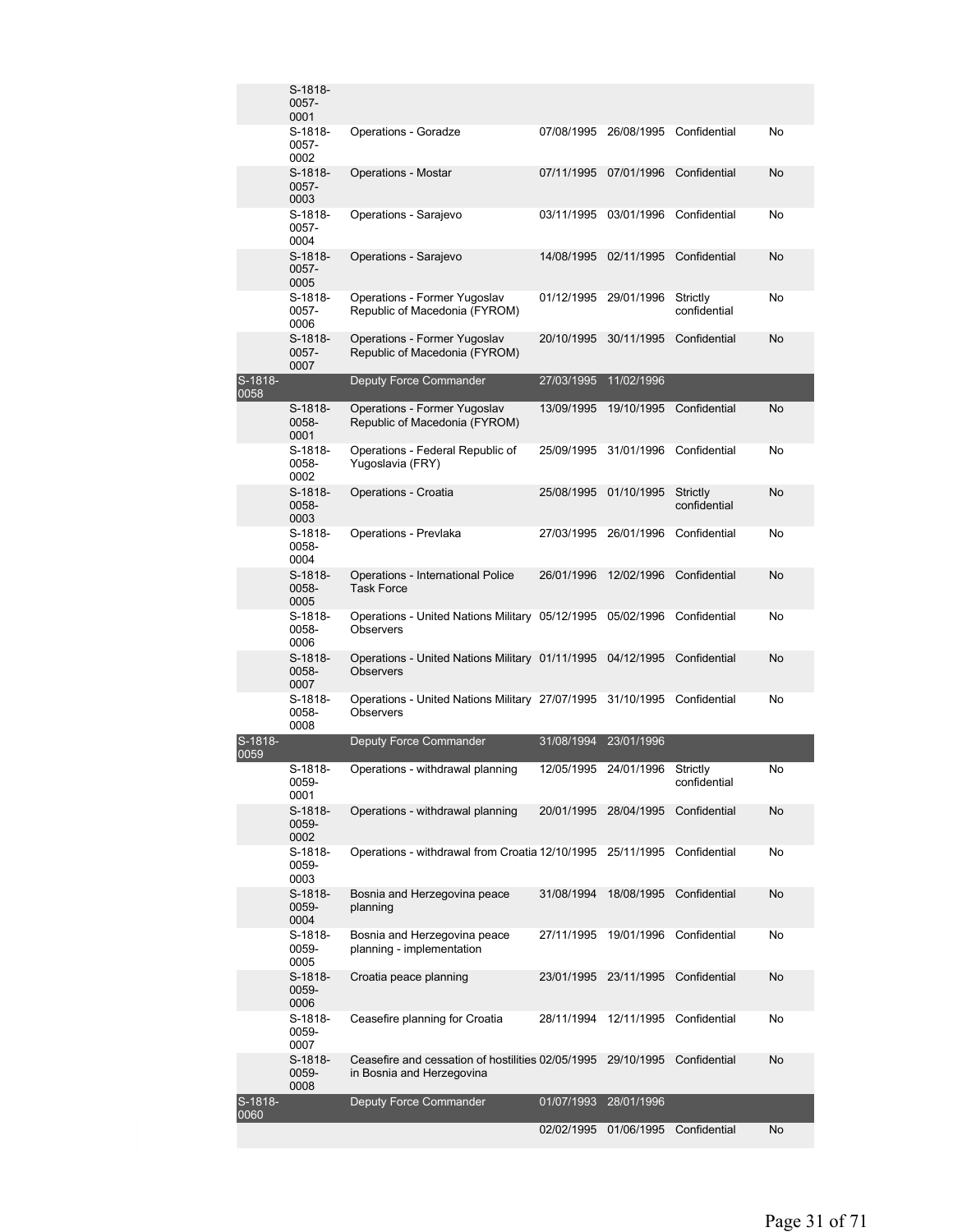|                 | S-1818-<br>0060-<br>0001      | Economic Agreement between<br>Croatia and the Republic of Serbian<br>Krajina              |                       |                       |                          |           |
|-----------------|-------------------------------|-------------------------------------------------------------------------------------------|-----------------------|-----------------------|--------------------------|-----------|
|                 | S-1818-<br>0060-<br>0002      | Border monitoring - Federal<br>Republic of Yugoslavia (FRY) and<br>Bosnia and Herzegovina | 01/07/1993            | 06/01/1996            | Strictly<br>confidential | No        |
|                 | S-1818-<br>0060-<br>0003      | Border monitoring mission                                                                 | 19/10/1994            | 19/10/1994            | Confidential             | No        |
|                 | S-1818-<br>0060-<br>0004      | Civil affairs                                                                             | 20/08/1995            | 05/12/1995            | Confidential             | No        |
|                 | S-1818-<br>0060-<br>0005      | Displaced persons, missing persons, 18/09/1995<br>refugees and detainees                  |                       | 26/01/1996            | Confidential             | No        |
|                 | S-1818-<br>0060-<br>0006      | Displaced persons, missing persons, 31/08/1995<br>refugees and detainees                  |                       | 17/09/1995            | Confidential             | No        |
|                 | $S-1818-$<br>0060-<br>0007    | War crimes and human rights<br>violations                                                 | 17/10/1995            | 29/01/1996            | Confidential             | No        |
|                 | S-1818-<br>0060-<br>0008      | War crimes and human rights<br>violations                                                 | 12/08/1995            | 14/10/1995            | Strictly<br>confidential | No        |
| S-1818-<br>0061 |                               | Deputy Force Commander                                                                    | 28/12/1994            | 10/02/1996            |                          |           |
|                 | S-1818-<br>0061-<br>0001      | War crimes and human rights<br>violations                                                 | 05/05/1995            | 11/08/1995            | Confidential             | No        |
|                 | $S-1818-$<br>0061-<br>0002    | Letters of protest                                                                        | 02/01/1995            | 29/07/1995            | Strictly<br>confidential | <b>No</b> |
|                 | S-1818-<br>0061-<br>0003      | Safe Areas                                                                                |                       | 18/03/1995 27/11/1995 | Confidential             | No        |
|                 | $S-1818-$<br>$0061 -$<br>0004 | Sanctions                                                                                 | 29/12/1994            | 14/12/1995            | Confidential             | No        |
|                 | S-1818-<br>0061-<br>0005      | Casualties                                                                                | 21/01/1995            | 11/12/1995            | Strictly<br>confidential | No        |
|                 | $S-1818-$<br>0061-<br>0007    | Medical support                                                                           | 27/11/1995            | 11/02/1996            | Confidential             | No        |
|                 | S-1818-<br>0061-<br>0008      | Crossing points and blockades                                                             | 01/01/1995            | 25/11/1995            | Confidential             | No        |
|                 | S-1818-<br>0061-<br>0006      | Casualties                                                                                | 06/01/1995            | 10/07/1995            | Unclassified             | No        |
| S-1818-<br>0062 |                               | Deputy Force Commander                                                                    | 01/07/1994 21/12/1995 |                       |                          |           |
|                 | S-1818-<br>0062-<br>0001      | Crossing points and blockades                                                             |                       | 07/08/1994 02/12/1994 | Confidential             | No        |
|                 | S-1818-<br>0062-<br>0002      | Crossing points and blockades                                                             | 07/07/1994            | 06/08/1994            | Confidential             | No        |
|                 | S-1818-<br>0062-<br>0003      | Relief convoys                                                                            | 03/01/1995            | 16/10/1995            | Confidential             | No        |
|                 | S-1818-<br>0062-<br>0004      | Relief convoys                                                                            | 01/07/1994            | 24/12/1994            | Confidential             | No        |
|                 | S-1818-<br>0062-<br>0005      | Force Engineers                                                                           | 20/05/1995            | 22/12/1995            | Confidential             | No        |
|                 | S-1818-<br>0062-<br>0006      | Force Engineers                                                                           | 06/02/1995            | 13/05/1995            | Confidential             | No        |
| S-1818-<br>0063 |                               | Deputy Force Commander                                                                    | 07/06/1994            | 29/01/1996            |                          |           |
|                 | S-1818-<br>0063-<br>0001      | <b>Liquidation Team</b>                                                                   | 01/12/1995            | 30/01/1996            | Confidential             | No        |
|                 |                               | <b>Liquidation Team</b>                                                                   | 22/03/1995            | 28/12/1995            | Confidential             | No        |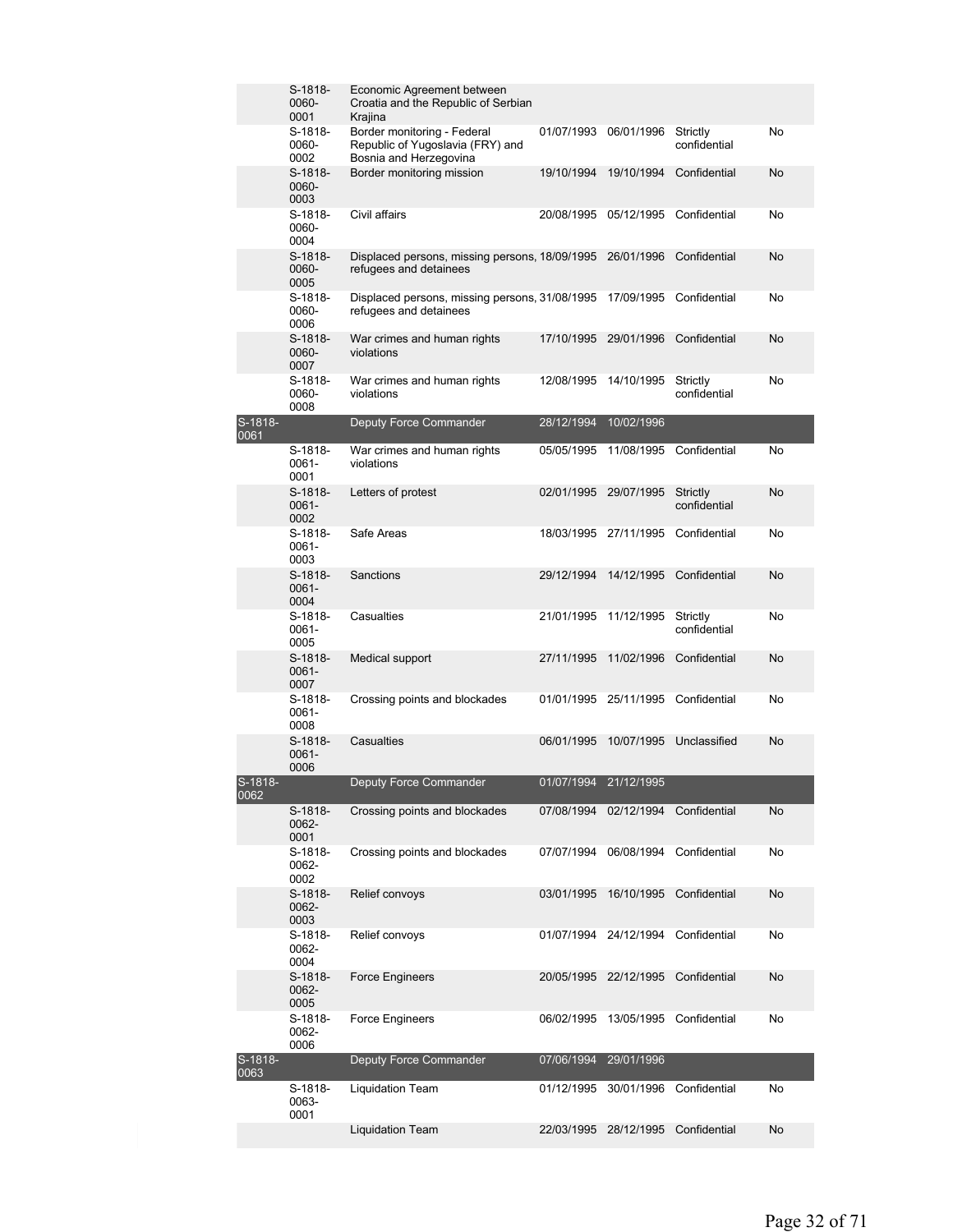|                 | S-1818-<br>0063-<br>0002   |                                                                           |            |                       |                          |    |
|-----------------|----------------------------|---------------------------------------------------------------------------|------------|-----------------------|--------------------------|----|
|                 | S-1818-<br>0063-<br>0003   | Rules of engagement                                                       | 03/10/1995 | 20/01/1996            | Strictly<br>confidential | No |
|                 | $S-1818-$<br>0063-<br>0004 | Rules of engagement                                                       | 07/06/1994 | 30/09/1995            | Confidential             | No |
|                 | S-1818-<br>0063-<br>0005   | Weapons - Exclusion Zones                                                 | 26/07/1994 | 04/10/1995            | Confidential             | No |
|                 | $S-1818-$<br>0063-<br>0006 | Mine clearance                                                            | 08/08/1995 | 14/12/1995            | Confidential             | No |
| S-1818-<br>0064 |                            | Deputy Force Commander                                                    | 02/06/1994 | 18/12/1995            |                          |    |
|                 | $S-1818-$<br>0064-<br>0001 | Mine clearance                                                            | 02/02/1995 | 14/07/1995            | Strictly<br>confidential | No |
|                 | S-1818-<br>0064-<br>0002   | Mine clearance                                                            |            | 24/01/1995 24/01/1995 | Unclassified             | No |
|                 | $S-1818-$<br>0064-<br>0003 | Mine clearance                                                            | 06/06/1994 | 24/01/1995            | Confidential             | No |
|                 | S-1818-<br>0064-<br>0004   | <b>Miscellaneous</b>                                                      | 17/03/1995 | 19/12/1995            | Strictly<br>confidential | No |
|                 | S-1818-<br>0064-<br>0005   | Chief of Staff, Logistics and<br>Administration                           | 19/10/1994 | 23/09/1995            | Confidential             | No |
|                 | S-1818-<br>0064-<br>0006   | Chief of Staff, Logistics and<br>Administration                           | 02/08/1994 | 17/10/1994            | Confidential             | No |
|                 | $S-1818-$<br>0064-<br>0007 | Chief of Staff, Logistics and<br>Administration                           | 02/06/1994 | 29/07/1994            | Confidential             | No |
|                 |                            |                                                                           |            |                       |                          |    |
| S-1818-<br>0065 |                            | Deputy Force Commander / Military 01/04/1992                              |            | 05/10/1995            |                          |    |
|                 | S-1818-<br>0065-<br>0001   | Liaison Office, Zagreb<br>Chief of Staff, Logistics and<br>Administration | 07/05/1994 | 31/05/1994            | Confidential             | No |
|                 | S-1818-<br>0065-<br>0002   | Military Information Office                                               | 20/12/1994 | 05/10/1995            | Confidential             | No |
|                 | S-1818-<br>0065-<br>0003   | Military Information Office                                               | 21/10/1994 | 19/12/1994            | Confidential             | No |
|                 | S-1818-<br>0065-<br>0004   | Military Information Office                                               |            | 08/10/1994 20/10/1994 | Confidential             | No |
|                 | S-1818-<br>0065-<br>0005   | Military Information Office                                               | 07/03/1994 | 07/10/1994            | Confidential             | No |
|                 | S-1818-<br>0065-<br>0006   | Chief Military Liaison Officer -<br>correspondence                        | 01/04/1992 | 16/12/1992            | Confidential             | No |
|                 | S-1818-<br>0065-<br>0007   | Chief Military Liaison Officer -<br>correspondence                        | 01/06/1992 | 31/08/1992            | Confidential             | No |
| S-1818-<br>0066 |                            | Military Liaison Office, Zagreb                                           | 08/09/1992 | 25/07/1995            |                          |    |
|                 | S-1818-<br>0066-<br>0001   | Chief Military Liaison Officer -<br>correspondence                        | 08/09/1992 | 26/03/1993            | Strictly<br>confidential | No |
|                 | S-1818-<br>0066-<br>0002   | Chief Military Liaison Officer -<br>correspondence                        | 07/04/1993 | 29/06/1993            | Strictly<br>confidential | No |
|                 | S-1818-<br>0066-<br>0003   | Chief Military Liaison Officer -<br>correspondence                        | 01/06/1993 | 28/10/1993            | Strictly<br>confidential | No |
|                 | S-1818-<br>0066-<br>0004   | Chief Military Liaison Officer -<br>correspondence                        | 05/11/1993 | 15/04/1994            | Unclassified             | No |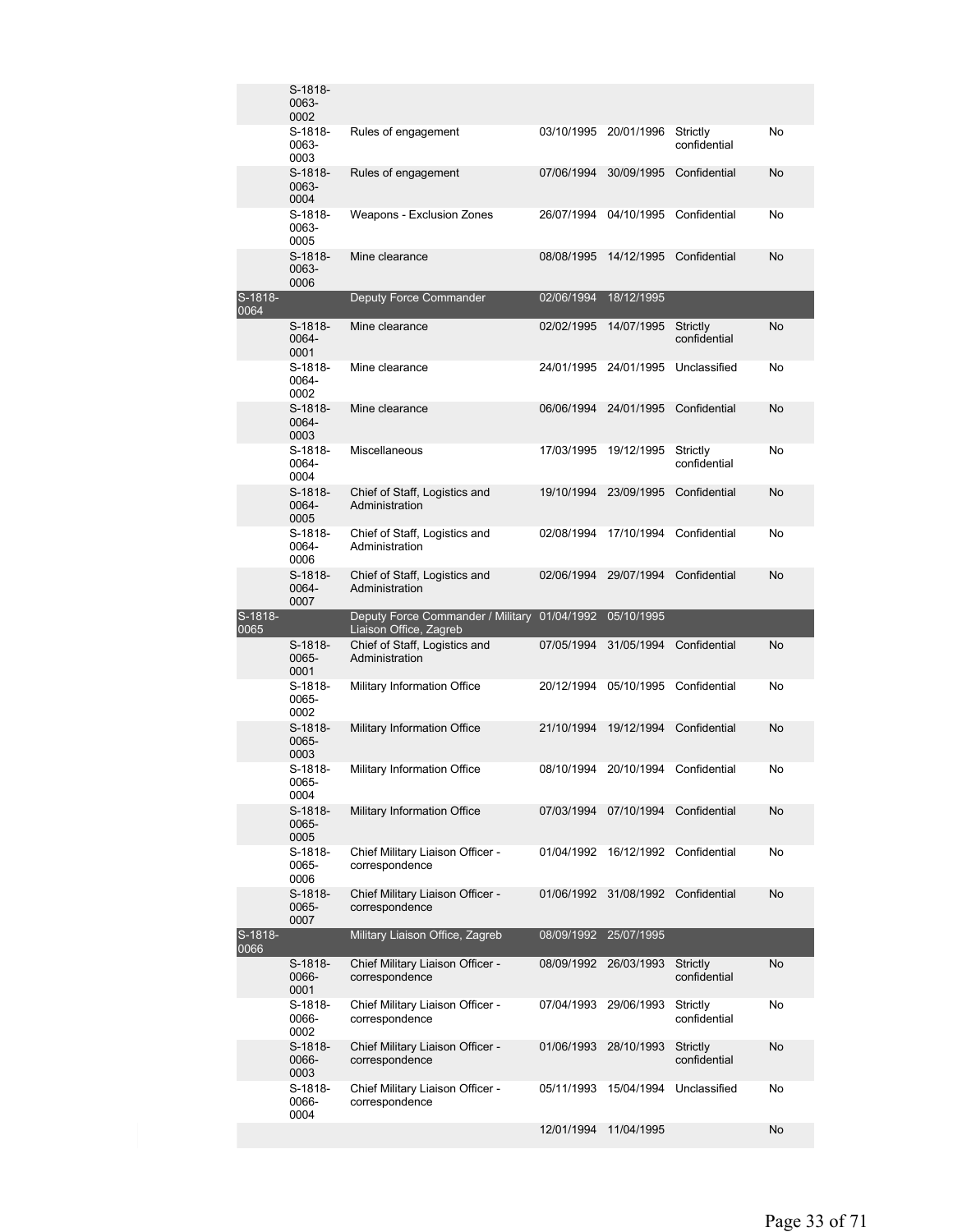|                 | S-1818-<br>0066-<br>0005 | Chief Military Liaison Officer -<br>correspondence                                                                                            |                       |                       | Strictly<br>confidential |    |
|-----------------|--------------------------|-----------------------------------------------------------------------------------------------------------------------------------------------|-----------------------|-----------------------|--------------------------|----|
|                 | S-1818-<br>0066-<br>0006 | Chief Military Liaison Officer -<br>correspondence                                                                                            | 10/04/1995 25/07/1995 |                       | Strictly<br>confidential | No |
| S-1818-<br>0067 |                          | Military Liaison Office, Zagreb                                                                                                               | 18/08/1992            | 10/05/1996            |                          |    |
|                 | S-1818-<br>0067-<br>0001 | Chief Military Liaison Officer -<br>correspondence                                                                                            | 01/08/1995            | 30/10/1995            | Confidential             | No |
|                 | S-1818-<br>0067-<br>0002 | Conferences                                                                                                                                   | 13/05/1994            | 27/05/1994            | Confidential             | No |
|                 | S-1818-<br>0067-<br>0003 | Conferences                                                                                                                                   | 16/05/1994            | 25/05/1994            | Confidential             | No |
|                 | S-1818-<br>0067-<br>0004 | Conferences                                                                                                                                   | 20/02/1995            | 14/04/1995            | Confidential             | No |
|                 | S-1818-<br>0067-<br>0005 | Correspondence - Office for the<br>United Nations and European<br><b>Community Monitor Mission</b><br>(ECMM), Croatian Ministry of<br>Defence | 21/04/1994            | 10/05/1996            | Strictly<br>confidential | No |
|                 | S-1818-<br>0067-<br>0006 | Correspondence - Office for the<br>United Nations and European<br><b>Community Monitor Mission</b><br>(ECMM), Croatian Ministry of<br>Defence | 18/08/1992            | 18/01/1995            | Unclassified             | No |
|                 | S-1818-<br>0067-<br>0007 | Crossing points                                                                                                                               | 11/12/1992 07/08/1994 |                       | Confidential             | No |
|                 | S-1818-<br>0067-<br>0008 | Crossing points                                                                                                                               | 30/07/1994            | 16/08/1995            | Confidential             | No |
| S-1818-<br>0068 |                          | Military Liaison Office, Zagreb                                                                                                               | 19/08/1992            | 23/07/1996            |                          |    |
|                 | S-1818-<br>0068-<br>0001 | Force Commander's Policy Directive 10/01/1994<br>No. 7                                                                                        |                       | 20/07/1995            | Confidential             | No |
|                 | S-1818-<br>0068-<br>0002 | Joint Logistic Operations Centre<br>(JLOC) / Military Liaison Office                                                                          | 25/10/1995            | 15/01/1996            | Strictly<br>confidential | No |
|                 | S-1818-<br>0068-<br>0003 | Joint Logistic Operations Centre<br>(JLOC) - Chief Operations Officer                                                                         | 22/11/1995            | 13/12/1995            | Confidential             | No |
|                 | S-1818-<br>0068-<br>0004 | Liquidation Task Force                                                                                                                        | 09/07/1996 23/07/1996 |                       | Unclassified             | No |
|                 | S-1818-<br>0068-<br>0005 | Military Liaison Office, Belgrade                                                                                                             |                       | 23/11/1994 05/07/1995 | Strictly<br>confidential | No |
|                 | S-1818-<br>0068-<br>0006 | Military Liaison Officer, Ljubjana                                                                                                            | 27/04/1994            | 11/08/1994            | Unclassified             | No |
|                 | S-1818-<br>0068-<br>0007 | Role and structure of Military Liaison 19/08/1992<br>Office and Protocol Branch                                                               |                       | 06/06/1995            | Unclassified             | No |
|                 | S-1818-<br>0068-<br>8000 | Senior Military Liaison Officer –<br>handover                                                                                                 | 10/04/1995            | 29/05/1995            | Confidential             | No |
| S-1818-<br>0069 |                          | Military Liaison Office, Zagreb /<br>Logistics Branch                                                                                         | 02/04/1992            | 28/02/1996            |                          |    |
|                 | S-1818-<br>0069-<br>0001 | <b>Standard Operating Procedures</b><br>(SOP) - Military Liaison Office                                                                       | 13/08/1992            | 01/09/1992            | Confidential             | No |
|                 | S-1818-<br>0069-<br>0002 | Tour reports and weekly schedules                                                                                                             | 14/07/1995            | 29/02/1996            | Unclassified             | No |
|                 | S-1818-<br>0069-<br>0003 | Visits and protocol                                                                                                                           | 02/04/1992            | 14/12/1992            | Confidential             | No |
|                 | S-1818-<br>0069-         | Ammunition and explosives -<br>regulations                                                                                                    | 31/03/1995            | 31/01/1996            | Confidential             | No |
|                 | 0004                     |                                                                                                                                               |                       |                       |                          |    |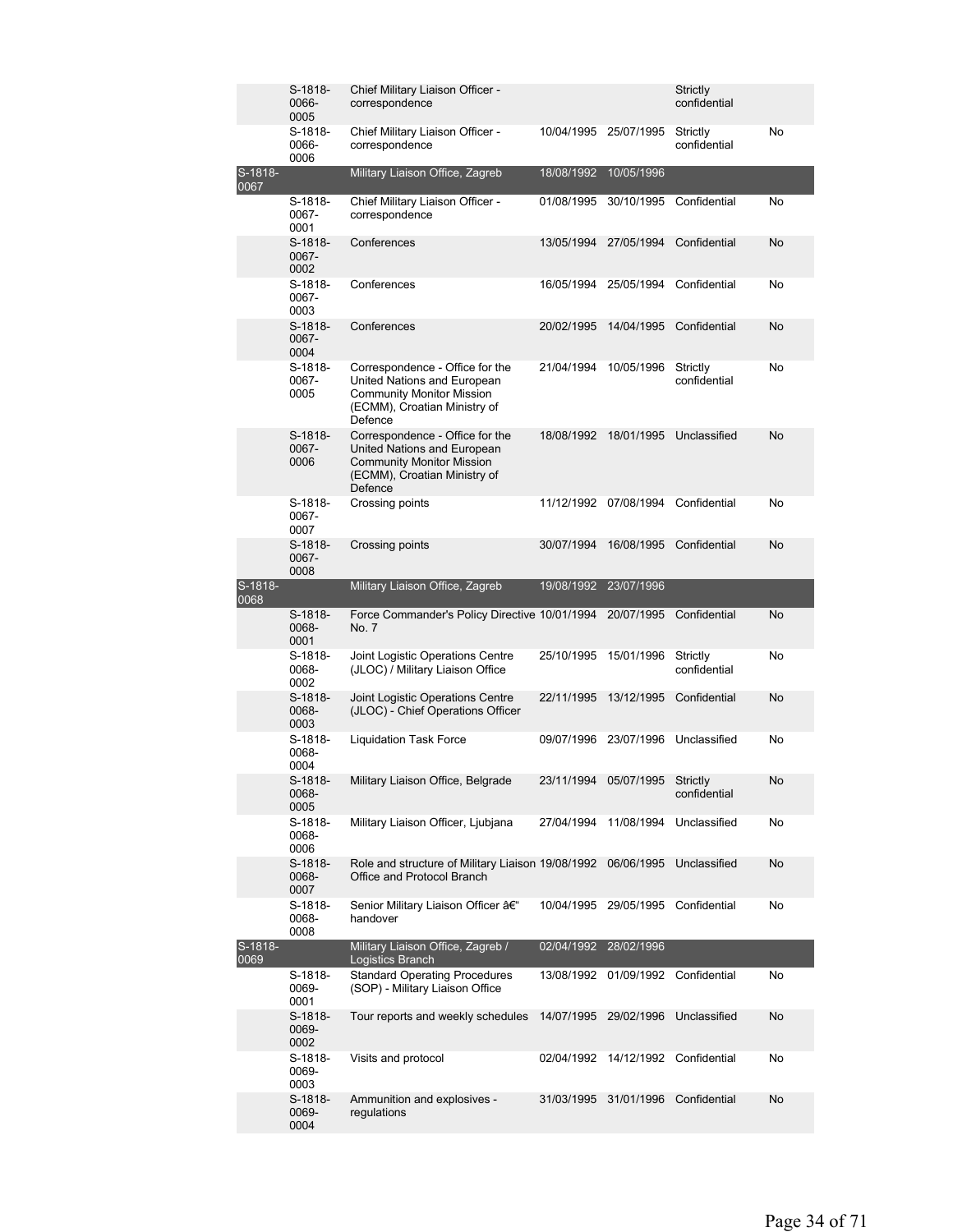|                 | S-1818-<br>0069-<br>0005   | <b>Bihac Pocket</b>                                    | 15/12/1994               |                          | 12/01/1995 Confidential      | No        |
|-----------------|----------------------------|--------------------------------------------------------|--------------------------|--------------------------|------------------------------|-----------|
|                 | $S-1818-$<br>0069-<br>0006 | <b>Bihac Pocket</b>                                    | 03/12/1994               | 31/12/1994               | Confidential                 | No        |
|                 | S-1818-<br>0069-<br>0007   | Bihac Pocket - blockade                                | 09/01/1995               | 25/03/1995               | Confidential                 | No        |
|                 | S-1818-<br>0069-<br>0008   | Bosnia and Herzegovina Command 16/08/1994              |                          | 10/11/1994               | Confidential                 | No        |
| S-1818-<br>0070 |                            | Logistics Branch                                       | 17/05/1993               | 02/12/1995               |                              |           |
|                 | S-1818-<br>0070-<br>0001   | Bosnia and Herzegovina Command 28/06/1994              |                          | 03/08/1994               | Confidential                 | No        |
|                 | S-1818-<br>0070-<br>0002   | Canadian Contingent - policy<br>directives             | 06/12/1994               | 06/12/1994               | Confidential                 | No        |
|                 | $S-1818-$<br>0070-<br>0003 | Canadian Contingent - policy<br>directives             | 06/12/1994               | 06/12/1994               | Confidential                 | <b>No</b> |
|                 | S-1818-<br>0070-<br>0004   | Convoy coordination                                    | 09/01/1995               |                          | 13/01/1995 Confidential      | No        |
|                 | S-1818-<br>0070-<br>0005   | Convoy reports                                         | 26/01/1995               | 01/08/1995               |                              | <b>No</b> |
|                 | S-1818-<br>0070-<br>0006   | Convoys - staging areas                                | 22/12/1994               |                          | 26/02/1995 Confidential      | No        |
|                 | S-1818-<br>0070-<br>0007   | Correspondence                                         | 17/05/1993               | 03/12/1995               | Confidential                 | No        |
|                 | S-1818-<br>0070-<br>0008   | Correspondence                                         | 14/09/1993               |                          | 30/03/1995 Confidential      | No        |
|                 |                            |                                                        |                          |                          |                              |           |
| S-1818-<br>0071 |                            | Logistics Branch                                       | 14/02/1994               | 08/11/1995               |                              |           |
|                 | S-1818-<br>0071-<br>0001   | Correspondence                                         | 15/02/1994               | 03/01/1995               | Confidential                 | No        |
|                 | S-1818-<br>0071-<br>0002   | Correspondence                                         | 13/09/1994               | 09/01/1995               | Unclassified                 | No        |
|                 | S-1818-<br>0071-<br>0003   | Correspondence - incoming                              |                          | 12/04/1994 21/09/1995    | Confidential                 | No        |
|                 | S-1818-<br>0071-<br>0004   | Correspondence - outgoing                              | 05/10/1994               | 18/08/1995               | Confidential                 | No        |
|                 | S-1818-<br>0071-<br>0005   | Correspondence - outgoing                              | 10/07/1995               | 09/11/1995               | Confidential                 | No        |
|                 | S-1818-<br>0071-<br>0006   | Correspondence - outgoing                              | 10/05/1995               | 16/07/1995               | Confidential                 | No        |
|                 | S-1818-<br>0071-<br>0007   | Correspondence - outgoing                              | 03/01/1995               | 29/06/1995               | Confidential                 | No        |
| S-1818-<br>0072 |                            | Logistics Branch                                       | 19/08/1994               | 08/05/1995               |                              |           |
|                 | S-1818-<br>0072-<br>0001   | Correspondence - outgoing                              | 14/10/1994               | 08/12/1994               | Confidential                 | No        |
|                 | S-1818-<br>0072-<br>0002   | Correspondence - outgoing                              | 29/10/1994               | 03/05/1995               | Unclassified                 | No        |
|                 | S-1818-<br>0072-<br>0003   | Correspondence - outgoing                              | 03/02/1995               | 08/05/1995               | Confidential                 | No        |
|                 | S-1818-<br>0072-<br>0004   | Correspondence - outgoing<br>Correspondence - outgoing | 20/12/1994<br>19/10/1994 | 30/01/1995<br>19/12/1994 | Confidential<br>Confidential | No<br>No  |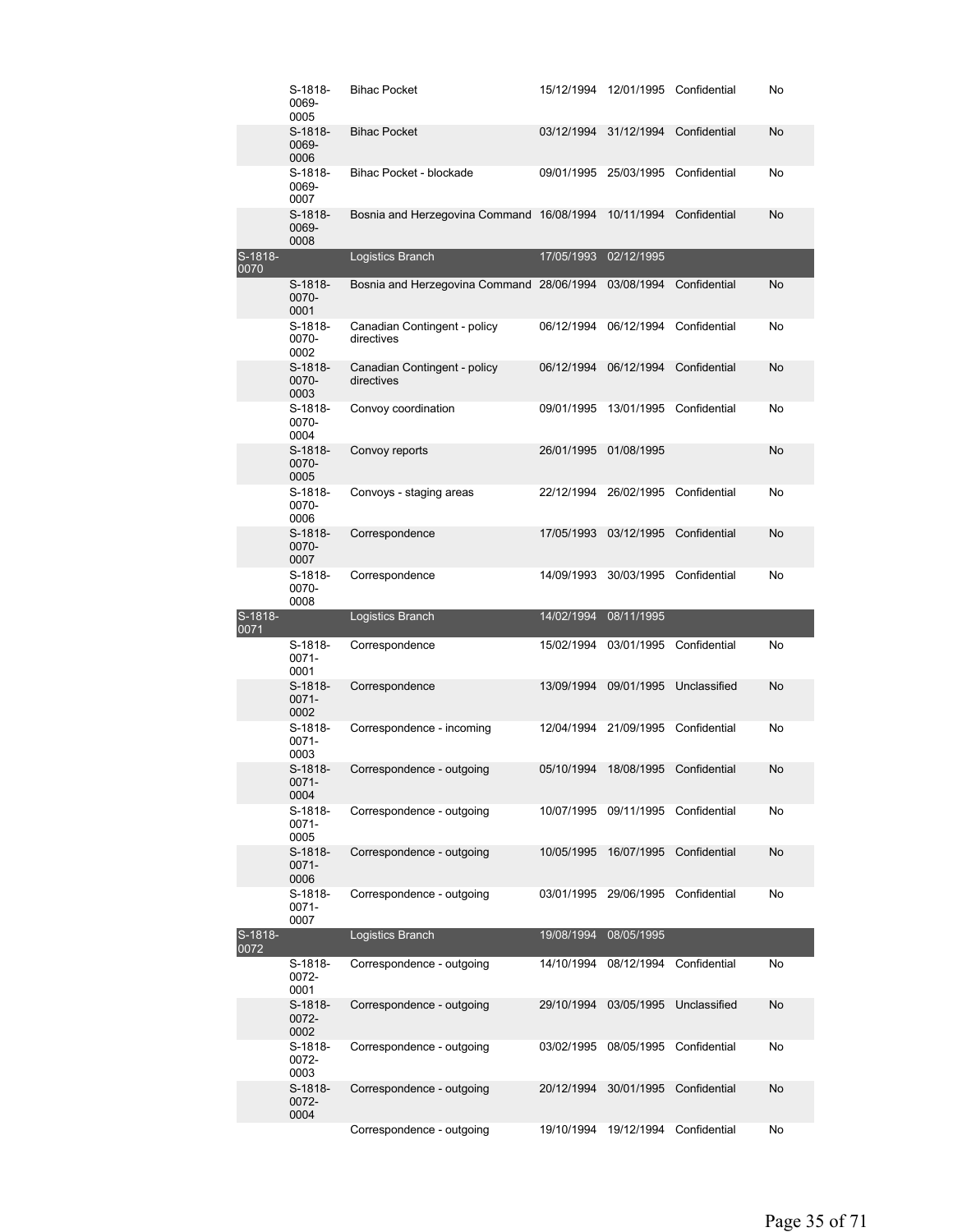|                         | S-1818-<br>0072-<br>0005   |                                                       |            |                       |                          |    |
|-------------------------|----------------------------|-------------------------------------------------------|------------|-----------------------|--------------------------|----|
|                         | $S-1818-$<br>0072-<br>0006 | Correspondence - outgoing                             | 19/08/1994 | 17/10/1994            | Confidential             | No |
| S-1818-<br>0073         |                            | Logistics Branch                                      | 05/04/1994 | 27/09/1994            |                          |    |
|                         | $S-1818-$<br>0073-<br>0001 | Correspondence - outgoing                             | 01/08/1994 | 18/08/1994            | Unclassified             | No |
|                         | S-1818-<br>0073-<br>0002   | Correspondence - outgoing                             | 03/06/1994 | 25/07/1994            | Confidential             | No |
|                         | $S-1818-$<br>0073-<br>0003 | Correspondence - outgoing                             | 08/07/1994 | 30/07/1994            | Confidential             | No |
|                         | S-1818-<br>0073-<br>0004   | Correspondence - outgoing                             | 16/06/1994 | 07/07/1994            | Confidential             | No |
|                         | $S-1818-$<br>0073-<br>0005 | Correspondence - outgoing                             | 19/05/1994 | 15/06/1994            | Strictly<br>confidential | No |
|                         | S-1818-<br>0073-<br>0006   | Correspondence - outgoing                             | 05/04/1994 | 18/05/1994            | Confidential             | No |
|                         | $S-1818-$<br>0073-<br>0007 | Demonstrations and restriction of<br>movement         | 12/07/1994 | 27/09/1994            | Confidential             | No |
| S-181 <u>8-</u><br>0074 |                            | Logistics Branch                                      | 01/06/1992 | 31/08/1995            |                          |    |
|                         | S-1818-<br>0074-<br>0001   | Demonstrations and restriction of<br>movement         | 29/06/1994 | 11/07/1994            | Confidential             | No |
|                         | S-1818-<br>0074-<br>0002   | Evolution of logistics concepts                       | 18/07/1992 | 18/11/1994            | Confidential             | No |
|                         | $S-1818-$<br>0074-<br>0003 | Force Commander's directives                          | 01/03/1994 | 31/07/1994            | Confidential             | No |
|                         | S-1818-<br>0074-<br>0004   | Joint Logistics Operations Centre                     | 29/09/1994 | 25/10/1994            | Unclassified             | No |
|                         | S-1818-<br>0074-<br>0005   | Logistics directives                                  | 27/12/1994 | 19/06/1995            | Unclassified             | No |
|                         | S-1818-<br>0074-<br>0006   | Logistics directives                                  | 19/12/1994 | 24/04/1995            | Confidential             | No |
|                         | $S-1818-$<br>0074-<br>0007 | Logistics directives                                  | 01/06/1993 | 31/08/1995            | Unclassified             | No |
|                         | S-1818-<br>0074-<br>0008   | Logistics directives                                  |            | 01/06/1992 31/03/1994 | Unclassified             | No |
|                         | S-1818-<br>0074-<br>0009   | Logistics integration study                           | 11/10/1994 | 14/11/1994            | Unclassified             | No |
| S-1818-<br>0075         |                            | Logistics Branch                                      | 31/07/1992 | 14/10/1995            |                          |    |
|                         | S-1818-<br>0075-<br>0001   | Logistics operations - Bangladesh<br><b>Battalion</b> | 02/01/1995 | 13/04/1995            | Confidential             | No |
|                         | S-1818-<br>0075-<br>0002   | Logistics operations - Bangladesh<br><b>Battalion</b> | 07/12/1994 | 31/12/1994            | Confidential             | No |
|                         | S-1818-<br>0075-<br>0003   | Logistics operations - Bangladesh<br><b>Battalion</b> | 15/06/1994 | 20/10/1994            | Confidential             | No |
|                         | S-1818-<br>0075-<br>0004   | Logistics operations - battalions                     | 07/02/1994 | 28/09/1994            | Confidential             | No |
|                         | S-1818-<br>0075-<br>0005   | Logistics operations - battalions                     | 29/03/1994 | 09/07/1994            | Confidential             | No |
|                         |                            | Mount Igman                                           |            | 31/07/1992 21/10/1994 | Confidential             | No |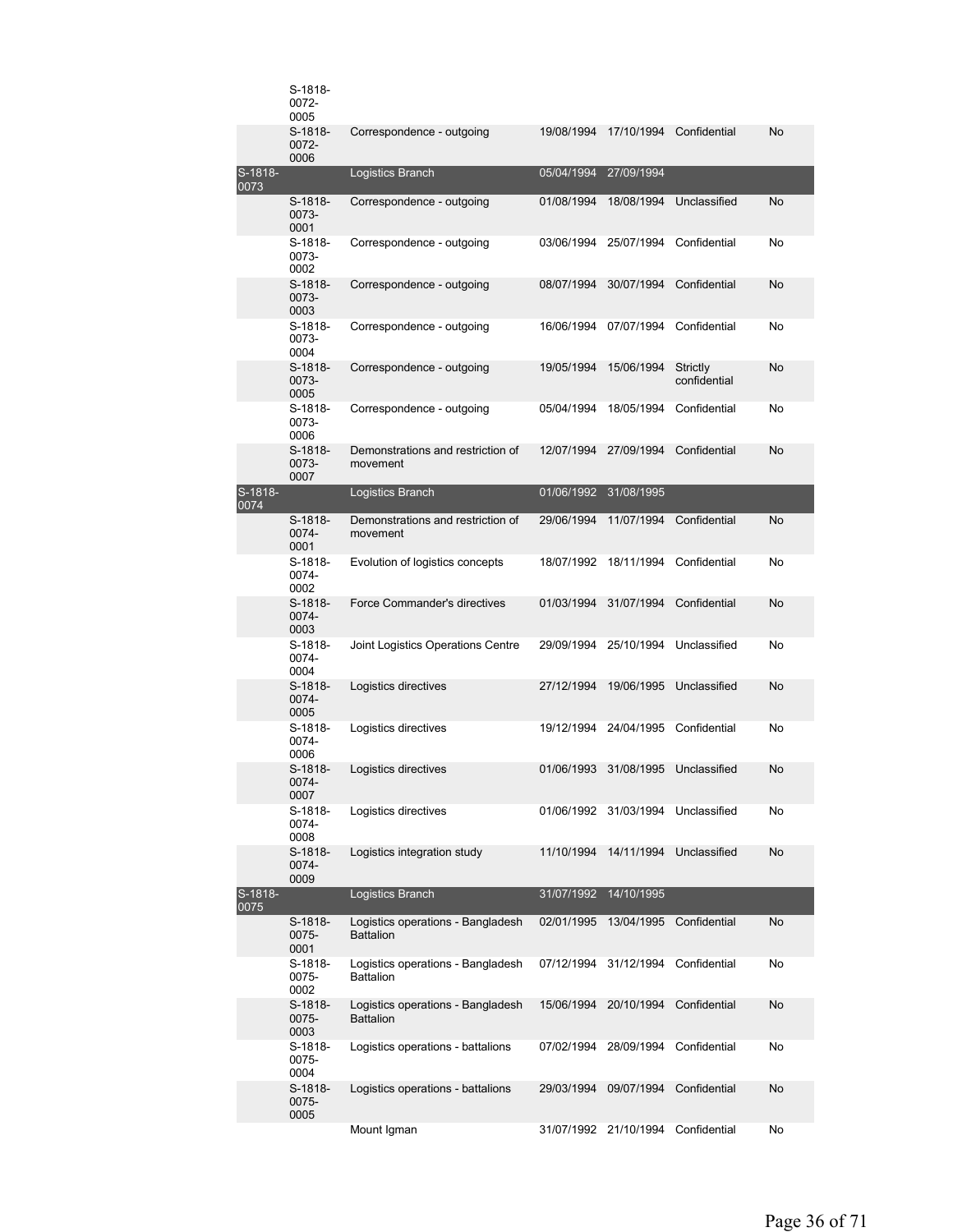|                 | S-1818-<br>0075-<br>0006   |                                                  |            |                       |              |           |
|-----------------|----------------------------|--------------------------------------------------|------------|-----------------------|--------------|-----------|
|                 | S-1818-<br>0075-<br>0007   | Reinforcement study                              | 08/08/1994 | 30/11/1994            | Confidential | No        |
|                 | S-1818-<br>0075-<br>0008   | Sector Sarajavo                                  | 17/10/1994 | 14/10/1995            | Confidential | No        |
| S-1818-<br>0076 |                            | Logistics Branch                                 | 18/01/1993 | 31/08/1995            |              |           |
|                 | S-1818-<br>0076-<br>0001   | Sector Sarajavo                                  | 12/08/1994 | 30/08/1994            | Confidential | No        |
|                 | $S-1818-$<br>0076-<br>0002 | <b>Standard Operating Procedures</b><br>(SOP)    | 16/06/1994 | 06/02/1995            | Confidential | No        |
|                 | S-1818-<br>0076-<br>0003   | Tuzla Airbase                                    | 08/09/1994 | 17/02/1995            | Confidential | No        |
|                 | S-1818-<br>0076-<br>0004   | UNPROFOR daily situation reports 27/09/1994      |            | 30/10/1994            | Unclassified | No        |
|                 | S-1818-<br>0076-<br>0005   | Water - Sarajevo                                 | 12/04/1993 | 24/09/1994            | Confidential | No        |
|                 | S-1818-<br>0076-<br>0006   | Water - Sarajevo                                 | 19/01/1993 | 09/05/1994            | Confidential | No        |
|                 | S-1818-<br>0076-<br>0007   | Weekly coordination meetings                     | 14/09/1994 | 31/08/1995            | Unclassified | No        |
|                 | S-1818-<br>0076-<br>0008   | <b>Miscellaneous</b>                             | 29/04/1994 | 31/01/1995            | Confidential | No        |
| S-1818-<br>0077 |                            | Joint Logistics Operations Centre                | 11/08/1993 | 07/02/1996            |              |           |
|                 | S-1818-<br>0077-<br>0001   | Chronological file                               | 07/03/1994 | 27/07/1994            | Unclassified | <b>No</b> |
|                 | S-1818-<br>0077-<br>0002   | Chronological file                               | 11/11/1993 | 27/02/1994            | Unclassified | No        |
|                 | S-1818-<br>0077-<br>0003   | Chronological file                               | 11/08/1993 | 10/11/1993            | Unclassified | No        |
|                 | S-1818-<br>0077-<br>0004   | Contingency plans                                | 30/11/1994 | 09/05/1995            | Confidential | No        |
|                 | $S-1818-$<br>0077-<br>0005 | Convoys                                          | 29/11/1994 | 26/01/1996            | Confidential | No        |
|                 | S-1818-<br>0077-<br>0006   | Convoys                                          |            | 13/05/1995 08/02/1996 | Unclassified | No        |
|                 | S-1818-<br>0077-<br>0007   | Convoys                                          | 20/09/1994 | 12/05/1995            | Unclassified | No        |
| S-1818-<br>0078 |                            | Joint Logistics Operations Centre                | 24/05/1994 | 14/02/1996            |              |           |
|                 | S-1818-<br>0078-<br>0001   | Crossing points                                  | 04/05/1995 | 02/08/1995            | Confidential | No        |
|                 | S-1818-<br>0078-<br>0002   | Crossing points                                  | 16/08/1995 | 15/02/1996            | Confidential | No        |
|                 | S-1818-<br>0078-<br>0003   | Crossing points                                  | 01/02/1995 | 15/08/1995            | Confidential | No        |
|                 | S-1818-<br>0078-<br>0004   | Crossing points                                  | 24/05/1994 | 16/11/1994            | Confidential | No        |
|                 | S-1818-<br>0078-<br>0005   | Deployment - Czechoslovakian<br>Company (CZECOY) | 27/11/1995 | 05/12/1995            | Unclassified | No        |
|                 |                            |                                                  |            | 01/05/1995 23/08/1995 | Confidential | No        |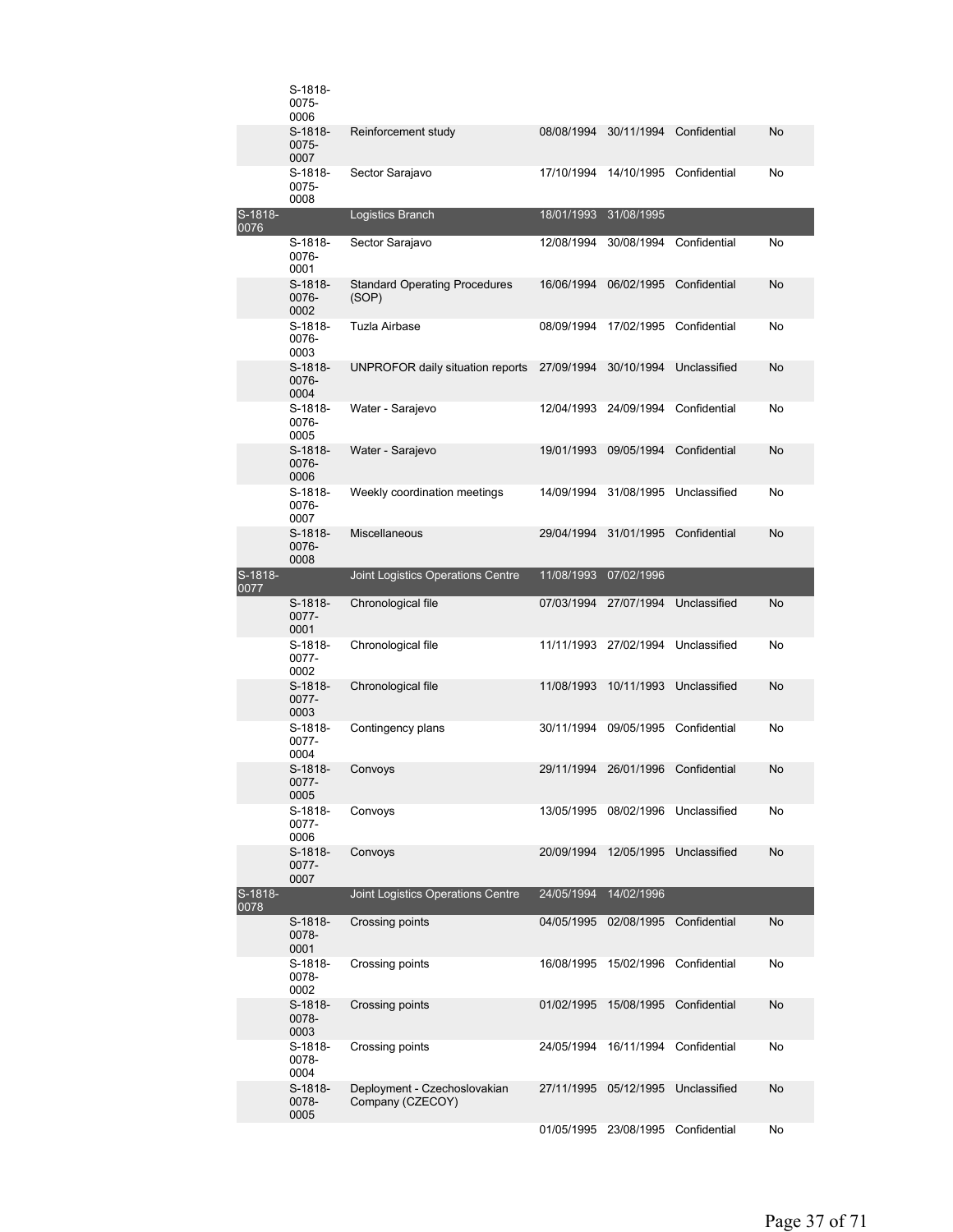|                 | S-1818-<br>0078-<br>0006 | Deployment - Indonesian Engineer<br>Battalion (INDOENGBAT)                    |            |                       |                          |           |
|-----------------|--------------------------|-------------------------------------------------------------------------------|------------|-----------------------|--------------------------|-----------|
| S-1818-<br>0079 |                          | Joint Logistics Operations Centre                                             | 21/07/1993 | 04/10/1995            |                          |           |
|                 | S-1818-<br>0079-<br>0001 | Deployment - Indonesia Medical<br>Battalion (INDOMEDBAT)                      | 19/08/1994 | 29/08/1995            | Confidential             | No        |
|                 | S-1818-<br>0079-<br>0002 | Detainees                                                                     | 30/05/1995 | 16/07/1995            | Confidential             | <b>No</b> |
|                 | S-1818-<br>0079-<br>0003 | Logistics doctrine                                                            | 20/07/1994 | 07/06/1995            | Confidential             | No        |
|                 | S-1818-<br>0079-<br>0004 | Logistics doctrine                                                            | 11/03/1994 | 18/10/1994            | Unclassified             | No        |
|                 | S-1818-<br>0079-<br>0005 | Logistical support studies                                                    | 21/07/1993 | 04/10/1995            | Unclassified             | No        |
|                 | S-1818-<br>0079-<br>0006 | North Atlantic Treaty Organization<br>(NATO) - operations - peace<br>planning | 09/02/1994 | 17/11/1994            | Unclassified             | No        |
|                 | S-1818-<br>0079-<br>0007 | North Atlantic Treaty Organization<br>(NATO) - operations - peace<br>planning | 21/07/1994 | 04/08/1994            | Confidential             | No        |
| S-1818-<br>0000 |                          | Joint Logistics Operations Centre                                             | 15/11/1992 | 19/07/1995            |                          |           |
|                 | S-1818-<br>0080-<br>0001 | North Atlantic Treaty Organization<br>(NATO) - operations - peace<br>planning | 26/02/1994 | 31/08/1994            | Confidential             | No        |
|                 | S-1818-<br>0080-<br>0002 | North Atlantic Treaty Organization<br>(NATO) - operations - peace<br>planning | 16/11/1992 | 29/07/1994            | Confidential             | No        |
|                 | S-1818-<br>0080-<br>0003 | Operations                                                                    | 05/03/1995 | 16/07/1995            | Confidential             | No        |
|                 | S-1818-<br>0080-<br>0004 | Operations                                                                    | 13/01/1995 | 04/03/1995            | Confidential             | <b>No</b> |
|                 | S-1818-<br>0080-<br>0005 | Operations                                                                    | 02/05/1995 | 19/07/1995            | Confidential             | No        |
|                 | S-1818-<br>0080-<br>0006 | Operations                                                                    | 20/03/1995 | 30/04/1995            | Confidential             | <b>No</b> |
| S-1818-<br>0081 |                          | Joint Logistics Operations Centre                                             | 19/09/1993 | 21/08/1995            |                          |           |
|                 | S-1818-<br>0081-<br>0001 | Operations                                                                    | 11/04/1995 | 03/06/1995            | Confidential             | No        |
|                 | S-1818-<br>0081-<br>0002 | Operations                                                                    | 03/06/1995 |                       | 18/07/1995 Confidential  | No        |
|                 | S-1818-<br>0081-<br>0003 | Operations                                                                    |            | 12/08/1994 03/07/1995 | Confidential             | No        |
|                 | S-1818-<br>0081-<br>0004 | <b>Operations - Sector West</b>                                               |            | 03/05/1995 21/08/1995 | Confidential             | No        |
|                 | S-1818-<br>0081-<br>0005 | Reconnaissance                                                                | 19/09/1993 | 22/05/1995            | Strictly<br>confidential | No        |
|                 | S-1818-<br>0081-<br>0006 | Reconnaissance - Croatia                                                      | 02/11/1994 | 03/11/1994            | Confidential             | No        |
|                 | S-1818-<br>0081-<br>0007 | Reconnaissance - Croatia                                                      | 02/11/1994 | 03/11/1994            | Confidential             | No        |
| S-1818-<br>0082 |                          | Joint Logistics Operations Centre                                             | 30/12/1994 | 19/01/1996            |                          |           |
|                 | S-1818-<br>0082-<br>0001 | Redeployment - battalions                                                     | 31/12/1994 | 12/01/1996            | Confidential             | No        |
|                 |                          | Redeployment - battalions                                                     |            | 10/07/1995 04/12/1995 | Confidential             | No        |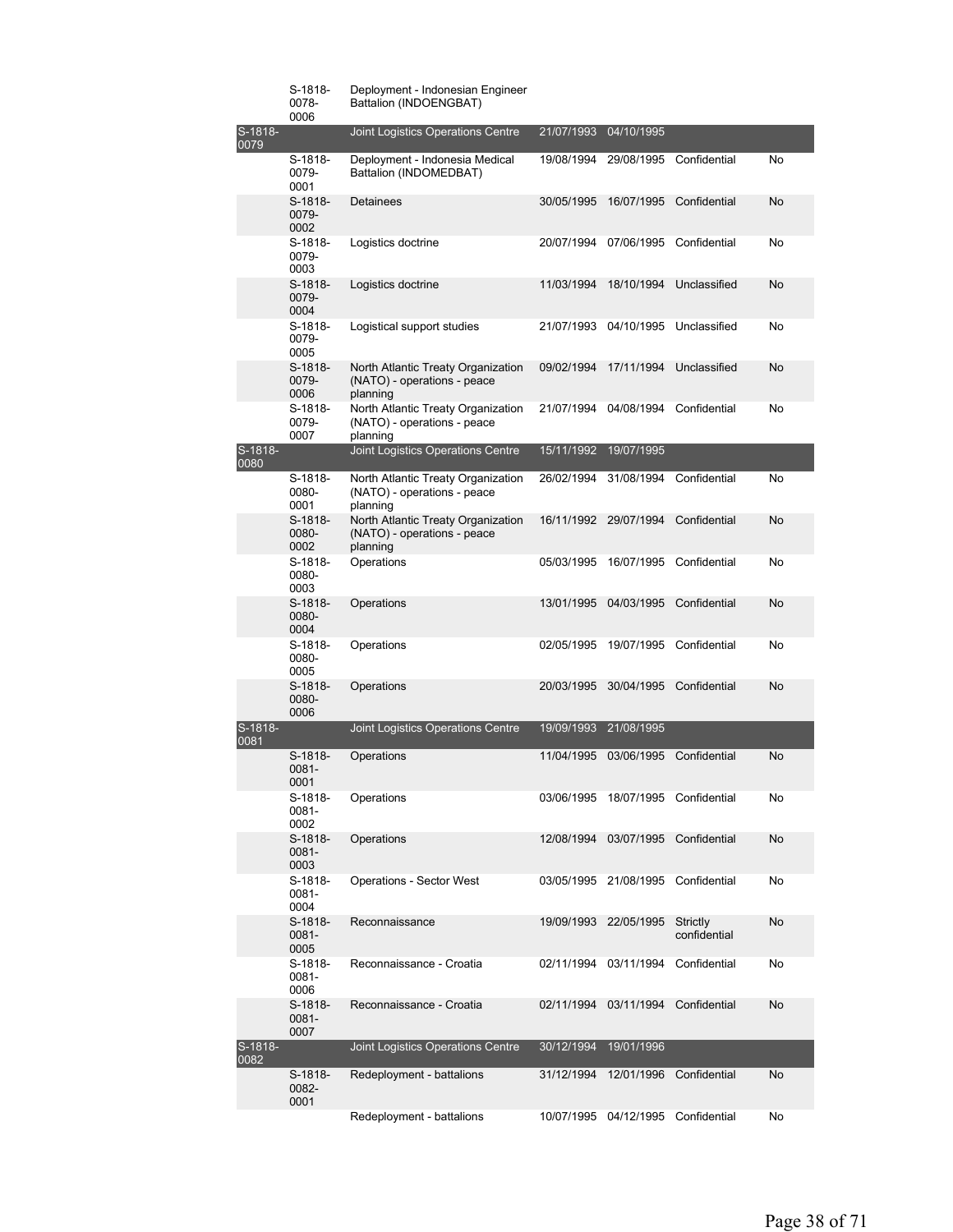|                 | S-1818-<br>0082-<br>0002   |                                                                                              |            |                                    |                         |    |
|-----------------|----------------------------|----------------------------------------------------------------------------------------------|------------|------------------------------------|-------------------------|----|
|                 | S-1818-<br>0082-<br>0003   | Refugee operations                                                                           | 09/05/1995 | 01/12/1995                         | Confidential            | No |
|                 | S-1818-<br>0082-<br>0004   | Restructuring of United Nations<br><b>Confidence Restoration Operation</b><br>(UNCRO)        | 01/12/1995 | 20/01/1996                         | Confidential            | No |
|                 | S-1818-<br>0082-<br>0005   | <b>Restructuring of United Nations</b><br><b>Confidence Restoration Operation</b><br>(UNCRO) | 07/11/1995 | 30/11/1995                         | Confidential            | No |
|                 | S-1818-<br>0082-<br>0006   | <b>Restructuring of United Nations</b><br><b>Confidence Restoration Operation</b><br>(UNCRO) | 23/10/1995 | 06/11/1995                         | Confidential            | No |
|                 | S-1818-<br>0082-<br>0007   | <b>Restructuring of United Nations</b><br><b>Confidence Restoration Operation</b><br>(UNCRO) | 14/10/1995 | 20/10/1995                         | Confidential            | No |
| S-1818-<br>0083 |                            | Joint Logistics Operations Centre                                                            | 01/08/1995 | 13/10/1995                         |                         |    |
|                 | $S-1818-$<br>0083-<br>0001 | Restructuring of United Nations<br><b>Confidence Restoration Operation</b><br>(UNCRO)        | 28/09/1995 | 13/10/1995                         | Confidential            | No |
|                 | S-1818-<br>0083-<br>0002   | <b>Restructuring of United Nations</b><br><b>Confidence Restoration Operation</b><br>(UNCRO) | 06/09/1995 | 27/09/1995                         | Confidential            | No |
|                 | S-1818-<br>0083-<br>0003   | <b>Restructuring of United Nations</b><br><b>Confidence Restoration Operation</b><br>(UNCRO) | 25/08/1995 | 04/09/1995                         | Confidential            | No |
|                 | S-1818-<br>0083-<br>0004   | <b>Restructuring of United Nations</b><br><b>Confidence Restoration Operation</b><br>(UNCRO) | 18/08/1995 | 05/09/1995                         | Unclassified            | No |
|                 | S-1818-<br>0083-<br>0005   | <b>Restructuring of United Nations</b><br>Confidence Restoration Operation<br>(UNCRO)        | 01/08/1995 | 24/09/1995                         | Unclassified            | No |
|                 | S-1818-<br>0083-<br>0006   | <b>Restructuring of United Nations</b><br><b>Confidence Restoration Operation</b><br>(UNCRO) | 01/08/1995 | 31/08/1995                         | Unclassified            | No |
|                 |                            |                                                                                              |            |                                    |                         |    |
| S-1818-         |                            | Joint Logistics Operations Centre                                                            | 28/04/1995 | 04/02/1996                         |                         |    |
| 0084            | S-1818-<br>0084-<br>0001   | Restructuring of UNPROFOR                                                                    | 20/07/1995 | 26/01/1996                         | Confidential            | No |
|                 | $S-1818-$<br>0084-<br>0002 | Restructuring of UNPROFOR                                                                    | 27/11/1995 | 05/02/1996                         | Unclassified            | No |
|                 | S-1818-<br>0084-<br>0003   | <b>Restructuring of UNPROFOR</b>                                                             |            | 31/10/1995 25/11/1995 Confidential |                         | No |
|                 | S-1818-<br>0084-<br>0004   | Restructuring of UNPROFOR                                                                    |            | 15/10/1995 29/10/1995 Unclassified |                         | No |
|                 | S-1818-<br>0084-<br>0005   | Restructuring of UNPROFOR                                                                    | 25/08/1995 |                                    | 14/10/1995 Unclassified | No |
|                 | S-1818-<br>0084-<br>0006   | Resupply                                                                                     | 28/04/1995 | 20/12/1995                         | Confidential            | No |
|                 | S-1818-<br>0084-<br>0007   | Theatre Reserve Force                                                                        | 25/10/1995 | 05/12/1995                         | Confidential            | No |
| S-1818-<br>0085 |                            | Joint Logistics Operations Centre                                                            | 03/12/1994 | 26/10/1995                         |                         |    |
|                 | S-1818-<br>0085-<br>0001   | Theatre Reserve Force                                                                        | 19/09/1995 | 26/10/1995                         | Confidential            | No |
|                 | S-1818-<br>0085-<br>0002   | <b>Theatre Reserve Force</b>                                                                 | 01/08/1995 | 18/09/1995                         | Confidential            | No |
|                 | S-1818-<br>0085-<br>0003   | Theatre Reserve Force                                                                        | 05/08/1995 | 18/09/1995                         | Unclassified            | No |
|                 | S-1818-<br>0085-<br>0004   | <b>Theatre Reserve Force</b><br>Theatre Reserve Force                                        | 05/07/1995 | 31/07/1995                         | Confidential            | No |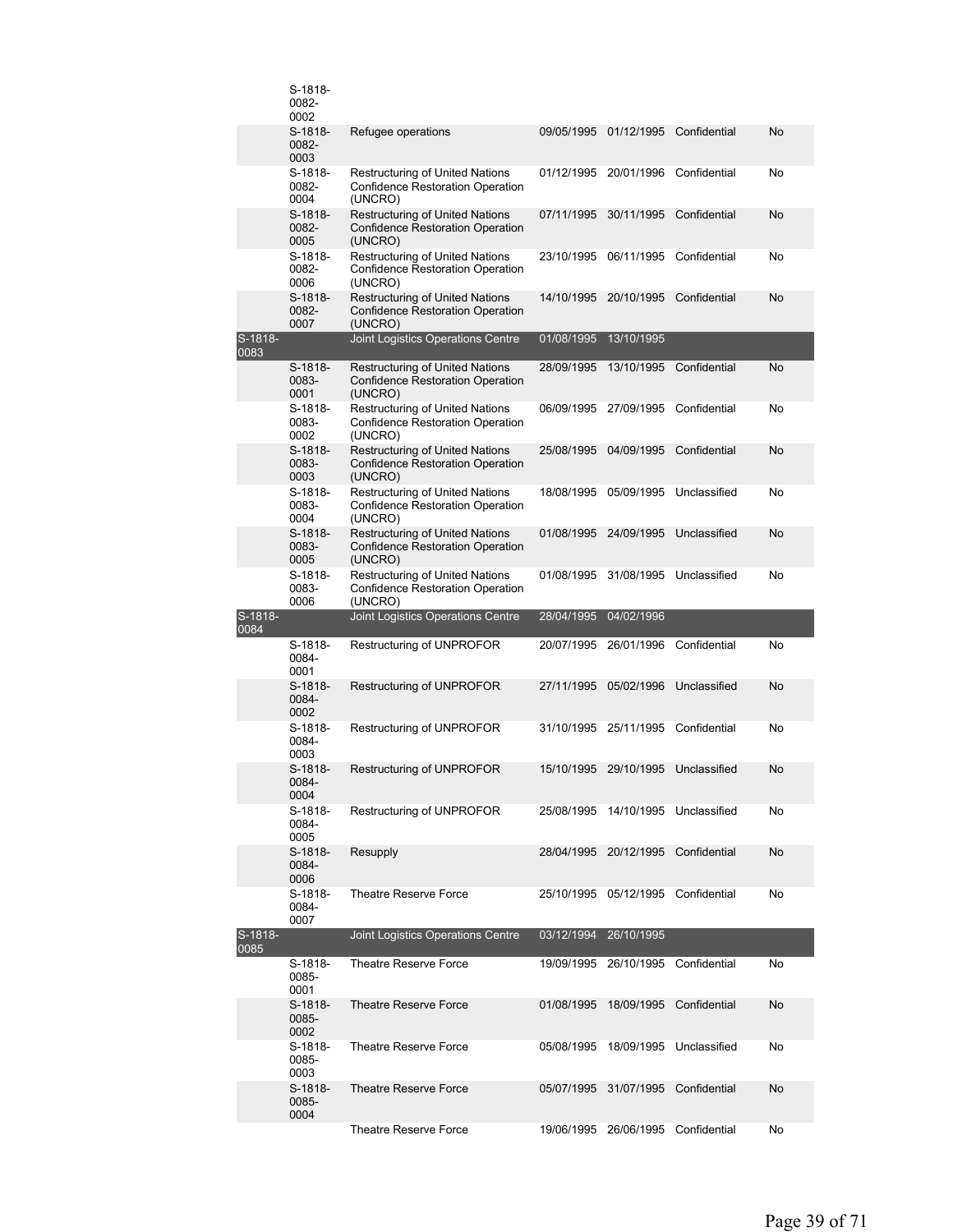|                 | $S-1818-$                  |                                                                                               |            |            |                          |    |
|-----------------|----------------------------|-----------------------------------------------------------------------------------------------|------------|------------|--------------------------|----|
|                 | 0085-<br>0006              | <b>Theatre Reserve Force</b>                                                                  | 11/06/1995 | 17/06/1995 | Confidential             | No |
|                 | S-1818-<br>0085-<br>0007   | <b>Theatre Reserve Force</b>                                                                  | 03/07/1995 | 05/07/1995 | Confidential             | No |
|                 | S-1818-<br>0085-<br>0008   | Training                                                                                      | 04/12/1994 | 28/03/1995 | Confidential             | No |
| S-1818-<br>0086 |                            | Joint Logistics Operations Centre                                                             | 07/10/1993 | 27/12/1995 |                          |    |
|                 | S-1818-<br>0086-<br>0001   | Training                                                                                      | 07/06/1994 | 11/11/1994 | Confidential             | No |
|                 | S-1818-<br>0086-<br>0002   | Tuzla Airbase                                                                                 | 13/02/1995 | 10/08/1995 | Unclassified             | No |
|                 | $S-1818-$<br>0086-<br>0003 | Weekly logistic situation reports from 03/08/1995<br>United Nations Headquarters, New<br>York |            | 28/12/1995 | Unclassified             | No |
|                 | S-1818-<br>0086-<br>0004   | Weekly logistic situation reports from 06/01/1995<br>United Nations Headquarters, New<br>York |            | 26/07/1995 | Unclassified             | No |
|                 | S-1818-<br>0086-<br>0005   | Weekly logistic situation reports from 05/08/1994<br>United Nations Headquarters, New<br>York |            | 29/12/1994 | Unclassified             | No |
|                 | S-1818-<br>0086-<br>0006   | Weekly logistic situation reports from 24/03/1994<br>United Nations Headquarters, New<br>York |            | 29/07/1994 | Unclassified             | No |
|                 | S-1818-<br>0086-<br>0007   | Weekly logistic situation reports from 07/10/1993<br>United Nations Headquarters, New<br>York |            | 17/03/1994 | Strictly<br>confidential | No |
| S-1818-<br>0087 |                            | Joint Logistics Operations Centre                                                             | 02/07/1993 | 28/12/1995 |                          |    |
|                 | S-1818-<br>0087-<br>0001   | Weekly logistic situation reports from 02/07/1993<br>United Nations Headquarters, New<br>York |            | 30/09/1993 | Unclassified             | No |
|                 | S-1818-<br>0087-<br>0002   | Weekly logistic situation reports to<br>United Nations Headquarters, New<br>York              | 13/11/1995 | 29/12/1995 | Unclassified             | No |
|                 | $S-1818-$<br>0087-<br>0003 | Weekly logistic situation reports to<br>United Nations Headquarters, New<br>York              | 23/06/1995 | 03/11/1995 | Unclassified             | No |
|                 | S-1818-<br>0087-<br>0004   | Weekly logistic situation reports to<br>United Nations Headquarters, New<br>York              | 07/04/1995 | 04/08/1995 | Unclassified             | No |
|                 | S-1818-<br>0087-<br>0005   | Weekly logistic situation reports to<br>United Nations Headquarters, New<br>York              | 08/10/1994 | 31/03/1995 | Unclassified             | No |
|                 | S-1818-<br>0087-<br>0006   | Weekly logistic situation reports to<br>United Nations Headquarters, New<br>York              | 23/06/1994 |            | 30/09/1994 Unclassified  | No |
| S-1818-<br>0088 |                            | Joint Logistics Operations Centre                                                             | 17/06/1993 | 15/06/1994 |                          |    |
|                 | S-1818-<br>0088-<br>0001   | Weekly logistic situation reports to<br>United Nations Headquarters, New<br>York              | 07/04/1994 | 15/06/1994 | Unclassified             | No |
|                 | S-1818-<br>0088-<br>0002   | Weekly logistic situation reports to<br>United Nations Headquarters, New<br>York              | 02/02/1994 | 06/03/1994 | Unclassified             | No |
|                 | S-1818-<br>0088-<br>0003   | Weekly logistic situation reports to<br>United Nations Headquarters, New<br>York              | 01/12/1993 | 28/01/1994 | Unclassified             | No |
|                 | S-1818-<br>0088-<br>0004   | Weekly logistic situation reports to<br>United Nations Headquarters, New<br>York              | 22/09/1993 | 24/11/1993 | Unclassified             | No |
|                 | S-1818-<br>0088-<br>0005   | Weekly logistic situation reports to<br>United Nations Headquarters, New<br>York              | 02/08/1993 | 21/09/1993 | Confidential             | No |
|                 | S-1818-<br>0088-<br>0006   | Weekly logistic situation reports to<br>United Nations Headquarters, New<br>York              | 17/06/1993 | 28/07/1993 | Unclassified             | No |
|                 |                            | Joint Logistics Operations Centre                                                             | 07/01/1993 | 30/12/1994 |                          |    |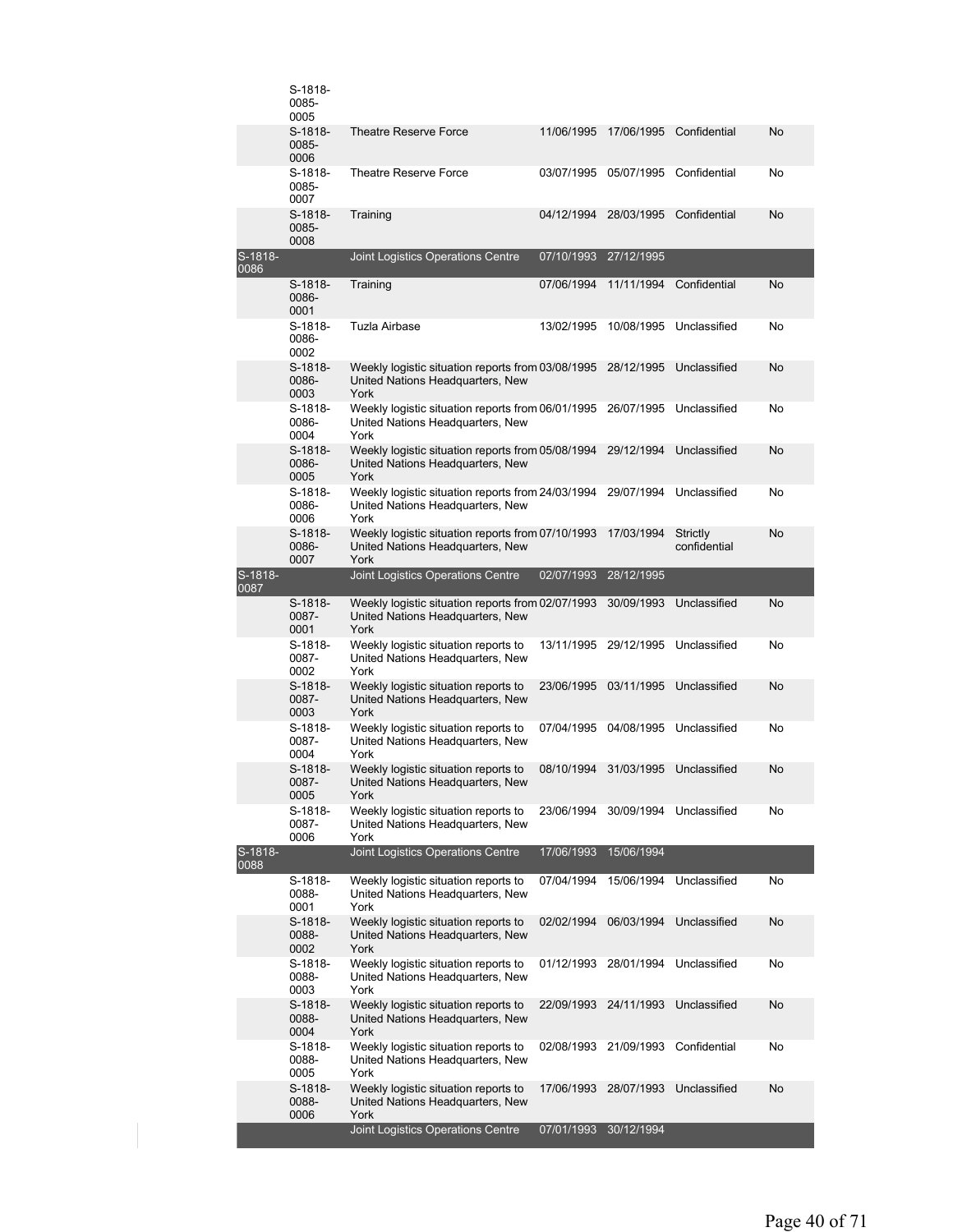| S-1818-<br>0089 |                          |                                                                                        |            |                       |                          |    |
|-----------------|--------------------------|----------------------------------------------------------------------------------------|------------|-----------------------|--------------------------|----|
|                 | S-1818-<br>0089-<br>0001 | Weekly logistic situation reports to<br>United Nations Headquarters, New<br>York       | 20/04/1993 |                       | 14/06/1993 Confidential  | No |
|                 | S-1818-<br>0089-<br>0002 | Weekly logistic situation reports to<br>United Nations Headquarters, New<br>York       | 08/01/1993 | 19/04/1993            | Unclassified             | No |
|                 | S-1818-<br>0089-<br>0003 | Withdrawal                                                                             | 01/11/1994 | 31/12/1994            | Confidential             | No |
|                 | S-1818-<br>0089-<br>0004 | Withdrawal                                                                             | 26/09/1994 | 28/10/1994            | Confidential             | No |
|                 | S-1818-<br>0089-<br>0005 | Withdrawal                                                                             | 05/09/1994 | 23/09/1994            | Confidential             | No |
|                 | S-1818-<br>0089-<br>0006 | Withdrawal                                                                             | 02/08/1994 | 28/08/1994            | Confidential             | No |
| S-1818-<br>0090 |                          | Joint Logistics Operations Centre                                                      | 01/08/1995 | 06/10/1995            |                          |    |
|                 | S-1818-<br>0090-<br>0001 | Withdrawal of the United Nations<br>Confidence Restoration Operation<br>(UNCRO)        | 08/09/1995 | 06/10/1995            | Confidential             | No |
|                 | S-1818-<br>0090-<br>0002 | Withdrawal of the United Nations<br><b>Confidence Restoration Operation</b><br>(UNCRO) | 01/09/1995 | 07/09/1995            | Confidential             | No |
|                 | S-1818-<br>0090-<br>0003 | Withdrawal of the United Nations<br><b>Confidence Restoration Operation</b><br>(UNCRO) | 01/08/1995 | 31/08/1995            | Confidential             | No |
|                 | S-1818-<br>0090-<br>0004 | Withdrawal of the United Nations<br><b>Confidence Restoration Operation</b><br>(UNCRO) | 01/08/1995 | 31/08/1995            | Unclassified             | No |
|                 | S-1818-<br>0090-<br>0005 | Withdrawal of the United Nations<br>Confidence Restoration Operation<br>(UNCRO)        | 22/08/1995 | 07/09/1995            | Confidential             | No |
|                 | S-1818-<br>0090-<br>0006 | Withdrawal of the United Nations<br>Confidence Restoration Operation<br>(UNCRO)        | 09/09/1995 | 09/09/1995            | Unclassified             | No |
| S-1818-<br>0091 |                          | Force Engineer Branch                                                                  | 02/03/1989 | 09/01/1996            |                          |    |
|                 | S-1818-<br>0091-<br>0001 | Airfields                                                                              | 02/09/1992 | 15/05/1994            | Confidential             | No |
|                 | S-1818-<br>0091-<br>0002 | Airfields                                                                              | 04/06/1993 | 07/06/1994            | Unclassified             | No |
|                 | S-1818-<br>0091-<br>0003 | Airfields                                                                              | 03/03/1989 | 28/05/1993            | Unclassified             | No |
|                 | S-1818-<br>0091-<br>0004 | Engineering                                                                            | 14/10/1994 |                       | 10/01/1996 Confidential  | No |
|                 | S-1818-<br>0091-<br>0005 | Engineering                                                                            | 10/03/1994 | 07/10/1994            | Strictly<br>confidential | No |
|                 | S-1818-<br>0091-<br>0006 | Engineering                                                                            | 09/08/1994 | 12/10/1995            | Confidential             | No |
|                 | S-1818-<br>0091-<br>0007 | Humanitarian assistance                                                                | 06/04/1994 | 23/10/1995            | Confidential             | No |
| S-1818-<br>0093 |                          | Force Engineer Branch                                                                  | 11/03/1992 | 22/01/1996            |                          |    |
|                 | S-1818-<br>0093-<br>0001 | Operation orders and rules of<br>engagement                                            | 11/03/1992 | 24/06/1992            | Confidential             | No |
|                 | S-1818-<br>0093-<br>0002 | Organization and functions of Force 29/04/1993<br>Engineer Branch                      |            | 10/10/1995            | Unclassified             | No |
|                 | S-1818-<br>0093-<br>0003 | Organization of Force Engineer<br>Branch                                               | 16/11/1995 | 23/01/1996            | Confidential             | No |
|                 |                          | Organization of Force Engineer<br>Branch                                               |            | 15/03/1993 21/10/1994 | Unclassified             | No |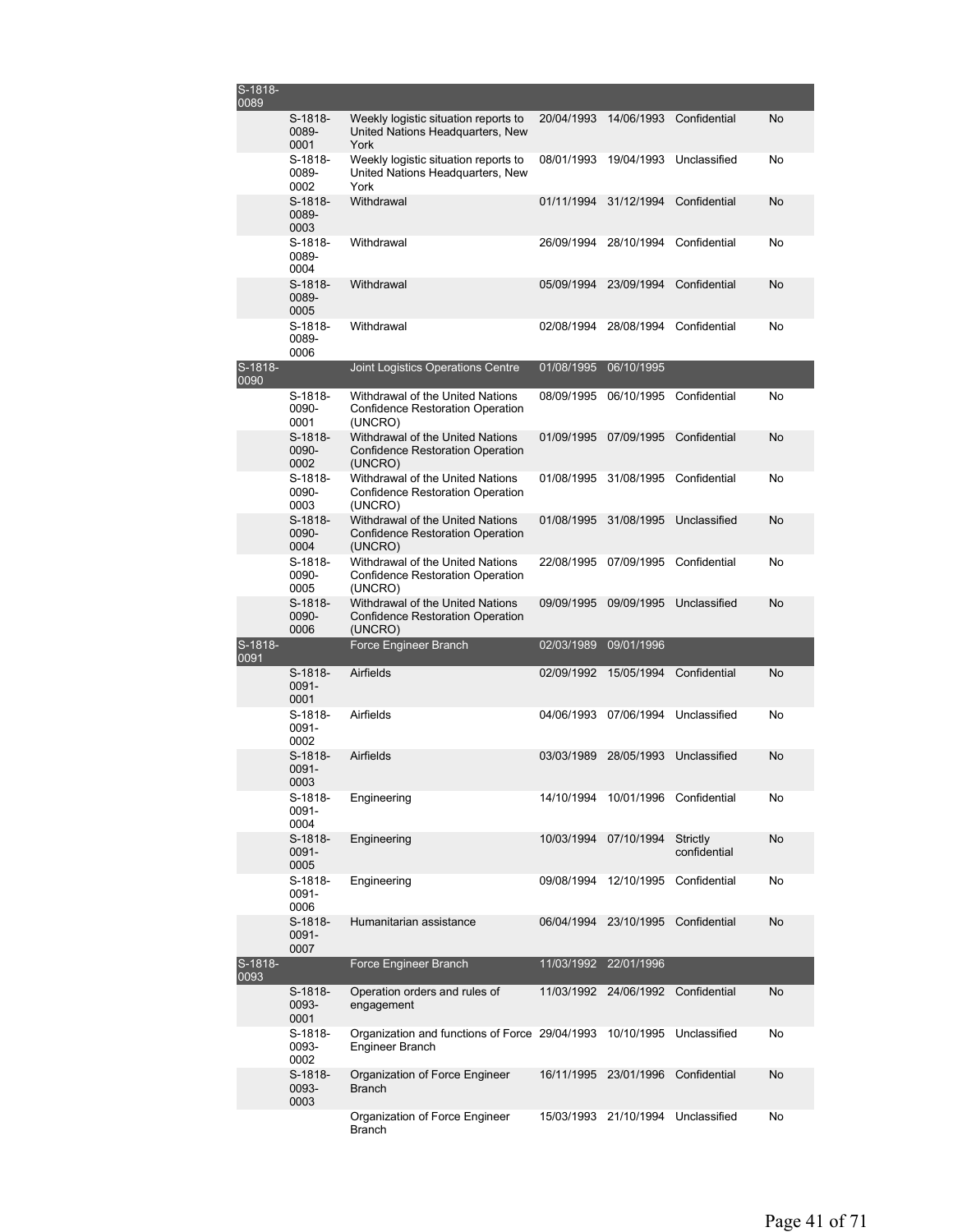|                 | S-1818-<br>0093-<br>0004   |                                                        |            |                       |                                    |    |
|-----------------|----------------------------|--------------------------------------------------------|------------|-----------------------|------------------------------------|----|
|                 | S-1818-<br>0093-<br>0005   | Organization of Force Engineer<br><b>Branch</b>        | 14/09/1995 | 03/11/1995            | Unclassified                       | No |
|                 | S-1818-<br>0093-<br>0006   | Organization of Force Engineer<br><b>Branch</b>        | 12/10/1994 | 10/10/1995            | Unclassified                       | No |
| S-1818-<br>0094 |                            | Force Engineer Branch                                  | 14/04/1992 | 19/10/1995            |                                    |    |
|                 | S-1818-<br>0094-<br>0001   | Organization of Force Engineer<br><b>Branch</b>        | 06/01/1994 | 27/12/1994            | Confidential                       | No |
|                 | $S-1818-$<br>0094-<br>0002 | Organization of Force Engineer<br><b>Branch</b>        | 04/10/1993 | 28/12/1993            | Confidential                       | No |
|                 | $S-1818-$<br>0094-<br>0003 | Organization of Force Engineer<br><b>Branch</b>        | 10/03/1993 | 10/09/1993            | Strictly<br>confidential           | No |
|                 | S-1818-<br>0094-<br>0004   | Organization of Force Engineer<br><b>Branch</b>        | 14/04/1992 | 13/02/1993            | Confidential                       | No |
|                 | S-1818-<br>0094-<br>0005   | Restoration - Bosnia and<br>Herzegovina                | 10/03/1994 | 07/10/1995            | Confidential                       | No |
|                 | S-1818-<br>0094-<br>0006   | Restoration - Croatia                                  | 06/01/1995 | 19/10/1995            | Confidential                       | No |
| S-1818-<br>0095 |                            | Force Engineer Branch                                  | 19/05/1992 | 21/01/1996            |                                    |    |
|                 | S-1818-<br>0095-<br>0001   | <b>Restoration - Croatia</b>                           | 11/06/1994 | 28/12/1994            | Confidential                       | No |
|                 | S-1818-<br>0095-<br>0002   | Restoration - Croatia                                  | 15/09/1992 | 17/06/1994            | Confidential                       | No |
|                 | S-1818-<br>0095-<br>0003   | Roads                                                  | 03/08/1994 | 22/01/1996            | Confidential                       | No |
|                 | S-1818-<br>0095-<br>0004   | <b>Standard Operating Procedures</b><br>(SOP)          | 01/07/1995 | 15/11/1995            | Confidential                       | No |
|                 | S-1818-<br>0095-<br>0005   | <b>Standard Operating Procedures</b><br>(SOP)          | 22/11/1993 | 22/06/1995            | Confidential                       | No |
|                 | S-1818-<br>0095-<br>0006   | <b>Standard Operating Procedures</b><br>(SOP)          |            | 19/05/1992 23/09/1993 | Confidential                       | No |
| S-1818-<br>0096 |                            | Force Engineer Branch / Force<br><b>Medical Office</b> | 13/09/1992 | 26/11/1995            |                                    |    |
|                 | S-1818-<br>0096-<br>0001   | <b>Standard Operating Procedures</b><br>(SOP)          | 28/04/1993 | 28/04/1993            | Confidential                       | No |
|                 | S-1818-<br>0096-<br>0002   | War crimes - Ovcara massacre                           | 10/03/1993 | 07/09/1993            | Confidential                       | No |
|                 | S-1818-<br>0096-<br>0003   | Miscellaneous                                          |            |                       | 18/06/1993 27/11/1995 Unclassified | No |
|                 | S-1818-<br>0096-<br>0004   | Assets                                                 |            | 02/12/1993 21/07/1994 | Confidential                       | No |
|                 | S-1818-<br>0096-<br>0005   | Assistant Force Medical Officer<br>(AFMEDO)            | 14/09/1992 | 17/09/1993            | Confidential                       | No |
|                 | S-1818-<br>0096-<br>0006   | <b>Bihac Pocket</b>                                    | 15/11/1994 | 21/12/1994            | Confidential                       | No |
|                 | S-1818-<br>0096-<br>0007   | Bosnia and Herzegovina Command 10/05/1994              |            | 11/12/1994            | Strictly<br>confidential           | No |
|                 | S-1818-<br>0096-<br>0008   | Bosnia and Herzegovina Command 10/01/1994              |            | 21/06/1994            | Confidential                       | No |
|                 |                            | Bosnia and Herzegovina Command 12/10/1993              |            | 18/06/1994            | Confidential                       | No |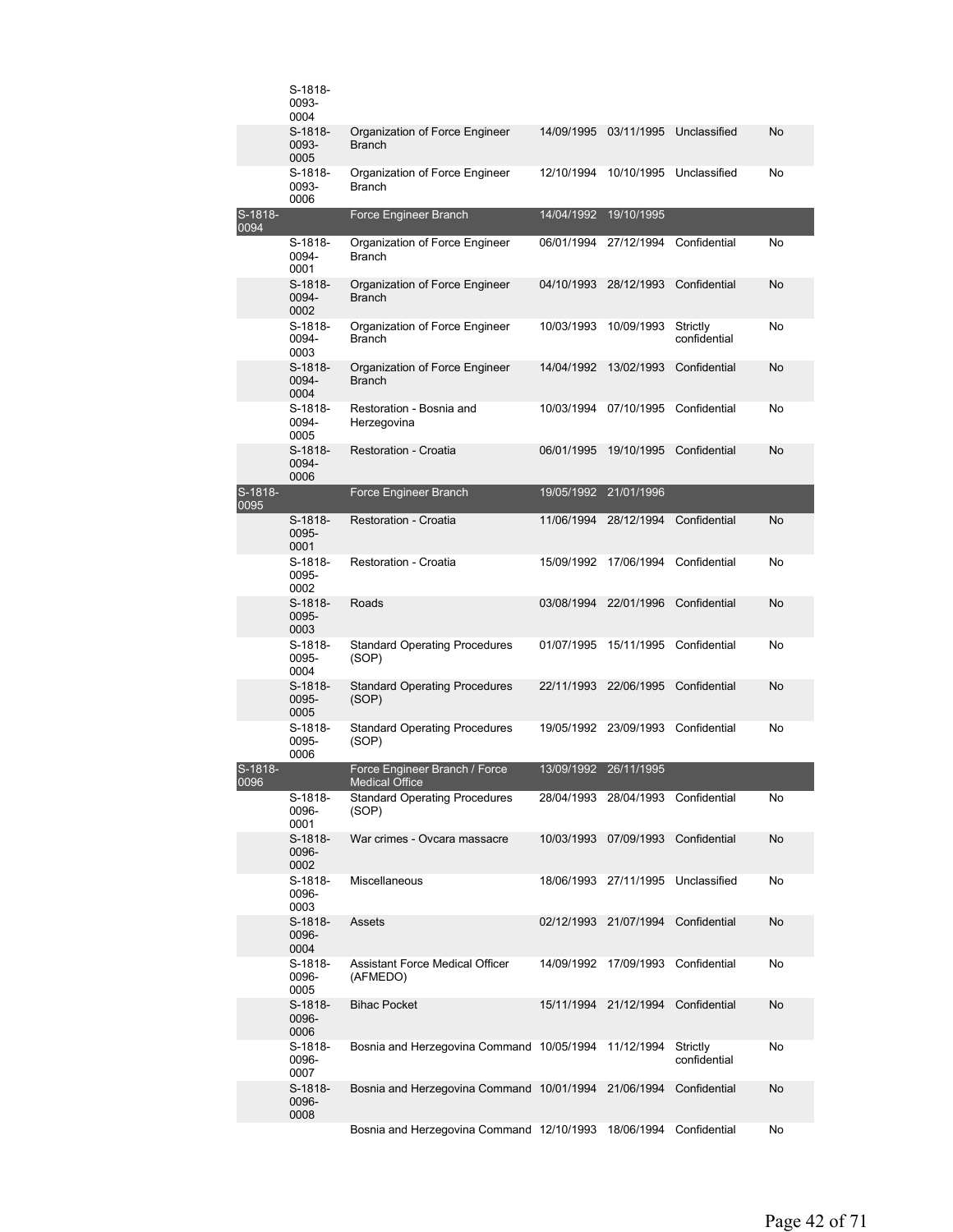|                 | S-1818-<br>0096-<br>0009   |                                                                                              |                       |                                    |                          |    |
|-----------------|----------------------------|----------------------------------------------------------------------------------------------|-----------------------|------------------------------------|--------------------------|----|
| S-1818-<br>0097 |                            | <b>Force Medical Office</b>                                                                  | 09/09/1992            | 03/11/1994                         |                          |    |
|                 | S-1818-<br>0097-<br>0001   | Bosnia and Herzegovina Command 13/08/1994                                                    |                       | 04/11/1994                         | Strictly<br>confidential | No |
|                 | $S-1818-$<br>0097-<br>0002 | Bosnia and Herzegovina Command 25/02/1994                                                    |                       | 30/06/1994                         | Confidential             | No |
|                 | S-1818-<br>0097-<br>0003   | Bosnia and Herzegovina Command 08/10/1992                                                    |                       | 09/12/1992                         | Confidential             | No |
|                 | S-1818-<br>0097-<br>0004   | Bosnia and Herzegovina Command 10/09/1992                                                    |                       |                                    | 01/10/1992 Confidential  | No |
|                 | S-1818-<br>0097-<br>0005   | Bosnia and Herzegovina Command 16/05/1994                                                    |                       | 22/06/1994                         | Unclassified             | No |
|                 | $S-1818-$<br>0097-<br>0006 | <b>British Medical Battalion</b><br>(BRITMEDBAT)                                             | 25/05/1993            | 12/10/1993                         | Confidential             | No |
|                 | S-1818-<br>0097-<br>0007   | <b>British Medical Battalion</b><br>(BRITMEDBAT)                                             |                       | 01/03/1993 24/05/1993              | Confidential             | No |
| S-1818-<br>0098 |                            | <b>Force Medical Office</b>                                                                  | 04/05/1992 21/12/1994 |                                    |                          |    |
|                 | S-1818-<br>0098-<br>0001   | <b>British Medical Battalion</b><br>(BRITMEDBAT)                                             | 11/02/1993            | 04/05/1993                         | Strictly<br>confidential | No |
|                 | S-1818-<br>0098-<br>0002   | <b>British Medical Battalion</b><br>(BRITMEDBAT)                                             | 04/05/1992            | 09/02/1993                         | Strictly<br>confidential | No |
|                 | S-1818-<br>0098-<br>0003   | <b>British Medical Battalion</b><br>(BRITMEDBAT) - withdrawal                                |                       | 25/06/1993 17/12/1993              | Confidential             | No |
|                 | S-1818-<br>0098-<br>0004   | Casualties - statistics                                                                      | 06/12/1993 22/12/1994 |                                    | Unclassified             | No |
|                 | S-1818-<br>0098-<br>0005   | Civilian matters                                                                             |                       | 10/11/1992 06/10/1993              | Strictly<br>confidential | No |
|                 | $S-1818-$<br>0098-<br>0006 | Commander, British Forces<br>(COMBRITFOR)                                                    |                       | 30/12/1992 16/09/1993              | Confidential             | No |
| S-1818-<br>0099 |                            | <b>Force Medical Office</b>                                                                  | 18/03/1992            | 20/12/1994                         |                          |    |
|                 | S-1818-<br>0099-<br>0001   | Conferences                                                                                  | 03/08/1994            | 21/12/1994                         | Confidential             | No |
|                 | S-1818-<br>0099-<br>0002   | Conferences                                                                                  |                       | 16/05/1994 08/08/1994 Confidential |                          | No |
|                 | S-1818-<br>0099-<br>0003   | Conferences                                                                                  | 26/07/1993            | 16/10/1993                         | Confidential             | No |
|                 | S-1818-<br>0099-<br>0004   | Deployment                                                                                   |                       | 29/06/1992 30/09/1993              | Confidential             | No |
|                 | S-1818-<br>0099-<br>0005   | Deployment                                                                                   | 18/03/1992            | 13/06/1992                         | Confidential             | No |
|                 | S-1818-<br>0099-<br>0006   | Document register                                                                            |                       | 19/12/1992 22/09/1993              | Confidential             | No |
| S-1818-<br>0100 |                            | <b>Force Medical Office</b>                                                                  | 16/06/1993            | 06/07/1995                         |                          |    |
|                 | S-1818-<br>0100-<br>0001   | <b>Establishment of United Nations</b><br><b>Confidence Restoration Operation</b><br>(UNCRO) | 05/01/1995            | 06/07/1995                         | Confidential             | No |
|                 | S-1818-<br>0100-<br>0002   | <b>Field Surgical Team</b>                                                                   | 29/10/1993            | 31/05/1994                         | Confidential             | No |
|                 |                            | Force Medical Office - briefing<br>packet                                                    | 02/03/1994            | 03/06/1994                         | Unclassified             | No |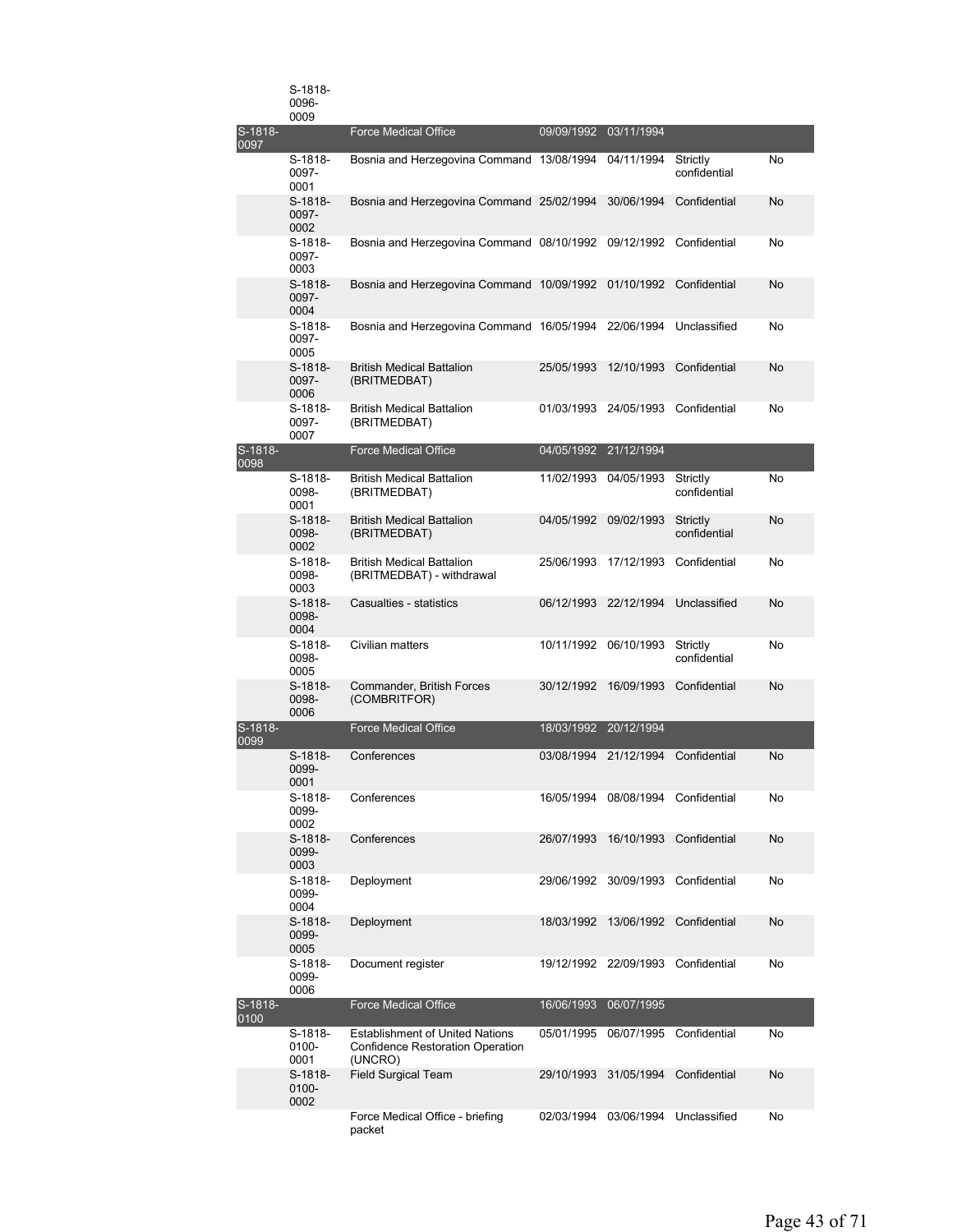|                 | S-1818-<br>0100-<br>0003      |                                                             |            |                                     |                              |          |
|-----------------|-------------------------------|-------------------------------------------------------------|------------|-------------------------------------|------------------------------|----------|
|                 | S-1818-<br>0100-<br>0004      | Force Medical Office - daily<br>highlights                  | 24/04/1994 | 31/12/1994                          | Unclassified                 | No       |
|                 | S-1818-<br>0100-<br>0005      | Former Yugoslav Republic of<br>Macedonia (FYROM)            |            | 20/11/1993 22/12/1994               | Strictly<br>confidential     | No       |
|                 | $S-1818-$<br>0100-<br>0006    | Former Yugoslav Republic of<br>Macedonia (FYROM)            | 23/10/1993 | 20/07/1994                          | Unclassified                 | No       |
|                 | S-1818-<br>0100-<br>0007      | Former Yugoslav Republic of<br>Macedonia (FYROM)            | 16/06/1993 |                                     | 14/11/1993 Confidential      | No       |
| S-1818-<br>0101 |                               | <b>Force Medical Office</b>                                 | 20/10/1992 | 14/11/1994                          |                              |          |
|                 | S-1818-<br>0101-<br>0001      | Former Yugoslav Republic of<br>Macedonia (FYROM)            | 02/03/1993 | 15/06/1993                          | Confidential                 | No       |
|                 | S-1818-<br>$0101 -$<br>0002   | Former Yugoslav Republic of<br>Macedonia (FYROM)            | 05/12/1992 | 22/02/1993                          | Confidential                 | No       |
|                 | S-1818-<br>$0101 -$<br>0003   | <b>Garrison Zagreb Military Security</b><br>Plan            | 22/08/1994 | 22/08/1994                          | Confidential                 | No       |
|                 | $S-1818-$<br>$0101 -$<br>0004 | Humanitarian assistance                                     | 06/04/1993 | 04/10/1994                          | Confidential                 | No       |
|                 | S-1818-<br>0101-<br>0005      | Local civilian authorities                                  | 01/12/1993 | 15/11/1994                          | Strictly<br>confidential     | No       |
|                 | S-1818-<br>$0101 -$<br>0006   | Medical Administrative and<br><b>Technical Instructions</b> | 20/10/1992 | 31/10/1993                          | Unclassified                 | No       |
|                 | S-1818-<br>0101-<br>0007      | Medical                                                     | 14/04/1993 | 14/06/1994                          | Confidential                 | No       |
|                 |                               |                                                             |            |                                     |                              |          |
| S-1818-         |                               | <b>Force Medical Office</b>                                 |            | 21/02/1992 07/04/1994               |                              |          |
| 0102            | S-1818-<br>0102-<br>0001      | Medical operations instructions                             | 22/02/1992 | 19/02/1994                          | Confidential                 | No       |
|                 | $S-1818-$<br>0102-<br>0002    | <b>Medical policy</b>                                       | 01/10/1993 | 07/04/1994                          | Unclassified                 | No       |
|                 | S-1818-<br>0102-<br>0003      | Medical policy                                              |            | 11/06/1992 21/07/1993               | Unclassified                 | No       |
|                 | $S-1818-$<br>0102-<br>0004    | Medical situation reports                                   | 21/06/1993 | 25/09/1993                          | Strictly<br>confidential     | No       |
|                 | S-1818-<br>0102-<br>0005      | Medical situation reports                                   |            | 12/04/1993 18/07/1993               | Confidential                 | No       |
|                 | S-1818-<br>0102-<br>0006      | Medical situation reports                                   |            | 01/10/1992 01/06/1993               | Strictly<br>confidential     | No       |
|                 | S-1818-<br>0102-<br>0007      | Medical situation reports                                   | 30/12/1992 | 15/01/1993                          | Confidential                 | No       |
| S-1818-<br>0103 |                               | <b>Force Medical Office</b>                                 | 30/09/1992 | 20/12/1994                          |                              |          |
|                 | S-1818-<br>0103-<br>0001      | Military Information Branch                                 |            | 30/09/1992 07/11/1992               | Confidential                 | No       |
|                 | S-1818-<br>0103-<br>0002      | Military information summaries                              | 15/09/1994 | 21/12/1994                          | Confidential                 | No       |
|                 | S-1818-<br>0103-<br>0003      | Military information summaries                              | 23/02/1994 | 08/09/1994                          | Confidential                 | No       |
|                 | S-1818-<br>0103-<br>0004      | Military information summaries<br>Monthly status reports    | 27/10/1993 | 22/02/1994<br>10/12/1993 03/08/1994 | Confidential<br>Confidential | No<br>No |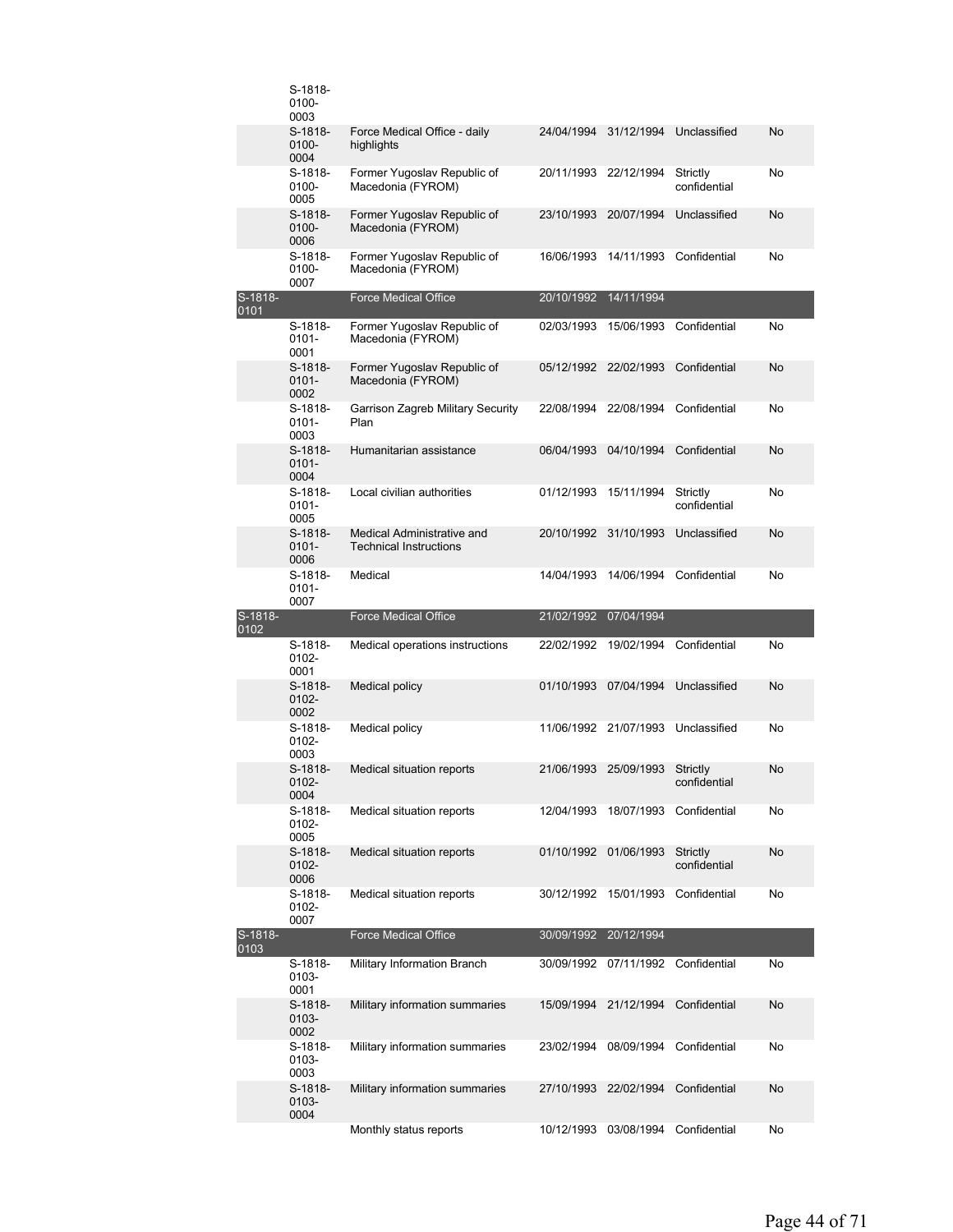|                 | S-1818-<br>0103-<br>0005   |                                                         |            |                                    |                          |    |
|-----------------|----------------------------|---------------------------------------------------------|------------|------------------------------------|--------------------------|----|
|                 | $S-1818-$<br>0103-<br>0006 | Nordic Medical Company<br>(NORDMEDCOY)                  | 20/02/1994 | 11/07/1994                         | Confidential             | No |
|                 | S-1818-<br>0103-<br>0007   | North Atlantic Treaty Organization<br>(NATO) - planning | 05/09/1993 | 02/07/1994                         | Confidential             | No |
|                 | S-1818-<br>0103-<br>0008   | North Atlantic Treaty Organization<br>(NATO) - planning | 01/01/1993 | 31/12/1993                         | Confidential             | No |
| S-1818-<br>0104 |                            | <b>Force Medical Office</b>                             | 08/11/1992 | 28/08/1994                         |                          |    |
|                 | $S-1818-$<br>0104-<br>0001 | <b>Operation Grapple</b>                                | 04/08/1993 | 30/09/1993                         | Confidential             | No |
|                 | S-1818-<br>0104-<br>0002   | <b>Operation Grapple</b>                                | 09/11/1992 | 30/07/1993                         | Confidential             | No |
|                 | $S-1818-$<br>0104-<br>0003 | <b>Operation Grapple II</b>                             | 12/09/1993 | 26/09/1993                         | Confidential             | No |
|                 | S-1818-<br>0104-<br>0004   | Operation Hanwood                                       | 01/05/1993 | 30/06/1993                         | Confidential             | No |
|                 | S-1818-<br>0104-<br>0005   | <b>Operation Hanwood</b>                                | 01/05/1993 | 30/06/1993                         | Confidential             | No |
|                 | S-1818-<br>0104-<br>0006   | <b>Operation Protect</b>                                | 11/02/1994 | 24/04/1994                         | Confidential             | No |
|                 | S-1818-<br>0104-<br>0007   | Operations                                              | 20/08/1993 | 26/10/1993                         | Confidential             | No |
|                 | S-1818-<br>0104-<br>0008   | Operations                                              | 12/08/1994 | 28/08/1994                         | Confidential             | No |
|                 |                            |                                                         |            |                                    |                          |    |
| S-1818-         |                            | <b>Force Medical Office</b>                             | 16/04/1992 | 02/08/1994                         |                          |    |
| 0105            | S-1818-<br>0105-<br>0001   | Operations                                              | 29/07/1994 | 02/08/1994                         | Confidential             | No |
|                 | $S-1818-$<br>0105-<br>0002 | Operations                                              | 16/05/1993 | 12/07/1994                         | Confidential             | No |
|                 | S-1818-<br>0105-<br>0003   | Operations                                              | 19/12/1992 | 10/05/1993                         | Confidential             | No |
|                 | S-1818-<br>0105-<br>0004   | Operations Centre and Duty Room                         |            | 21/03/1993 07/10/1993              | Confidential             | No |
|                 | S-1818-<br>0105-<br>0005   | Organization and establishment of<br>medical support    |            | 16/04/1992 06/10/1993 Confidential |                          | No |
|                 | S-1818-<br>0105-<br>0006   | Peace planning and implementation 27/09/1993            |            | 06/10/1993                         | Confidential             | No |
| S-1818-<br>0106 |                            | <b>Force Medical Office</b>                             | 08/04/1992 | 20/12/1994                         |                          |    |
|                 | S-1818-<br>0106-<br>0001   | Post operational reports                                | 27/09/1992 | 03/01/1994                         | Confidential             | No |
|                 | S-1818-<br>0106-<br>0002   | Preventive medicine                                     | 07/01/1993 | 04/10/1993                         | Strictly<br>confidential | No |
|                 | S-1818-<br>0106-<br>0003   | Preventive medicine                                     | 08/08/1992 | 30/12/1992                         | Confidential             | No |
|                 | S-1818-<br>0106-<br>0004   | Preventive medicine                                     | 09/04/1992 | 30/07/1992                         | Confidential             | No |
|                 | S-1818-<br>0106-<br>0005   | <b>Project Clementine</b><br>Project Clementine         | 11/04/1993 | 11/04/1993                         | Confidential             | No |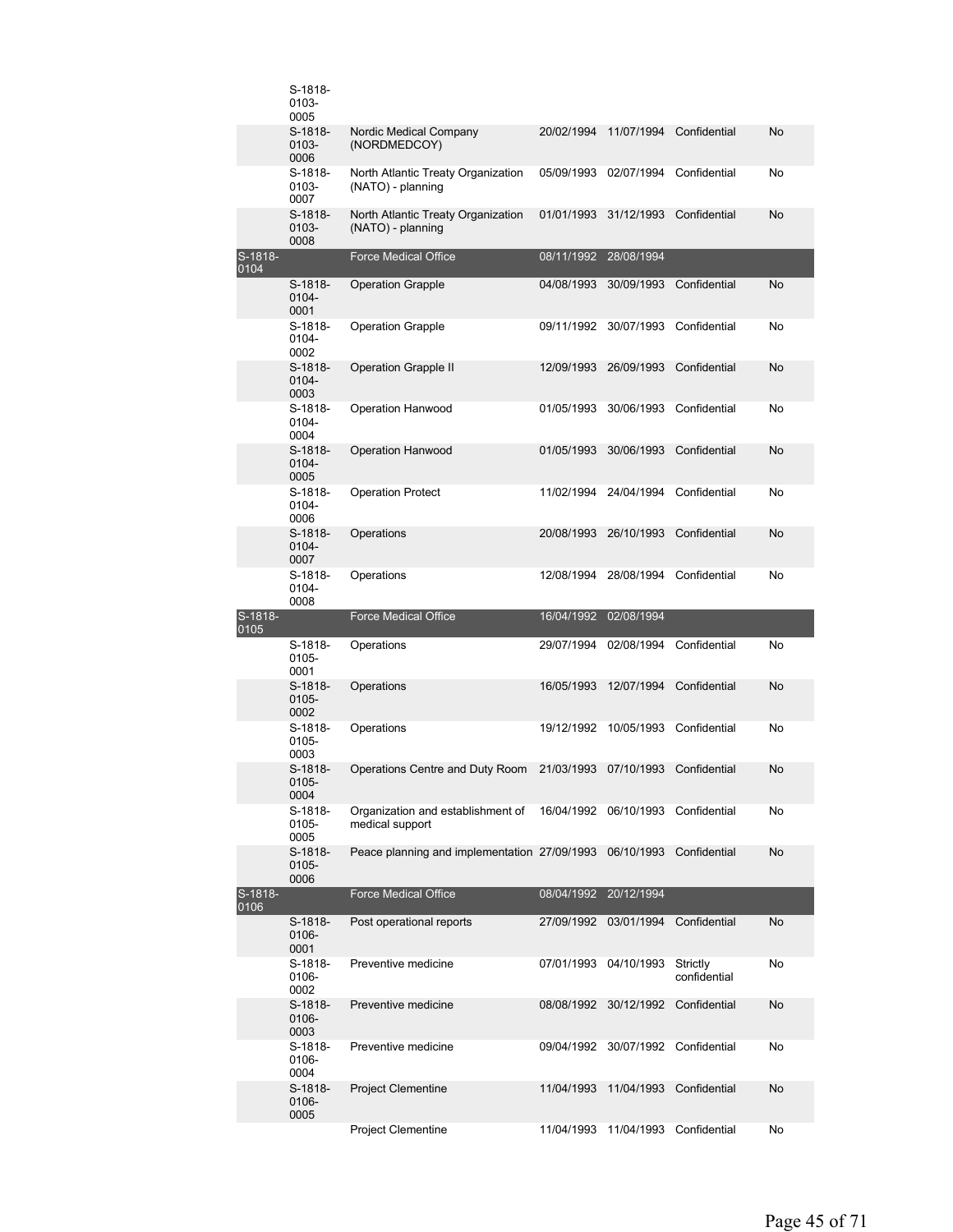|                 | S-1818-<br>0106-<br>0006      |                                           |            |                                    |                          |    |
|-----------------|-------------------------------|-------------------------------------------|------------|------------------------------------|--------------------------|----|
|                 | $S-1818-$<br>0106-<br>0007    | Refugee children and displaced<br>persons |            | 13/09/1994 21/12/1994              | Strictly<br>confidential | No |
| S-1818-<br>0107 |                               | <b>Force Medical Office</b>               | 03/04/1992 | 06/12/1994                         |                          |    |
|                 | S-1818-<br>0107-<br>0001      | Refugees                                  |            | 26/05/1992 02/09/1993              | Strictly<br>confidential | No |
|                 | S-1818-<br>0107-<br>0002      | Sarajevo                                  |            | 07/08/1992 07/09/1992              | Strictly<br>confidential | No |
|                 | S-1818-<br>$0107 -$<br>0003   | Sarajevo                                  | 18/06/1992 | 30/07/1992                         | Confidential             | No |
|                 | S-1818-<br>$0107 -$<br>0004   | Sector East                               | 04/08/1993 | 07/12/1994                         | Confidential             | No |
|                 | $S-1818-$<br>$0107 -$<br>0005 | <b>Sector East</b>                        |            | 03/04/1992 29/07/1993              | Strictly<br>confidential | No |
|                 | $S-1818-$<br>0107-<br>0006    | Sector North                              |            | 04/09/1994 23/11/1994              | Strictly<br>confidential | No |
| S-1818-<br>0108 |                               | <b>Force Medical Office</b>               | 29/04/1992 | 01/12/1994                         |                          |    |
|                 | $S-1818-$<br>0108-<br>0001    | Sector North                              | 14/11/1993 | 26/10/1994                         | Strictly<br>confidential | No |
|                 | $S-1818-$<br>0108-<br>0002    | <b>Sector North</b>                       | 03/03/1993 | 09/09/1993                         | Unclassified             | No |
|                 | $S-1818-$<br>0108-<br>0003    | Sector North                              |            | 06/07/1992 08/02/1993              | Unclassified             | No |
|                 | $S-1818-$<br>0108-<br>0004    | Sector North                              | 29/04/1992 | 30/09/1993                         | Strictly<br>confidential | No |
|                 | $S-1818-$<br>0108-<br>0005    | Sector North East                         | 19/06/1994 | 30/11/1994                         | Confidential             | No |
|                 | $S-1818-$<br>0108-<br>0006    | Sector South                              |            | 18/07/1994 02/12/1994              | Confidential             | No |
| S-1818-<br>0109 |                               | <b>Force Medical Office</b>               | 06/04/1992 | 26/12/1994                         |                          |    |
|                 | S-1818-<br>0109-<br>0001      | Sector South                              | 07/12/1993 | 13/06/1994                         | Strictly<br>confidential | No |
|                 | S-1818-<br>0109-<br>0002      | Sector South                              |            | 10/04/1992 12/10/1993 Confidential |                          | No |
|                 | S-1818-<br>0109-<br>0003      | Sector South                              |            | 09/08/1993 21/10/1994              | Confidential             | No |
|                 | S-1818-<br>0109-<br>0004      | Sector South West                         |            | 07/07/1994 20/12/1994              | Confidential             | No |
|                 | $S-1818-$<br>0109-<br>0005    | <b>Sector West</b>                        |            | 29/10/1993 27/12/1994              | Strictly<br>confidential | No |
|                 | S-1818-<br>0109-<br>0006      | Sector West                               |            | 13/01/1993 17/12/1993 Confidential |                          | No |
|                 | S-1818-<br>0109-<br>0007      | <b>Sector West</b>                        |            | 06/04/1992 31/12/1992 Confidential |                          | No |
| S-1818-<br>0110 |                               | <b>Force Medical Office</b>               | 05/04/1992 | 07/12/1994                         |                          |    |
|                 | S-1818-<br>$0110 -$<br>0001   | <b>Sector West</b>                        |            | 10/05/1992 20/09/1993              | Confidential             | No |
|                 |                               | Sector Sarajevo                           |            | 01/10/1993 21/10/1994              | Strictly<br>confidential | No |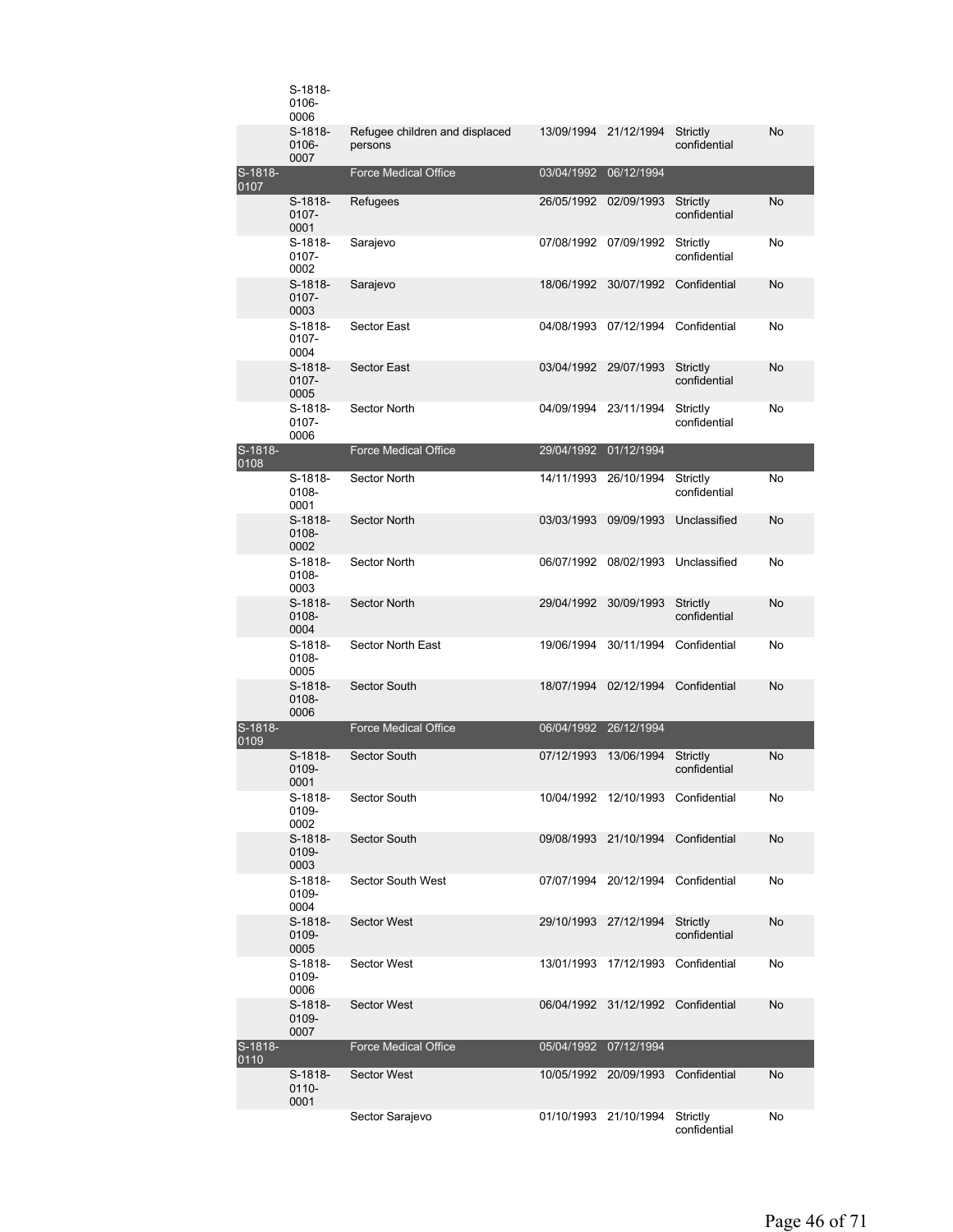|                   | S-1818-<br>0110-<br>0002      |                                                      |            |                                    |                          |    |
|-------------------|-------------------------------|------------------------------------------------------|------------|------------------------------------|--------------------------|----|
|                   | S-1818-<br>$0110 -$<br>0003   | Sector Sarajevo                                      | 14/03/1994 | 25/11/1994                         | Confidential             | No |
|                   | S-1818-<br>$0110 -$<br>0004   | Sector Split                                         | 14/11/1993 | 30/06/1994                         | Unclassified             | No |
|                   | S-1818-<br>$0110 -$<br>0005   | Sector Zagreb                                        | 15/12/1993 | 04/04/1994                         | Unclassified             | No |
|                   | $S-1818-$<br>0110-<br>0006    | Sector Medical Liaison Officer<br>(SMEDLO)           | 05/01/1993 | 08/12/1994                         | Confidential             | No |
|                   | $S-1818-$<br>0110-<br>0007    | Security - alert measures                            | 05/04/1992 | 17/02/1994                         | Confidential             | No |
|                   | S-1818-<br>$0110 -$<br>0008   | Troop contributing nations - aide<br>memoire         | 26/01/1994 | 30/04/1994                         | Unclassified             | No |
| $S-1818-$<br>0111 |                               | <b>Force Medical Office</b>                          | 29/02/1992 | 24/01/1994                         |                          |    |
|                   | $S-1818-$<br>$0111 -$<br>0001 | Troop contributing nations - aide<br>memoire         |            | 01/03/1992 25/01/1994              | Confidential             | No |
|                   | S-1818-<br>$0111 -$<br>0002   | United Nations Protection Force<br>(UNPROFOR)        | 07/09/1993 | 30/09/1993                         | Strictly<br>confidential | No |
|                   | S-1818-<br>$0111 -$<br>0003   | United Nations Protection Force<br>(UNPROFOR)        | 01/08/1993 | 05/09/1993                         | Strictly<br>confidential | No |
|                   | S-1818-<br>$0111 -$<br>0004   | <b>United Nations Protection Force</b><br>(UNPROFOR) | 01/06/1993 | 30/07/1993                         | Strictly<br>confidential | No |
|                   | S-1818-<br>$0111 -$<br>0005   | United Nations Protection Force<br>(UNPROFOR)        | 02/04/1993 | 29/05/1993                         | Confidential             | No |
|                   | S-1818-<br>$0111 -$<br>0006   | United Nations Protection Force<br>(UNPROFOR)        | 18/01/1993 | 31/03/1993                         | Confidential             | No |
| S-1818-<br>0112   |                               | <b>Force Medical Office</b>                          |            | 16/11/1988 26/10/1994              |                          |    |
|                   | $S-1818-$<br>$0112 -$<br>0001 | United Nations Protection Force<br>(UNPROFOR)        | 17/11/1988 | 09/12/1992                         | Confidential             | No |
|                   | S-1818-<br>$0112 -$<br>0002   | United Nations Protection Force<br>(UNPROFOR)        |            | 06/07/1994 07/10/1994              | Confidential             | No |
|                   | $S-1818-$<br>0112-<br>0003    | <b>United Nations Protection Force</b><br>(UNPROFOR) | 15/04/1994 | 26/10/1994                         | Unclassified             | No |
|                   | S-1818-<br>$0112 -$<br>0004   | United Nations Protection Force<br>(UNPROFOR)        |            | 01/07/1994 06/08/1994 Confidential |                          | No |
|                   | S-1818-<br>$0112 -$<br>0005   | United Nations Protection Force<br>(UNPROFOR)        | 12/05/1994 | 28/06/1994                         | Confidential             | No |
|                   | S-1818-<br>$0112 -$<br>0006   | United Nations Protection Force<br>(UNPROFOR)        | 18/09/1993 |                                    | 17/12/1993 Confidential  | No |
| S-1818-<br>0113   |                               | <b>Force Medical Office</b>                          | 13/05/1992 | 06/11/1994                         |                          |    |
|                   | S-1818-<br>0113-<br>0001      | United Nations Protection Force<br>(UNPROFOR)        | 10/01/1994 | 10/05/1994                         | Confidential             | No |
|                   | S-1818-<br>0113-<br>0002      | United Nations Protection Force<br>(UNPROFOR)        | 16/08/1993 | 02/12/1993                         | Confidential             | No |
|                   | S-1818-<br>0113-<br>0003      | United Nations Protection Force<br>(UNPROFOR)        | 13/05/1992 | 13/08/1993                         | Confidential             | No |
|                   | S-1818-<br>0113-<br>0004      | United States Hospital, Zagreb                       | 08/03/1993 | 06/11/1994                         | Strictly<br>confidential | No |
|                   |                               | United States Hospital, Zagreb                       | 27/06/1993 | 07/10/1993                         |                          | No |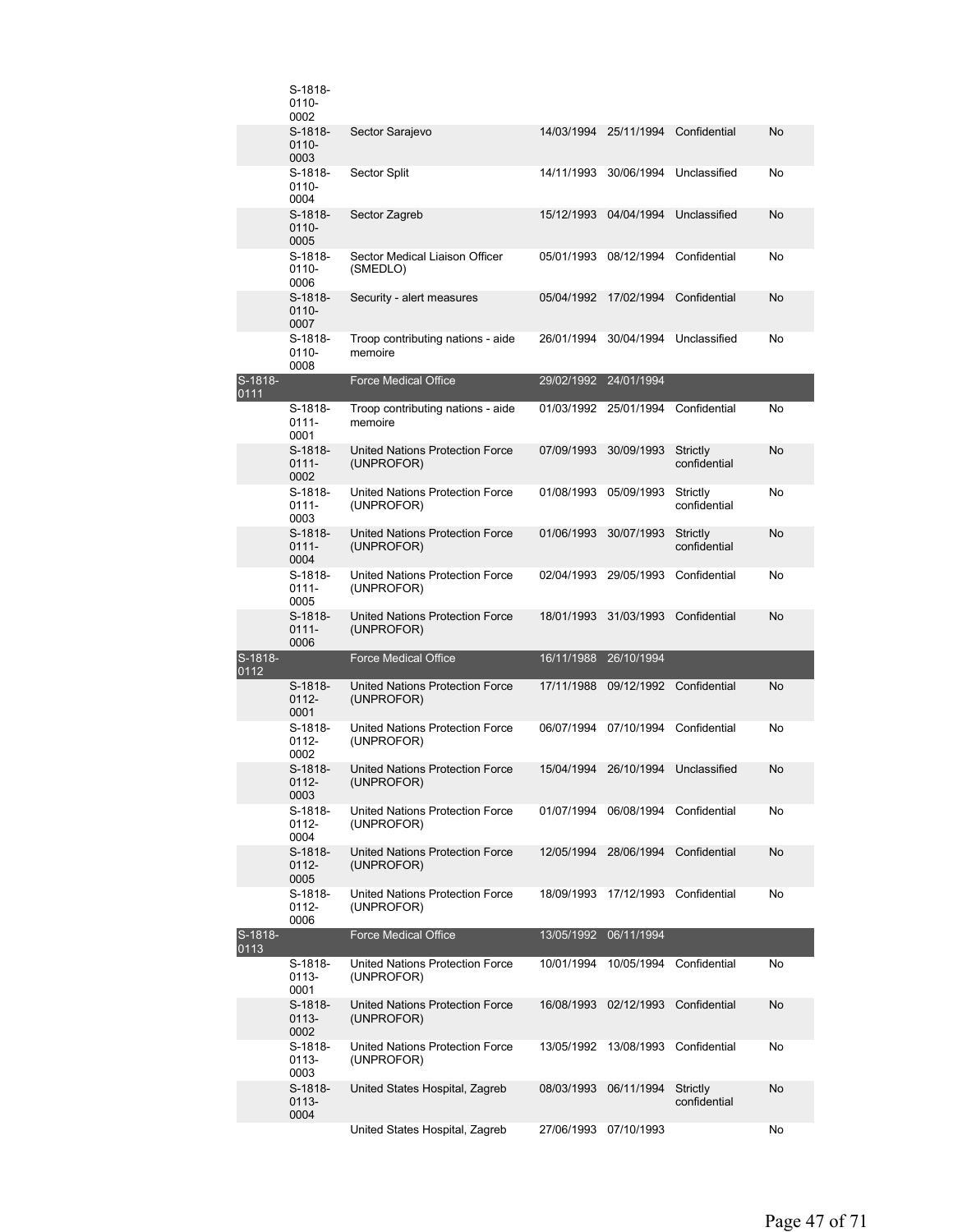|                 | S-1818-<br>0113-<br>0005      |                                                                                 |                       |            | Strictly<br>confidential |    |
|-----------------|-------------------------------|---------------------------------------------------------------------------------|-----------------------|------------|--------------------------|----|
|                 | $S-1818-$<br>$0113 -$<br>0006 | United States Hospital, Zagreb                                                  | 28/09/1992            | 02/09/1993 | Confidential             | No |
|                 | S-1818-<br>0113-<br>0007      | Water                                                                           | 02/03/1994            | 12/07/1994 | Unclassified             | No |
| S-1818-<br>0114 |                               | <b>Force Medical Office</b>                                                     | 23/08/1993            | 11/12/1994 |                          |    |
|                 | S-1818-<br>0114-<br>0001      | Water                                                                           | 07/10/1993            | 28/02/1994 | Confidential             | No |
|                 | $S-1818-$<br>0114-<br>0002    | Withdrawal and transfer of theatre<br>command                                   | 28/07/1994            | 20/09/1994 | Confidential             | No |
|                 | S-1818-<br>0114-<br>0003      | Bosnia and Herzegovina peace<br>planning - implementation                       | 15/07/1994            | 10/08/1994 | Confidential             | No |
|                 | S-1818-<br>$0114 -$<br>0004   | World Health Organization (WHO)                                                 | 08/09/1993            | 08/10/1993 | Unclassified             | No |
|                 | S-1818-<br>0114-<br>0005      | World Health Organization (WHO)                                                 | 11/04/1994            | 12/12/1994 | Unclassified             | No |
|                 | S-1818-<br>0114-<br>0006      | World Health Organization (WHO)                                                 | 23/08/1993            | 31/12/1993 | Unclassified             | No |
| S-1818-<br>0115 |                               | Force Medical Office / Force Medical 28/04/1992<br>Office, Administrative Files |                       | 14/04/1996 |                          |    |
|                 | S-1818-<br>$0115 -$<br>0001   | Zagreb - primary medical care                                                   | 01/10/1992 23/07/1994 |            | Unclassified             | No |
|                 | S-1818-<br>0115-<br>0002      | Medical treatment of civilians                                                  | 02/11/1993            | 09/10/1994 | Strictly<br>confidential | No |
|                 | $S-1818-$<br>$0115 -$<br>0003 | Medical treatment of civilians                                                  | 28/04/1992            | 09/06/1993 | Confidential             | No |
|                 | S-1818-<br>0115-<br>0004      | Miscellaneous                                                                   | 18/07/1992            | 15/10/1994 | Confidential             | No |
|                 | S-1818-<br>$0115 -$<br>0006   | Casualties - statistics                                                         | 22/05/1995            | 18/12/1995 | Confidential             | No |
|                 | S-1818-<br>0115-<br>0007      | Casualties - statistics                                                         | 30/12/1994            | 15/05/1995 | Confidential             | No |
|                 | $S-1818-$<br>0115-<br>0005    | Miscellaneous                                                                   | 19/02/1995            | 15/04/1996 | Strictly<br>confidential | No |
| S-1818-<br>0116 |                               | Force Medical Office, Administrative 09/11/1994<br><b>Files</b>                 |                       | 28/12/1995 |                          |    |
|                 | S-1818-<br>$0116 -$<br>0001   | Deputy Force Medical Officer -<br>correspondence                                | 14/07/1995            | 04/11/1995 | Strictly<br>confidential | No |
|                 | S-1818-<br>0116-<br>0002      | Force Medical Officer -<br>correspondence                                       | 25/09/1995            | 26/12/1995 | Confidential             | No |
|                 | S-1818-<br>0116-<br>0003      | International humanitarian law                                                  | 15/01/1995            | 10/08/1995 | Strictly<br>confidential | No |
|                 | S-1818-<br>0116-<br>0004      | International humanitarian law                                                  | 10/11/1994            | 17/08/1995 | Unclassified             | No |
|                 | S-1818-<br>0116-<br>0005      | <b>Medical logistics</b>                                                        | 11/11/1994            | 15/12/1995 | Confidential             | No |
|                 | S-1818-<br>0116-<br>0006      | Medical operations and plans                                                    | 17/06/1995            | 05/12/1995 | Confidential             | No |
|                 | S-1818-<br>0116-<br>0007      | Medical operations and plans                                                    | 02/03/1995            | 29/12/1995 | Confidential             | No |
|                 |                               | Medical policy                                                                  | 26/12/1994            | 13/02/1995 | Unclassified             | No |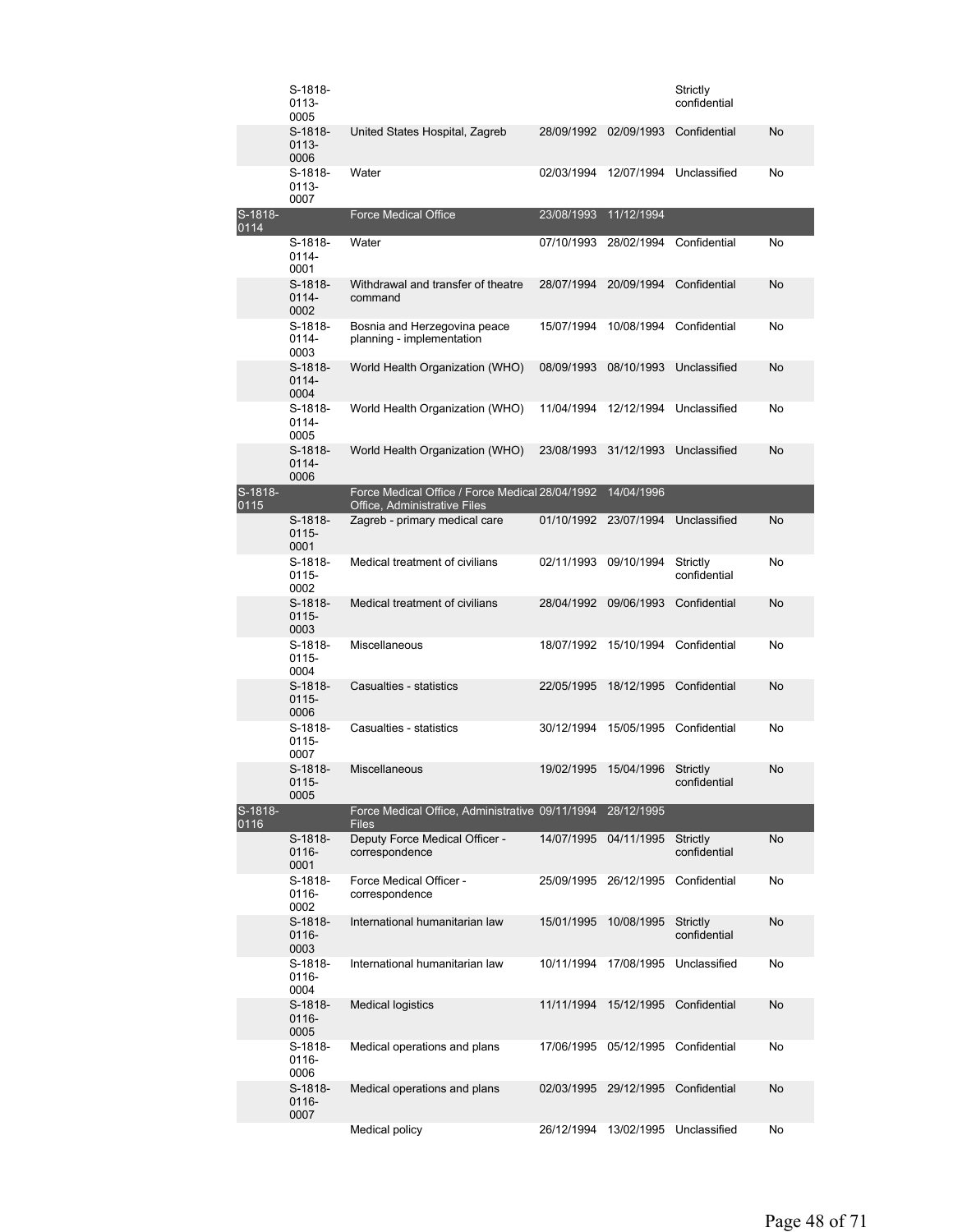|                 | S-1818-<br>0116-<br>0008    |                                                                                 |            |                                    |                          |    |
|-----------------|-----------------------------|---------------------------------------------------------------------------------|------------|------------------------------------|--------------------------|----|
|                 | S-1818-<br>0116-<br>0009    | Medical statistics - reports                                                    | 09/11/1995 | 15/12/1995                         | Confidential             | No |
| S-1818-<br>0117 |                             | Force Medical Office, Administrative 25/04/1995 09/11/1995<br><b>Files</b>      |            |                                    |                          |    |
|                 | S-1818-<br>$0117 -$<br>0001 | Medical statistics - reports                                                    | 04/10/1995 | 10/11/1995                         | Confidential             | No |
|                 | S-1818-<br>$0117 -$<br>0002 | Medical statistics - reports                                                    | 14/08/1995 | 10/11/1995                         | Confidential             | No |
|                 | S-1818-<br>$0117 -$<br>0003 | Medical statistics - reports                                                    | 11/07/1995 | 29/09/1995                         | Strictly<br>confidential | No |
|                 | S-1818-<br>$0117 -$<br>0004 | Medical statistics - reports                                                    | 12/06/1995 |                                    | 18/07/1995 Confidential  | No |
|                 | S-1818-<br>$0117 -$<br>0005 | Medical statistics - reports                                                    |            | 01/05/1995 04/07/1995              | Strictly<br>confidential | No |
|                 | S-1818-<br>0117-<br>0006    | Medical statistics - reports                                                    | 25/04/1995 | 15/05/1995                         | Confidential             | No |
| S-1818-<br>0118 |                             | Force Medical Office, Administrative 25/08/1994<br><b>Files</b>                 |            | 21/12/1995                         |                          |    |
|                 | S-1818-<br>0118-<br>0001    | Mine incidents - reports                                                        | 09/03/1995 | 09/08/1995                         | Unclassified             | No |
|                 | S-1818-<br>0118-<br>0002    | <b>Sector East</b>                                                              | 25/01/1995 | 22/12/1995                         | Confidential             | No |
|                 | S-1818-<br>0118-<br>0003    | Sector North                                                                    | 25/08/1994 | 19/11/1995                         | Confidential             | No |
|                 | $S-1818-$<br>0118-<br>0004  | Sector North East                                                               | 03/01/1995 | 02/12/1995                         | Confidential             | No |
|                 | S-1818-<br>0118-<br>0005    | Sector South                                                                    | 10/01/1995 | 20/10/1995                         | Confidential             | No |
|                 | S-1818-<br>$0118 -$<br>0006 | <b>Sector South West</b>                                                        | 05/12/1994 | 02/12/1995                         | Confidential             | No |
|                 | S-1818-<br>0118-<br>0007    | <b>Sector South West</b>                                                        |            | 01/01/1995 21/10/1995 Confidential |                          | No |
|                 | S-1818-<br>0118-<br>0008    | <b>Sector West</b>                                                              |            | 16/01/1995 02/12/1995 Confidential |                          | No |
|                 | S-1818-<br>0118-<br>0009    | Sector Sarajevo                                                                 | 16/01/1995 |                                    | 19/12/1995 Confidential  | No |
|                 | S-1818-<br>0118-<br>0010    | Sector Split                                                                    | 12/09/1994 | 27/01/1995                         | Confidential             | No |
| S-1818-<br>0119 |                             | Force Medical Office, Administrative 21/05/1993<br>Files / Force Hygiene Office |            | 04/01/1996                         |                          |    |
|                 | S-1818-<br>0119-<br>0001    | United Nations Confidence<br><b>Restoration Operation (UNCRO)</b>               | 06/06/1995 | 25/08/1995                         | Confidential             | No |
|                 | S-1818-<br>0119-<br>0002    | <b>United Nations Preventive</b><br>Deployment Force (UNPREDEP)                 | 23/11/1995 | 05/01/1996                         | Confidential             | No |
|                 | S-1818-<br>0119-<br>0003    | United Nations Protection Force<br>(UNPROFOR)                                   | 31/12/1994 | 25/11/1995                         | Confidential             | No |
|                 | S-1818-<br>0119-<br>0004    | United Sates Hospital, Zagreb                                                   | 13/04/1995 | 01/12/1995                         | Confidential             | No |
|                 | S-1818-<br>0119-<br>0005    | Miscellaneous                                                                   | 11/08/1995 | 06/11/1995                         | Confidential             | No |
|                 |                             | Miscellaneous                                                                   | 19/01/1994 | 24/02/1994                         | Unclassified             | No |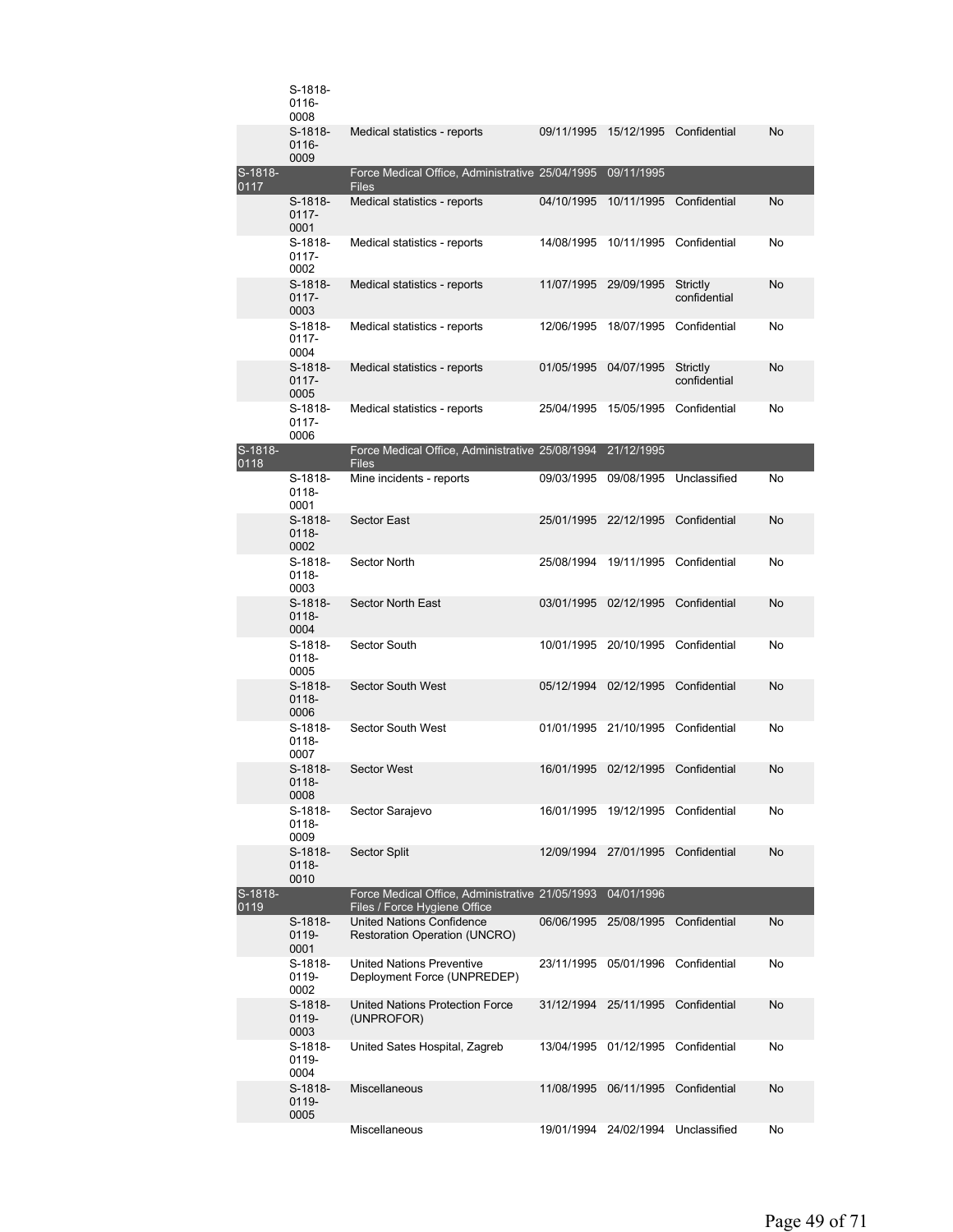|                 | S-1818-<br>0119-<br>0006      |                                                                                                                      |                       |                                    |                          |    |
|-----------------|-------------------------------|----------------------------------------------------------------------------------------------------------------------|-----------------------|------------------------------------|--------------------------|----|
|                 | S-1818-<br>0119-<br>0007      | Miscellaneous                                                                                                        | 14/12/1993            | 16/01/1994                         | Strictly<br>confidential | No |
|                 | S-1818-<br>0119-<br>0008      | Operations - withdrawal from Croatia 03/02/1995 01/03/1995                                                           |                       |                                    | Confidential             | No |
|                 | $S-1818-$<br>0119-<br>0009    | Post operational reports                                                                                             | 21/05/1993            | 27/09/1993                         | Unclassified             | No |
| S-1818-<br>0120 |                               | Force Hygiene Office / United<br>Nations Command in the Former<br>Yugoslav Republic of Macedonia<br>(FYROM COMD)     | 30/09/1992 28/10/1995 |                                    |                          |    |
|                 | $S-1818-$<br>$0120 -$<br>0001 | Post operational reports                                                                                             | 01/12/1992 26/03/1993 |                                    | Unclassified             | No |
|                 | S-1818-<br>0120-<br>0002      | Preventive medicine in refugee<br>camps                                                                              |                       | 27/08/1994 08/02/1995              | Unclassified             | No |
|                 | $S-1818-$<br>$0120 -$<br>0003 | Visits to sectors                                                                                                    | 20/02/1995            | 17/09/1995                         | Unclassified             | No |
|                 | S-1818-<br>0120-<br>0004      | Water                                                                                                                | 25/04/1994            | 26/05/1995                         | Confidential             | No |
|                 | $S-1818-$<br>$0120 -$<br>0005 | Water                                                                                                                | 30/09/1992 23/04/1994 |                                    | Unclassified             | No |
|                 | S-1818-<br>0120-<br>0006      | Miscellaneous                                                                                                        | 29/07/1994 28/10/1995 |                                    | Confidential             | No |
|                 | $S-1818-$<br>$0120 -$<br>0007 | <b>United Nations Preventive</b><br>Deployment Force (UNPREDEP) -<br>fortnightly reports                             | 10/04/1995            | 09/10/1995                         | Confidential             | No |
|                 | S-1818-<br>$0120 -$<br>0008   | United Nations Command in the<br>Former Yugoslav Republic of<br>Macedonia (FYROM COMD)                               | 03/10/1994            | 06/03/1995                         | Confidential             | No |
|                 | $S-1818-$<br>$0120 -$<br>0009 | United Nations Command in the<br>Former Yugoslav Republic of<br>Macedonia (FYROM COMD)                               | 30/09/1993            | 16/08/1994                         | Confidential             | No |
| S-1818-<br>0121 |                               | United Nations Command in the<br>Former Yugoslav Republic of<br>Macedonia (FYROM COMD) /<br>Headquarters, Ploce Port | 13/01/1993 04/12/1995 |                                    |                          |    |
|                 | S-1818-<br>$0121 -$<br>0001   | United Nations Command in the<br>Former Yugoslav Republic of<br>Macedonia (FYROM COMD)                               | 01/06/1994            |                                    | 15/08/1994 Confidential  | No |
|                 | S-1818-<br>$0121 -$<br>0002   | United Nations Command in the<br>Former Yugoslav Republic of<br>Macedonia (FYROM COMD)                               |                       | 03/02/1994 31/05/1994 Confidential |                          | No |
|                 | S-1818-<br>$0121 -$<br>0003   | United Nations Command in the<br>Former Yugoslav Republic of<br>Macedonia (FYROM COMD)                               | 21/09/1993            | 25/01/1994                         | Confidential             | No |
|                 | S-1818-<br>0121-<br>0004      | Macedonia Command                                                                                                    | 14/01/1993            | 27/07/1993                         | Confidential             | No |
|                 | S-1818-<br>$0121 -$<br>0005   | Administrative and medical                                                                                           | 28/07/1995            | 03/10/1995                         | Confidential             | No |
|                 | S-1818-<br>$0121 -$<br>0006   | Visits                                                                                                               | 06/10/1995            | 19/10/1995                         | Confidential             | No |
|                 | S-1818-<br>0121-<br>0007      | Conference summaries and action<br>lists                                                                             | 30/08/1995            | 05/12/1995                         | Confidential             | No |
|                 | S-1818-<br>$0121 -$<br>0008   | Meetings                                                                                                             | 09/09/1995            | 16/10/1995                         | Unclassified             | No |
|                 | S-1818-<br>0121-<br>0009      | Security                                                                                                             | 19/09/1995            | 14/10/1995                         | Confidential             | No |
|                 | S-1818-<br>$0121 -$<br>0010   | North Atlantic Treaty Organization<br>(NATO) / Peace Implementation<br>Forces (IFOR)                                 |                       | 17/11/1995 05/12/1995 Unclassified |                          | No |
|                 |                               |                                                                                                                      |                       |                                    |                          |    |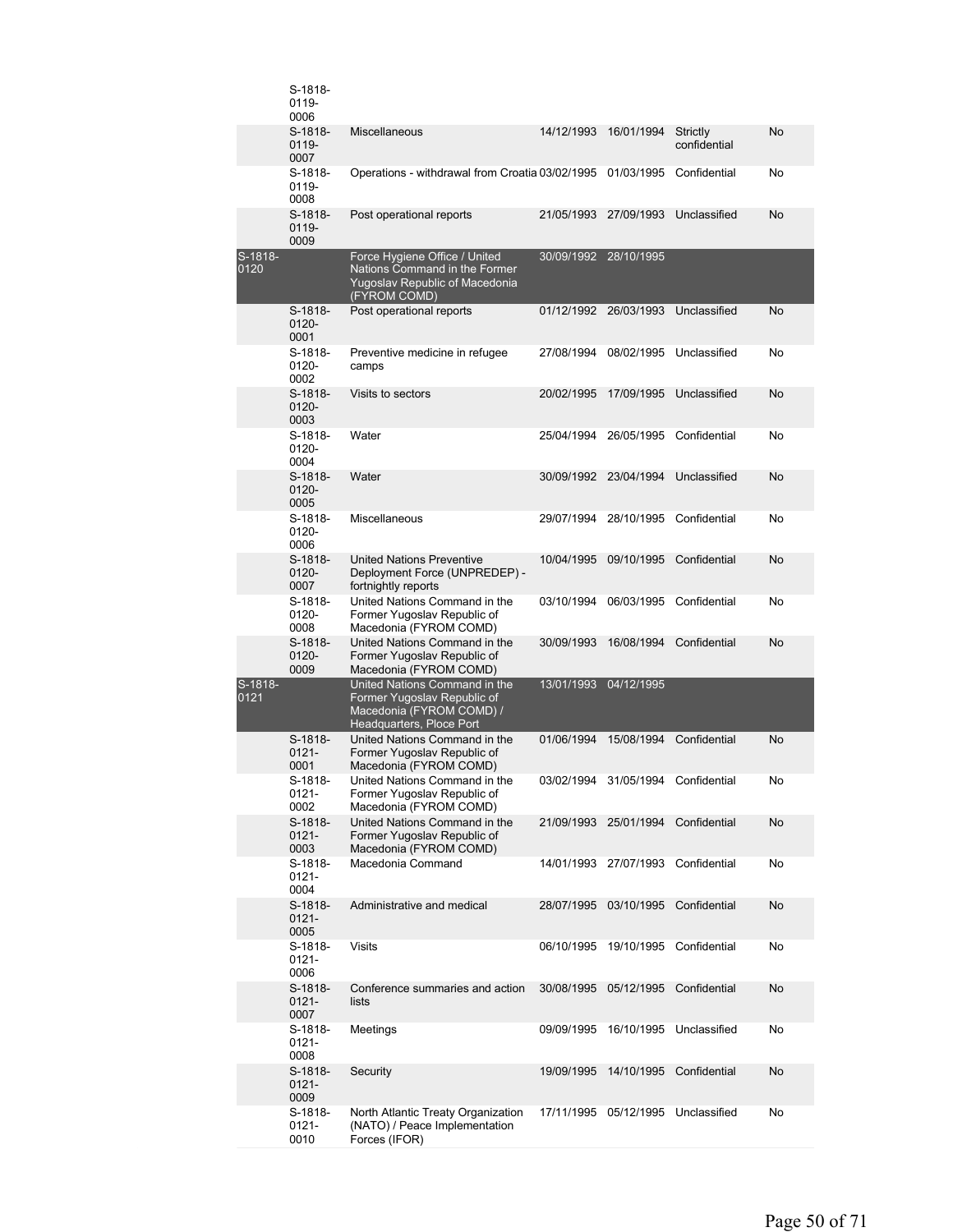| S-1818-<br>$0121 -$<br>0011 | Ploce Dockvard Camp - rear base                                                    | 12/10/1995 13/11/1995 Confidential | No |
|-----------------------------|------------------------------------------------------------------------------------|------------------------------------|----|
| S-1818-<br>0121-<br>0012    | Winterization, reconnaissance, and 28/07/1995 29/10/1995 Confidential<br>logistics |                                    | No |

# **AG-044-002 Field Mission Support 1989-1997**

**Scope and Content** 

Sub-fonds consists of the following Series: S-1819 Legal Support

#### **S-1819 Legal Support 1989-1997**

**Scope and Content** 

S-1819 contains records concerning legal support provided to the United Nations Protection Force (UNPF) and the United Nations Protection Force (UNPROFOR).

#### Legal Office

Records include legal analyses covering topics such as: operation concepts for Safe Areas; issues arising from mission-related Security Council resolutions; border control along United Nations Protected Areas (UNPAs); confiscated weapons; international humanitarian law; sanctions; the transition of UNPF to the NATOled Peace Implementation Force (IFOR). Also included are papers describing and analyzing Croatian laws related to: property ownership; the legal status of Serbs in former UNPAs; and the conscription of Croatian residents into the Croatian military.

Memoranda on policy and procedure deal with such topics as: UNPROFOR's right to use of force; crossing points for convoys and vehicles; the policing of the zones of separation established by the Ceasefire Agreement of March 1994; the transport of non-UN persons on UN flights; and media coverage.

Human rights records include: reports of human rights violations occurring after the fall of Srebrenica in July 1995; summaries of meetings of the Human Rights Working Group; and analytical documents on the possibility of expanding the mission's human rights-related activities.

There are also records pertaining to relations with the host countries of Bosnia and Herzegovina, Croatia, and the Federal Republic of Yugoslavia (FRY). These consist of: correspondence and aide memoire regarding property use, the payment of taxes, and the conduct of autopsies; memoranda and correspondence on aspects of the Status of Forces Agreement (SOFA); agreements between UNPF and the Croatian Ministry of Defence, and with the Ministry of Foreign Affairs of the Republic of Serbian Krajina; memoranda on freedom of movement and procedures for border crossings; claims by various governments for damage to premises caused by UN personnel; papers outlining infrastructure rebuilding projects; and correspondence, papers, and summaries of meetings on the re-opening of the Belgrade-Zagreb highway.

Also included are records pertaining to the Status of Forces Agreements (SOFA), which consist of: draft agreements; memoranda and analyses on the SOFA; comments suggesting changes to the SOFA; and correspondence and summaries of meetings between mission representatives and government officials on issues related to the SOFA, such as freedom of movement, border crossing procedures, and payment of rent, taxes, and tolls to host countries.

Documents related to the mission's use of premises in host countries include: lease agreements; Memoranda of Understanding; memoranda concerning provisions of the Status of Forces Agreement (SOFA); and analyses of laws and government ordinances on property.

Records related to the International Criminal Tribunal for the Former Yugoslavia (ICTY) include: arrest warrants issued by the ICTY; talking points for meetings between UNPROFOR officials and Judge Richard Goldstone, Prosecutor of the ICTY; reports of visits by the ICTY delegation to the mission areas and areas in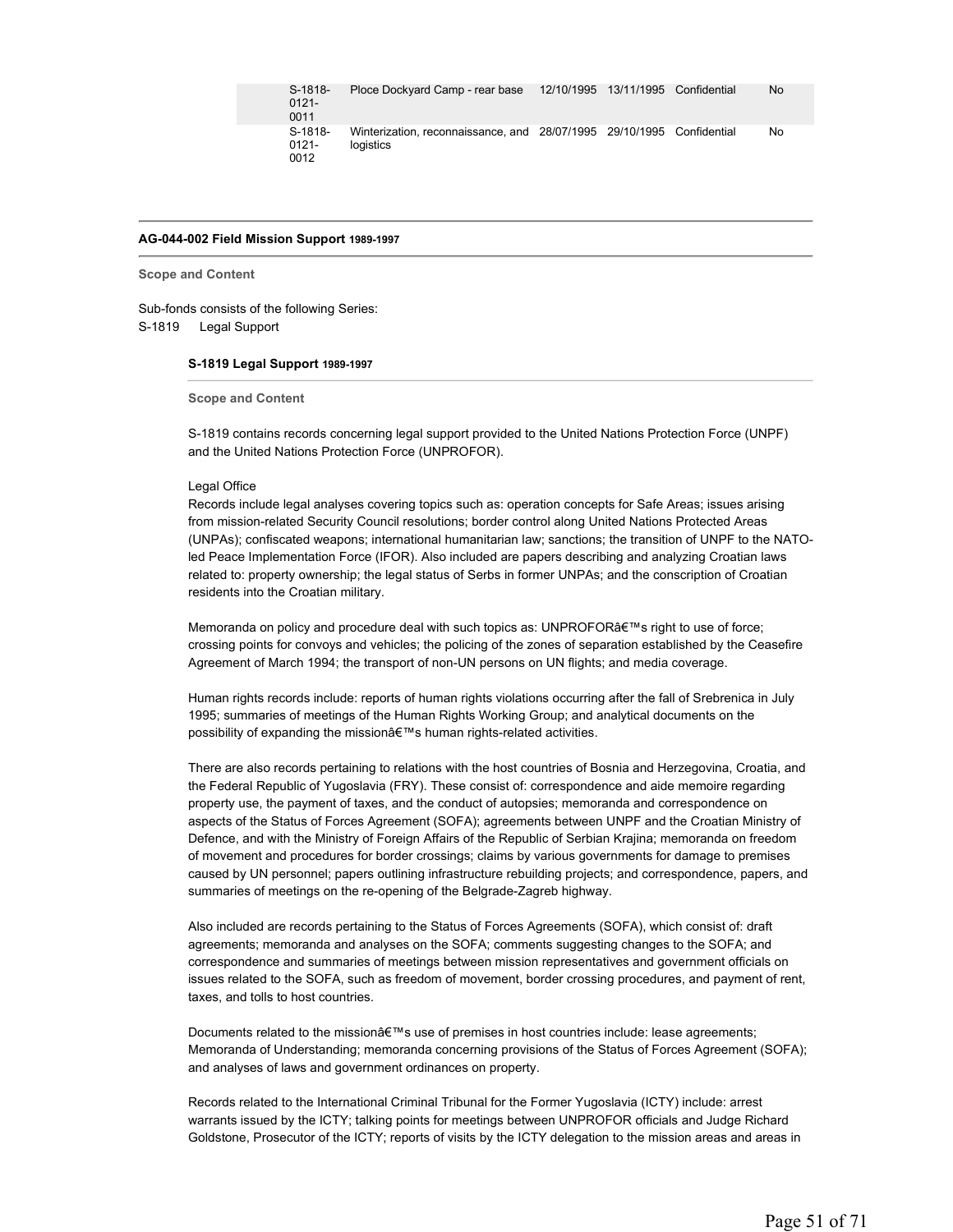the former Yugoslavia; reports relating to the exhumation of mass graves at Ovcara, near Vukovar, Croatia; and operational directives and guidelines on for the missions' cooperation with the ICTY.

Documents concerning North Atlantic Treaty Organization (NATO) forces include: discussion points for meetings between representatives of UNPF and NATO; analyses and memoranda on the legal status of NATO forces in Croatia; and comments on agreements between NATO and the United Nations.

Records concerning the Sarajevo Airport include: agreements concerning the use of the airport; analyses of political issues and legal considerations related to the use of the airport, particularly for humanitarian flights; talking points and summaries of meetings about the airport; and chronologies of events occurring at the airport, including attacks against UN flights and personnel.

Also included is a collection of the Force Commander's policy directives, including directives on: media access, military public information, United Nations Protected Areas (UNPAs), crossing and movement policy, the Board of Inquiry, Rules of Engagement, humanitarian assistance, Military Police, and the destruction of ammunition. Administrative circulars cover topics such as: weapons possession; the establishment of a Board of Inquiry Secretariat; disciplinary measures; and rules and regulations regarding staff behavior and locallyrecruited staff members.

Records also include: correspondence concerning tracing requests made for missing persons; appeals for humanitarian assistance; analyses of laws affecting refugees and summaries of meetings between UNPF officials and government officials to discuss refugee-related issues; statistics on prison visits made by the International Committee of the Red Cross (ICRC); statistics, tables and charts detailing mission casualties and their geographical distribution; reports and memoranda related to the enforcement of no-fly zones; reports detailing operations and mandate implementation in the Prevlaka peninsula in Croatia; papers analyzing and commenting on the Rules of Engagement and proposed changes and revisions; papers and summaries of meetings related to the International Conference on the Former Yugoslavia; papers describing the organization and functions of the Legal Office.

| <b>Box</b>      | Folder                      | <b>Title</b>                                               | <b>Date</b><br><b>Created</b> | <b>Date</b><br>Closed | <b>Security</b><br>Level | <b>Scanned</b><br>Items |
|-----------------|-----------------------------|------------------------------------------------------------|-------------------------------|-----------------------|--------------------------|-------------------------|
| S-1819-<br>0001 |                             | Legal Office                                               | 13/06/1992                    | 25/02/1997            |                          |                         |
|                 | S-1819-<br>$0001 -$<br>0001 | Office of the Principal Legal Adviser 20/06/1994           |                               | 26/02/1997            | Strictly<br>confidential | No                      |
|                 | S-1819-<br>$0001 -$<br>0002 | Administrative circulars                                   | 13/06/1992                    | 19/02/1997            | Unclassified             | <b>No</b>               |
|                 | S-1819-<br>$0001 -$<br>0003 | Legal seminars                                             | 22/11/1993                    | 12/09/1995            | Confidential             | <b>No</b>               |
|                 | S-1819-<br>$0001 -$<br>0004 | Legal seminars                                             | 08/12/1993                    | 24/06/1994            | Confidential             | <b>No</b>               |
|                 | S-1819-<br>$0001 -$<br>0005 | Agreements                                                 | 26/01/1995                    | 18/11/1996            | Strictly<br>confidential | No                      |
|                 | S-1819-<br>$0001 -$<br>0006 | Agreements                                                 | 05/10/1994                    | 25/01/1995            | Confidential             | <b>No</b>               |
| S-1819-<br>0002 |                             | Legal Office                                               | 03/07/1992                    | 23/07/1997            |                          |                         |
|                 | S-1819-<br>0002-<br>0001    | Catalogue of agreements                                    | 12/09/1994                    | 13/02/1995            | Confidential             | <b>No</b>               |
|                 | S-1819-<br>0002-<br>0002    | Ceasefire agreements                                       | 07/09/1994                    | 05/10/1995            | Confidential             | No                      |
|                 | S-1819-<br>0002-<br>0003    | Conference on Security and<br>Cooperation in Europe (CSCE) | 21/07/1994                    | 23/08/1994            | Confidential             | <b>No</b>               |
|                 | S-1819-<br>0002-<br>0004    | Mixed Military Working Group<br>(MMWG)                     | 26/11/1992                    | 12/01/1993            | Strictly<br>confidential | No                      |
|                 | S-1819-<br>0002-<br>0005    | Mixed Military Working Group<br>(MMWG)                     | 23/10/1992                    | 13/11/1992            | Confidential             | <b>No</b>               |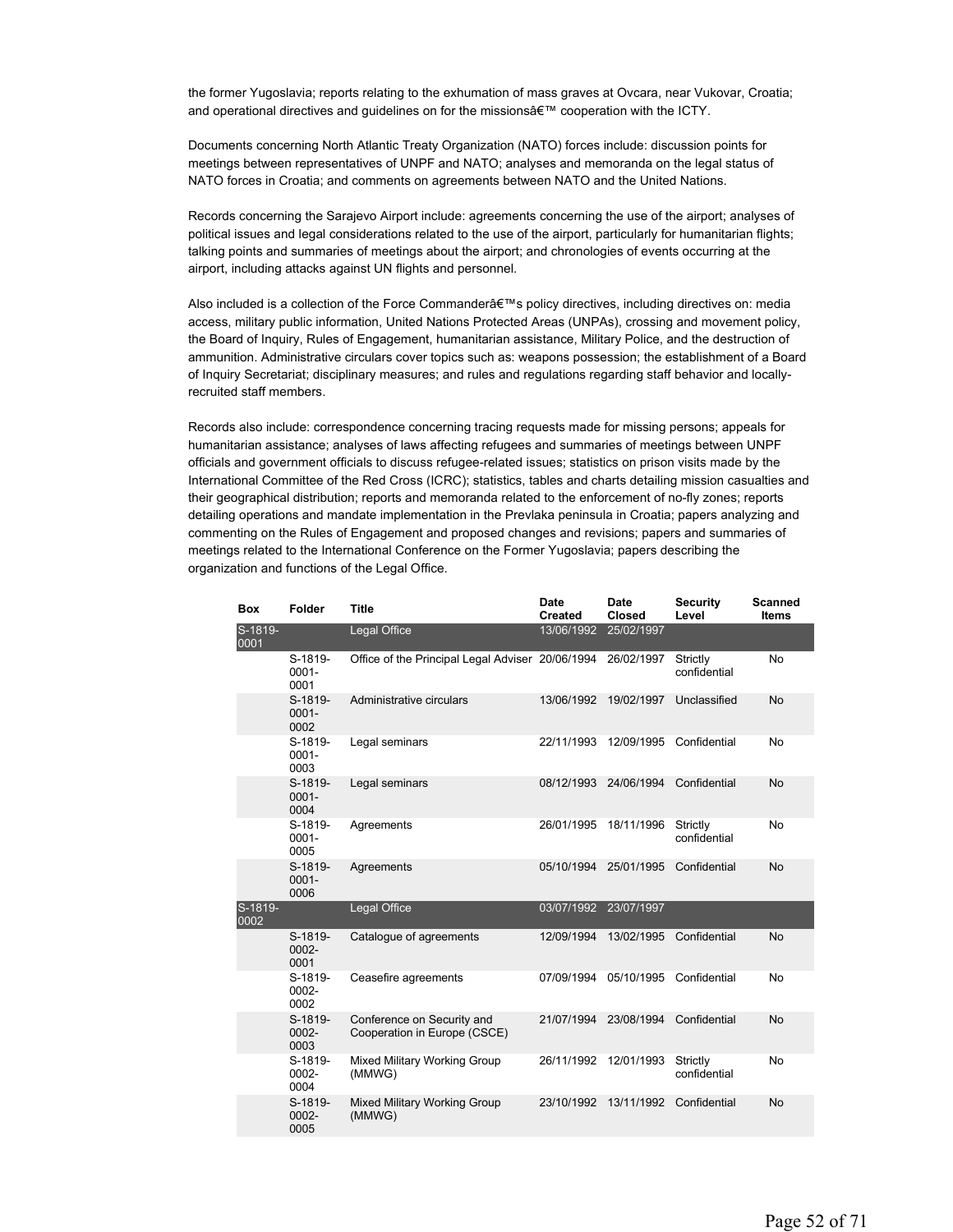|                 | S-1819-<br>0002-<br>0006    | Memoranda of Understanding<br>regarding Ilica Headquarters                                                                | 18/01/1994            | 17/10/1996                         | Unclassified             | No        |
|-----------------|-----------------------------|---------------------------------------------------------------------------------------------------------------------------|-----------------------|------------------------------------|--------------------------|-----------|
|                 | S-1819-<br>0002-<br>0007    | Memoranda of Understanding<br>regarding Camp Pleso                                                                        | 17/10/1996            | 23/07/1997                         | Unclassified             | No        |
|                 | S-1819-<br>0002-<br>0008    | Memoranda of Understanding<br>regarding Camp Pleso                                                                        | 30/08/1996            | 20/09/1996                         | Unclassified             | No        |
|                 | S-1819-<br>0002-<br>0009    | Vance-Owen Plan                                                                                                           | 04/05/1993            | 22/06/1993                         | Confidential             | No        |
|                 | S-1819-<br>0002-<br>0010    | Implementation Agreement between 02/12/1994<br>the United Nations and the Ministry<br>of Defense of the Republic of Italy |                       | 21/12/1994                         | Strictly<br>confidential | No        |
|                 | S-1819-<br>$0002 -$<br>0011 | Economic Agreement between the<br><b>Croatian Government and Croatian</b><br>Serbs                                        | 15/11/1994            | 03/12/1994                         | Confidential             | No        |
|                 | S-1819-<br>0002-<br>0012    | Air transport and operations policies 03/07/1992 09/10/1995                                                               |                       |                                    | Confidential             | No        |
| S-1819-<br>0003 |                             | Legal Office                                                                                                              | 06/06/1992            | 30/10/1996                         |                          |           |
|                 | S-1819-<br>0003-<br>0001    | Sarajevo Airport                                                                                                          | 02/10/1995            | 08/03/1996                         | Confidential             | No        |
|                 | S-1819-<br>0003-<br>0002    | Sarajevo Airport                                                                                                          | 06/06/1992            | 30/09/1995                         | Confidential             | <b>No</b> |
|                 | S-1819-<br>0003-<br>0003    | Sarajevo Airport                                                                                                          |                       | 06/06/1992 04/10/1995              | Confidential             | No        |
|                 | S-1819-<br>0003-<br>0004    | <b>Tuzla Airport</b>                                                                                                      | 08/02/1993            | 17/02/1994                         | Confidential             | No        |
|                 | S-1819-<br>0003-<br>0005    | Policy, procedure, and directives                                                                                         | 13/09/1994            | 30/10/1996                         | Confidential             | No        |
|                 |                             |                                                                                                                           |                       |                                    |                          |           |
|                 | S-1819-<br>0003-<br>0006    | Policy and procedure                                                                                                      | 10/07/1992 26/09/1994 |                                    | Confidential             | No        |
|                 |                             | Legal Office                                                                                                              | 14/09/1992            | 28/08/1996                         |                          |           |
| S-1819-<br>0004 | S-1819-<br>0004-<br>0001    | Convoy procedures                                                                                                         | 11/07/1993            | 24/04/1995                         | Confidential             | <b>No</b> |
|                 | S-1819-<br>0004-<br>0002    | Crossing point procedures                                                                                                 |                       | 30/07/1993 24/07/1995              | Confidential             | No        |
|                 | S-1819-<br>0004-<br>0003    | Special Representative of the<br>Secretary-General's (SRSG)<br>directives                                                 | 24/03/1994 23/11/1995 |                                    | Unclassified             | No        |
|                 | S-1819-<br>0004-<br>0004    | Force Commander's policy<br>directives                                                                                    |                       | 16/06/1994 27/09/1995 Confidential |                          | No        |
|                 | S-1819-<br>0004-<br>0005    | Force Commander's policy<br>directives                                                                                    |                       | 14/09/1992 03/11/1993              | Strictly<br>confidential | <b>No</b> |
|                 | S-1819-<br>0004-<br>0006    | <b>Discipline</b>                                                                                                         | 14/01/1993            | 10/11/1995                         | Strictly<br>confidential | No        |
|                 | S-1819-<br>0004-<br>0007    | Host country relations                                                                                                    | 08/09/1994            | 28/08/1996                         | Confidential             | No        |
|                 |                             | Legal Office                                                                                                              | 11/11/1992            | 30/01/1997                         |                          |           |
|                 | S-1819-<br>0005-<br>0001    | Host country relations - Bosnia and 07/05/1995<br>Herzegovina                                                             |                       | 31/01/1997                         | Confidential             | No        |
|                 | S-1819-<br>0005-<br>0002    | Host country relations - Bosnia and 27/03/1994 28/04/1995 Confidential<br>Herzegovina                                     |                       |                                    |                          | No        |
| S-1819-<br>0005 | S-1819-<br>0005-<br>0003    | Host country relations - Bosnia and<br>Herzegovina                                                                        | 19/02/1994            | 17/11/1994                         | Confidential             | No        |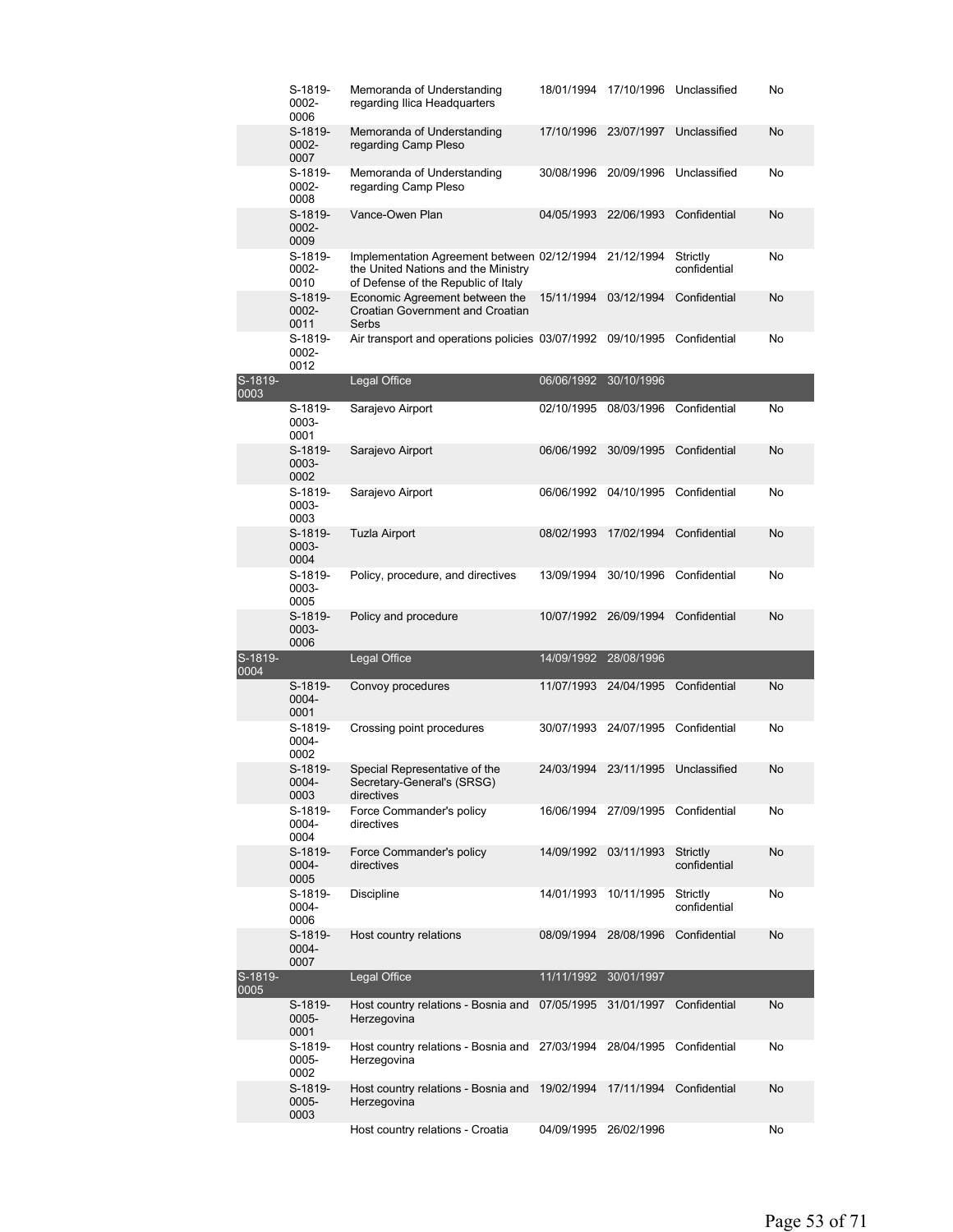|                   | S-1819-<br>0005-<br>0004 |                                                                                                                               |            |                                    | Strictly<br>confidential |    |
|-------------------|--------------------------|-------------------------------------------------------------------------------------------------------------------------------|------------|------------------------------------|--------------------------|----|
|                   | S-1819-<br>0005-<br>0005 | Host country relations - Croatia                                                                                              | 22/05/1994 | 24/08/1995                         | Confidential             | No |
|                   | S-1819-<br>0005-<br>0006 | Host country relations - Croatia                                                                                              | 12/11/1992 | 13/04/1994                         | Confidential             | No |
| $S-1819-$<br>0006 |                          | Legal Office                                                                                                                  | 19/02/1992 | 22/05/1997                         |                          |    |
|                   | S-1819-<br>0006-<br>0001 | Host country relations - Croatia                                                                                              | 20/02/1992 | 29/12/1992                         | Confidential             | No |
|                   | S-1819-<br>0006-<br>0002 | Meetings with Milivoj Tomas, Head<br>of the Office for Cooperation with<br>Peace-Keeping Operations,<br>Government of Croatia | 23/10/1996 | 22/05/1997                         | Unclassified             | No |
|                   | S-1819-<br>0006-<br>0003 | Handing back of Ilica Headquarters                                                                                            | 16/07/1992 | 11/10/1996                         | Unclassified             | No |
|                   | S-1819-<br>0006-<br>0004 | Host country relations - Federal<br>Republic of Yugoslavia (FRY)                                                              | 06/06/1994 | 08/07/1996                         | Strictly<br>confidential | No |
|                   | S-1819-<br>0006-<br>0005 | Host country relations - Federal<br>Republic of Yugoslavia (FRY)                                                              | 15/04/1994 | 02/06/1994                         | Confidential             | No |
|                   | S-1819-<br>0006-<br>0006 | Host country relations - Federal<br>Republic of Yugoslavia (FRY)                                                              | 23/02/1993 | 29/05/1996                         | Strictly<br>confidential | No |
| S-1819-<br>0007   |                          | Legal Office                                                                                                                  | 09/02/1992 | 21/10/1996                         |                          |    |
|                   | S-1819-<br>0007-<br>0001 | Host country relations - Federal<br>Republic of Yugoslavia (FRY)                                                              |            | 10/02/1992 23/12/1992              | Confidential             | No |
|                   | S-1819-<br>0007-<br>0002 | Host country relations - Former<br>Yugoslav Republic of Macedonia<br>(FYROM)                                                  |            | 20/11/1994 22/12/1995              | Confidential             | No |
|                   | S-1819-<br>0007-<br>0003 | Host country relations - Slovenia                                                                                             |            | 19/02/1992 22/12/1995              | Unclassified             | No |
|                   | S-1819-<br>0007-<br>0004 | Humanitarian assistance and human 31/07/1992 07/11/1995<br>rights                                                             |            |                                    | Strictly<br>confidential | No |
|                   | S-1819-<br>0007-<br>0005 | Centre for Human Rights                                                                                                       | 04/11/1992 | 22/10/1996                         | Unclassified             | No |
|                   | S-1819-<br>0007-<br>0006 | Humanitarian issues                                                                                                           |            | 23/06/1992 23/11/1995              | Strictly<br>confidential | No |
|                   | S-1819-<br>0007-<br>0007 | Humanitarian issues                                                                                                           |            | 22/05/1992 09/07/1992 Confidential |                          | No |
|                   | S-1819-<br>0007-<br>0008 | Humanitarian issues                                                                                                           |            | 07/07/1992 09/11/1992 Confidential |                          | No |
| S-1819-<br>8000   |                          | Legal Office                                                                                                                  | 25/06/1991 | 20/06/1996                         |                          |    |
|                   | S-1819-<br>0008-<br>0001 | Human Rights Working Group                                                                                                    | 19/12/1994 | 14/02/1995                         | Confidential             | No |
|                   | S-1819-<br>0008-<br>0002 | Refugees                                                                                                                      | 17/08/1995 | 06/11/1995                         | Strictly<br>confidential | No |
|                   | S-1819-<br>0008-<br>0003 | Human rights violations - Civilian<br>Police reports                                                                          | 09/05/1995 | 16/06/1995                         | Strictly<br>confidential | No |
|                   | S-1819-<br>0008-<br>0004 | Human rights violations - Civilian<br>Police reports                                                                          | 06/05/1995 | 19/06/1995                         | Strictly<br>confidential | No |
|                   | S-1819-<br>0008-<br>0005 | International law                                                                                                             |            | 26/11/1994 24/07/1995              | Confidential             | No |
|                   | S-1819-<br>0008-<br>0006 | Law - Croatia                                                                                                                 | 25/06/1991 | 20/06/1996                         | Strictly<br>confidential | No |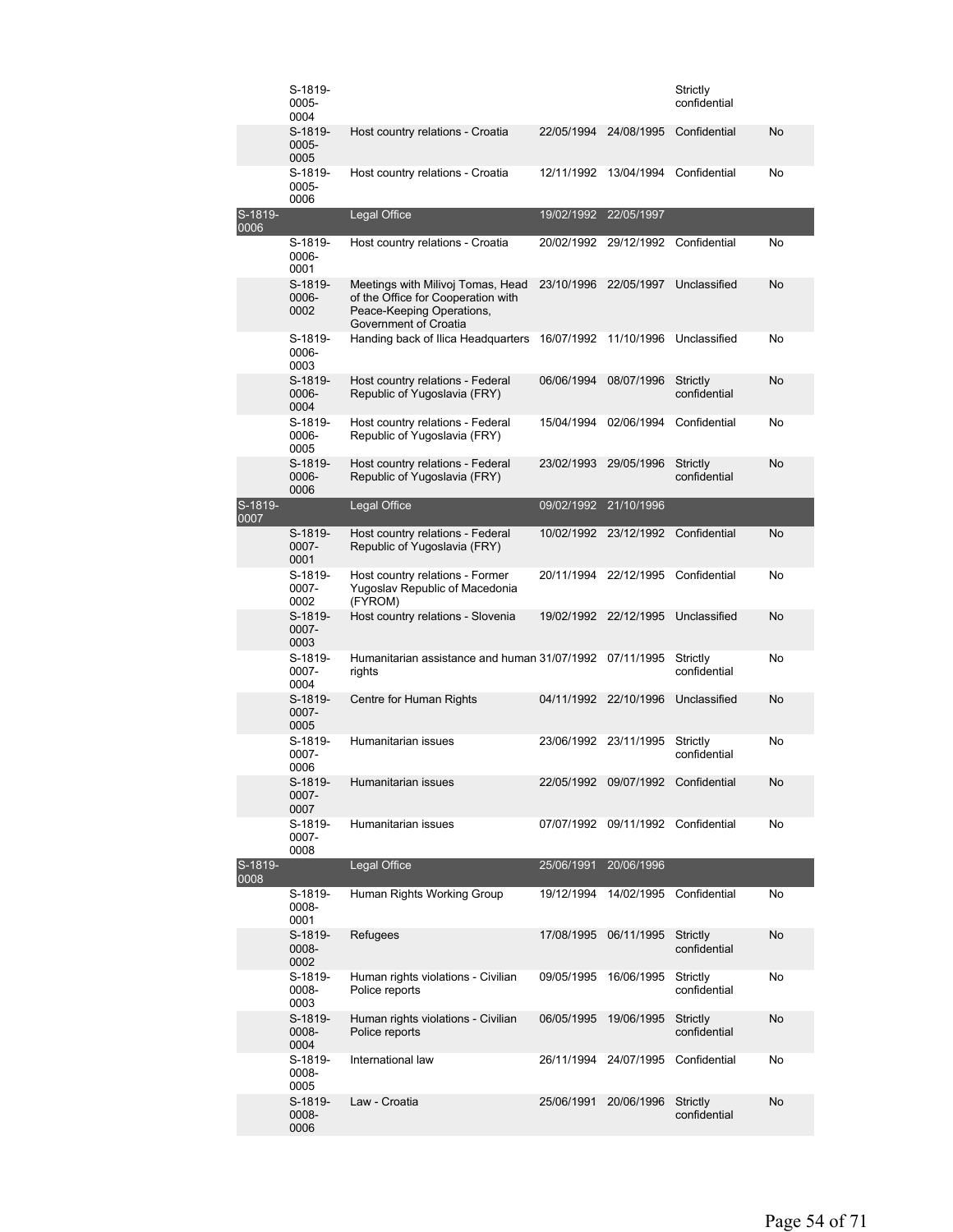|                   | S-1819-<br>0008-<br>0007    | Law - Republic of Serbian Krajina                            |                       | 06/07/1992 04/01/1996 Confidential |                          | No        |
|-------------------|-----------------------------|--------------------------------------------------------------|-----------------------|------------------------------------|--------------------------|-----------|
|                   | S-1819-<br>0008-<br>0008    | Legal analysis                                               | 13/09/1995            | 04/01/1996                         | Strictly<br>confidential | No        |
| S-1819-<br>0009   |                             | Legal Office                                                 | 27/08/1992            | 02/11/1995                         |                          |           |
|                   | S-1819-<br>0009-<br>0001    | Legal analysis                                               | 01/03/1995            | 12/09/1995                         | Strictly<br>confidential | <b>No</b> |
|                   | S-1819-<br>0009-<br>0002    | Legal analysis                                               | 07/04/1994            | 27/02/1995                         | Strictly<br>confidential | No        |
|                   | S-1819-<br>0009-<br>0003    | Law and order reports from sectors 01/07/1994                |                       | 11/08/1994                         | Strictly<br>confidential | No        |
|                   | S-1819-<br>0009-<br>0004    | Legal proceedings against UNPF<br>personnel                  | 06/10/1994            | 02/11/1995                         | Strictly<br>confidential | No        |
|                   | S-1819-<br>0009-<br>0005    | Danish human shields                                         | 23/08/1995            | 31/10/1995                         |                          | No        |
|                   | S-1819-<br>0009-<br>0006    | Mandates                                                     |                       | 27/08/1992 21/10/1995 Confidential |                          | No        |
| S-1819-<br>0010   |                             | Legal Office                                                 | 18/04/1993            | 19/03/1996                         |                          |           |
|                   | S-1819-<br>0010-<br>0001    | Mandates - Bosnia and Herzegovina 08/12/1994                 |                       | 13/02/1996                         | Confidential             | No        |
|                   | S-1819-<br>0010-<br>0002    | Rapid Reaction Force                                         | 26/08/1995            | 19/03/1996                         | Confidential             | No        |
|                   | S-1819-<br>0010-<br>0003    | Rapid Reaction Force                                         | 20/07/1995 24/08/1995 |                                    | Strictly<br>confidential | No        |
|                   | S-1819-<br>0010-<br>0004    | Rapid Reaction Force                                         | 03/07/1995            | 19/07/1995                         | Confidential             | No        |
|                   | S-1819-<br>0010-<br>0005    | Rapid Reaction Force                                         | 29/05/1995            | 01/07/1995                         | Confidential             | No        |
|                   | S-1819-<br>0010-<br>0006    | Safe Areas                                                   |                       | 14/11/1994 20/10/1995              | Strictly<br>confidential | No        |
|                   | S-1819-<br>0010-<br>0007    | Safe Areas                                                   | 18/04/1993            | 27/10/1993                         | Confidential             | No        |
| $S-1819-$<br>0011 |                             | Legal Office                                                 | 11/05/1992 22/02/1996 |                                    |                          |           |
|                   | S-1819-<br>$0011 -$<br>0001 | Safe Areas                                                   |                       | 08/04/1993 15/11/1994 Unclassified |                          | No        |
|                   | S-1819-<br>0011-<br>0002    | Multinational Brigade in Mostar                              | 05/10/1995            | 14/10/1995                         | Strictly<br>confidential | No        |
|                   | S-1819-<br>$0011 -$<br>0003 | Ceasefire Agreement for Bosnia and 05/10/1995<br>Herzegovina |                       | 13/10/1995                         | Confidential             | No        |
|                   | S-1819-<br>0011-<br>0004    | Mandates - Croatia                                           | 11/05/1992            | 08/01/1996                         | Confidential             | No        |
|                   | S-1819-<br>0011-<br>0005    | Mandates - Former Yugoslav<br>Republic of Macedonia (FYROM)  |                       | 30/09/1992 08/11/1995              | Confidential             | No        |
|                   | S-1819-<br>$0011 -$<br>0006 | North Atlantic Treaty Organization<br>(NATO)                 | 30/10/1995            | 23/02/1996                         | Confidential             | No        |
|                   | S-1819-<br>0011-<br>0007    | North Atlantic Treaty Organization<br>(NATO)                 |                       | 24/05/1995 27/10/1995              | Confidential             | No        |
|                   | S-1819-<br>$0011 -$<br>0008 | North Atlantic Treaty Organization<br>(NATO)                 | 10/08/1993            | 14/08/1995                         | Confidential             | No        |
|                   |                             | Legal Office                                                 | 05/07/1992            | 09/07/1996                         |                          |           |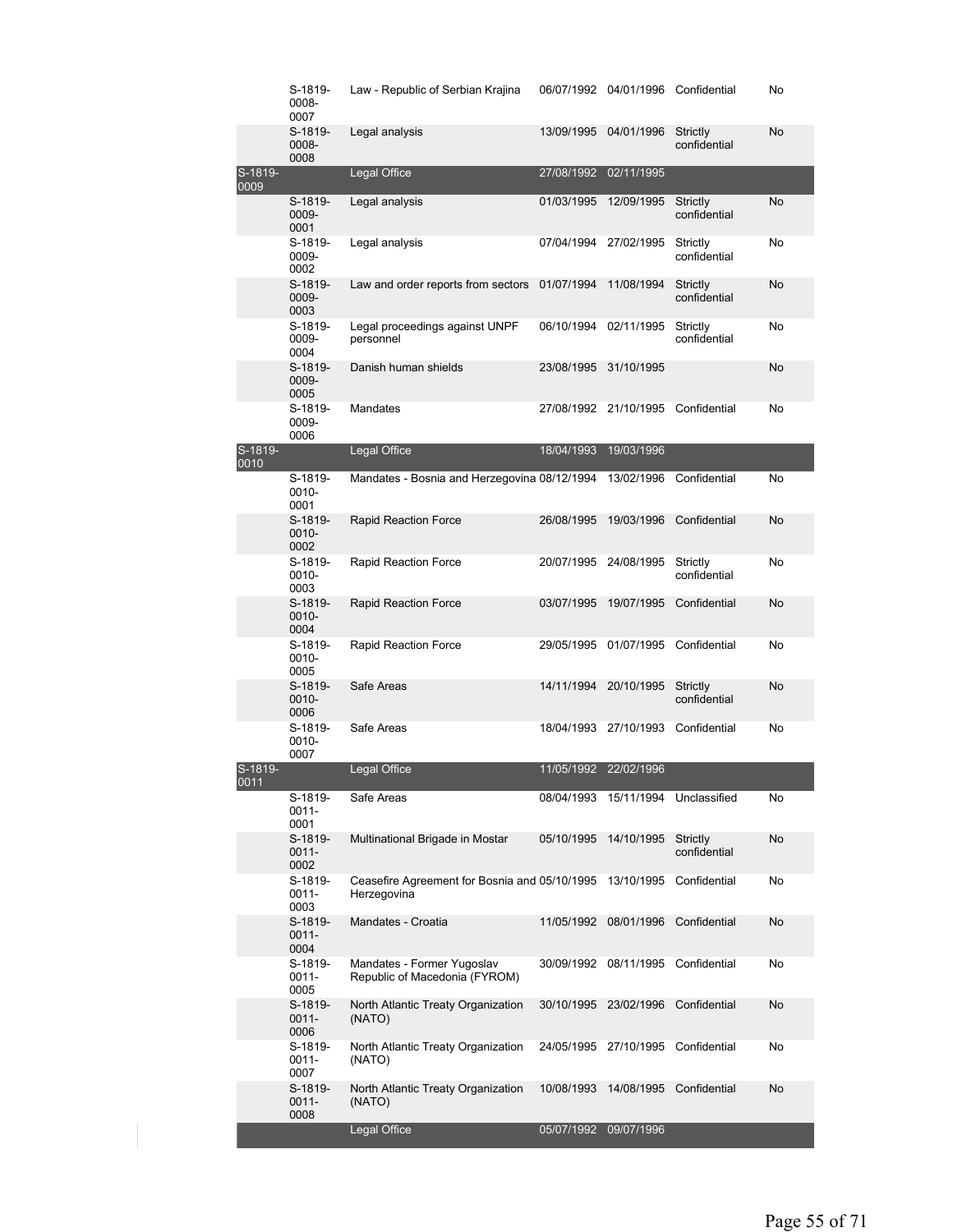| S-1819-<br>0012 |                               |                                                                                     |            |                       |                          |           |
|-----------------|-------------------------------|-------------------------------------------------------------------------------------|------------|-----------------------|--------------------------|-----------|
|                 | S-1819-<br>$0012 -$<br>0001   | Mandates - Prevlaka                                                                 | 15/10/1995 | 26/01/1996            | Confidential             | No        |
|                 | S-1819-<br>0012-<br>0002      | Mandates - Prevlaka                                                                 | 05/07/1992 | 14/10/1992            | Strictly<br>confidential | No        |
|                 | S-1819-<br>$0012 -$<br>0003   | Reorganization of the United<br>Nations Peace Forces (UNPF)                         | 10/10/1995 | 07/01/1996            | Confidential             | No        |
|                 | S-1819-<br>$0012 -$<br>0004   | Transfer of Authority to the<br>Implementation Force (IFOR)                         | 11/01/1996 | 28/05/1996            | Confidential             | No        |
|                 | S-1819-<br>$0012 -$<br>0005   | Transfer of Authority to the<br>Implementation Force (IFOR)                         | 21/11/1995 | 15/02/1996            | Confidential             | No        |
|                 | S-1819-<br>$0012 -$<br>0006   | International Police Task Force<br>(IPTF)                                           | 07/12/1995 | 11/02/1996            | Confidential             | No        |
|                 | S-1819-<br>$0012 -$<br>0007   | End of mission report                                                               | 18/12/1995 | 09/07/1996            | Unclassified             | No        |
|                 | $S-1819-$<br>$0012 -$<br>0008 | Joint Logistics Operations Centre<br>(JLOC)                                         | 20/12/1994 | 03/05/1995            | Unclassified             | No        |
| S-1819-<br>0013 |                               | Legal Office                                                                        | 23/10/1992 | 22/05/1997            |                          |           |
|                 | S-1819-<br>0013-<br>0001      | Joint Logistics Operations Centre<br>(JLOC)                                         | 07/09/1994 | 02/12/1994            | Unclassified             | No        |
|                 | S-1819-<br>0013-<br>0002      | <b>Rules of Engagement</b>                                                          | 06/06/1994 | 30/11/1995            | Strictly<br>confidential | <b>No</b> |
|                 | S-1819-<br>0013-<br>0003      | Rules of Engagement                                                                 | 19/07/1993 | 29/05/1994            | Confidential             | No        |
|                 | $S-1819-$<br>0013-<br>0004    | <b>Standard Operating Procedures</b><br>(SOP) - UNPROFOR Military Police<br>Company | 08/12/1993 | 08/12/1993            | Confidential             | No        |
|                 | S-1819-<br>$0013 -$<br>0005   | Claim relating to the Spanish<br>Contingent's occupancy of Camp<br>Grmine           | 17/12/1995 | 22/05/1997            | Unclassified             | No        |
|                 | S-1819-<br>0013-<br>0006      | No-fly zone                                                                         | 17/01/1993 | 19/10/1994            | Confidential             | No        |
|                 | S-1819-<br>0013-<br>0007      | No-fly zone                                                                         | 25/11/1992 | 11/01/1993            | Strictly<br>confidential | No        |
|                 | S-1819-<br>0013-<br>0008      | No-fly zone                                                                         |            | 23/10/1992 24/11/1992 | Confidential             | No        |
| S-1819-<br>0014 |                               | Legal Office                                                                        | 09/10/1990 | 17/04/1996            |                          |           |
|                 | S-1819-<br>0014-<br>0001      | No-fly zone                                                                         | 09/10/1990 | 11/10/1992            | Strictly<br>confidential | No        |
|                 | S-1819-<br>0014-<br>0002      | Premises                                                                            | 15/12/1995 | 17/04/1996            | Unclassified             | No        |
|                 | S-1819-<br>$0014 -$<br>0003   | Premises                                                                            | 16/06/1995 | 13/12/1995            | Confidential             | <b>No</b> |
|                 | S-1819-<br>0014-<br>0004      | Premises                                                                            |            | 15/06/1994 22/10/1994 | Confidential             | No        |
|                 | S-1819-<br>0014-<br>0005      | Premises                                                                            | 01/03/1993 | 28/09/1994            | Confidential             | No        |
|                 | S-1819-<br>0014-<br>0006      | Premises - Federal Republic of<br>Yugoslavia                                        | 15/10/1993 | 16/01/1996            | Confidential             | No        |
| S-1819-<br>0015 |                               | Legal Office                                                                        | 10/12/1989 | 01/08/1996            |                          |           |
|                 |                               | Premises - Federal Republic of<br>Yugoslavia                                        | 15/09/1994 | 22/11/1994            | Confidential             | No        |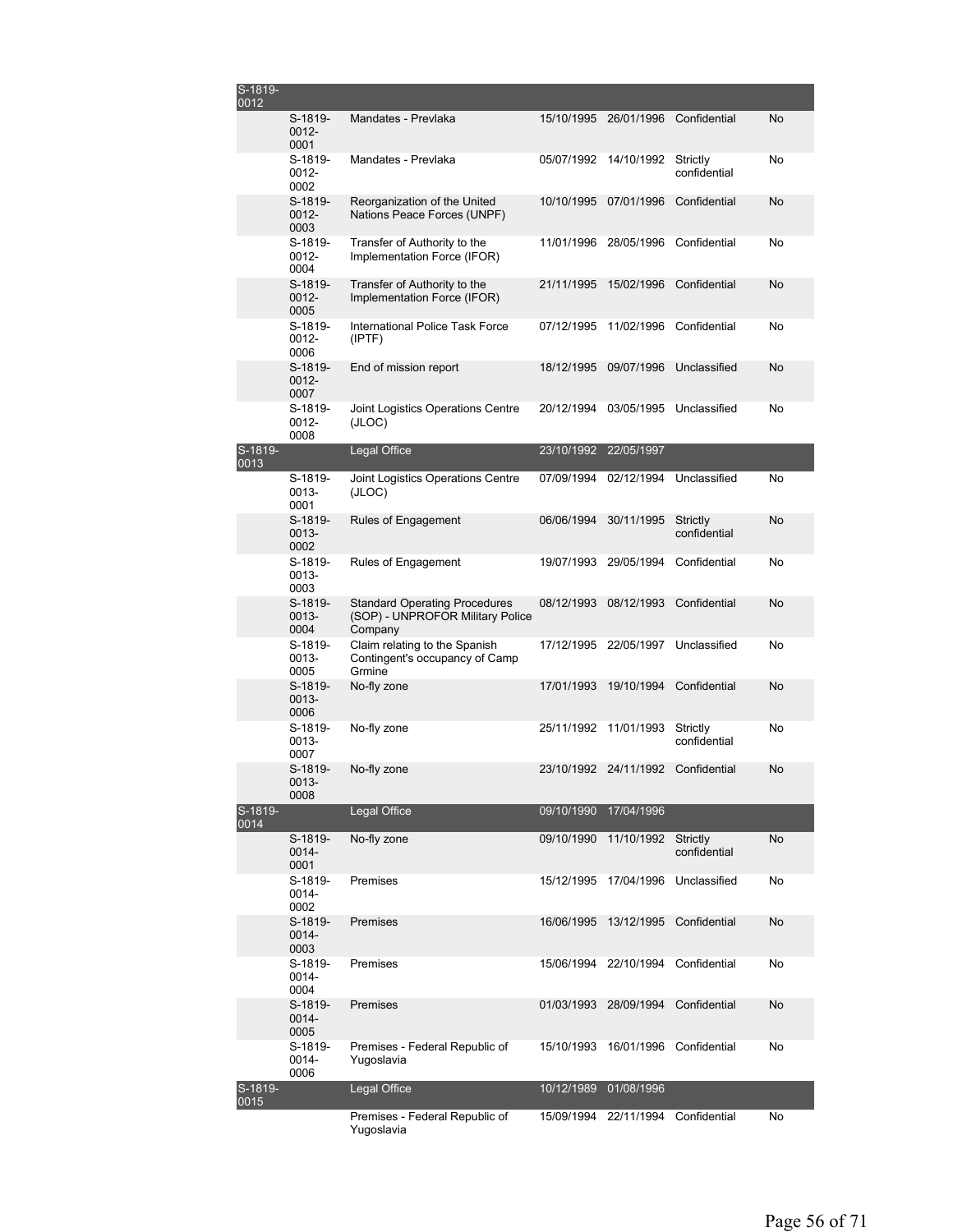|                   | S-1819-<br>0015-<br>0001    |                                                                     |                       |                         |                          |           |
|-------------------|-----------------------------|---------------------------------------------------------------------|-----------------------|-------------------------|--------------------------|-----------|
|                   | S-1819-<br>$0015 -$<br>0002 | Premises - Mostar Region                                            | 13/09/1994            | 02/08/1996              | Confidential             | No        |
|                   | S-1819-<br>0015-<br>0003    | Premises - Mostar Region                                            | 24/11/1993            | 08/09/1994              | Confidential             | No        |
|                   | S-1819-<br>0015-<br>0004    | Premises - Split Port                                               | 24/10/1992 22/12/1995 |                         | Unclassified             | No        |
|                   | S-1819-<br>0015-<br>0005    | Premises - Split Port                                               | 11/12/1989            | 06/06/1994              | Unclassified             | No        |
|                   | S-1819-<br>$0015 -$<br>0006 | Sanctions                                                           | 04/12/1992            | 12/10/1995              | Confidential             | No        |
|                   | S-1819-<br>0015-<br>0007    | Oil                                                                 | 20/08/1992 02/06/1994 |                         | Strictly<br>confidential | No        |
|                   | S-1819-<br>0015-<br>0008    | Oil                                                                 | 11/12/1992            | 11/03/1996              | Confidential             | No        |
| S-1819-<br>0016   |                             | Legal Office                                                        | 09/10/1990            | 05/06/1996              |                          |           |
|                   | S-1819-<br>0016-<br>0001    | Oil                                                                 | 26/07/1992            | 10/12/1992              | Confidential             | <b>No</b> |
|                   | S-1819-<br>0016-<br>0002    | Security                                                            | 02/03/1994            | 05/04/1996              | Strictly<br>confidential | No        |
|                   | S-1819-<br>0016-<br>0003    | <b>Visits</b>                                                       | 05/11/1992 28/09/1995 |                         | Strictly<br>confidential | No        |
|                   | S-1819-<br>0016-<br>0004    | War crimes                                                          | 17/05/1994            | 13/02/1996              | Strictly<br>confidential | No        |
|                   | S-1819-<br>0016-<br>0005    | <b>Commission of Experts</b>                                        | 09/10/1990            | 22/08/1995              | Confidential             | No        |
|                   | S-1819-<br>0016-<br>0006    | International Criminal Tribunal for<br>the Former Yugoslavia (ICTY) | 21/03/1995            | 05/06/1996              | Strictly<br>confidential | No        |
|                   | S-1819-<br>0016-<br>0007    | International Criminal Tribunal for<br>the Former Yugoslavia (ICTY) | 20/09/1994            | 20/03/1995              | Strictly<br>confidential | No        |
|                   | S-1819-<br>0016-<br>0008    | International Criminal Tribunal for<br>the Former Yugoslavia (ICTY) | 25/01/1994            | 16/09/1994              | Strictly<br>confidential | No        |
| $S-1819-$<br>0017 |                             | Legal Office                                                        | 27/10/1992 01/10/1996 |                         |                          |           |
|                   | S-1819-<br>$0017 -$<br>0001 | Military                                                            | 05/09/1994 01/11/1995 |                         | Strictly<br>confidential | No        |
|                   | S-1819-<br>0017-<br>0002    | <b>Status of Forces Agreements</b><br>(SOFA) - letters of protest   | 23/03/1995 24/05/1996 |                         | Confidential             | No        |
|                   | S-1819-<br>0017-<br>0003    | <b>Status of Forces Agreements</b><br>(SOFA) - letters of protest   | 27/10/1992            | 31/12/1995              | Unclassified             | No        |
|                   | S-1819-<br>0017-<br>0004    | Status of Forces Agreement (SOFA) 16/05/1995<br>- Croatia           |                       | 01/10/1996              | Strictly<br>confidential | No        |
|                   | S-1819-<br>0017-<br>0005    | Status of Forces Agreement (SOFA) 14/04/1995<br>- Croatia           |                       | 15/05/1995              | Confidential             | No        |
|                   | S-1819-<br>0017-<br>0006    | Status of Forces Agreement (SOFA) 01/11/1994<br>- Croatia           |                       | 11/04/1995              | Confidential             | No        |
|                   | S-1819-<br>0017-<br>0007    | Status of Forces Agreement (SOFA) 14/10/1994<br>- Croatia           |                       | 31/10/1994 Confidential |                          | No        |
| S-1819-<br>0018   |                             | Legal Office                                                        | 08/10/1990 30/05/1996 |                         |                          |           |
|                   |                             |                                                                     |                       |                         |                          |           |

01/08/1994 13/10/1994 Confidential No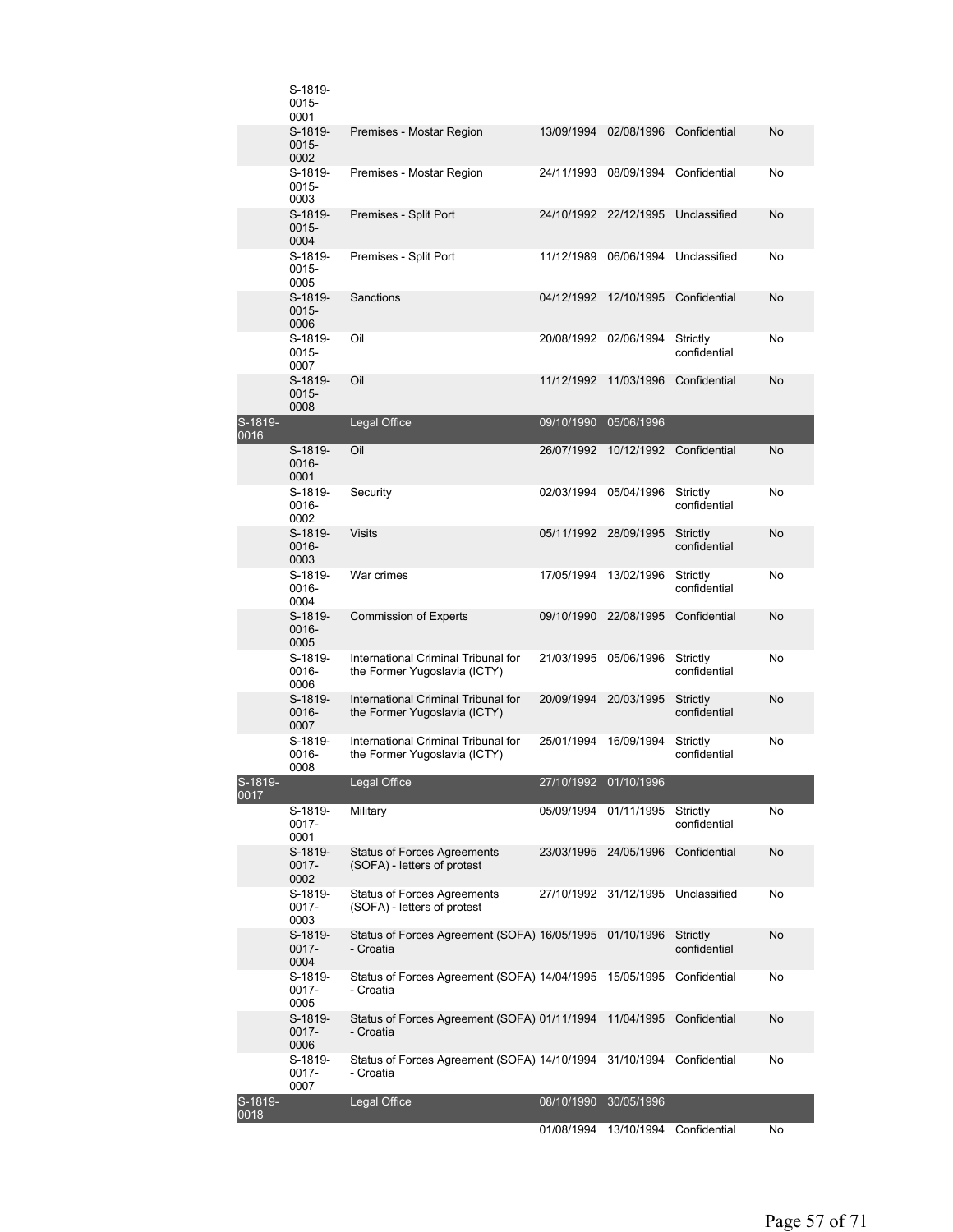|                 | S-1819-<br>0018-<br>0001    | Status of Forces Agreement (SOFA)<br>- Croatia                                                                    |            |                       |                          |    |
|-----------------|-----------------------------|-------------------------------------------------------------------------------------------------------------------|------------|-----------------------|--------------------------|----|
|                 | S-1819-<br>0018-<br>0002    | Status of Forces Agreement (SOFA) 06/01/1993 27/07/1994<br>- Croatia                                              |            |                       | Confidential             | No |
|                 | S-1819-<br>0018-<br>0003    | Status of Forces Agreement (SOFA) 16/06/1992 30/12/1992<br>- Croatia                                              |            |                       | Confidential             | No |
|                 | S-1819-<br>0018-<br>0004    | Status of Forces Agreement (SOFA) 09/10/1990<br>- Croatia                                                         |            | 16/06/1992            | Confidential             | No |
|                 | S-1819-<br>0018-<br>0005    | Status of Forces Agreement (SOFA) 24/10/1994 31/05/1996<br>- Bosnia and Herzegovina                               |            |                       | Confidential             | No |
|                 | S-1819-<br>0018-<br>0006    | Status of Forces Agreement (SOFA) 18/02/1994<br>- Bosnia and Herzegovina                                          |            | 24/10/1994            | Confidential             | No |
| S-1819-<br>0019 |                             | Legal Office                                                                                                      | 10/03/1992 | 26/03/1996            |                          |    |
|                 | S-1819-<br>0019-<br>0001    | Status of Forces Agreement (SOFA) 11/11/1992 02/07/1993<br>- Bosnia and Herzegovina                               |            |                       | Confidential             | No |
|                 | S-1819-<br>0019-<br>0002    | Status of Forces Agreement (SOFA) 11/03/1992<br>- Bosnia and Herzegovina                                          |            | 30/10/1992            | Confidential             | No |
|                 | S-1819-<br>0019-<br>0003    | Status of Forces Agreement (SOFA) 01/04/1995 27/03/1996<br>- Federal Republic of Yugoslavia<br>(FRY)              |            |                       | Confidential             | No |
|                 | S-1819-<br>0019-<br>0004    | Status of Forces Agreement (SOFA) 03/11/1994 23/03/1995<br>- Federal Republic of Yugoslavia<br>(FRY)              |            |                       | Confidential             | No |
|                 | S-1819-<br>0019-<br>0005    | Status of Forces Agreement (SOFA) 19/04/1994<br>- Federal Republic of Yugoslavia<br>(FRY)                         |            | 12/10/1994            | Confidential             | No |
|                 | S-1819-<br>0019-<br>0006    | Status of Forces Agreement (SOFA) 17/07/1993<br>- Federal Republic of Yugoslavia<br>(FRY)                         |            | 15/04/1994            | Confidential             | No |
|                 |                             |                                                                                                                   |            |                       |                          |    |
| S-1819-<br>0020 |                             | Legal Office                                                                                                      | 14/02/1992 | 25/03/1996            |                          |    |
|                 | S-1819-<br>0020-<br>0001    | Status of Forces Agreement (SOFA) 05/08/1992 29/06/1993<br>- Federal Republic of Yugoslavia<br>(FRY)              |            |                       | Confidential             | No |
|                 | S-1819-<br>0020-<br>0002    | Status of Forces Agreement (SOFA) 25/03/1992 04/08/1992<br>- Federal Republic of Yugoslavia<br>(FRY)              |            |                       | Confidential             | No |
|                 | S-1819-<br>0020-<br>0003    | Status of Forces Agreement (SOFA) 15/02/1992 20/03/1992 Confidential<br>- Federal Republic of Yugoslavia<br>(FRY) |            |                       |                          | No |
|                 | S-1819-<br>0020-<br>0004    | Status of Forces Agreement (SOFA) 21/10/1994 25/03/1996<br>- Former Yugoslav Republic of<br>Macedonia (FYROM)     |            |                       | Strictly<br>confidential | No |
|                 | S-1819-<br>0020-<br>0005    | Status of Forces Agreement (SOFA) 24/01/1994 04/10/1994<br>- Former Yugoslav Republic of<br>Macedonia (FYROM)     |            |                       | Strictly<br>confidential | No |
|                 | S-1819-<br>0020-<br>0006    | Status of Forces Agreement (SOFA) 12/08/1993 30/10/1993<br>- Former Yugoslav Republic of<br>Macedonia (FYROM)     |            |                       | Confidential             | No |
| S-1819-<br>0021 |                             | Legal Office                                                                                                      | 13/03/1992 | 30/08/1997            |                          |    |
|                 | S-1819-<br>$0021 -$<br>0001 | Status of Forces Agreement (SOFA) 27/12/1992<br>- Former Yugoslav Republic of<br>Macedonia (FYROM)                |            | 15/07/1993            | Strictly<br>confidential | No |
|                 | S-1819-<br>$0021 -$<br>0002 | Status of Forces Agreement (SOFA) 13/03/1992 23/11/1994<br>- Slovenia                                             |            |                       | Strictly<br>confidential | No |
|                 | S-1819-<br>$0021 -$<br>0003 | Status of Forces Agreement (SOFA) 25/08/1995<br>- rent                                                            |            | 30/08/1997            | Confidential             | No |
|                 | S-1819-<br>0021-<br>0004    | Administrative circulars                                                                                          |            | 12/01/1995 27/12/1995 | Unclassified             | No |
|                 | S-1819-<br>$0021 -$<br>0005 | Administrative circulars                                                                                          | 04/08/1993 | 23/12/1994            | Unclassified             | No |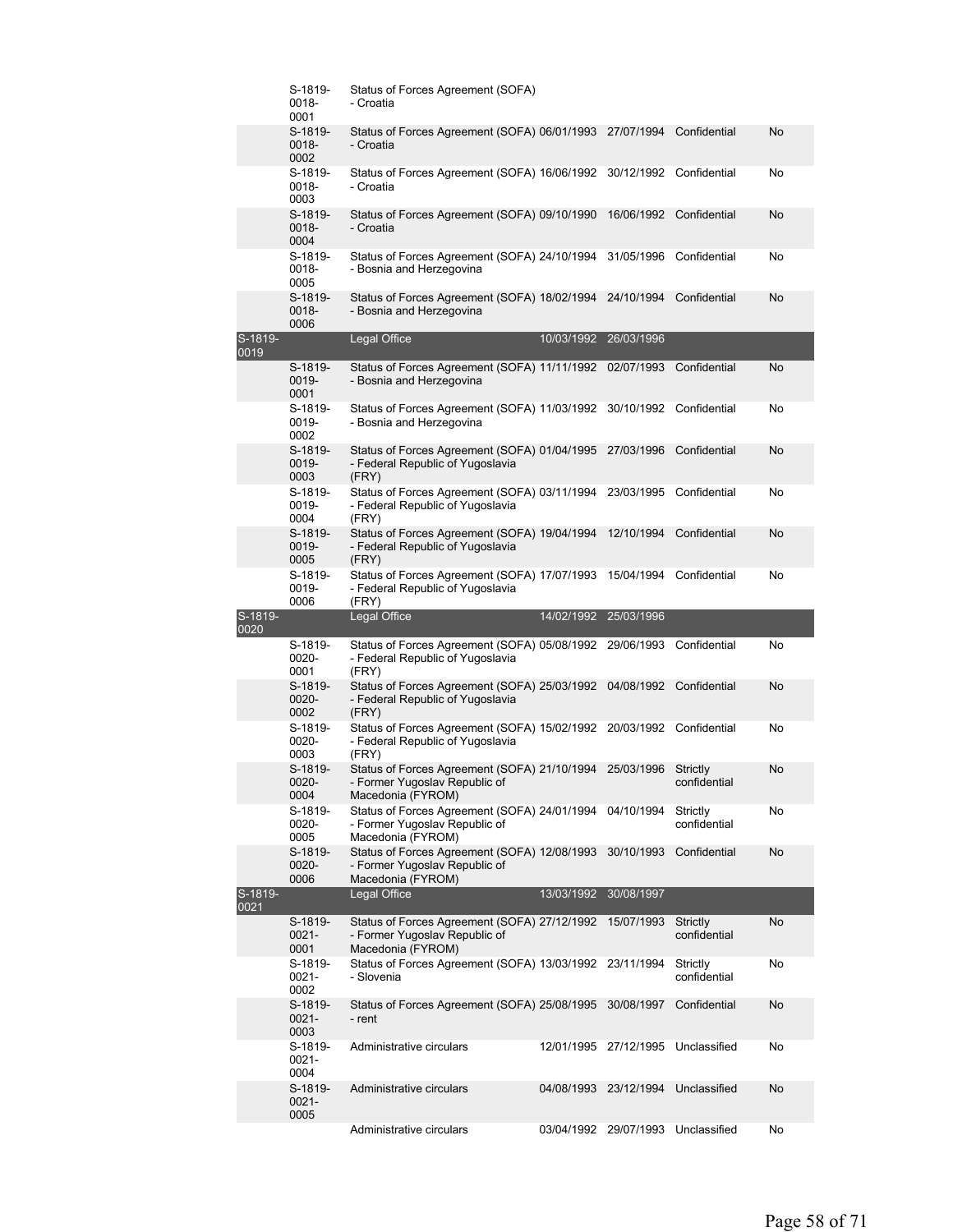|                 | S-1819-<br>$0021 -$<br>0006 |                                                                                |                       |                                    |                          |           |
|-----------------|-----------------------------|--------------------------------------------------------------------------------|-----------------------|------------------------------------|--------------------------|-----------|
| S-1819-<br>0022 |                             | Legal Office                                                                   | 02/06/1993            | 12/01/1997                         |                          |           |
|                 | S-1819-<br>0022-<br>0001    | Casualties lists                                                               | 04/10/1993            | 01/03/1994                         | Strictly<br>confidential | No        |
|                 | S-1819-<br>0022-<br>0002    | Casualties - statistics                                                        | 03/10/1994            | 13/01/1997                         | Unclassified             | No        |
|                 | S-1819-<br>$0022 -$<br>0003 | Casualties - statistics                                                        | 03/05/1994            | 30/09/1994                         | Unclassified             | No        |
|                 | S-1819-<br>$0022 -$<br>0004 | Casualties - statistics                                                        | 04/01/1994            | 28/04/1994                         | Unclassified             | No        |
|                 | S-1819-<br>0022-<br>0005    | Casualties - statistics                                                        | 16/09/1993            | 30/12/1993                         | Unclassified             | No        |
|                 | S-1819-<br>0022-<br>0006    | Casualties - statistics                                                        | 02/06/1993            | 15/09/1993                         | Unclassified             | No        |
| S-1819-<br>0023 |                             | Legal Office                                                                   | 18/04/1992            | 09/10/1995                         |                          |           |
|                 | S-1819-<br>0023-<br>0001    | Casualties - statistics                                                        | 16/02/1993            | 01/06/1993                         | Unclassified             | <b>No</b> |
|                 | S-1819-<br>0023-<br>0002    | Casualties - statistics                                                        |                       | 07/12/1992 15/02/1993              | Unclassified             | No        |
|                 | S-1819-<br>0023-<br>0003    | Force Commander's Policy<br>Directives, nos. 1-4                               | 18/04/1992            | 05/05/1994                         | Confidential             | No        |
|                 | S-1819-<br>0023-<br>0004    | Force Commander's Policy<br>Directives, nos. 5-14                              |                       | 29/05/1992 31/07/1994              | Confidential             | No        |
|                 | S-1819-<br>0023-<br>0005    | Force Commander's Policy<br>Directives, nos. 15-31                             | 28/10/1992 21/07/1994 |                                    | Confidential             | No        |
|                 | S-1819-<br>0023-<br>0006    | Force Commander's Policy<br>Directives, nos. 1-13                              | 29/04/1992 09/10/1995 |                                    | Confidential             | No        |
|                 | S-1819-<br>0023-<br>0007    | Force Commander's Policy<br>Directives, nos. 14-17                             | 30/07/1993            | 09/03/1995                         | Confidential             | No        |
| S-1819-<br>0024 |                             | Legal Office                                                                   | 28/02/1993            | 25/07/1995                         |                          |           |
|                 | S-1819-<br>0024-<br>0001    | Force Commander's Policy<br>Directives, nos. 18-22                             | 01/03/1993            | 23/10/1994                         | Confidential             | No        |
|                 | S-1819-<br>0024-<br>0002    | Force Commander's Policy<br>Directives, nos. 23-31                             |                       | 09/05/1993 25/07/1995 Confidential |                          | No        |
|                 | S-1819-<br>0024-<br>0003    | International Conference on the<br>Former Yugoslavia                           | 15/09/1993            | 20/12/1993                         | Strictly<br>confidential | <b>No</b> |
|                 | S-1819-<br>$0024 -$<br>0004 | International Conference on the<br>Former Yugoslavia                           | 18/08/1993            | 14/09/1993                         | Confidential             | No        |
|                 | S-1819-<br>0024-<br>0005    | International Conference on the<br>Former Yugoslavia                           | 11/08/1993            | 17/08/1993                         | Confidential             | <b>No</b> |
|                 | S-1819-<br>0024-<br>0006    | Incidents - Rajlovac Checkpoint                                                | 06/11/1993            | 12/11/1993                         | Strictly<br>confidential | No        |
|                 | S-1819-<br>0024-<br>0007    | Incidents - mine explosion during a<br>memorial ceremony in Pakrac,<br>Croatia | 08/09/1993            | 11/09/1993                         | Strictly<br>confidential | No        |
|                 | S-1819-<br>0024-<br>0008    | Meetings with Bosnian court officials 16/01/1995                               |                       | 15/03/1995                         | Confidential             | No        |
| S-1819-<br>0025 |                             | Legal Office                                                                   | 25/05/1993            | 20/05/1997                         |                          |           |
|                 |                             | Meetings with Bosnian court officials 16/01/1995                               |                       | 15/03/1995                         | Confidential             | No        |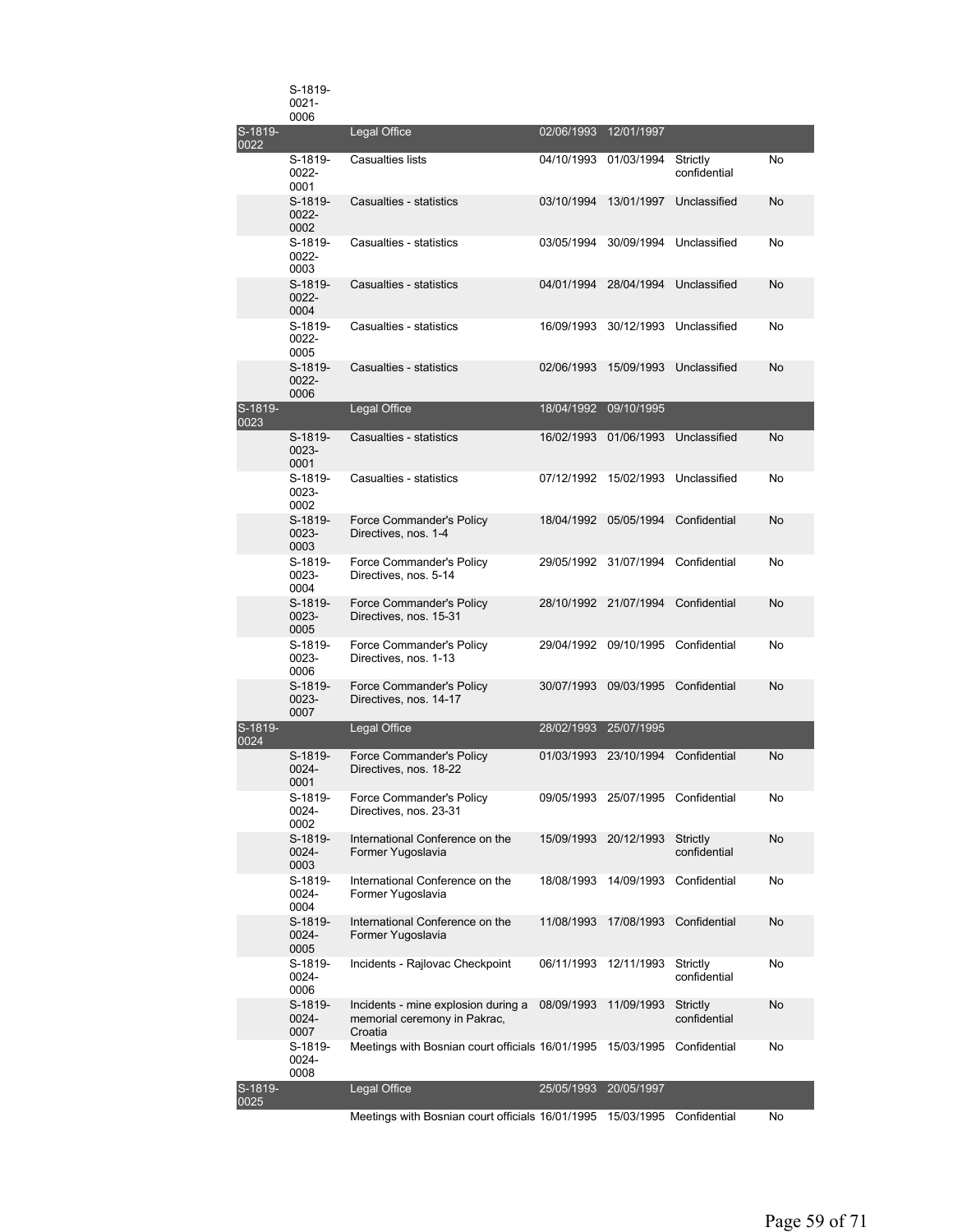|                 | S-1819-<br>0025-<br>0001    |                             |            |            |                          |           |
|-----------------|-----------------------------|-----------------------------|------------|------------|--------------------------|-----------|
|                 | S-1819-<br>$0025 -$<br>0002 | Mount Igman                 | 31/03/1995 |            | 08/12/1995 Confidential  | <b>No</b> |
|                 | S-1819-<br>0025-<br>0003    | Premises - Belgrade         | 30/03/1994 | 20/05/1997 | Unclassified             | No        |
|                 | S-1819-<br>$0025 -$<br>0004 | Premises - Gorazde          | 25/08/1995 | 29/08/1995 | Strictly<br>confidential | No        |
|                 | S-1819-<br>0025-<br>0005    | Premises - PTT Building     | 18/12/1995 | 03/07/1996 | Unclassified             | No        |
|                 | S-1819-<br>$0025 -$<br>0007 | Premises - SIV III Building | 13/06/1995 | 26/02/1996 | Confidential             | No        |
|                 | S-1819-<br>0025-<br>0008    | Premises - SIV III Building | 05/12/1994 | 15/05/1995 | Unclassified             | No        |
|                 | S-1819-<br>$0025 -$<br>0009 | Premises - SIV III Building | 25/05/1993 | 27/10/1994 | Unclassified             | <b>No</b> |
|                 | S-1819-<br>0025-<br>0006    | Premises - Sarajevo         | 05/12/1994 | 09/07/1996 | Unclassified             | No        |
| S-1819-<br>0026 |                             | Legal Office                | 14/09/1992 | 08/08/1996 |                          |           |
|                 | S-1819-<br>$0026 -$<br>0001 | Leases and contracts        | 20/12/1994 | 08/08/1996 | Confidential             | No        |
|                 | S-1819-<br>0026-<br>0002    | Leases and contracts        | 23/11/1994 | 16/05/1996 | Unclassified             | <b>No</b> |
|                 | S-1819-<br>$0026 -$<br>0003 | Leases and contracts        | 09/12/1994 | 11/07/1996 | Unclassified             | <b>No</b> |
|                 | S-1819-<br>0026-<br>0004    | Troop contributing nations  | 14/09/1992 | 19/07/1995 | Confidential             | <b>No</b> |
|                 |                             |                             |            |            |                          |           |

# **AG-044-003 Common Activities 1991-1997**

**Scope and Content** 

Sub-fonds consist of the following Series: S-1821 Administration

# **S-1821 Administration 1991-1997**

**Scope and Content** 

S-1821 contains records concerning the administrative activities of the United Nations Peace Forces (UNPF) and the United Nations Protection Force (UNPROFOR).

# Division of Administration

The End of Mission Report of the Division of Administration describes the establishment, development and functions of the mission's administrative sections, as well as problems encountered and lessons learned. Annexes to the report include: summaries of Security Council resolutions relevant to the former Yugoslavia; political and military background information on the conflict; organization charts; and tables and graphs depicting statistical information on the work of the Division of Administration. Also included is the Liquidation Report, which covers topics such as: the sale and disposal of assets, security, finance, personnel, communications, engineering, and transport.

Records pertaining to the North Atlantic Treaty Organization (NATO) include: updates on political and military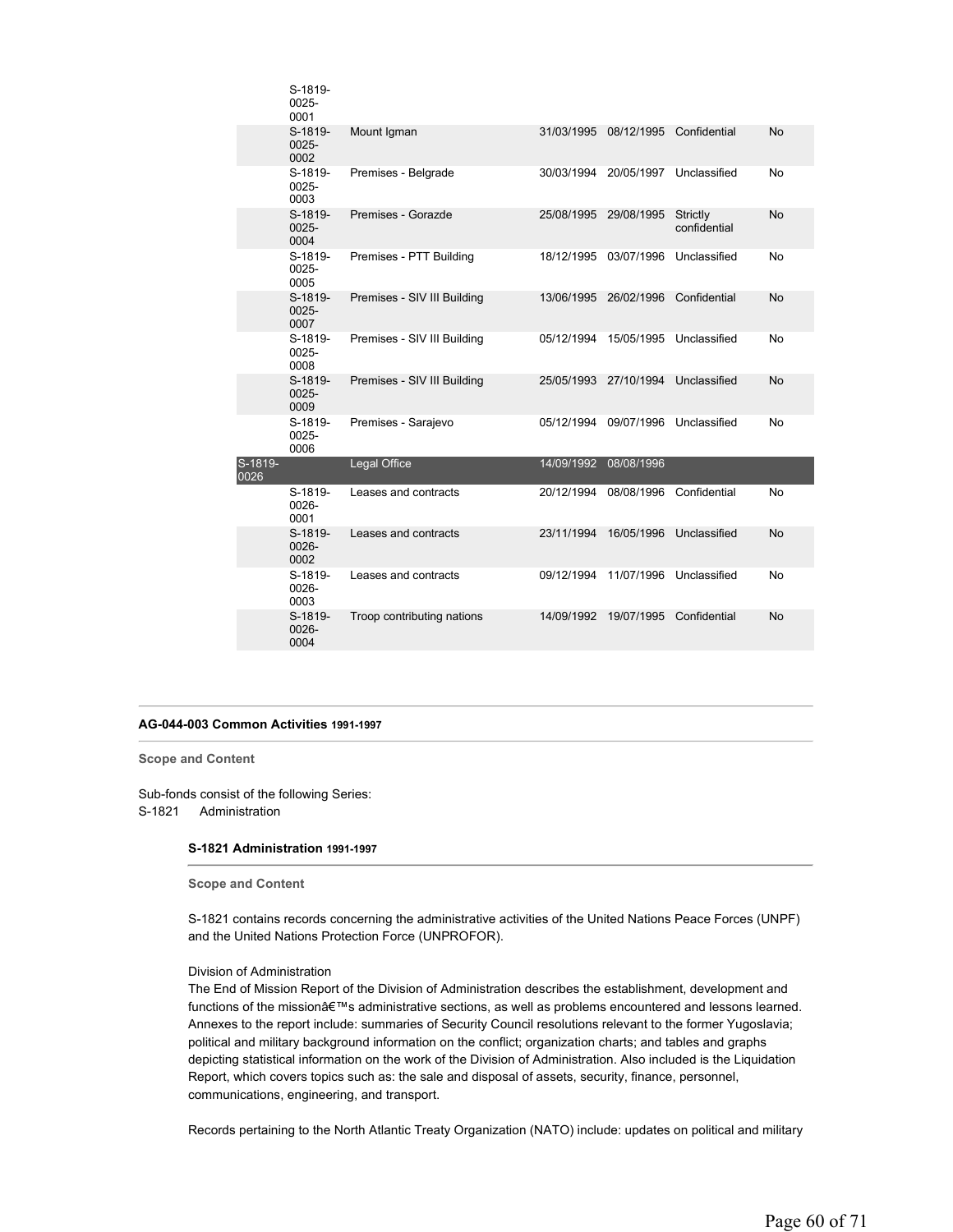issues affecting NATO; summaries of NATO operations; agreements between NATO and the UN regarding cooperation and mutual support; operation plans for the transfer of theatre command authority from UNPROFOR to NATO; and correspondence and reports related to the transfer of supplies and technical assets from UNPROFOR to NATO. There are also records relating to the NATO-led Peace Implementation Force (IFOR), which include: correspondence, reports, and memoranda about the transition of peace-keeping responsibility from UNPROFOR to IFOR and the division of responsibilities between the two forces; and meeting minutes and terms of reference for the UNPF Steering Committee on Transition of Responsibilities in the Former Yugoslavia.

Records pertaining to the Camp Pleso Logistics Base in Zagreb consist of: comments on the Memoranda of Understanding concerning UNPROFOR's occupancy of the Air Force Base Pleso; a survey of Camp Pleso; ground and building plans and maps; Standard Operating Procedures for the base; reports on physical security and procedures for entry to the base; and reports concerning soil pollution near the Pleso base.

Also included are records pertaining to the Rapid Reaction Force (RRF), which consist of: briefings for and summaries of meetings on winterization; and memoranda, correspondence and reports covering such topics as premises occupied by the RRF, staging facilities, and deployment. Records pertaining to Ploce Port in Croatia consist of: political analyses of Ploce Port operations; summaries of meetings on the use of Ploce Port as an entry point for RRF reinforcements; memoranda on aspects of the Status of Forces Agreement dealing with Ploce Port; reports of visits to Ploce Port by high-level UNPF officials; and ground plans.

Records of the Division of Administration also include: administrative circulars; mission-wide security plans and guidelines; memoranda regarding security plans for the Zagreb area; reports detailing alert stages and alert measures; and minutes of Camp Commandants meetings and ground plans of the Ilica Headquarters in Zagreb.

#### Chief Administrative Officer

Included are records pertaining to relations with the host countries of Bosnia and Herzegovina, Croatia, Macedonia, Slovenia, and Yugoslavia. These consist of: correspondence and summaries of meetings between UNPROFOR officials and government officials of Bosnia and Herzegovina; updates on the political situation in Bosnia and Herzegovina; summaries of meetings between UNPROFOR officials and members of the Croatian Police; correspondence regarding incidents and procedures at Croatian borders and checkpoints; agreements and Memoranda of Understanding between the United Nations and the Croatian Ministry of Defence; memoranda on regulations for bringing goods into Croatia; reports of logistic fact-finding missions to Macedonia; reconnaissance reports and summaries of meetings on the deployment of troops in Macedonia; minutes of meetings between UNPROFOR officials and government officials of the Republic of Slovenia; correspondence on the movement of UNPROFOR personnel across Slovenian borders; maps of road and rail networks in Slovenia; and correspondence between UNPROFOR officials and government officials of the Federal Republic of Yugoslavia (FRY).

Files on security include: reports on civilian protests at UNPROFOR headquarters; incident reports; security assessments; analyses of mission security plans; memoranda on disciplinary measures and procedures, and on logistics matters in conflict areas.

Also included are records on security activities in the following UNPROFOR-designated sectors: Sector East, Sector North, Sector South, Sector West, and Sector Sarajevo. These records consist of: summaries of visits to sectors by the Chief Administrative Officer, the Chief of Security, and the Force Engineer; summaries of fact-finding missions to sectors; correspondence discussing security aspects of potential locations for headquarters of mission branches; summaries of meetings on boundaries of United Nations Protected Areas (UNPAs); sketches of borders and confrontation lines; and correspondence concerning booby traps set by Croatian Police.

Also included are: reports describing the role and organization of Civil Affairs; correspondence and summaries of meetings of the Commission of Experts, discussing the provision of practical assistance for investigations of mass graves; and correspondence related to the Status of Forces Agreement (SOFA) between the United Nations and the Government of Croatia.

# Chief of Administrative Services

Records pertaining to the Board of Inquiry (BOI) include: procedures for initiating, conducting, investigating and closing BOI cases regarding accidents and incidents; meetings minutes; reports concerning the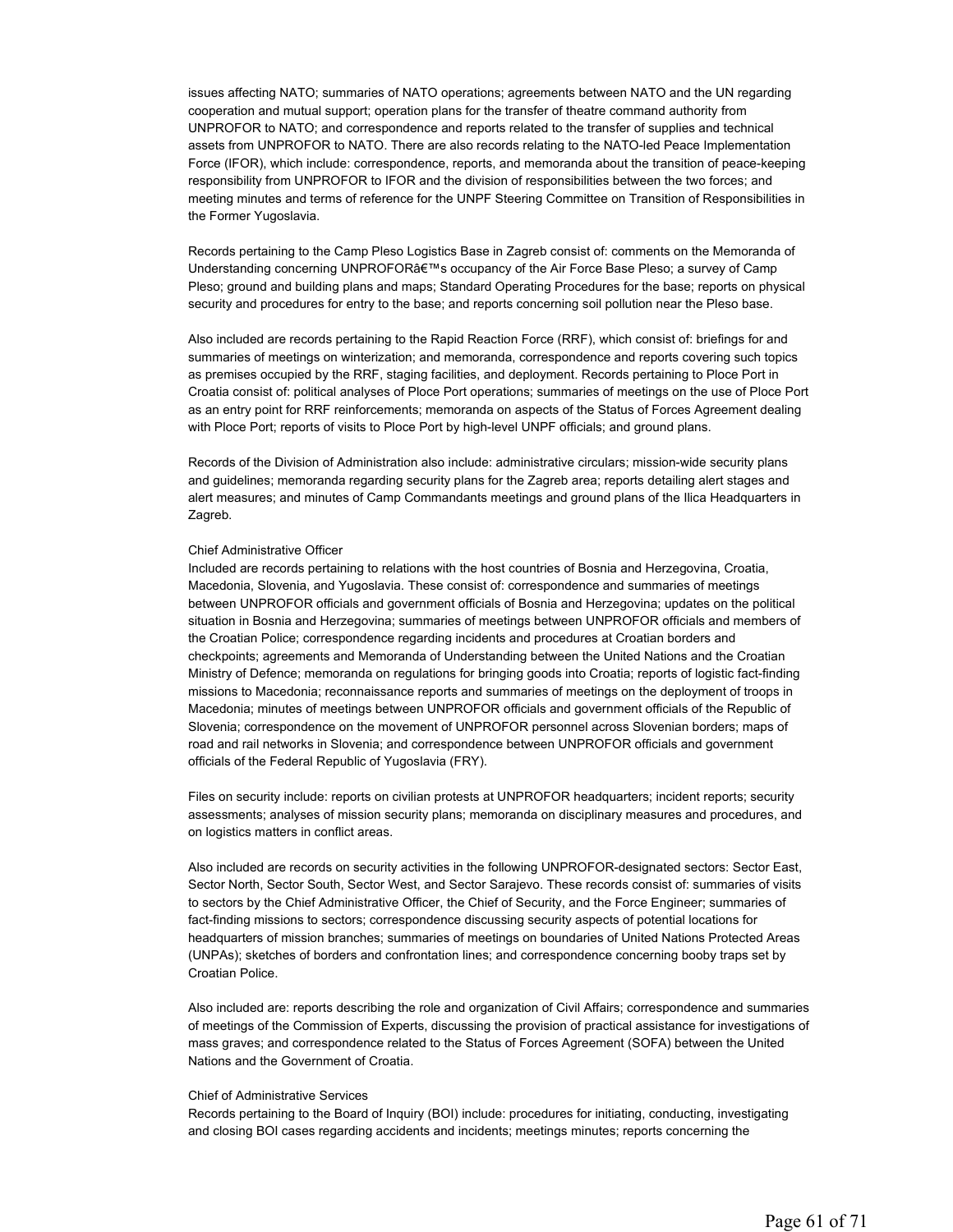progression of cases and the roles and responsibilities of BOI personnel; and memoranda and reports on the establishment of the BOI Secretariat and the Standing Review Board.

Records pertaining to the Rapid Reaction Force (RRF) include: memoranda on the funding and deployment of the RRF in Ploce Port, Croatia, and in Bosnia; and correspondence and memoranda about the use of premises by the RRF. Records related to Ploce Port and Split Port cover topics such as lease negotiations, engineering projects, and the use of the Ports by the RRF.

Records pertaining to Status of Forces Agreements (SOFA) include briefs on: the application of privileges and immunities; import and export tariffs; the use of premises; and the implications of the SOFA on lease and service contracts.

Records also include: correspondence and reports discussing the transition between UNPF and the Peace Implementation Forces (IFOR); memoranda and reports discussing the withdrawal of the United Nations Confidence Restoration Operation (UNCRO) from Croatia; policy briefs and comments on security directives; correspondence and memoranda pertaining to premises used by the mission in Belgrade; briefings, agendas, and summaries for visits to the mission by United Nations officials, foreign dignitaries, and representatives of non-governmental organizations, as well as visitors' reflections on the experience; and the Troop-Contributing Nations Aide Memoire.

# Sector Administrative Officer, Sector South

The Sector Administrative Office of Sector South, headquartered in Knin, Croatia, coordinated the resources of engineering, logistics, technical and administrative support for the Sector South Commander. Records consist of: reports of visits to crossing points in Sector South; operation orders on the monitoring of crossing points; evacuation plans; and Sector South orientation documents. Security files contain correspondence, memoranda and reports on such topics as: measures relating to alert states; the protection of civilians; restrictions on freedom of movement; mine awareness; Sector South headquarters defense; and contingency planning. Also included in the security files are: security situation reports and security orders; minutes of meetings of the Security Committee; statements of vehicle hijacking incidents; and hijacking preventive measures.

#### Management Review Unit

The Management Review Unit recommended programmes, policies, procedures and structures to improve the managerial efficiency of the mission. Records consist of: papers describing the functions, organization and staffing of divisions and offices, including the Special Representative of the Secretary-General (SRSG), the Force Commander, Civil Affairs, and Field Administrative Services; and papers pertaining to management communication processes and to the global management of peacekeeping missions, including memoranda and notes on terms of reference, framework design, operational support, and future management strategy. Other records include: memoranda on the organization and functions of air operations; findings of studies undertaken to integrate logistics operations within the mission, particularly within the Military Division; Standard Operating Procedures (SOP) for a variety of transport and maintenance issues; organization charts; leases and lists of premises used by the mission in Croatia, Bosnia and Herzegovina, and Macedonia; and speeches made at the presentation of the UNPFOR budget to the Advisory Committee for Administrative and Budgetary Questions (ACABQ) in June 1994.

#### Division of Administration, End of Mission Report Team

Included are records used to create the End of Mission Report of the Division of Administration. The Chief Administrative Officer's Weekly Diary contains information about the political and military situation, as well as summaries of local media stories and updates from the Chief Administrative Office, Engineering Services, Integrated Support Services, Field Administration, Sector Administration Offices, and Communications and Information Services. The Historical Chronology includes a guide to political and military events in the former Yugoslavia, and details activities and support requirements of the mission. It also has charts and tables which provide monthly and yearly figures on military strength and civilian staff.

Also included are selected issues of and excerpts from internal mission publications including: UNPF News, UNPROFOR News, and UNPROFOR Magazine. Selected issues of Information Notes, a publication of the United Nations High Commissioner for Refugees (UNHCR), include graphs, maps, and summaries of developments on such topics as: refugee movement and resettlement; aid distribution destinations; frontlines and areas of tension; and social service projects.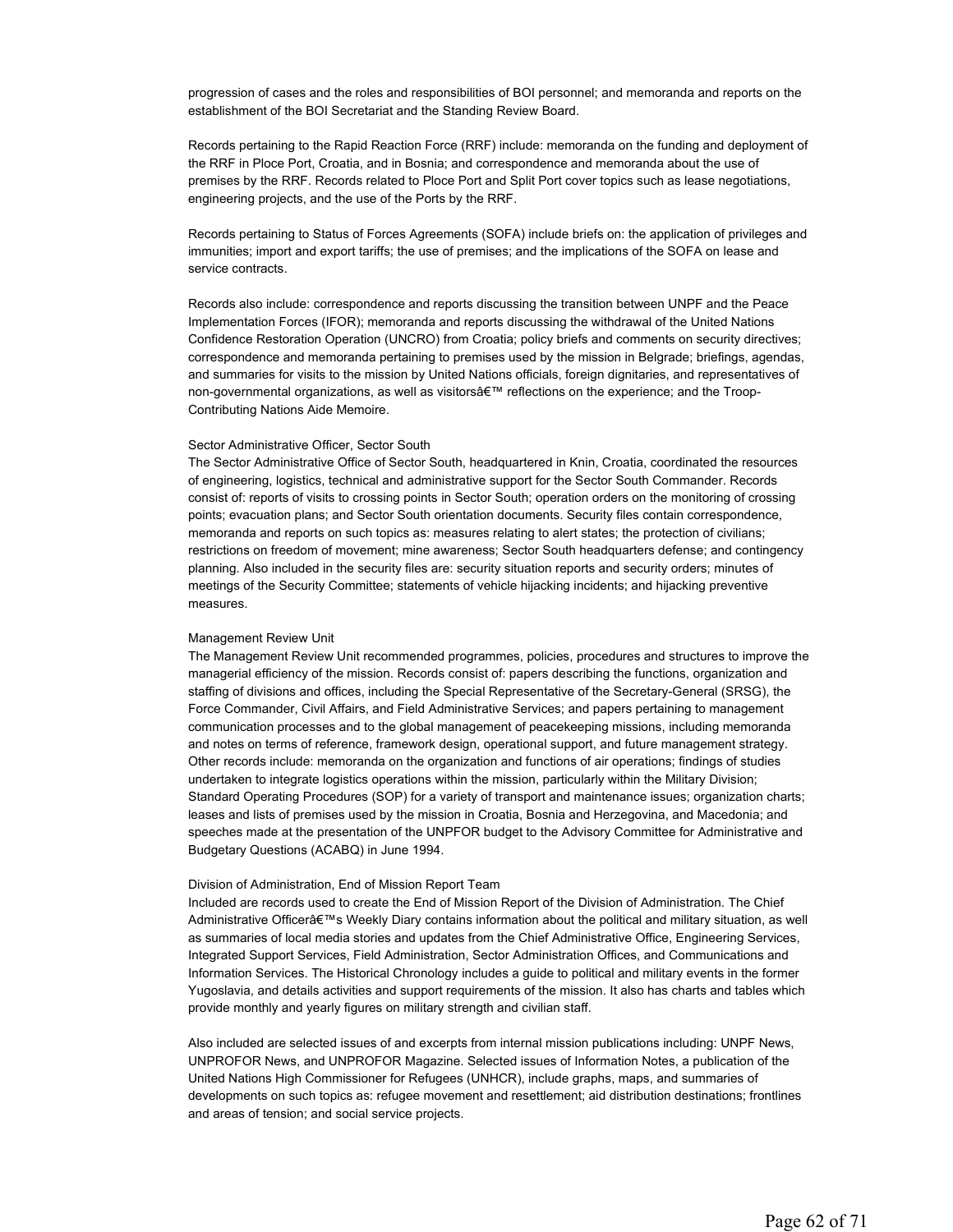| Box             | Folder                        | <b>Title</b>                                                         | Date<br><b>Created</b> | <b>Date</b><br>Closed              | <b>Security</b><br>Level | Scanned<br>Items |
|-----------------|-------------------------------|----------------------------------------------------------------------|------------------------|------------------------------------|--------------------------|------------------|
| S-1821-<br>0001 |                               | Division of Administration                                           | 19/10/1992             | 05/08/1997                         |                          |                  |
|                 | $S-1821-$<br>$0001 -$<br>0001 | Administrative circulars                                             | 01/04/1995 24/12/1996  |                                    | Unclassified             | No               |
|                 | S-1821-<br>$0001 -$<br>0002   | Administrative circulars                                             | 11/01/1994             | 31/03/1995                         | Unclassified             | No               |
|                 | $S-1821-$<br>$0001 -$<br>0003 | Administrative circulars                                             | 19/10/1992             | 10/01/1994                         | Unclassified             | No               |
|                 | S-1821-<br>$0001 -$<br>0004   | End of Mission Report of the<br>Division of Administration           | 01/02/1997             | 05/08/1997                         | Unclassified             | No               |
|                 | $S-1821-$<br>$0001 -$<br>0005 | End of Mission Report of the<br>Division of Administration           | 01/02/1997             | 28/02/1997                         | Unclassified             | No               |
|                 | S-1821-<br>$0001 -$<br>0006   | End of Mission Report of the<br>Division of Administration - Annexes | 01/02/1997             | 28/02/1997                         | Unclassified             | No               |
| S-1821-<br>0002 |                               | Division of Administration                                           | 31/01/1997             | 27/02/1997                         |                          |                  |
|                 | S-1821-<br>0002-<br>0001      | End of Mission Report of the<br>Division of Administration - Annexes | 01/02/1997             | 28/02/1997                         | Unclassified             | No               |
|                 | $S-1821-$<br>0002-<br>0002    | End of Mission Report of the<br>Division of Administration - Annexes | 01/02/1997             | 28/02/1997                         | Unclassified             | No               |
|                 | S-1821-<br>0002-<br>0003      | End of Mission Report of the<br>Division of Administration - Annexes | 01/02/1997             | 28/02/1997                         | Unclassified             | No               |
|                 | $S-1821-$<br>0002-<br>0004    | End of Mission Report of the<br>Division of Administration - Annexes | 01/02/1997             | 28/02/1997                         | Unclassified             | No               |
|                 | $S-1821-$<br>0002-<br>0005    | End of Mission Report of the<br>Division of Administration - Annexes | 01/02/1997             | 28/02/1997                         | Confidential             | No               |
|                 | $S-1821-$<br>0002-<br>0006    | End of Mission Report of the<br>Division of Administration - Annexes | 01/02/1997             | 28/02/1997                         | Unclassified             | No               |
| S-1821-<br>0003 |                               | Division of Administration                                           | 29/03/1993             | 27/02/1997                         |                          |                  |
|                 | $S-1821-$<br>0003-<br>0001    | End of Mission Report of the<br>Division of Administration - Annexes | 01/02/1997             | 28/02/1997                         | Unclassified             | No               |
|                 | S-1821-<br>0003-<br>0002      | End of mission reports                                               | 29/03/1993             | 19/12/1996                         | Unclassified             | No               |
|                 | S-1821-<br>0003-<br>0003      | End of mission reports                                               |                        | 17/08/1994 09/07/1996 Confidential |                          | No               |
|                 | S-1821-<br>0003-<br>0004      | End of mission reports                                               | 01/01/1996             | 31/01/1996                         | Confidential             | No               |
|                 | S-1821-<br>0003-<br>0005      | Ilica Headquarters, Zagreb                                           | 02/01/1995             | 04/12/1996                         | Strictly<br>confidential | No               |
|                 | S-1821-<br>0003-<br>0006      | Ilica Headquarters, Zagreb                                           | 11/11/1993             | 30/12/1994                         | Unclassified             | No               |
|                 | S-1821-<br>0003-<br>0007      | Liquidation                                                          | 14/05/1996             |                                    | 12/10/1996 Unclassified  | No               |
| S-1821-<br>0004 |                               | Division of Administration                                           | 26/01/1994             | 18/08/1997                         |                          |                  |
|                 | S-1821-<br>0004-<br>0001      | Liquidation                                                          | 12/12/1995             | 22/05/1996                         | Confidential             | No               |
|                 | S-1821-<br>0004-<br>0002      | Liquidation                                                          | 25/08/1995             | 06/12/1995                         | Unclassified             | No               |
|                 | $S-1821-$<br>0004-<br>0003    | <b>Liquidation Report</b>                                            | 18/08/1997             | 18/08/1997                         | Confidential             | No               |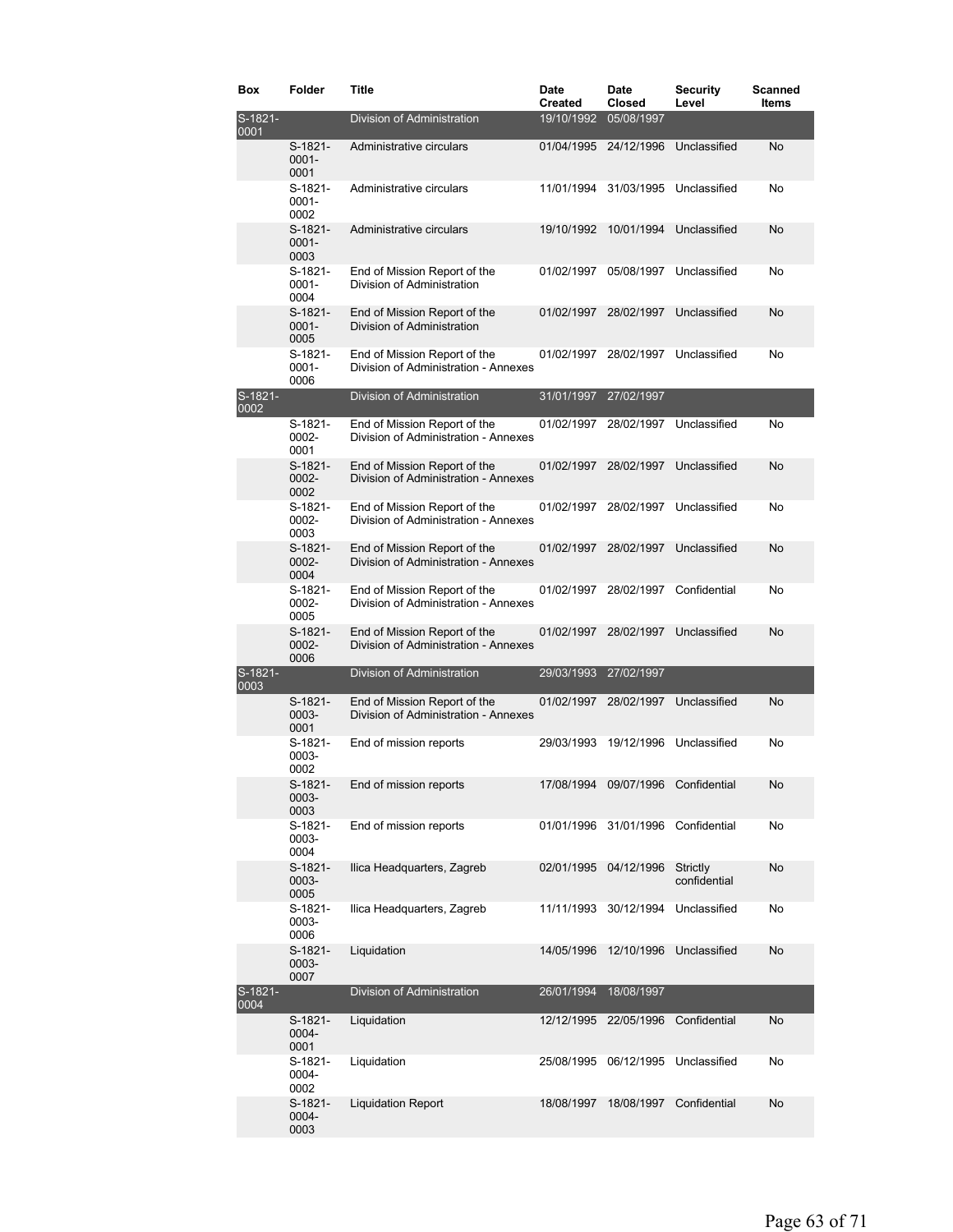|                        | S-1821-<br>0004-<br>0004   | North Atlantic Treaty Organization<br>(NATO) | 20/01/1995 | 22/04/1996 Confidential |                          | No |
|------------------------|----------------------------|----------------------------------------------|------------|-------------------------|--------------------------|----|
|                        | S-1821-<br>0004-<br>0005   | North Atlantic Treaty Organization<br>(NATO) | 27/01/1994 | 31/12/1994              | Confidential             | No |
|                        | S-1821-<br>0004-<br>0006   | Pancevo Barracks - legal review              | 23/01/1995 | 23/01/1995              | Unclassified             | No |
| S-1821-<br>0005        |                            | Division of Administration                   | 16/12/1994 | 09/01/1997              |                          |    |
|                        | S-1821-<br>0005-<br>0001   | Pancevo Barracks - legal review              | 23/01/1995 | 23/01/1995              | Confidential             | No |
|                        | $S-1821-$<br>0005-<br>0002 | Pancevo Barracks - legal review              | 23/01/1995 | 23/01/1995              | Confidential             | No |
|                        | S-1821-<br>0005-<br>0003   | Pancevo Barracks - legal review              |            | 23/01/1995 23/01/1995   | Strictly<br>confidential | No |
|                        | S-1821-<br>0005-<br>0004   | Pleso, Zagreb                                | 05/02/1996 | 10/01/1997              | Unclassified             | No |
|                        | S-1821-<br>0005-<br>0005   | Pleso, Zagreb                                |            | 31/05/1995 21/12/1995   | Confidential             | No |
|                        | S-1821-<br>0005-<br>0006   | Pleso, Zagreb                                | 17/12/1994 | 24/04/1995              | Unclassified             | No |
| S-1821-<br>0006        |                            | Division of Administration                   | 28/02/1992 | 20/08/1996              |                          |    |
|                        | S-1821-<br>0006-<br>0001   | Pleso, Zagreb                                | 12/07/1993 | 16/12/1994              | Confidential             | No |
|                        | S-1821-<br>0006-<br>0002   | Pleso, Zagreb                                |            | 05/05/1992 25/06/1993   | Unclassified             | No |
|                        | $S-1821-$<br>0006-<br>0003 | Pleso, Zagreb                                | 29/02/1992 | 24/08/1992              | Confidential             | No |
|                        | S-1821-<br>0006-<br>0004   | Peace Implementation Forces<br>(IFOR)        | 11/11/1995 | 05/01/1996              | Confidential             | No |
|                        | S-1821-<br>0006-<br>0005   | Peace Implementation Forces<br>(IFOR)        | 10/01/1996 | 20/08/1996              | Confidential             | No |
|                        | S-1821-<br>0006-<br>0006   | Peace Implementation Forces<br>(IFOR)        |            | 24/10/1995 27/12/1995   | Confidential             | No |
| S-1821-<br><u>UUUT</u> |                            | Division of Administration                   | 15/04/1994 | 27/12/1995              |                          |    |
|                        | S-1821-<br>0007-<br>0001   | Rapid Reaction Force (RRF)                   |            | 10/07/1995 01/10/1995   | Confidential             | No |
|                        | $S-1821-$<br>0007-<br>0002 | Rapid Reaction Force (RRF)                   | 27/07/1995 | 28/12/1995              | Unclassified             | No |
|                        | S-1821-<br>0007-<br>0003   | Rapid Reaction Force (RRF)                   | 19/07/1995 | 25/08/1995              | Unclassified             | No |
|                        | S-1821-<br>0007-<br>0004   | Rapid Reaction Force (RRF)                   | 20/06/1995 | 15/07/1995              | Unclassified             | No |
|                        | S-1821-<br>0007-<br>0005   | Security plans                               | 20/11/1994 | 22/09/1995              | Confidential             | No |
|                        | S-1821-<br>0007-<br>0006   | Security plans                               | 15/04/1994 | 20/11/1994              | Confidential             | No |
| S-1821-<br>0008        |                            | Division of Administration                   | 30/11/1993 | 02/07/1996              |                          |    |
|                        | S-1821-<br>0008-<br>0001   | Security plans                               | 21/02/1994 | 31/03/1994              | Confidential             | No |
|                        |                            | Security plans                               | 01/12/1993 | 16/02/1994              | Confidential             | No |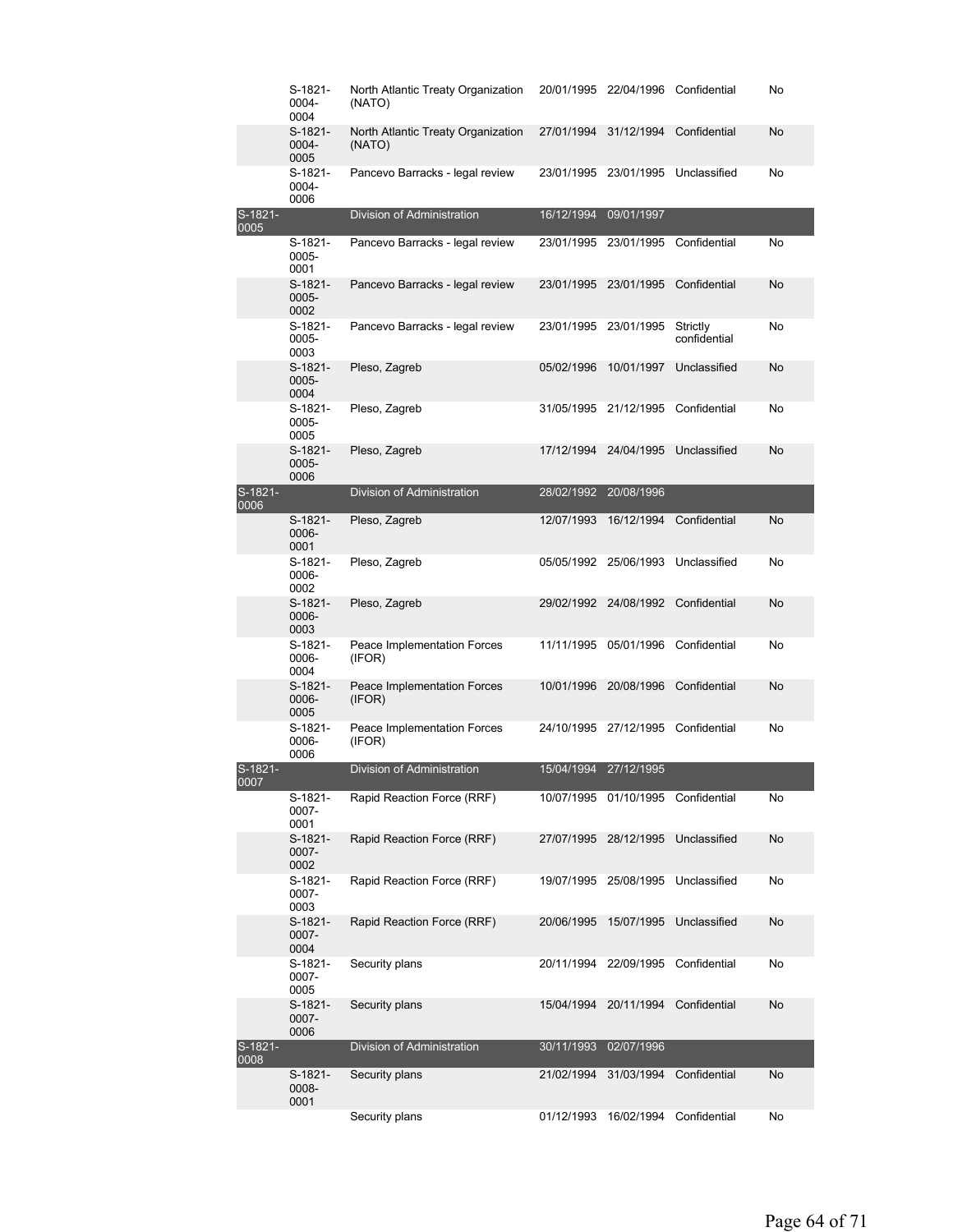|                 | S-1821-<br>0008-<br>0002    |                                                      |            |                                    |                                      |    |
|-----------------|-----------------------------|------------------------------------------------------|------------|------------------------------------|--------------------------------------|----|
|                 | S-1821-<br>0008-<br>0003    | Split and Ploce Port                                 |            | 28/11/1995 26/01/1996              | Unclassified                         | No |
|                 | S-1821-<br>0008-<br>0004    | Split and Ploce Port                                 |            | 26/09/1995 26/11/1995              | Confidential                         | No |
|                 | S-1821-<br>0008-<br>0005    | Split and Ploce Port                                 | 03/08/1995 | 21/09/1995                         | Unclassified                         | No |
|                 | S-1821-<br>0008-<br>0006    | Split Logistics Base                                 | 03/10/1995 | 02/07/1996                         | Confidential                         | No |
| S-1821-<br>0009 |                             | <b>Chief Administrative Officer</b>                  | 01/01/1992 | 28/12/1993                         |                                      |    |
|                 | S-1821-<br>0009-<br>0001    | Civil Affairs Office                                 |            | 07/03/1992 09/07/1993              | Confidential                         | No |
|                 | S-1821-<br>0009-<br>0002    | <b>Civil Affairs Office</b>                          | 24/02/1992 | 13/06/1992                         | Strictly<br>confidential             | No |
|                 | S-1821-<br>0009-<br>0003    | <b>Commission of Experts</b>                         | 12/02/1993 |                                    | 10/11/1993 Confidential              | No |
|                 | $S-1821-$<br>0009-<br>0004  | <b>Facilities</b>                                    | 15/02/1992 | 08/06/1992                         | Confidential                         | No |
|                 | S-1821-<br>0009-<br>0005    | Host countries - Bosnia and<br>Herzegovina           |            | 02/01/1992 29/12/1993 Confidential |                                      | No |
|                 | S-1821-<br>0009-<br>0006    | Host countries - Croatia                             | 14/06/1993 | 28/12/1993                         | Strictly<br>confidential             | No |
|                 | S-1821-<br>0009-<br>0007    | Host countries - Croatia                             | 18/03/1992 | 10/06/1993                         | Confidential                         | No |
|                 | S-1821-<br>0009-<br>0008    | Host countries - Croatia                             |            | 20/02/1992 20/02/1992 Unclassified |                                      | No |
| S-1821-<br>0010 |                             | <b>Chief Administrative Officer</b>                  | 05/12/1991 | 28/12/1993                         |                                      |    |
|                 | S-1821-<br>0010-<br>0001    | Host countries - Croatia                             | 06/12/1991 | 08/02/1993                         | Unclassified                         | No |
|                 | S-1821-<br>0010-<br>0002    | Host countries - Macedonia                           |            | 09/12/1992 03/04/1993              | Confidential                         | No |
|                 | $S-1821-$<br>0010-<br>0003  | Host countries - Macedonia                           |            | 19/12/1992 27/07/1993              | Strictly<br>confidential             | No |
|                 | S-1821-<br>0010-<br>0004    | Host countries - Macedonia                           |            |                                    | 11/12/1992  16/12/1992  Unclassified | No |
|                 | S-1821-<br>0010-<br>0005    | Host countries - Slovenia                            |            | 07/07/1992 04/10/1993              | Strictly<br>confidential             | No |
|                 | S-1821-<br>0010-<br>0006    | Host countries - Slovenia                            |            | 13/03/1992 16/06/1992 Confidential |                                      | No |
|                 | S-1821-<br>0010-<br>0007    | Host countries - Yugoslavia                          |            | 27/03/1992 29/12/1993              | Confidential                         | No |
|                 | S-1821-<br>0010-<br>0008    | Host countries - Yugoslavia                          |            | 13/01/1992 16/12/1993              | Unclassified                         | No |
| S-1821-<br>0011 |                             | <b>Chief Administrative Officer</b>                  |            | 06/03/1992 28/12/1993              |                                      |    |
|                 | S-1821-<br>0011-            | International Conference on the<br>Former Yugoslavia |            | 30/09/1992 03/08/1993              | Confidential                         | No |
|                 | 0001                        |                                                      |            |                                    |                                      |    |
|                 | S-1821-<br>$0011 -$<br>0002 | Macedonia Command                                    |            | 18/01/1993 24/12/1993              | Confidential                         | No |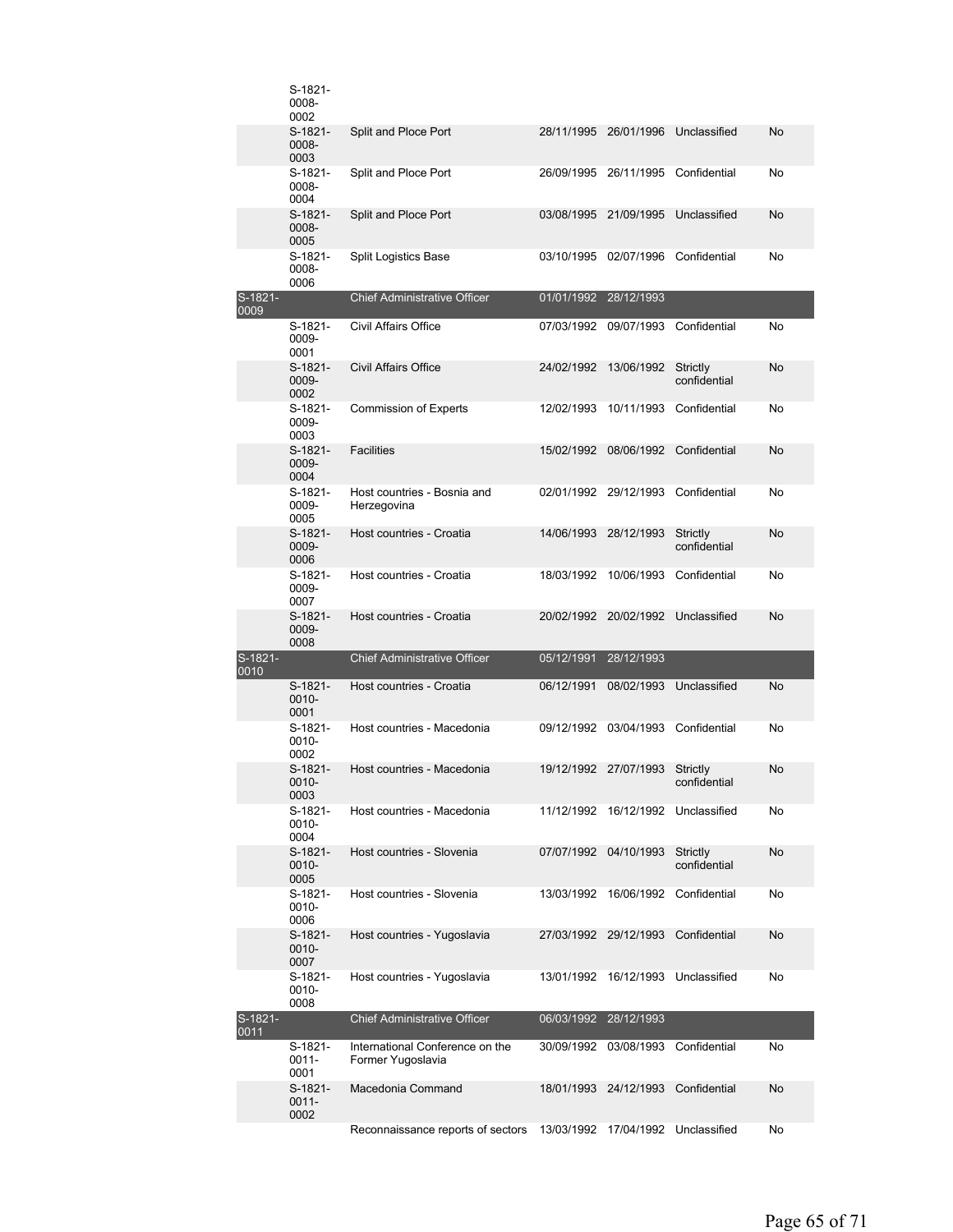|                 | S-1821-<br>0011-<br>0003    |                                     |                       |                                    |                          |    |
|-----------------|-----------------------------|-------------------------------------|-----------------------|------------------------------------|--------------------------|----|
|                 | S-1821-<br>$0011 -$<br>0004 | Sarajevo                            |                       | 07/03/1992 23/11/1992              | Confidential             | No |
|                 | S-1821-<br>$0011 -$<br>0005 | Sarajevo Airport                    | 14/06/1992            | 30/11/1993                         | Confidential             | No |
|                 | S-1821-<br>$0011 -$<br>0006 | Security                            | 22/07/1993 26/11/1993 |                                    | Confidential             | No |
|                 | S-1821-<br>$0011 -$<br>0007 | Security                            |                       | 21/05/1992 20/12/1993              | Confidential             | No |
|                 | S-1821-<br>$0011 -$<br>0008 | Security                            | 02/08/1992 29/12/1993 |                                    | Strictly<br>confidential | No |
| S-1821-<br>0012 |                             | <b>Chief Administrative Officer</b> |                       | 18/03/1992 29/07/1993              |                          |    |
|                 | S-1821-<br>0012-<br>0001    | Security                            |                       | 20/05/1992 29/07/1993              | Unclassified             | No |
|                 | S-1821-<br>0012-<br>0002    | Security                            |                       | 17/07/1992 01/07/1993              | Strictly<br>confidential | No |
|                 | S-1821-<br>$0012 -$<br>0003 | Security                            | 25/11/1992 28/07/1993 |                                    | Unclassified             | No |
|                 | S-1821-<br>0012-<br>0004    | Security                            |                       | 15/06/1992 27/11/1992              | Unclassified             | No |
|                 | S-1821-<br>0012-<br>0005    | Security - Belgrade                 | 18/03/1992            | 17/05/1992                         | Confidential             | No |
|                 | S-1821-<br>0012-<br>0006    | Security - Sector East              |                       | 15/08/1992 23/12/1992              | Strictly<br>confidential | No |
|                 | S-1821-                     | Security - Sector East              | 19/05/1992            | 15/08/1992                         | Strictly                 | No |
|                 | 0012-<br>0007               |                                     |                       |                                    | confidential             |    |
| S-1821-<br>0013 |                             | <b>Chief Administrative Officer</b> | 30/05/1992 23/01/1994 |                                    |                          |    |
|                 | S-1821-<br>0013-<br>0001    | Security - Sector North             | 01/09/1992 29/12/1993 |                                    | Strictly<br>confidential | No |
|                 | S-1821-<br>0013-<br>0002    | Security - Sector North             |                       | 30/05/1992 22/08/1992 Confidential |                          | No |
|                 | $S-1821-$<br>0013-<br>0003  | Security - Sector South             | 02/10/1992 21/12/1993 |                                    | Strictly<br>confidential | No |
|                 | S-1821-<br>0013-<br>0004    | Security - Sector South             |                       | 03/07/1992 30/09/1992              | Confidential             | No |
|                 | S-1821-<br>0013-<br>0005    | Security - Sector South             | 04/06/1992            | 30/06/1992                         | Unclassified             | No |
|                 | S-1821-<br>0013-<br>0006    | Security - Sector West              |                       | 11/08/1992 24/01/1994              | Strictly<br>confidential | No |
| S-1821-<br>0014 |                             | <b>Chief Administrative Officer</b> | 07/03/1992 21/12/1993 |                                    |                          |    |
|                 | S-1821-<br>0014-<br>0001    | Security - Sector West              |                       | 25/03/1992 29/07/1992              | Confidential             | No |
|                 | S-1821-<br>0014-<br>0002    | Security - Sector West              |                       | 08/03/1992 23/03/1992              | Confidential             | No |
|                 | S-1821-<br>0014-<br>0003    | Security - Sector Sarajevo          | 10/06/1992            | 11/12/1993                         | Confidential             | No |
|                 | S-1821-<br>0014-<br>0004    | Security - Sector Sarajevo          | 03/10/1993            | 22/12/1993                         | Strictly<br>confidential | No |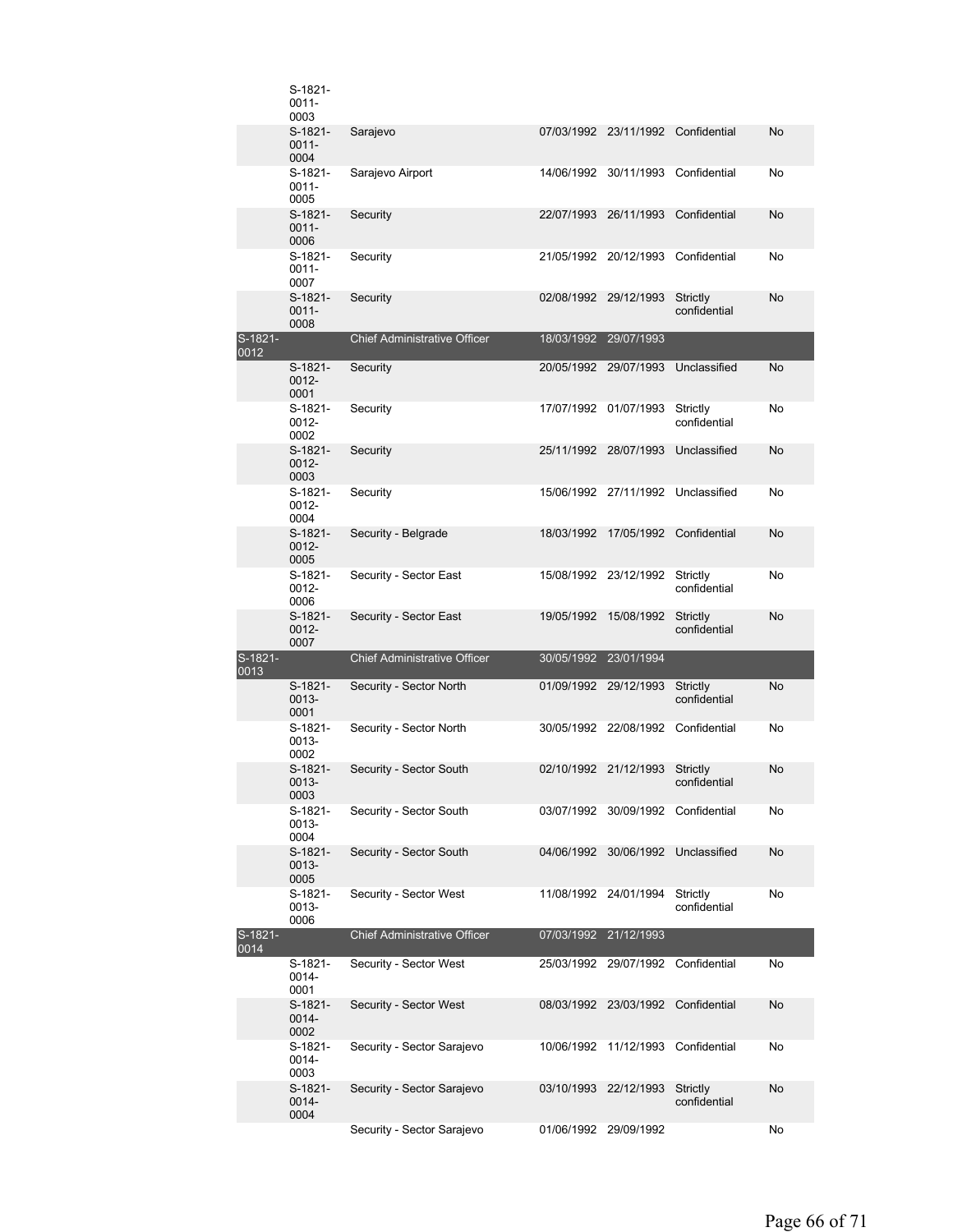|                   | $S-1821-$<br>$0014 -$<br>0005 |                                                                                      |                       |                                    | Strictly<br>confidential |           |
|-------------------|-------------------------------|--------------------------------------------------------------------------------------|-----------------------|------------------------------------|--------------------------|-----------|
|                   | $S-1821-$<br>$0014 -$<br>0006 | Security planning                                                                    | 10/02/1993            | 09/11/1993                         | Confidential             | <b>No</b> |
| S-1821-<br>0015   |                               | Chief Administrative Officer / Chief<br>of Administrative Services                   | 02/10/1991 14/03/1996 |                                    |                          |           |
|                   | S-1821-<br>$0015 -$<br>0001   | Status of Forces Agreement -<br>Croatia                                              | 12/03/1992            | 15/12/1992                         | Confidential             | No.       |
|                   | S-1821-<br>0015-<br>0002      | <b>Vukovar Barracks</b>                                                              | 24/09/1992            | 05/07/1993                         | Confidential             | No        |
|                   | $S-1821-$<br>0015-<br>0003    | Audit                                                                                | 04/02/1996            | 28/02/1996                         | Confidential             | <b>No</b> |
|                   | S-1821-<br>0015-<br>0004      | Audit                                                                                |                       | 16/02/1995 01/09/1995              | Confidential             | No        |
|                   | S-1821-<br>$0015 -$<br>0005   | Audit                                                                                | 16/12/1993            | 08/12/1995                         | Confidential             | No        |
|                   | $S-1821-$<br>0015-<br>0006    | Board of Inquiry                                                                     | 02/10/1991            | 14/03/1996                         | Confidential             | No        |
| S-1821-<br>0016   |                               | <b>Chief of Administrative Services</b>                                              | 21/03/1992            | 21/06/1996                         |                          |           |
|                   | S-1821-<br>$0016 -$<br>0001   | Crossing points                                                                      | 22/08/1994            | 10/11/1995                         | Unclassified             | No        |
|                   | $S-1821-$<br>0016-<br>0002    | Demining                                                                             | 01/07/1995            | 15/05/1996                         | Confidential             | No        |
|                   | $S-1821-$<br>0016-<br>0003    | <b>Detainees</b>                                                                     | 29/04/1995            | 06/09/1995                         | Strictly<br>confidential | No        |
|                   | $S-1821-$<br>$0016 -$<br>0004 | Fraud                                                                                | 19/08/1994            | 28/01/1995                         | Confidential             | No        |
|                   | S-1821-<br>0016-<br>0005      | Liquidation                                                                          | 03/11/1995            | 06/06/1996                         | Confidential             | No        |
|                   | $S-1821-$<br>0016-<br>0006    | Medical                                                                              | 22/04/1994            | 21/06/1996                         | Strictly<br>confidential | No        |
|                   | $S-1821-$<br>0016-<br>0007    | North Atlantic Treaty Organization<br>(NATO) / Peace Implementation<br>Forces (IFOR) |                       | 21/11/1995 23/05/1996              | Confidential             | No        |
|                   | $S-1821-$<br>0016-<br>0008    | North Atlantic Treaty Organization<br>(NATO) / Peace Implementation<br>Forces (IFOR) | 26/04/1995            | 08/05/1995                         | Confidential             | No        |
|                   | S-1821-<br>0016-<br>0009      | Organization charts                                                                  |                       | 21/03/1992 31/01/1996 Unclassified |                          | No        |
| $S-1821-$<br>0017 |                               | <b>Chief of Administrative Services</b>                                              | 26/10/1994            | 27/11/1995                         |                          |           |
|                   | S-1821-<br>0017-<br>0001      | Ploce Port and Split Port                                                            |                       | 22/07/1995 28/11/1995              | Confidential             | No        |
|                   | $S-1821-$<br>0017-<br>0002    | Ploce Port and Split Port                                                            | 07/07/1995            | 21/07/1995                         | Confidential             | No        |
|                   | S-1821-<br>0017-<br>0003      | Ploce Port and Split Port                                                            | 20/03/1995            | 06/07/1995                         | Confidential             | No        |
|                   | $S-1821-$<br>$0017 -$<br>0004 | Ploce Port and Split Port                                                            | 01/03/1995            | 14/07/1995                         | Confidential             | No        |
|                   | S-1821-<br>0017-<br>0005      | Ploce Port and Split Port                                                            | 11/01/1995            | 28/02/1995                         | Unclassified             | No        |
|                   | $S-1821-$<br>0017-<br>0006    | Ploce Port and Split Port                                                            | 26/10/1994            | 29/12/1994                         | Unclassified             | No        |
|                   |                               | <b>Chief of Administrative Services</b>                                              |                       | 02/02/1993 14/06/1996              |                          |           |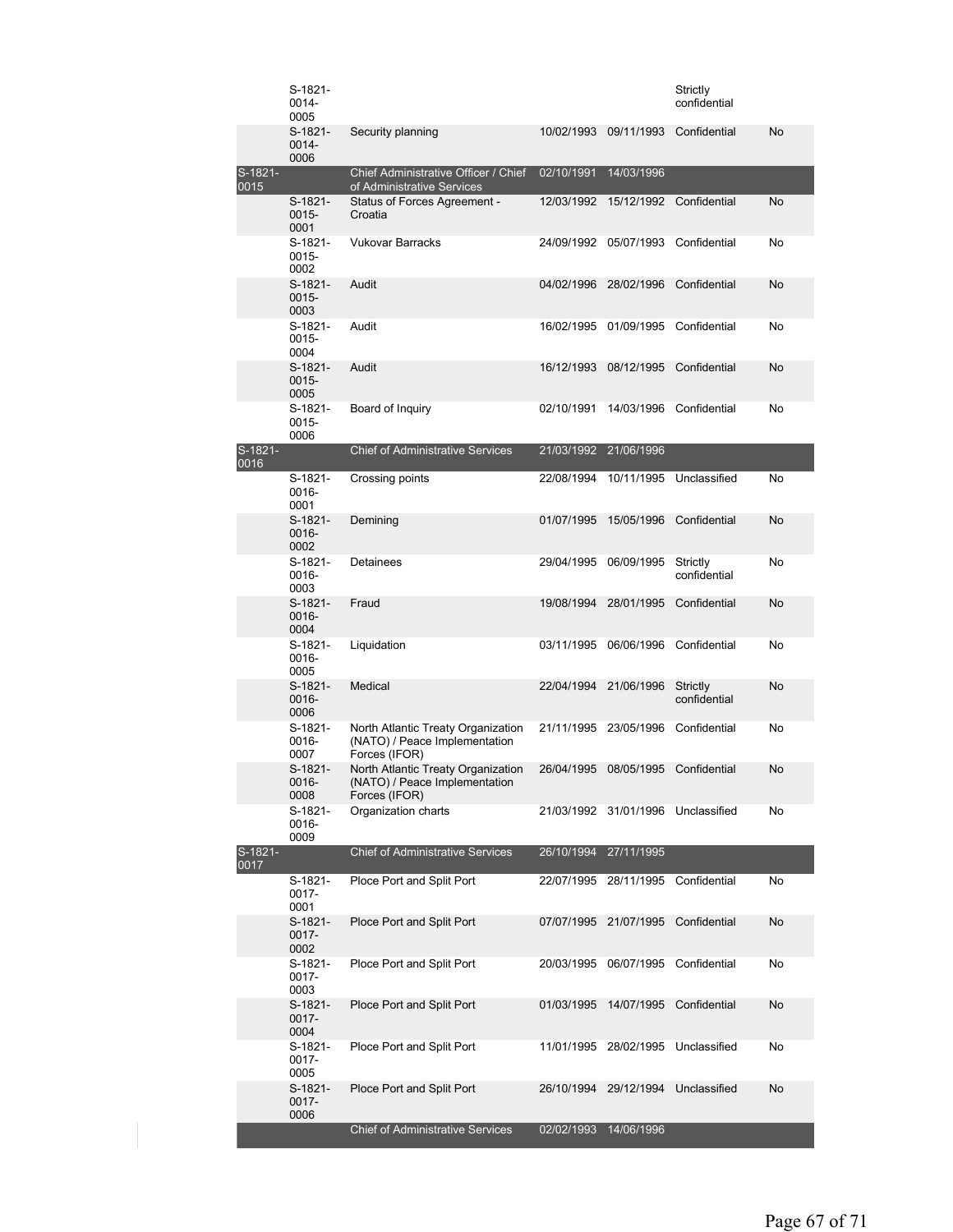| S-1821-<br>0018 |                             |                                                                                      |            |                                    |                          |           |
|-----------------|-----------------------------|--------------------------------------------------------------------------------------|------------|------------------------------------|--------------------------|-----------|
|                 | S-1821-<br>0018-<br>0001    | Policy                                                                               | 15/03/1995 | 14/06/1996                         | Confidential             | <b>No</b> |
|                 | S-1821-<br>0018-<br>0002    | Premises - Belgrade                                                                  | 03/02/1993 | 15/11/1994                         | Unclassified             | No        |
|                 | $S-1821-$<br>0018-<br>0003  | Premises - Belgrade                                                                  | 09/06/1994 | 03/10/1994                         | Unclassified             | No        |
|                 | S-1821-<br>0018-<br>0004    | Rapid Reaction Force (RRF)                                                           | 13/07/1995 | 21/12/1995                         | Confidential             | No        |
|                 | $S-1821-$<br>0018-<br>0005  | Rapid Reaction Force (RRF)                                                           | 09/07/1995 | 12/07/1995                         | Confidential             | No        |
|                 | S-1821-<br>0018-<br>0006    | Security                                                                             | 11/07/1994 | 03/01/1995                         | Confidential             | No        |
|                 | $S-1821-$<br>0018-<br>0007  | Security planning                                                                    | 01/09/1993 | 23/04/1994                         | Confidential             | No        |
| S-1821-<br>0019 |                             | <b>Chief of Administrative Services</b>                                              | 31/12/1991 | 24/06/1996                         |                          |           |
|                 | $S-1821-$<br>0019-<br>0001  | Security planning                                                                    | 16/09/1993 | 08/08/1994                         | Confidential             | No        |
|                 | S-1821-<br>0019-<br>0002    | Security planning                                                                    | 01/01/1992 | 03/05/1994                         | Unclassified             | No        |
|                 | S-1821-<br>0019-<br>0003    | Status of Forces Agreement (SOFA) 01/01/1994                                         |            | 25/06/1996                         | Confidential             | No        |
|                 | S-1821-<br>0019-<br>0004    | Status of Forces Agreement (SOFA) 18/09/1992                                         |            | 01/09/1995                         | Confidential             | No        |
|                 | $S-1821-$<br>0019-<br>0005  | Status of Forces Agreement (SOFA) 18/04/1995<br>- Croatia                            |            | 07/12/1995                         | Strictly<br>confidential | No        |
|                 | S-1821-<br>0019-<br>0006    | Status of Forces Agreement (SOFA) 10/11/1994<br>- Bosnia and Herzegovina             |            | 01/09/1995                         | Confidential             | No        |
|                 | $S-1821-$<br>0019-<br>0007  | Troop contributing nations - aide<br>memoire                                         | 01/11/1994 | 17/12/1994                         | Unclassified             | No        |
| S-1821-<br>0020 |                             | <b>Chief of Administrative Services</b>                                              | 25/01/1994 | 22/06/1996                         |                          |           |
|                 | S-1821-<br>0020-<br>0001    | <b>United Nations Confidence</b><br><b>Restoration Operation (UNCRO)</b>             | 26/04/1995 | 12/12/1995                         | Confidential             | No        |
|                 | S-1821-<br>0020-<br>0002    | United Nations Preventive<br>Deployment Force (UNPREDEP)                             | 07/03/1996 | 19/06/1996                         | Strictly<br>confidential | No        |
|                 | S-1821-<br>0020-<br>0003    | <b>United Nations Preventive</b><br>Deployment Force (UNPREDEP)                      | 22/07/1995 | 27/02/1996                         | Strictly<br>confidential | No        |
|                 | S-1821-<br>0020-<br>0004    | Visits                                                                               | 10/03/1994 | 08/02/1995                         | Unclassified             | No        |
|                 | S-1821-<br>0020-<br>0005    | <b>Visits</b>                                                                        | 26/01/1994 | 31/01/1994                         | Unclassified             | No        |
|                 | S-1821-<br>0020-<br>0006    | World Food Programme (WFP)                                                           |            | 01/04/1995 21/08/1995              | Unclassified             | No        |
|                 | S-1821-<br>0020-<br>0007    | Belgrade Liaison Office                                                              | 27/02/1996 | 22/06/1996                         | Confidential             | No        |
| S-1821-<br>0021 |                             | Chief of Administrative Services /<br>Sector Administrative Officer, Sector<br>South | 30/06/1993 | 05/06/1996                         |                          |           |
|                 | S-1821-<br>$0021 -$<br>0001 | Miscellaneous                                                                        | 30/09/1993 | 06/06/1996                         | Confidential             | No        |
|                 |                             | Crossing points                                                                      |            | 06/08/1994 20/02/1995 Confidential |                          | No        |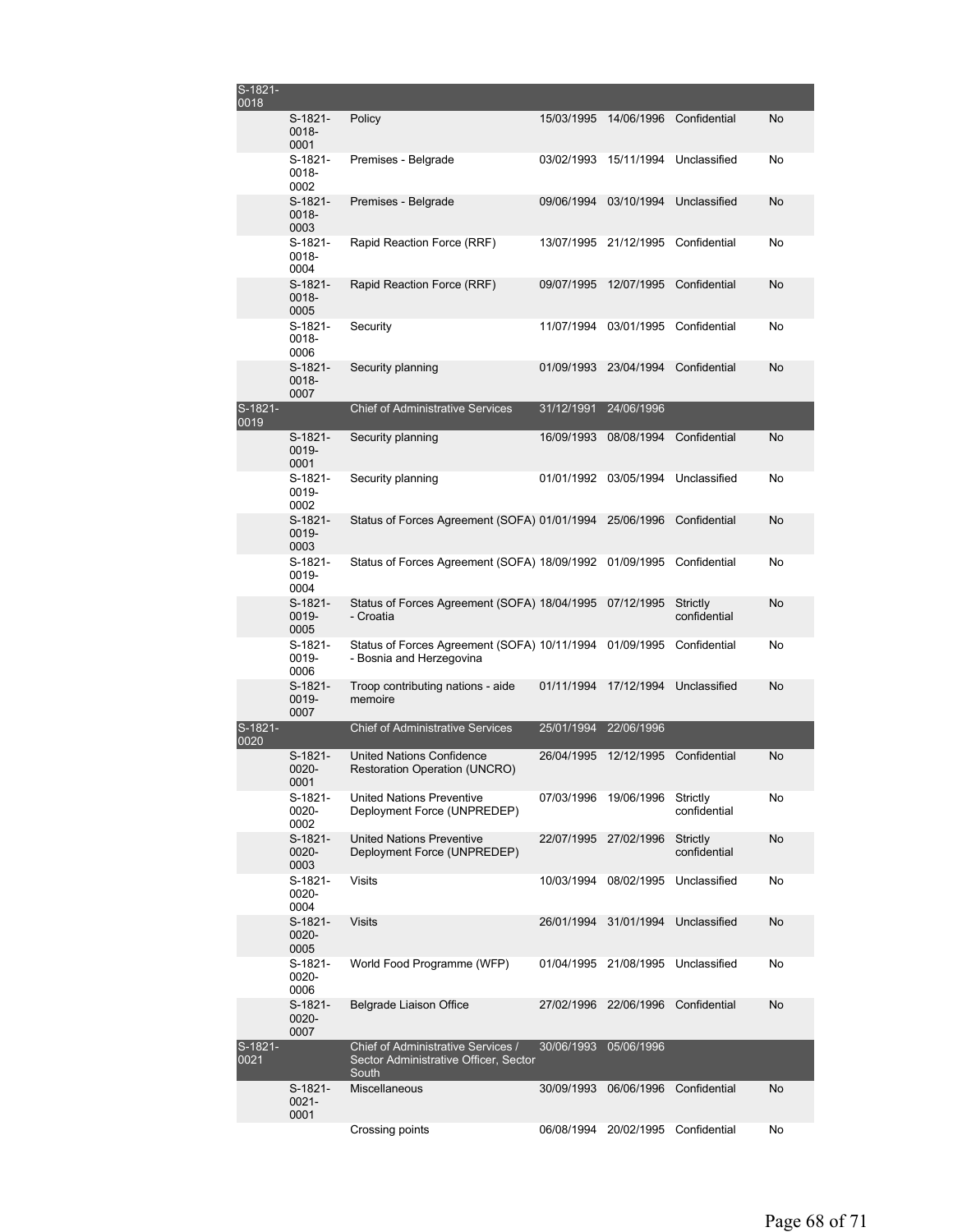|                   | S-1821-<br>0021-<br>0002    |                                                                                                     |            |                       |                          |           |
|-------------------|-----------------------------|-----------------------------------------------------------------------------------------------------|------------|-----------------------|--------------------------|-----------|
|                   | S-1821-<br>$0021 -$<br>0003 | Daily situation reports (SITREP)                                                                    | 16/04/1994 | 08/08/1995            | Confidential             | No        |
|                   | S-1821-<br>0021-<br>0004    | Evacuation plans                                                                                    | 01/07/1993 | 28/12/1993            | Unclassified             | No        |
|                   | S-1821-<br>$0021 -$<br>0005 | Security                                                                                            | 30/06/1995 | 30/11/1995            | Strictly<br>confidential | No        |
|                   | S-1821-<br>$0021 -$<br>0006 | Security                                                                                            | 02/05/1995 | 13/06/1995            | Confidential             | No        |
|                   | S-1821-<br>$0021 -$<br>0007 | Security                                                                                            | 20/11/1994 | 26/04/1995            | Strictly<br>confidential | No        |
| S-1821-<br>0022   |                             | Sector Administrative Officer, Sector 02/05/1993<br>South / Management Review Unit                  |            | 23/11/1995            |                          |           |
|                   | S-1821-<br>0022-<br>0001    | Security                                                                                            | 02/08/1994 | 14/11/1994            | Strictly<br>confidential | No        |
|                   | S-1821-<br>0022-<br>0002    | Security                                                                                            | 22/04/1994 | 05/08/1994            | Confidential             | No        |
|                   | S-1821-<br>0022-<br>0003    | Security                                                                                            | 03/01/1994 | 15/04/1994            | Confidential             | No        |
|                   | S-1821-<br>0022-<br>0004    | Security                                                                                            | 02/05/1993 | 01/12/1993            | Confidential             | No        |
|                   | $S-1821-$<br>0022-<br>0005  | Security - alert states                                                                             |            | 14/11/1994 24/11/1995 | Confidential             | No        |
|                   | S-1821-<br>0022-<br>0006    | Air operations - organization                                                                       | 14/03/1994 | 07/09/1994            | Unclassified             | No        |
|                   | S-1821-<br>0022-<br>0007    | Functions of UNPROFOR divisions<br>and offices                                                      | 01/10/1994 | 31/10/1994            | Unclassified             | No        |
| $S-1821-$<br>0023 |                             | <b>Management Review Unit</b>                                                                       | 31/12/1993 | 20/09/1996            |                          |           |
|                   | S-1821-<br>0023-<br>0001    | Functions of UNPROFOR divisions<br>and offices                                                      | 01/10/1994 | 31/10/1994            | Unclassified             | No        |
|                   | S-1821-<br>0023-<br>0002    | Functions of UNPROFOR divisions 01/10/1994<br>and offices                                           |            | 31/10/1994            | Unclassified             | No        |
|                   | S-1821-<br>0023-<br>0003    | Functions of UNPROFOR divisions 01/10/1994 31/10/1994<br>and offices                                |            |                       | Unclassified             | No        |
|                   | S-1821-<br>0023-<br>0004    | Functions of UNPROFOR divisions<br>and offices                                                      | 17/08/1994 | 31/10/1994            | Unclassified             | No        |
|                   | S-1821-<br>0023-<br>0005    | Geographic Information System                                                                       | 01/01/1994 | 20/09/1996            | Unclassified             | No        |
|                   | S-1821-<br>0023-<br>0006    | Logistics study                                                                                     | 13/03/1995 | 13/03/1995            | Unclassified             | No        |
|                   | S-1821-<br>0023-<br>0007    | Logistics study                                                                                     | 18/10/1994 | 11/01/1995            | Unclassified             | No        |
| S-1821-<br>0024   |                             | <b>Management Review Unit</b>                                                                       | 16/11/1992 | 30/12/1995            |                          |           |
|                   | S-1821-<br>0024-<br>0001    | Logistics study                                                                                     | 11/01/1995 | 11/01/1995            | Unclassified             | <b>No</b> |
|                   | S-1821-<br>0024-<br>0002    | Management development strategy 25/04/1995<br>submitted to United Nations<br>headquarters, New York |            | 25/04/1995            | Unclassified             | No        |
|                   | S-1821-<br>0024-<br>0003    | Management development strategy<br>submitted to United Nations<br>headquarters, New York            | 25/04/1995 | 25/04/1995            | Unclassified             | No        |
|                   |                             | Organization charts                                                                                 | 17/11/1992 | 11/03/1995            | Unclassified             | No        |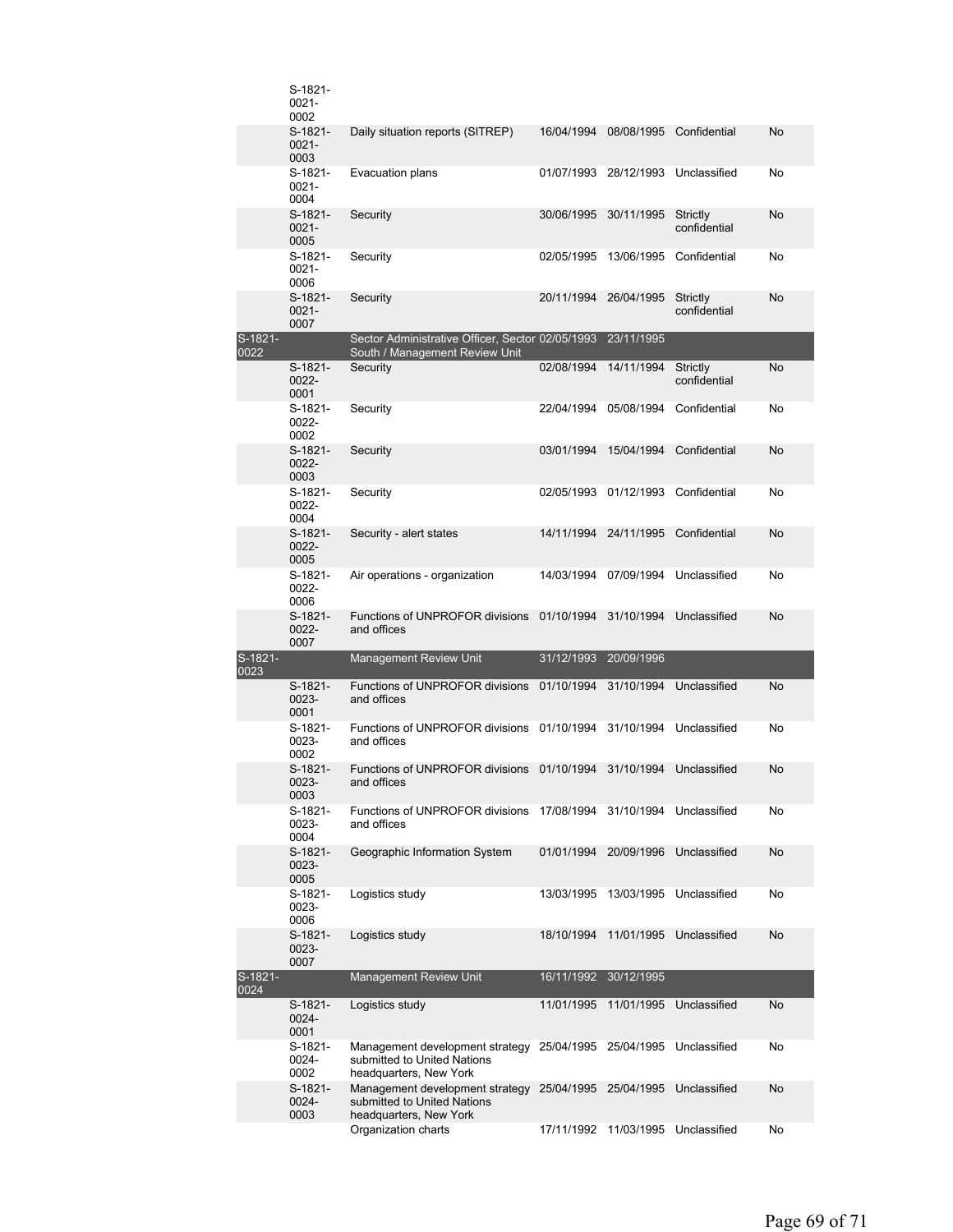|                 | S-1821-<br>0024-<br>0004    |                                                                                                         |            |                       |                          |           |
|-----------------|-----------------------------|---------------------------------------------------------------------------------------------------------|------------|-----------------------|--------------------------|-----------|
|                 | $S-1821-$<br>0024-<br>0005  | Organization charts                                                                                     | 01/08/1993 | 20/04/1994            | Unclassified             | No        |
|                 | S-1821-<br>0024-<br>0006    | Organizational review of<br><b>UNPROFOR</b>                                                             | 31/03/1994 | 10/04/1994            | Unclassified             | No        |
|                 | $S-1821-$<br>0024-<br>0007  | Premises - leases                                                                                       | 01/01/1994 | 31/12/1995            | Unclassified             | No        |
|                 | S-1821-<br>$0024 -$<br>0008 | Premises - leases                                                                                       | 22/12/1994 | 16/11/1995            | Unclassified             | No        |
|                 | $S-1821-$<br>0024-<br>0009  | Premises - leases                                                                                       | 15/11/1995 | 18/11/1995            | Unclassified             | No        |
| S-1821-<br>0025 |                             | <b>Management Review Unit</b>                                                                           |            | 26/06/1992 24/11/1995 |                          |           |
|                 | $S-1821-$<br>0025-<br>0001  | Premises - lists                                                                                        | 16/11/1995 | 25/11/1995            | Unclassified             | No        |
|                 | S-1821-<br>0025-<br>0002    | Reading file                                                                                            |            | 13/12/1993 31/03/1994 | Strictly<br>confidential | No        |
|                 | S-1821-<br>0025-<br>0003    | Reading file                                                                                            | 01/01/1993 | 31/12/1994            | Unclassified             | No        |
|                 | S-1821-<br>0025-<br>0004    | Reading file                                                                                            |            | 01/01/1993 31/12/1994 | Unclassified             | No        |
|                 | S-1821-<br>0025-<br>0005    | Reading file                                                                                            | 26/06/1992 | 30/09/1993            | Unclassified             | No        |
|                 | S-1821-<br>0025-<br>0006    | Reading file                                                                                            |            | 02/11/1993 25/11/1993 | Confidential             | No        |
|                 | S-1821-<br>0025-<br>0007    | Speeches for budget presentation                                                                        | 13/06/1994 | 14/06/1994            | Unclassified             | No        |
| S-1821-<br>0026 |                             | Management Review Unit / Division 15/12/1993<br>of Administration, End of Mission<br><b>Report Team</b> |            | 30/12/1995            |                          |           |
|                 | S-1821-<br>0026-<br>0001    | Structure of Management Review<br>Unit                                                                  | 09/03/1994 | 17/10/1995            | Strictly<br>confidential | <b>No</b> |
|                 | S-1821-<br>0026-<br>0002    | <b>Transport Section - Procedures</b><br>Manual                                                         | 24/05/1994 | 06/10/1994            | Unclassified             | No        |
|                 | S-1821-<br>0026-<br>0003    | UNPROFOR staffing requirement  09/09/1994  06/12/1994  Unclassified                                     |            |                       |                          | No        |
|                 | S-1821-<br>0026-<br>0004    | Miscellaneous                                                                                           |            | 25/02/1994 02/11/1994 | Strictly<br>confidential | No        |
|                 | S-1821-<br>0026-<br>0005    | <b>Chief Administration Officer's</b><br><b>Weekly Diary</b>                                            | 15/08/1994 | 10/02/1995            | Unclassified             | No        |
|                 | S-1821-<br>0026-<br>0006    | Fact sheets                                                                                             | 29/06/1994 | 31/12/1995            | Unclassified             | No        |
|                 | S-1821-<br>0026-<br>0007    | <b>Fact sheets</b>                                                                                      | 16/12/1993 | 15/06/1994            | Unclassified             | No        |
| S-1821-<br>0027 |                             | Division of Administration, End of<br><b>Mission Report Team</b>                                        | 31/12/1991 | 03/02/1997            |                          |           |
|                 | S-1821-<br>0027-<br>0001    | <b>Historical Chronology</b>                                                                            | 04/02/1997 | 04/02/1997            | Unclassified             | No        |
|                 | S-1821-<br>0027-<br>0002    | <b>Historical Chronology</b>                                                                            | 04/02/1997 | 04/02/1997            | Unclassified             | No        |
|                 | S-1821-<br>0027-<br>0003    | <b>Historical Chronology</b>                                                                            | 04/02/1997 | 04/02/1997            | Unclassified             | No        |